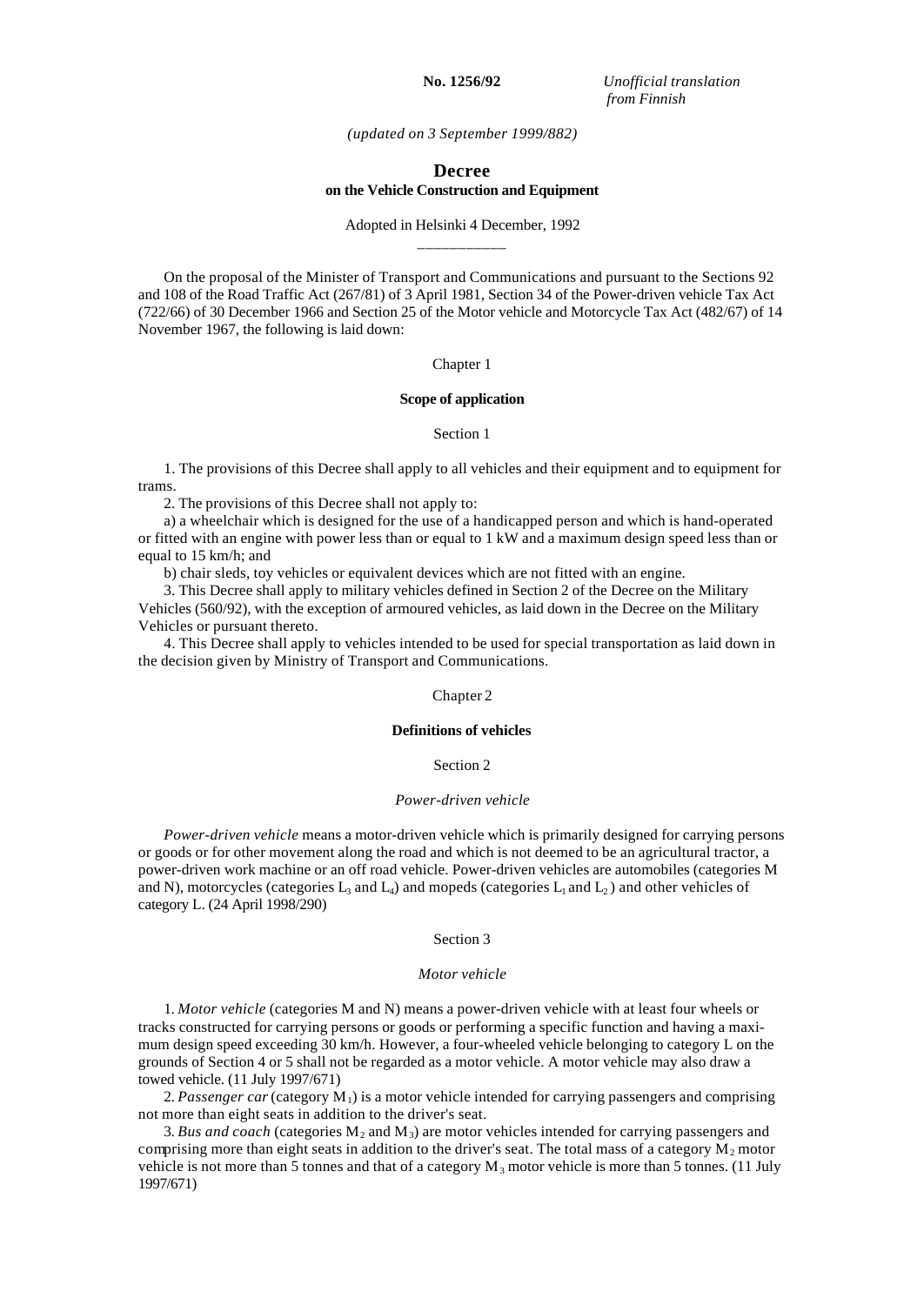4. *Light commercial vehicle* (category  $N_1$ ) is a motor vehicle designed for carrying goods and having a total mass less than or equal to 3.5 tonnes.

5. *Lorry* is a motor vehicle designed for carrying goods and having a total mass exceeding 3.5 tonnes. Lorries are classified into two categories: category  $N_2$  having a total mass less than or equal to 12 tonnes, and category  $N_3$  having a total mass exceeding 12 tonnes.

6. When classifying vehicles, equipment and installations such as crane, concrete pump and service equipment on vehicles constructed for special purposes are regarded as being equivalent to goods. Section 3 a

### *Towing vehicle*

(11 July 1997/671) 1. *Towing vehicle* (tractor) means a motor vehicle of category N which is designed and constructed exclusively or principally to tow trailers.

2. *Trailer towing vehicle* (road tractor) means a towing vehicle which is designed and constructed exclusively or principally to tow trailers other than semi-trailers. It may be equipped with a loading platform.

3. *Semi-trailer towing vehicle* (semi-trailer tractor) means a towing vehicle which is designed and constructed exclusively or principally to tow semi-trailers.

# Section 3 b

# *Bus or coach*

(11 July 1997/671) 1. *Minibus* means a motor vehicle of category  $M_2$  or  $M_3$  which is designed for not more than 22 passengers in addition to the driver.

2. *Articulated bus or coach* means a bus or coach which consists of two or more rigid Sections which articulate relative to each other. The passenger compartments of each Section are intercommunicating so that passengers can move freely between them.

3. *Double-deck bus or coach* means a bus or coach where the spaces provided for passengers are arranged, at least in one part, in two superimposed levels, and space for standing passengers is not provided on the upper deck.

### Section 4

#### *Motorcycle and vehicles of category L<sup>5</sup>*

 $(24$  April 1998/290) 1. *Motorcycle* (categories L<sub>3</sub> and L<sub>4</sub>) means a power-driven vehicle with two wheels (category  $L_3$ ) or with a side car (category  $L_4$ ). A motorcycle is equipped with an internal combustion engine with cylinder capacity exceeding 50 cm<sup>3</sup> or, whatever the means of propulsion, has a maximum design speed exceeding 45 km/h.

2. A three-wheel vehicle intended for use on the road is deemed to belong to category  $L_5$  if it satisfies the following conditions:

a) it has an internal combustion engine with cylinder capacity exceeding  $50 \text{ cm}^3$  or, whatever the means of propulsion, has a maximum design speed exceeding 45 km/h;

b) the wheels are arranged symmetrically in relation to the longitudinal centre axis; and

c) it has an unladen mass less than or equal to 1000 kg; in the case of a electrically-powered vehicle, mass of the batteries shall be disregarded when defining the unladen mass.

3. A four-wheel vehicle intended for use on the road is also deemed to belong to category  $L_5$  if it satisfies the following conditions:

- a) it has a positive ignition engine with capacity exceeding 50 cm<sup>3</sup>, or has the power of other than a positive ignition engine exceeding 4 kW, or has a maximum design speed exceeding 45 km/h;
- b) b) it has an unladen mass less than or equal to 400 kg when used for passenger transport or less than or equal to 550 kg when used for goods transport, in both cases disregarding the mass of batteries of an electrically-powered vehicle; and
- c) it has an engine power less than or equal to 15 kW.

# Section 5

## *Moped and light quadricycle*

 $(24$  April 1998/290) 1. *Moped* (categories  $L_1$  and  $L_2$ ) means a two-wheel (category  $L_1$ ) or three-wheel (category  $L_2$ ) power-driven vehicle having an internal combustion engine with capacity less than or equal to 50 cm<sup>3</sup> and a maximum design speed less than or equal to  $45 \text{ km/h}$ . A two- or three-wheel vehicle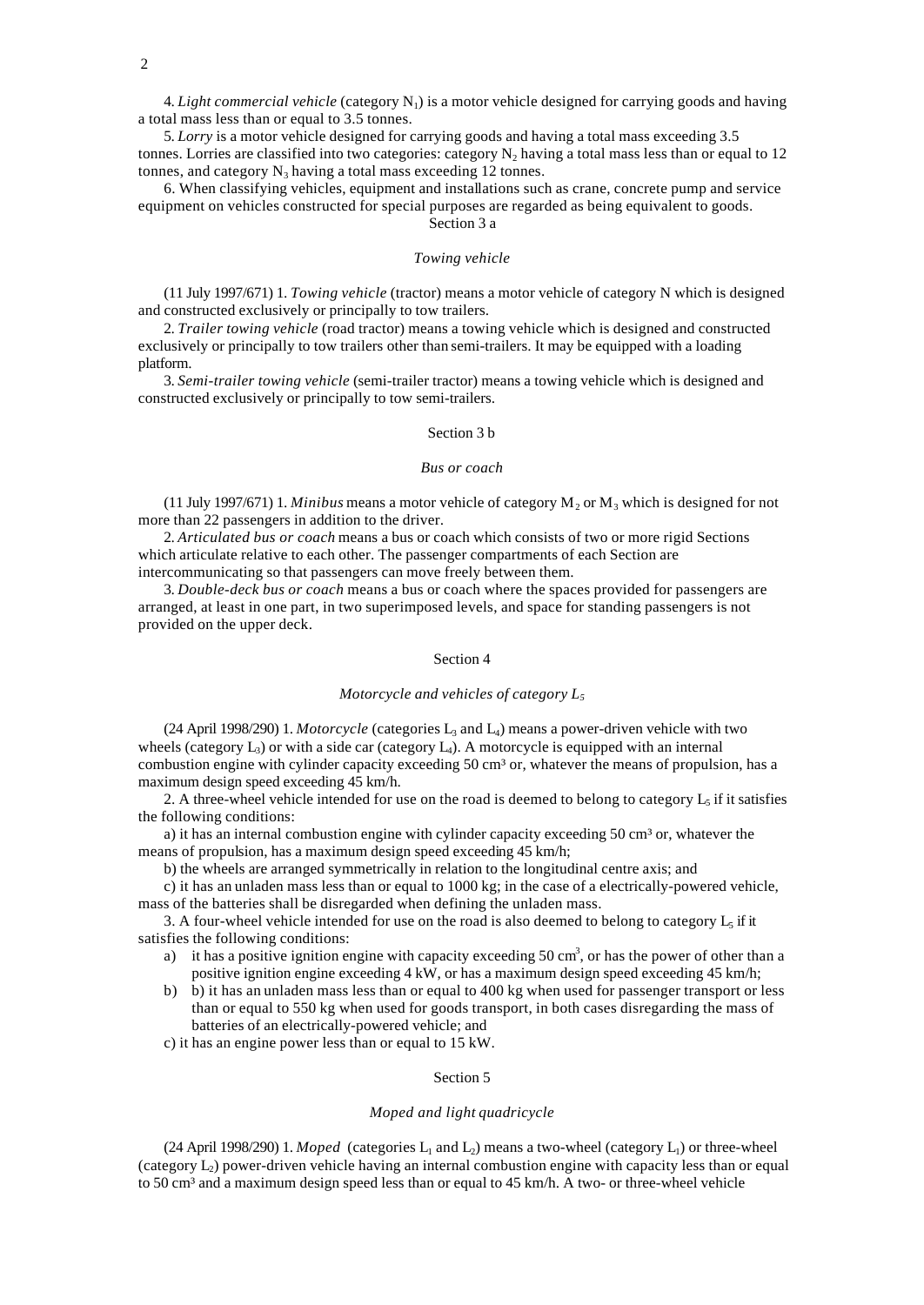equipped with a propulsion other than an internal combustion engine and having a maximum design speed less than or equal to 45 km/h is also deemed to belong to this category.

2. *Low-power moped* means a two-wheel moped equipped with pedals and having a maximum design speed of 25 km/h and the maximum engine power of 1 kW.

3. However, a cycle equipped with an electric engine of not more than 250 W, of which engine works only when pedalling and is switched off as the speed achieves 25 km/h is not deemed as a moped. The provisions of Chapter 11 on cycles apply to this kind of vehicle.

4. *Light quadricycle* means a four-wheel vehicle that meets the following requirements:

a) the unladen mass is less than 350 kg, in the case of an electric vehicle without the mass of batteries;

b) the maximum design speed is not more than 45 km/h; and

c) the maximum capacity of the positive ignition engine is 50 cm<sup>3</sup> or the power of other than a positive ignition engine is not more than 4 kW.

# Section 6

## *Agricultural tractor*

1. *Agricultural tractor* (category T) means a power-driven vehicle either wheeled or tracklaying which is constructed to pull, push, use or carry the implements that are used primarily in agriculture or in forestry or to pull or push the vehicles used in agriculture or in forestry.

2. *Traffic tractor* means a tractor equipped with centre pivot steering operated by means of hydraulic pressure and intended to carry goods. Also other tractors, which are used to carry goods with such a trailer which has a connection mass greater than 10 tonnes, are classified as traffic tractors. However, a tractor which is used for the transportation referred to in Section 17 a of the Power-driven Vehicle Tax Act, is not regarded as a traffic tractor.

3. The maximum design speed of a tractor, measured in accordance with Directive 74/152/EEC on the approximation of the laws of the Member States relating to the maximum design speed of and load platforms for wheeled agricultural or forestry tractors, as amended by Directives 82/890/EEC, 88/412/EEC, 97/54/EC and 98/89/EC measured in a certain way shall not exceed 40 km/h. However, in the case of a traffic tractor, the maximum design speed shall not exceed 50 km/h. (18 June 1999/754)

# Section 7

#### *Power-driven work machine*

#### *Power-driven work machine* is:

a) a power-driven vehicle constructed or equipped as a work machine and having a maximum design speed less than or equal to 40 km/h;

b) a power-driven vehicle other than a motor vehicle constructed for use in road maintenance even though its maximum design speed exceeds 40 km/h; and

c) a terminal pulltractor designed for transferring trailers and platforms from harbour to ship or used on another terminal area and having a maximum design speed less than or equal to 50 km/h, unless the vehicle is deemed to be a lorry or a traffic tractor.

#### Section 8

### *Off road vehicle*

1. *Off road vehicle* means a power-driven vehicle constructed for carrying persons or goods or pulling other vehicles on ice, snow or marshy ground or to move supported by the ground, such as a motor sled or an air cushion vehicle. However, a vehicle which is intended to be driven in addition to the routes for snowmobiles, also on other road is not deemed to be an off road vehicle.

2. *Motor sled* means an off road vehicle fitted with runners or tracks. *Snowmobile* means a motor sled on tracks which has seats for not more than two passengers in addition to driver and the unladen mass of which does not exceed 0.5 tonnes.

3. *Air cushion vehicle* means a vehicle capable of gliding above ground or water, primarily supported by a cushion of air, which is not designed for travelling in contact with the ground.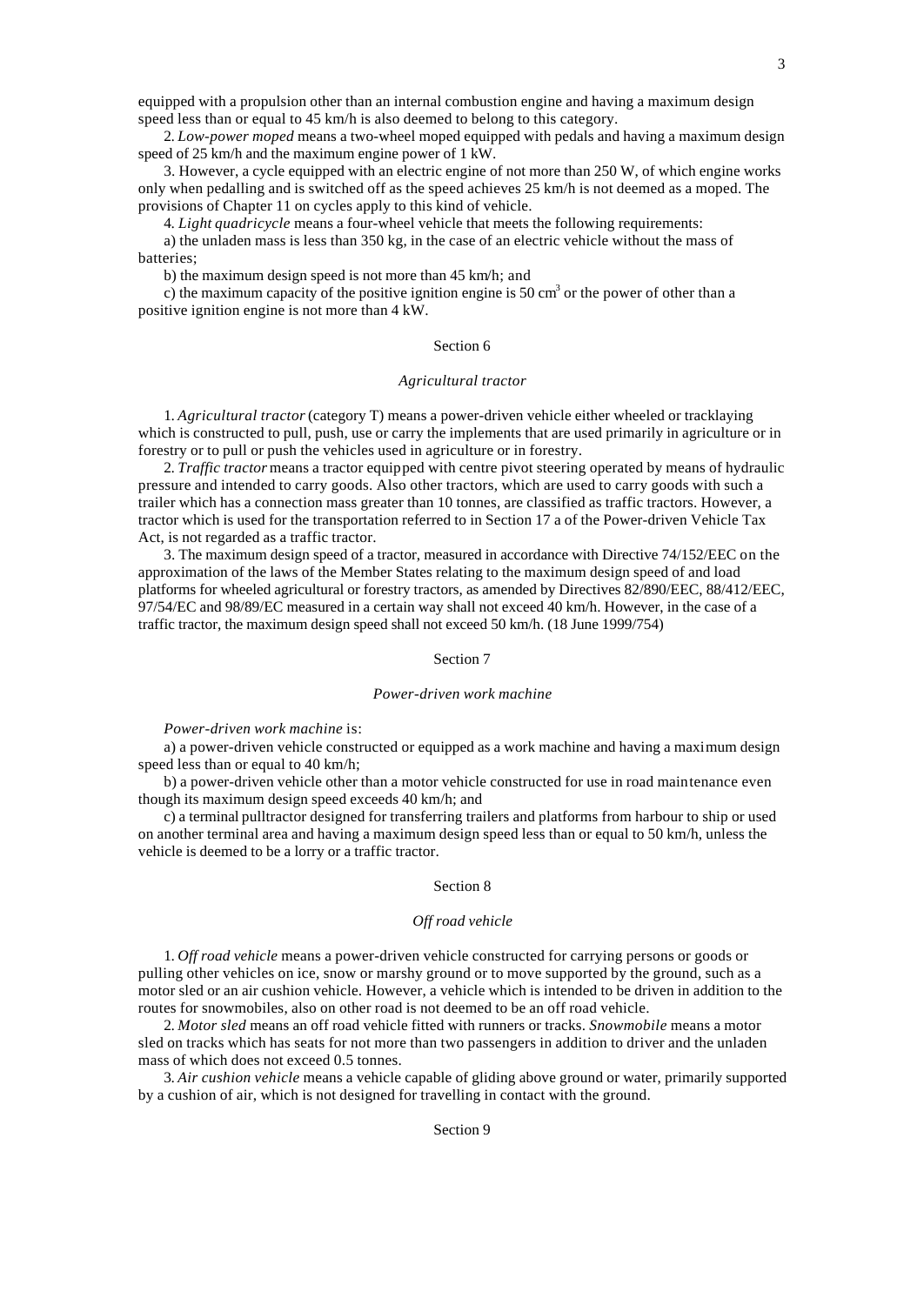# *Trailer*

(11 July 1997/671) 1. *Trailer* (category  $O_1 - O_4$ ) means a towed vehicle constructed for carrying persons or goods or for touring purposes. A trailer is not self-propelled and it is designed and constructed to be towed by a motor vehicle. Sled is a trailer on runners.

2. *Semi-trailer* means a towed vehicle which is designed to be coupled to a semi-trailer towing vehicle or to a dolly. It imposes a substantial static vertical load on the towing vehicle or on the dolly.

3. *Full trailer* (drawbar trailer) is a trailer with at least two axles and a towing device, which controls the direction of front axle(s), the towing device being hinged to move vertically in relation to the trailer and not transmitting significant vertical forces to the towing vehicle.

4. *Centre-axle trailer* means a rigid drawbar trailer where the axle(s) is (are) positioned on or close to the centre of the gravity of the trailer, so that only a small part of the total mass of trailer is transmitted to the coupling point. The mass on the coupling point may not be greater than 1000 kg or 10 % of the total mass of the trailer, whichever is the lesser. A centre-axle trailer also means a dolly which is equipped with a rigid drawbar and fifth wheel and which is used for coupling a semi-trailer to a drawing vehicle. *Agricultural trailer* means a centre-axle trailer which is intended to be coupled to a tractor and in which a greater mass than the value referred to in this paragraph, however not more than 3000 kg, is transmitted to the towing vehicle.

# Section 9 a

## *Sub-categories of trailers*

(11 July 1997/671) Trailers are classified into the following sub-categories on the basis of their total mass:

a) a trailer with a total mass less than or equal to  $0.75$  tonnes is classified into category  $O<sub>1</sub>$  (light trailer);

b) a trailer with a total mass exc eeding 0.75 tonnes but less than or equal to 3.5 tonnes is classified into category  $O_2$ ;

c) a trailer with a total mass exceeding 3.5 tonnes but less than or equal to 10 tonnes is classified into category  $O_3$ ; and

d) a trailer with a total mass exceeding 10 tonnes is classified into category  $O_4$ .

# Section 10

# *Towed device*

1. *Towed device* means a towed vehicle other than a trailer.

2. Towed device means also:

a) a *carriage*, which is intended for coupling a special transport semi-trailer, which imposes a similar load as a semi-trailer and which distributes the load from the trailer to the fifth wheel of the towing vehicle and to the axle(s) of the carriage;

b) a *dolly* with one axle or bogie, which enables a semi-trailer to be coupled to a towing vehicle as a full trailer; and

c) a *device which has a similar function as a dolly* coupled to a motor vehicle in category  $M_1$  or  $N_1$ for the purpose of towing a damaged motor vehicle.

### Section 11

### *Motorless vehicles*

 (24 April 1998/290) 1. *Cycle* means a motorless vehicle constructed to carry goods or one or several persons, fitted with at least two wheels and pedals or hand-cranks. A cycle may also be equipped with an electric auxiliary engine if its operation is connected to simultaneous pedalling and the operation of the engine is limited in relation to speed and power.

2. *Horse-drawn vehicle* means a carriage or a sled pulled by a horse.

# Chapter 3

# **Additional definitions for constructional requirements, taxation of vehicles, their use and for provisions on driving license**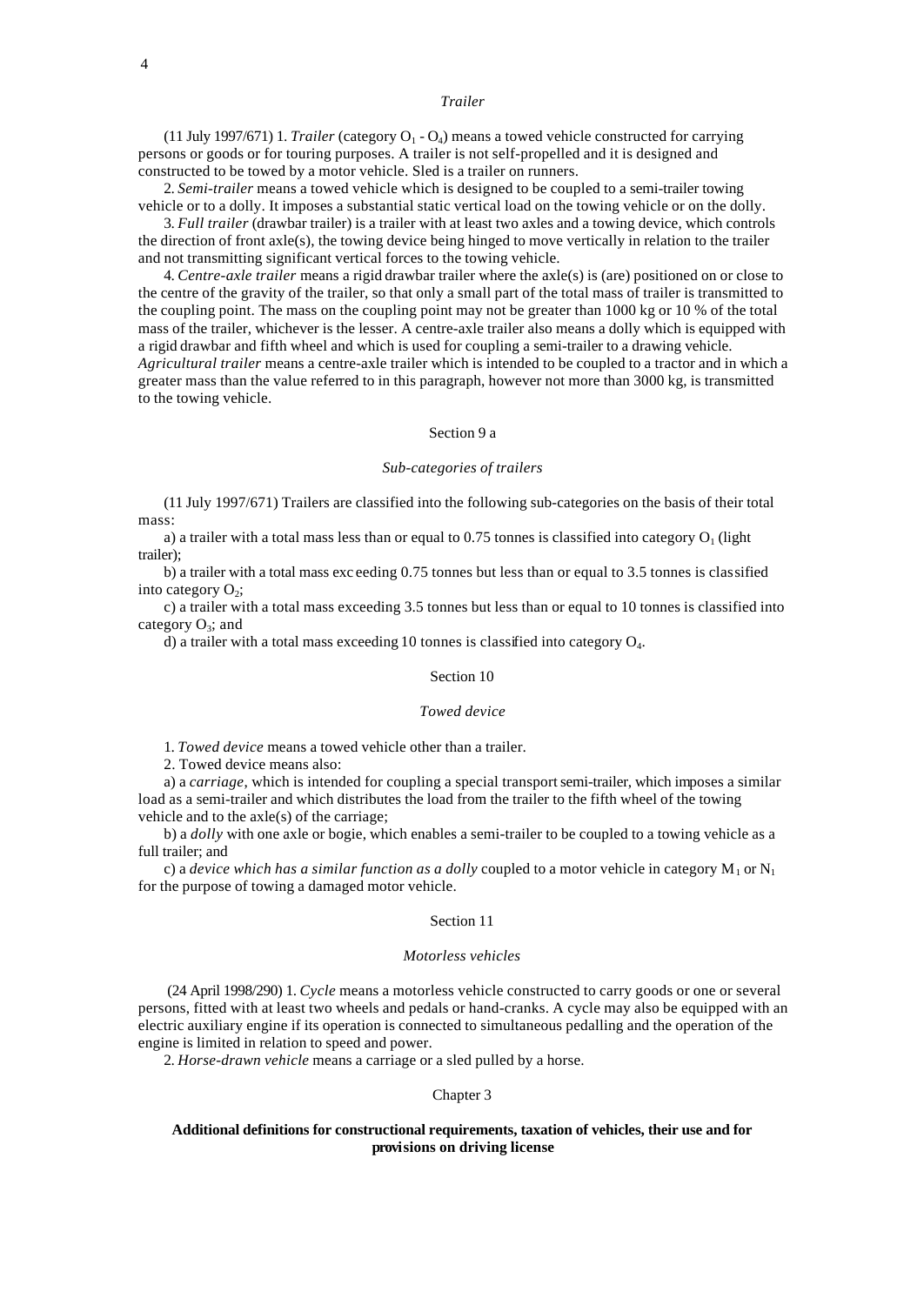### *Off-road motor vehicle*

1. A motor vehicle of category  $M_1$  and a motor vehicle of category  $N_1$ , with a total mass less than or equal to two tonnes, is deemed to be an off road vehicle (category  $M_1G$  and  $N_1G$ ), if:

a) it has at least one driving front axle and one driving rear axle, in which case the drive to one of its axles can be disengaged;

b) at least one of its axles has a differential locking mechanism or is equipped with an arrangement having similar effect;

c) it can climb at least a 30 per cent gradient without a trailer; and

d) it meets at least five of the following six requirements:

i) the approach angle is at least 25°;

ii) the departure angle is at least 20°;

iii) the ramp angle is at least 20°;

iv) the ground clearance under the front axle is at least 180 mm;

v) the ground clearance under the rear axle is at least 180 mm;

vi) the ground clearance between the axles is at least 200 mm (18 June 1993/530).

2. A motor vehicle in category  $N_1$  with a total mass exceeding two tonnes and a motor vehicle in category  $M_2, M_3$  or  $N_2$  with a total mass less than or equal to 12 tonnes, is deemed to be an off-road motor vehicle (category  $N_1G$ ,  $M_2G$ ,  $M_3G$  and  $N_2G$ ), if:

a) it is driven by tracks or by all of its wheels in which case the drive to one of the axles can be disengaged; or

b) it meets the following three requirements:

i) it has at least one driving front and rear axle or at least one front and one rear axle can be engaged as driving axle;

ii) at least one of its axles has a differential locking mechanism or is equipped with an arrangement having similar effect; and

iii) it can climb a 25 per cent gradient without a trailer.

3. A motor vehicle of category  $N_3$  and a motor vehicle of category  $M_3$  with a total mass exceeding 12 tonnes is deemed to be an off road motor vehicle (category  $M_3G$  and  $N_3G$ ), if it is driven by tracks or by all of its wheels in which case the drive to one of the axles can be disengaged, or if it meets the following requirements:

a) at least half of its wheels are driving wheels;

b) at least one of its axles has a differential locking mechanism or is equipped with an arrangement having similar effect;

c) it can climb a 25 per cent gradient without a trailer; and

d) it meets at least four of the following six requirements:

i) the approach angle is at least 25°;

ii) the departure angle is at least 25°;

iii) the ramp angle is at least 25°;

iv) the ground clearance under the front axle is at least 250 mm;

v) the ground clearance under the rear axle is at least 250 mm;

vi) the ground clearance between the axles is at least 300 mm.

4. The measurements and calculations for the ability of an off road motor vehicle to climb the required gradient, the approach angle, the ramp angle, the departure angle and the ground clearance are laid down in accordance with Directive 70/156/EEC, as amended by Directive 92/53/EEC.

### Section 13

# *Invalid taxi*

1. *Invalid taxi* is a motor vehicle of category  $M_1$  which is constructed and equipped for the transportation of invalids using a wheelchair and other disabled persons and which is used in the passenger transportation requiring permit (22 Dec 1993/1569).

2. An invalid taxi has a lift for wheelchairs. A low-floor invalid taxi may however instead of lift have an access ramp with broadwise solid construction and inclination of no more than 8 per cent. An invalid taxi has places for at least two wheelchairs each of which has an minimum area of 0.7 x 1.1 metres. The space reserved for wheelchair may be equipped with seats easily foldable to the side, the space of which is not subtracted from the wheelchair space, so as to enable alternative use. Wheelchairs and the persons seated therein shall be capable of being attached reliably to the vehicle. (8 December 1994/1122)

3. The height of the space reserved for carrying a disabled shall be not less than 1.45 metres. The width of the access shall be at least 0.80 metres and the height at least 1.45 metres. Access to the motor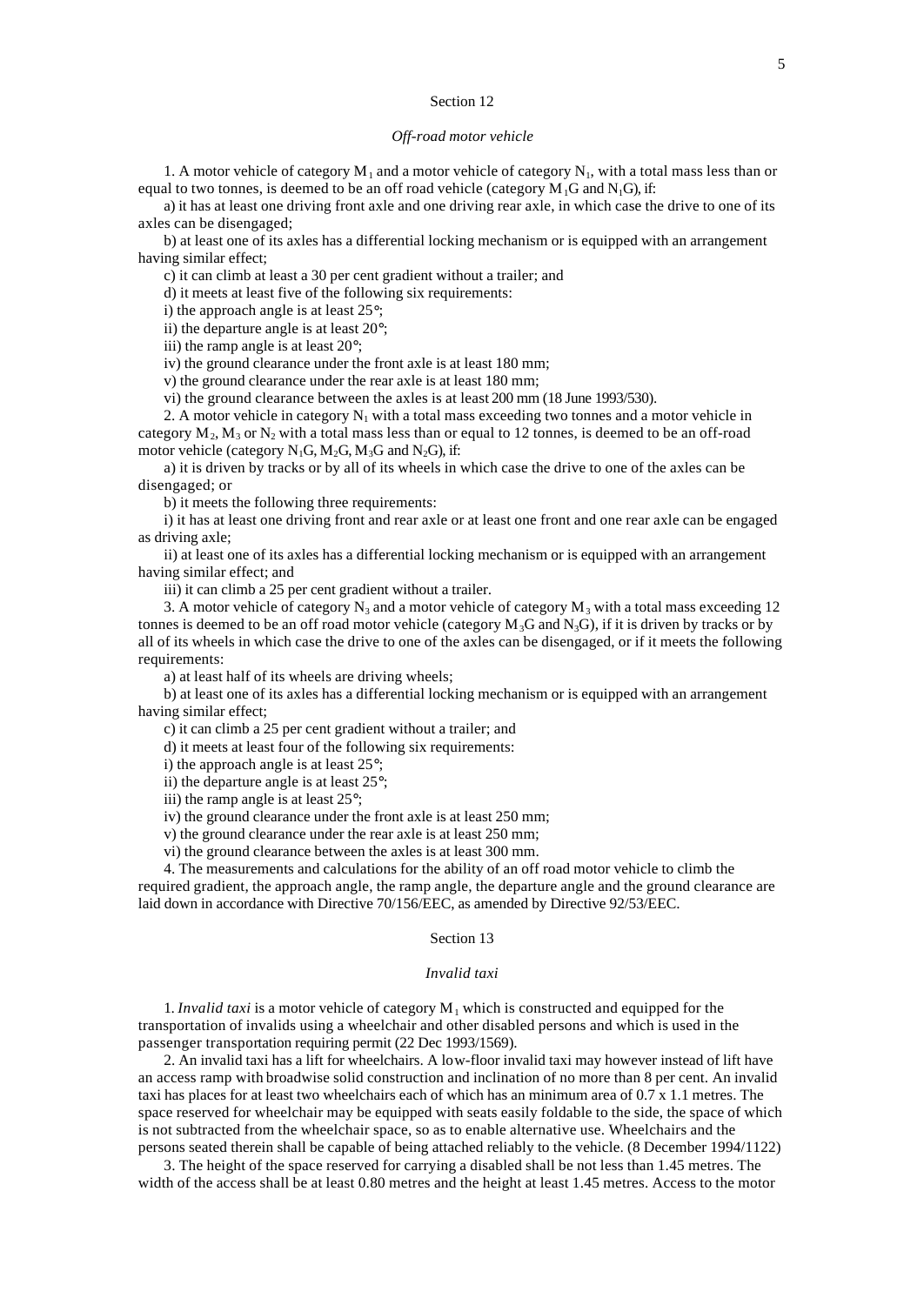vehicle shall be easy.

4. An invalid taxi has on the roof or at the front and rear of it a plate marked on yellow background by black figures with a reference to the symbol for invalids, which conforms to the mark No. 683 of the Decree on Road Traffic (182/82), and with the text TAKSI or TAXI.

# Section 14

# *Rescue vehicle*

1. *A rescue vehicle* is a motor vehicle with a total mass exceeding 3.5 tonnes constructed particularly for use in fire or rescue services.

2. A rescue vehicle is also a motor vehicle which is under the control of a local or state official of the fire and rescue administration, State Fire and Rescue Institute, Finnish Civil Aviation Administration or Finnish State Railways and which is used solely in fire or rescue service.

3. A motor vehicle in the possession of a fire brigade, which is designed for carrying personnel and which has a minimum of eight seats in addition to the driver's seat, is also a rescue vehicle.

4. A rescue vehicle shall be marked with the municipal coat of arms or with the name of the fire brigade or with the symbol of the civil service department which owns the motor vehicle. A rescue vehicle shall be fitted with a fixed alarm system and its construction and equipment shall comply with the provisions adopted by Ministry of the Interior.

## Section 15

## *Ambulance*

*Ambulance* is a motor vehicle of category M intended for the carriage of patients and injured and which is especially equipped for that purpose. An ambulance meets by virtue of construction and equipment meets the requirements confirmed, if needed, by the ministry responsible for social and health services, and is approved by the local health centre for the carriage of a patient. (25 September 1998/703)

# Section 16

#### *Veterinary vehicle*

1. *Veterinary vehicle* is a motor vehicle of category  $N_1$  which is built and equipped on the chassis of a motor vehicle of category  $M_1$  or  $N_1$  and which is in the possession of a person who is holding a position as veterinarian, intended to be used in veterinary therapy and has seats for passengers only beside the driver's seat.

2. The inner height of the part of the body which is situated behind the cab of a veterinary vehicle measured in an area of 0.8 meters in width and 1.4 metres in length shall be not less than 0.5 metres. The space shall be equipped with a space equipped with refrigerating device, fixed cupboards, sets of drawers and other necessary structures for veterinary therapy.

### Section 17

#### *Camping vehicle*

 1. *Camping vehicle* is a vehicle of category M designed for a special purpose and equipped with an accommodation compartment with minimum equipment of:

a) seats and a table;

b) beds convertible from seats;

c) cooking facilities; and

d) stowage space.

2. The equipment referred to above in paragraph 1 has to be attached firmly to accommodation compartment. However, the table may be easily removable.

3. A tax-free camping vehicle referred to in Car Tax Act (1482/1994) is a motor vehicle of category  $M_1$ designed and equipped for tourism and which complies with the provisions adopted by the ministry responsible for transport matters. The inner height of a tax-free camping vehicle shall be not less than 1.90 metres in an area the width of which is not less than 0.40 metres and the length of which is not less than 40 per cent of the length of the accommodation compartment. (25 September 1998/703)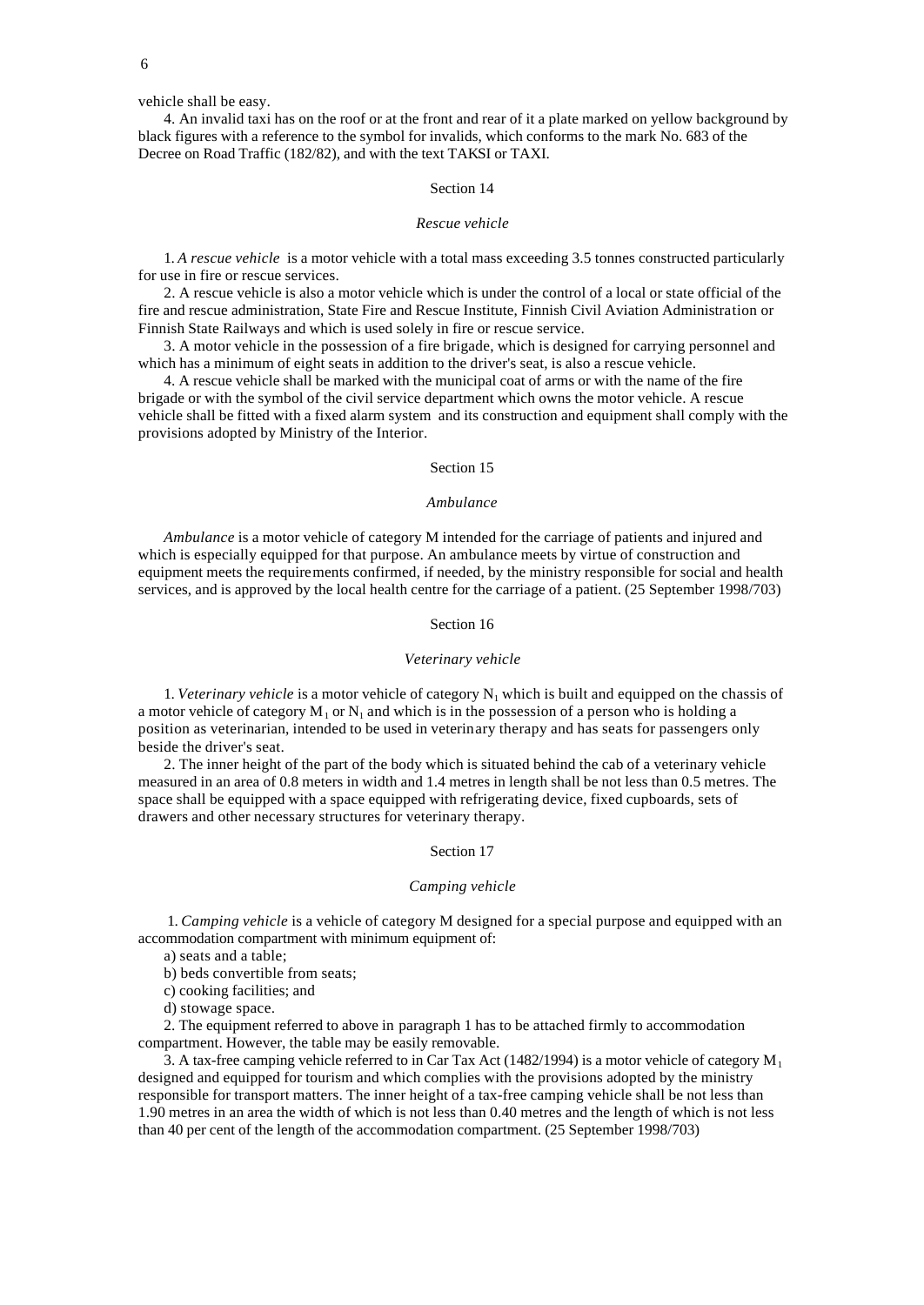## *Hearse*

 1. *Hearse* is a vehicle of category M<sup>1</sup> intended for the transport of corpses and which is especially equipped for this purpose. (25 September 1998/703)

2. A tax-free hearse referred to in Car Tax Act is a black, white or silver-grey motor vehicle of category  $M_1$  which is in the possession of a person holding a position as an undertaker and which is intended for the transport of corpses and which has a body equipped with a fixed drawing platform. (25 September 1998/703)

3. A fixed wall is situated between the passenger compartment and the space for a coffin. The length of the space for a coffin measured at the height of 0.40 metres from the drawing platform shall be not less than 2.1 metres. In the space for a coffin there is a maximum of one seat for one person.

# Section 19

### *Maintenance vehicle*

1. *Maintenance vehicle* is a motor vehicle of category N which is intended for the maintenance of vehicles and machines and for the transport of repairmen and equipment and has a maximum of two seats beside the driver's seat.

2. A maintenance vehicle is also a motor vehicle of category  $M_1$ , equipped with necessary tools and devices and a maximum of eight seats in addition to the driver's seat, which motor vehicle is in the possession of the state, a business entity of the state, services of electricity, heat, telecommunications, gas or water or a municipality and which is intended for the maintenance of road, street, railway, railway equipment and the network or equipment for electricity, telecommunications, gas and water or for the maintenance of military equipment of the Ministry of Defence and for the transport of repairmen and equipment.

# Section 20

### *Work machine built on motor vehicle chassis*

*Work machine built on motor vehicle chassis* is a vehicle of category  $N_2$  or  $N_3$ , which is equipped with special equipment for accomplishing the work and which is not intended for the carriage of other goods than tools and supplies necessary for the work.

### Section 21

#### *Museum vehicle*

*Museum vehicle* is a vehicle approved as a museum vehicle by nationally registered museum vehicle organization, which vehicle was manufactured at least 25 years previous to the current year and which has either been kept in a condition equivalent to its original condition or properly restored.

#### Section 21 a

## *Armoured vehicle*

(25 September 1998/703) *Armoured vehicle* is a vehicle intended for protection of passengers or goods onboard, which complies with the requirements concerning armouring and bullet-proof.

## Section 21 b

# *Dual-use motor vehicle*

(25 September 1998/703) 1. *Dual-use motor vehicle* is a vehicle of category  $N_1$  equipped with seats for a driver and not more than six passengers. Of the maximum permissible total mass of a dual-use motor vehicle, the mass of the goods load of the motor vehicle is heavier than the total mass of the passengers (excluding the driver), whose individual mass is calculated to be 68 kg.

2. A seat is deemed to exist, if the vehicle is equipped with seat attachment points that are easily available. Easily available seat attachment points refer to those attachment points that can be used. In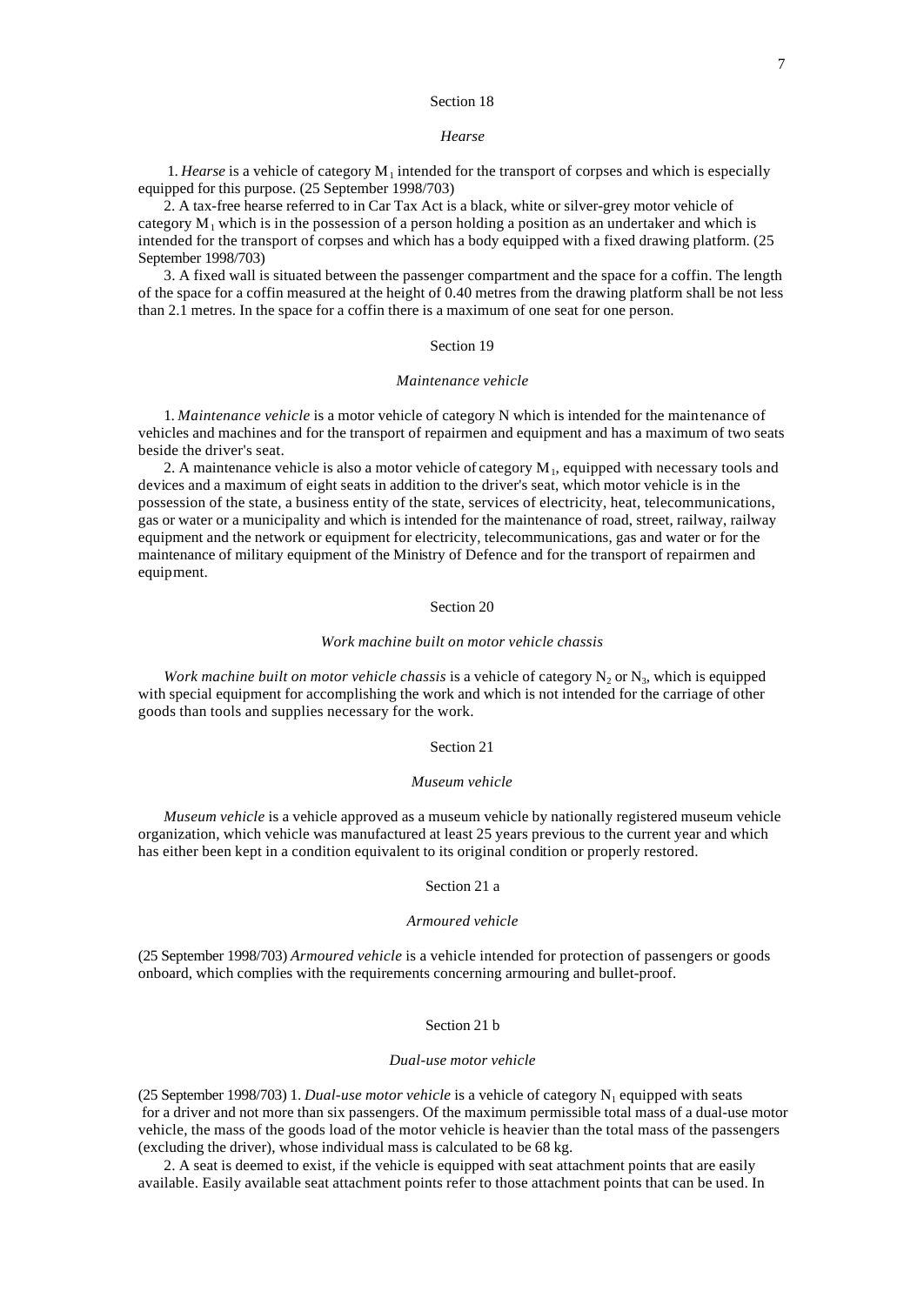order for the attachment points not to be easily available, the manufacturer must, by physical means, prevent their use, for example by welding protective plates on them or by installing corresponding fixed designs that cannot be detached using tools that are normally available.

# Section 22

#### *Certain categories of motorcycles*

1. *Light motorcycle* is a two-wheeled motorcycle equipped with an internal combustion engine with cylinder capacity less than or equal to  $125 \text{ cm}^3$ .

2. *Goods motorcycle* is a two- or three-wheeled power-driven vehicle intended and constructed for the carriage of goods.

3. *Invalid motorcycle* is a three-wheeled motorcycle intended and constructed for the use of an invalid.

# Section 23

## *Goods moped*

*Goods moped* is a vehicle of category L intended and constructed for the carriage of goods.

# Chapter 4

# **Other definitions**

Section 24

# *Ministry*

(11 July 1997/671) 1. For the purposes of this Decree, *Ministry* means the ministry the purview of which covers road vehicles.

2. In case of uncertainty when classifying a vehicle into the categories referred to in Chapters 2 and 3, the Ministry prescribes the vehicle category and adopts, when necessary, the rules applicable thereto.

# Section 24 a

#### *Dimensions*

1. *Vehicle length* is a dimension which is measured according to ISO Standard 612-1978, term No 6.1. Derogating from the provisions of the standard, when measuring the vehicle length the following devices must not be taken into account concerning other than vehicles of category  $M_1$ :

a) wiper and washer devices;

b) front or rear marking plates;

c) customs sealing devices and their protection;

d) devices for securing the tarpaulin and their protection;

e) lighting equipment;

f) rear-view mirrors;

g) rear-space watching aids;

h) air-intake pipes;

i) length stops for demountable bodies;

j) access steps;

k) ram rubbers;

l) lifting platforms, access ramps and similar equipment in running order, not exceeding 200 mm, provided that the loading capacity of the vehicle is not increased; and

m) coupling devices for motor vehicles.

2. *Vehicle width* is a dimension which is measured according to ISO Standard 612-1978, term No 6.2. Derogating from the provisions of the standard, when measuring the vehicle width the following devices must not be taken into account concerning other than vehicles of category  $M_1$ :

a) customs sealing devices and their protection;

b) devices for securing the tarpaulin and their protection;

c) tyre failure telltale devices;

d) protruding flexible parts of a spray-suppression system;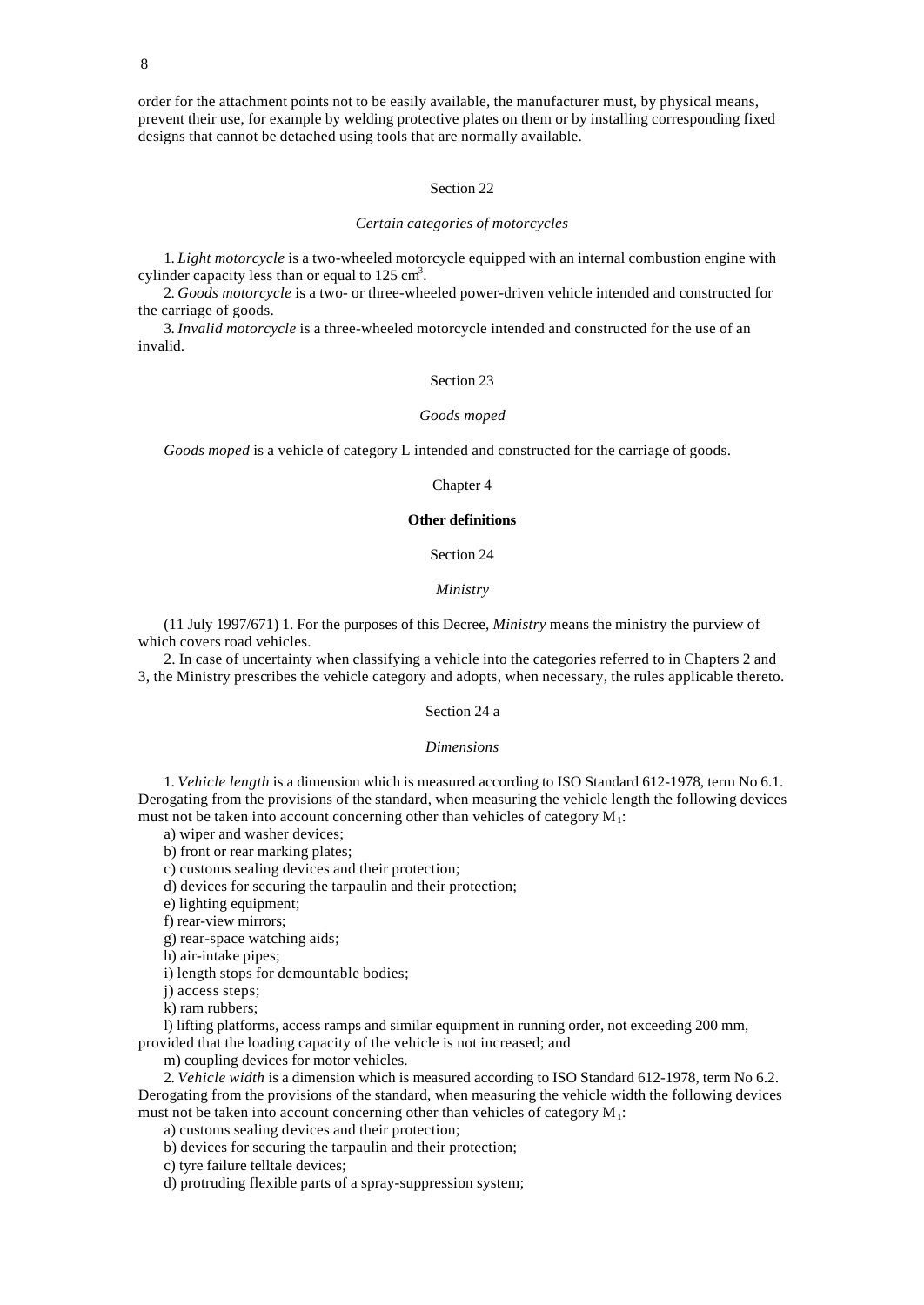e) lighting equipment;

f) for buses and coaches, access ramps in running order, lifting platforms and similar equipment in running order, provided that they do not exceed 10 mm from the side of the vehicle and the corners of the ramps facing forwards or rearwards are rounded to a radius of not less than 5 mm and the edges to a radius of not less than 2.5 mm;

g) rear-view mirrors;

h) tyre-pressure indicators;

i) retractable steps; and

j) the deflected part of the tyre walls immediately above the point of contact with the ground.

3. *Vehicle height* is a dimension which is measured according to ISO Standard 612-1978, term No 6.3. Derogating from the provisions of the standard, when measuring the vehicle height the following devices must not be taken into account concerning other than vehicles of category  $M_1$ :

a) aerials; and

b) pantographs in their elevated position.

4. *Length of the loading area* of a vehicle other than a semi-trailer tractor or semi-trailer means the distance from the foremost external point of the loading area to the rearmost external point of the vehicle, measured horizontally in the longitudinal plane of the vehicle. The distance is to be measured not taking into account:

a) the loading area forward of the rearmost point of the cabin;

b) the devices mentioned in paragraph 1; or

c) protruding cooling units and other auxiliaries situated forward of the loading area.

5. *Length of vehicle combination* means the length of motor vehicle and trailer(s) coupled thereto, when their longitudinal axles are in a linear position.

6. If the measured values deviate from those stated by the manufacturer for the vehicle of a representative type, the measured values are used in verifying the requirements for dimensions.

# Section 25

## *Laden mass*

(11 July 1997/671) 1. *Technically permissible maximum laden mass* means the maximum mass of the vehicle based on its construction and performance, stated by the manufacturer. The laden mass of a semi-trailer or centre-axle trailer is the mass transmitted by the axle(s) to the road when a laden trailer is coupled to a towing vehicle.

2. If the manufacturer of the chassis has restricted the laden mass of the vehicle to be lower than the value referred to in paragraph 1, the laden mass of the vehicle is deemed to be the value stated by the manufacturer of the chassis.

3. *Technically permissible maximum laden mass of a combination* means the maximum value of the sum of the masses of the laden motor vehicle and of the laden towed trailer, based on the construction of the motor vehicle, as stated by the manufacturer.

4. *Registration/in-service maximum permissible mass* means the maximum mass of a laden motor vehicle or vehicle combination at which a motor vehicle or vehicle combination can be permitted to be generally driven on road.

### Section 25 a

# *Mass of the vehicle in running order and unladen mass*

(11 July 1997/671) 1. *Mass of the vehicle in running order* means the mass of the unladen vehicle with bodywork, and with coupling device in the case of a towing vehicle, in running order, or the mass of the chassis with cab if the manufacturer does not fit the bodywork and/or coupling device. This mass includes coolant, oils, 90 % fuel, 100 % other liquids except used waters, tools, spare wheel and driver, and, for buses and coaches, the mass of the crew member, if there is a crew seat in the vehicle. However, in the case of a motor vehicle of category L the driver's mass shall not be included. The mass of the semitrailer and centre-axle trailer in running order is the mass transmitted by the axle(s) to the road when the trailer is coupled to a towing vehicle. The mass of the motor-caravan in running order includes a mass corresponding to the mass of drinking water tanks and fuel tanks filled to 90% of their full volume.

2. If the measured masses do not deviate more than 3 % from the masses stated by the manufacturer for a representative type, or not more than 5 % in the case of a category  $N_1$ ,  $O_1$ ,  $O_2$  or  $M_2$  motor vehicle of not more than 3.5 tonnes, the masses stated by the manufacturer for a vehicle in running order and their distribution on axles are used, when verifying the requirements for masses. In other cases the measured masses shall be used.

3. *Unladen mass of a vehicle of category L* means the unladen mass of the vehicle deducted by the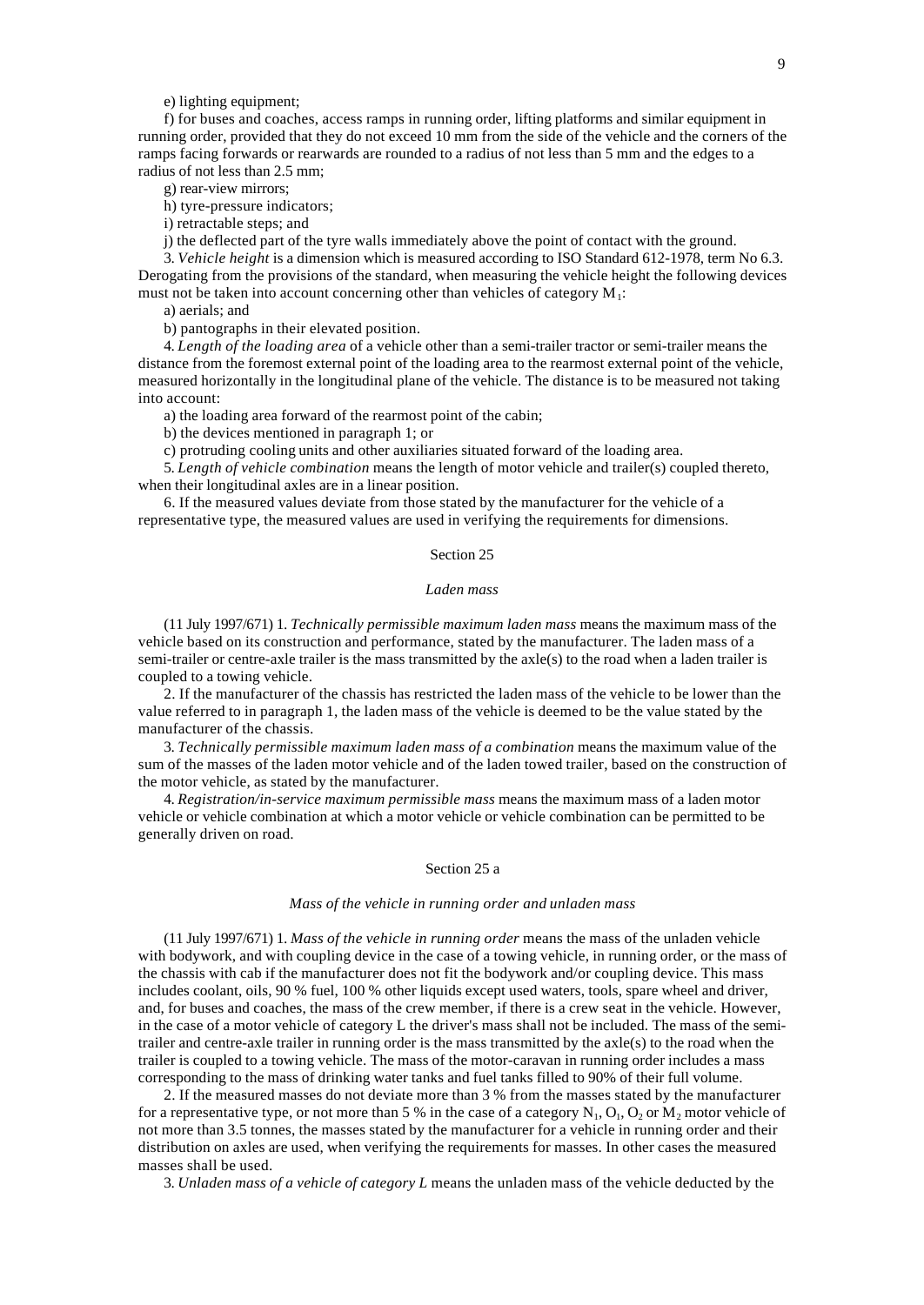mass of fuel and such additional equipment not definitely required by regulations or normal use of the vehicle.

# Section 25 b

### *Mass on the axle*

(11 July 1997/671) 1. *Technically permissible maximum mass on the axle* means the maximum mass, permitted by the manufacturer, exerted out of the laden mass by the axle on the road surface and based on the construction of the vehicle.

2. *Registration/in-service maximum permissible mass on the axle* means the maximum laden mass on the axle, according to which a motor vehicle can be allowed to be generally driven on the road.

## Section 25 c

# *Towable mass, mass on the coupling point and mass of the coupling device*

(11 July 1997/671) 1. *Towable mass* means maximum laden mass of towed vehicle(s) permitted in coupling. Towable mass of a semi-trailer and centre-axle trailer does not, however, include the load exerted on drawing vehicle's fifth wheel or towing fork coupling for a trailer

2. *Registration/in-service maximum permissible towable mass of a motor vehicle* means the maximum towable mass which a motor vehicle is allowed to draw and according to which a motor vehicle can be allowed to be generally driven on the road.

3. *Maximum permissible mass on the coupling point of a motor vehicle* means the mass corresponding to the maximum permissible static vertical load on the coupling point based on the construction of the motor vehicle and/or coupling device, as stated by the manufacturer. This mass does not include the mass of the coupling device for towing vehicles, but includes the mass of any coupling device to be fitted for other vehicles.

4. *Maximum permissible mass on the coupling point of a semi-trailer or centre-axle trailer* means the mass corresponding to the maximum permissible static vertical load to be transferred by the trailer to the towing vehicle at the coupling point, as stated by the manufacturer of the trailer.

### Section 25 d

### *Mass of driver and passengers*

(11 July 1997/671) The mass of the driver and the passengers is taken to be 75 kg, unless otherwise decided by the Ministry.

#### Section 25 e

#### *Calculation of mass distribution*

(11 July 1997/671) 1. The mass distribution of a vehicle of category  $M_1$  is calculated in accordance with Annex II of the EC Council Directive 92/21/EEC on the masses and dimensions of motor vehicles of category  $M_1$ , as last amended by Commission Directive 95/48/EC.

2. The mass distribution of vehicles of other categories than  $M<sub>1</sub>$  is calculated in accordance with paragraph 7.4 of Annex II of European Parliament and EC Council Directive 97/27/EC amending EC Council Directive 70/156/EEC on the approximation of the laws of the Member States relating to the typeapproval of motor vehicles and their trailers.

# Section 26

# *Axle and group of axles*

(11 July 1997/671) 1. *Bogie* is an axle construction of two or more axles where the load between the axles distributes in determined ratio and where the distance between two successive axles is not greater than 2.60 metres.

2. *Twin axle* is an axle construction of a motor vehicle in category  $M_1$  and  $N_1$  and a towed vehicle in category  $O_1$  and  $O_2$  where the distance between successive axles is not greater than 1.00 metres and where the suspensions of the axles are not connected to each other in order to equalize the load between the axles. *Tri axle* is a similar axle construction of a towed vehicle in category  $O_1$  and  $O_2$  with tree axles.

3. *Group of axles* means axles being a part of a bogie. A two-axle group is called a tandem and a tri-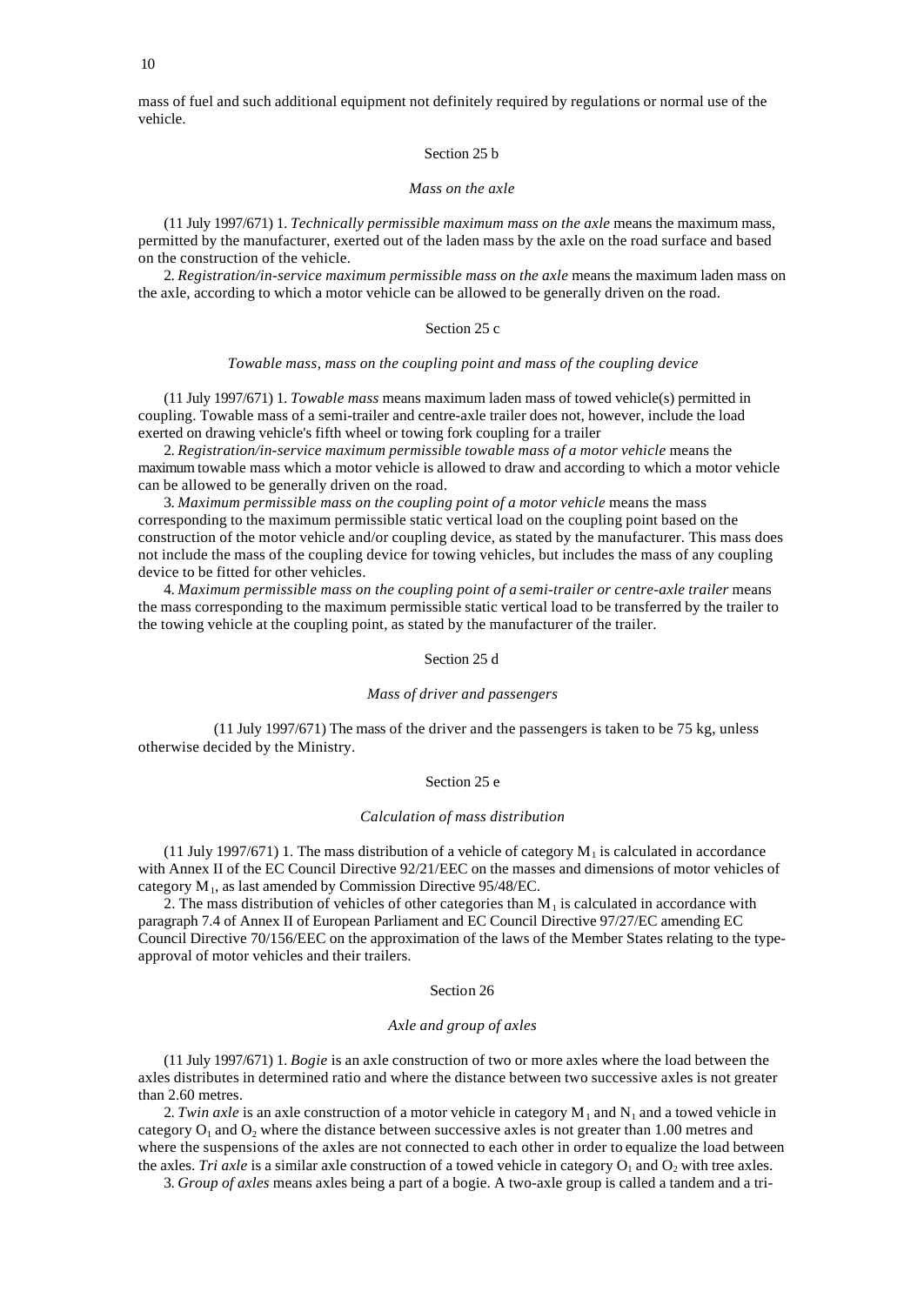axle group a tri-axle bogie. A solo axle is considered as a group of one axle.

4. *Self-steering axle of a motor vehicle* means an axle or a group of axles which is steered mechanically, hydraulically or electronically according to the movements of steering wheel.

5. *Steered axle* means an axle or a bogie which is steered by the forces or torque caused by the contact between tyre and road.

### Section 26 a

#### *Axle-lift device*

(11 July 1997/671) 1. *Axle-lift device* means a device complying with paragraph 3 of Annex IV of Directive 97/27/EC or other device permanently fitted to a vehicle for the purpose of reducing or increasing the load on the axle(s), according to the loading conditions of the vehicle. An axle-lift device operates either by raising the wheels clear off the ground or lowering them to the ground or without raising the wheels off the ground. An axle-lift device is used in order to reduce the wear of the tyres when the vehicle is not fully laden, or to make starting (moving off) on slippery ground easier for motor vehicle or vehicle combinations, by increasing the load on the driving axle.

2. *Retractable axle* means an axle which can be raised/lowered by the axle-lift device in accordance with paragraph 1.

3. *Loadable axle* means an axle the load upon which can be varied without the axle being raised by using the axle-lift device in accordance with paragraph 1.

# Section 26 b

# *Air suspension and suspension recognised to be equivalent to air suspension*

(11 July 1997/671) 1. *Air suspension* means a suspension system on which at least 75 % of the spring effect is caused by the air spring.

2. *Suspension recognised to be equivalent to air suspension* means a suspension system for a vehicle axle or group of axles which complies with the requirements of paragraph 7.11 of Annex I of Directive 97/27/EC.

### Section 27

#### *Low-emitting motor vehicle*

1. *Low-emitting motor vehicle* is a motor vehicle which meets the requirements of Sections 46 or 47 below.

2. A motor vehicle of *environmental category I* is a motor vehicle in category  $N_2$ ,  $N_3$ ,  $M_2$  and  $M_3$  the exhaust gas and particle emissions of which do not exceed the limit values of Section 48 and the sound level of which does not exceed the limit values of paragraph 2 of Section 54 (20 May 1996/338)

### Section 27 a

#### *Vehicle intended for carriage of dangerous goods*

(18 June 1999/754) *A vehicle intended for carriage of dangerous goods* is a vehicle of category N or O, which complies with the European Parliament and Council Directive 98/91/EC on amending Directive 70/156/EEC on the approximation of the laws of the Member States relating to the type-approval of motor vehicles and their trailers.

# Section 28

### *Rear window defrosting system*

1. *Rear window defrosting system* is a system which clears the frost and mist from an area, which is 70 per cent of the part of the rear window, which is the minimum visible area from an inside rear-view mirror referred to in paragraph 1 of Section 97. If the rear window defrosting system operates by means of electric resistor cables, its electric power is not less than 250 W/m² of the window surface in the visible area of 70 per cent referred to above.

2. An equipment, which does not comply with the requirements laid down in the paragraph 1, is deemed to be a rear window defrosting system if the device in a test which complies with ISO 5898 clears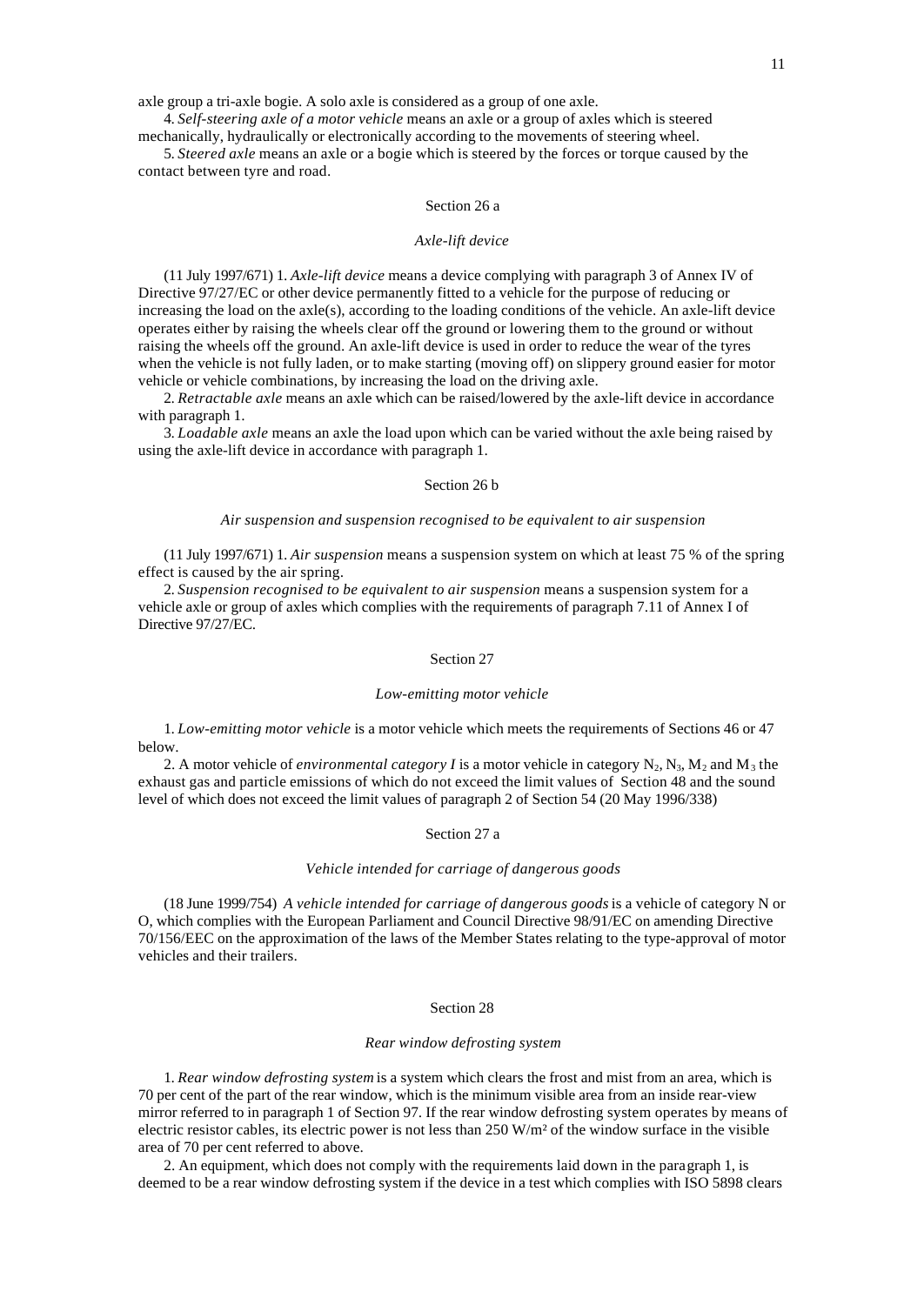the frost within 20 minutes from the start of the test sequence from an area of 60 per cent referred to in paragraph 1 or from a rectangular area 50 per cent of the area the base and height of which are the same as those of the above-mentioned area.

### Section 29

#### *Headlamp cleaner*

1. *Headlamp cleaner* is a device which complies with the requirements of E Regulation No. 45/01 and is equipped with a liquid reservoir of volume category 50 which enables 50 cleaning cycles.

### Section 30

### *Systems for approval and verification*

1. *EC-approval and e-approval* mean the approval of vehicle construction, equipment, or part in accordance with the Regulation or Directive adopted by the Council of European Union or the Commission of the European Communities or the European Parliament and Council of European Union together. This type of approval shall be indicated by a certificate of conformity or an e-approval mark on vehicle, equipment or part of a vehicle consisting of the number of Regulation or Directive and a rectangle surrounding a letter "e" and the distinguishing symbol of the state which has granted the approval. (7 June 1995/849)

2. *E-approval* means the approval of a vehicle construction, equipment or part in accordance with a Regulation annexed to the Agreement concerning the adoption of uniform conditions of approval and reciprocal recognition of approval for motor vehicle equipment and parts done in Geneva on 20 March 1958. E-approval shall be indicated by an approval mark affixed to a vehicle or an equipment or part of a vehicle consisting of the number of the regulation, a circle surrounding a letter "E" and the distinguishing symbol of the state which has granted the approval.

3. A component which *complies with the EC Directive or E Regulation* means a vehicle component which meets the requirements of the EC Directive or E Regulation referred to in paragraphs 1 and 2. A component used in a vehicle of category  $M_1$  shall have either the EC-, e-, or E-approval. Such a component needs not to be EC-, e- or E-approved when used in a vehicle of some other category. (7 June 1995/849)

4. *Component which complies with the requirements of FMVSS standard* means a vehicle component which meets the Federal Motor Vehicle Safety Standard adopted in the United States of America.

5. A vehicle component and equipment is deemed to be accepted if it meets the requirements of a later version of an EC Directive or E Regulation imposed for it as a requirement.

6. Also a vehicle component and equipment is deemed to be accepted if it meets the requirements of a more lenient EC Directive than the E Regulation imposed for it on condition, that these requirements meet the level of the earlier E Regulation (18 June 1993/530).

### Chapter 5

### **General requirements applicable to all vehicles**

### Section 31

## *General requirements for construction and equipment*

1. Without prejudice to the chapters 6-16 below, a vehicle shall be fitted with the devices and equipment referred to in the Sections 83 and 83 b of the Road Traffic Act.

2. Further provisions concerning the devices and equipment of vehicles are laid down in this chapter and the chapters 6-16 below.

3. Such a mark or symbol, whose attachment to a certain vehicle or a group of vehicles has been regulated mandatory or permissible in regulations concerning separate vehicle groups, may not be installed to another vehicle.

4. A vehicle may not include anything that hinders the field of vision from the driver's seat to the road in the front and sides or disturbs the driving operation.

5. A vehicle, which was manufactured at least 25 years previous to the current year, shall comply with the regulations which were in force in Finland as the vehicle was manufactured instead of those laid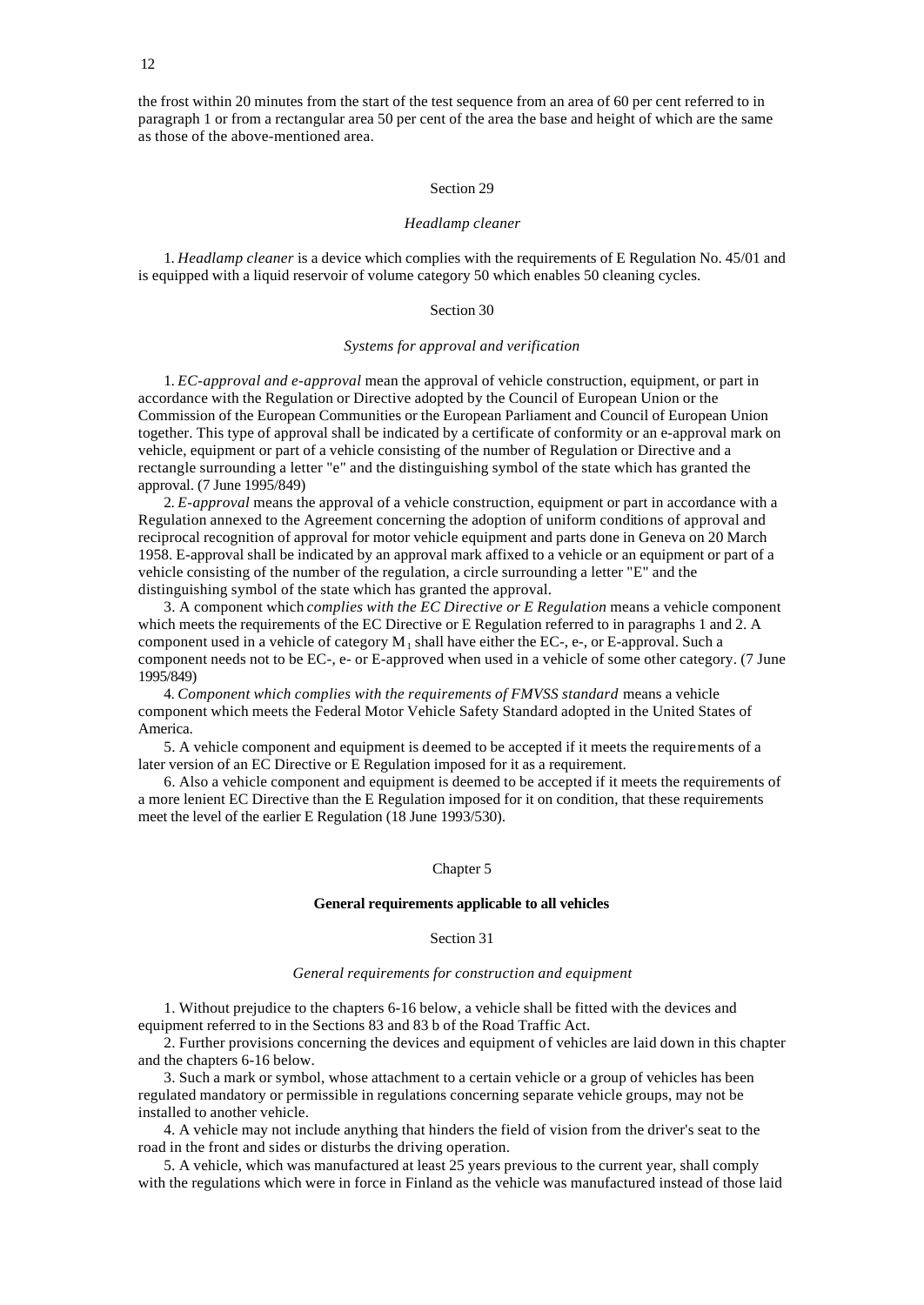### *Vehicle identification number*

(25 August 1994/773) 1. A power-driven vehicle and its trailer shall be marked indelibly in an easily accessible place on the body, frame or equivalent construction on the right hand side of the vehicle, for example by forging, with a clearly visible identification number given by the vehicle manufacturer or by an authority.

2. An identification number on a motor vehicle and on its trailer shall conform to EC Council Directive 76/114/EEC on the approximation of the laws of the Member States relating to statutory plates and inscriptions for motor vehicles and their trailers, and their location and method of attachment, as amended by Directive 78/507/EEC.

3. In a motorcycle, moped or vehicle of category  $L_5$  the manufacturer's number shall conform to EC Council Directive 93/34/EEC on statutory markings of two- and three-wheel motor vehicles. (8 March 1996/143)

4. In an agricultural tractor the manufacturer's number shall conform to EC Council Directive 89/173/EEC on the approximation of the laws of the Member Countries relating to certain components and characteristics of wheeled agricultural or forestry tractors.

### Section 32 a

### *Manufacturer's plate*

(30 September 1997/902) 1. A motor vehicle and its trailer, a two- or three-wheeled motor vehicle as well as an agricultural tractor shall be equipped with a manufacturer's plate attached firmly to a clearly visible and easily accessible place in a such part of the vehicle, which normally is not subject to replacement during the use.

2. If the vehicle is modified so that the information given in the plate changes, the required plate must be accompanied by another plate indicating the changed information and the fact that the new plate replaces the original one in this respect.

### Section 32 b

#### *Requirements on the manufacturer's plate of a motor vehicle and a trailer*

(15 May 1998/337) 1. A plate of a motor vehicle and its trailer shall meet the requirements of the Directive referred to in paragraph 2 of Section 32 and in it shall contain clearly and indelibly at least the following information in the succession stated below:

a) manufacturer's name;

b) in the case of a vehicle of category  $M_1$ , EC type-approval number;

c) identification number of the vehicle;

d) maximum laden mass of the vehicle permitted in registration and use for a vehicle of category  $M_1$ and  $N_1$ ;

e) maximum laden mass of the vehicle combination permitted in registration and use, if the vehicle of category  $M_1$  and  $N_1$  is used as a towing vehicle;

f) maximum laden mass permitted in registration and use for a vehicle of category  $M_1$  or  $N_1$  on axles to each axle separately, counted from front to rear of the vehicle; and

g) in the case of a semitrailer, the maximum laden mass permitted in registration and use on the fifth wheel king pin.

2. The information referred to above in paragraph 1 may be marked to other than the manufacturer's plate of the vehicle referred to in the said paragraph.

# Section 32 c

## *Requirements on the manufacturer's plate of a two- or three-wheeled motor vehicle*

(30 September 1997/902) The plate of a motorcycle, a moped or a vehicle of category  $L_5$  shall meet the requirements of the Directive referred to in paragraph 3 of Section 32 and in it shall contain clearly and indelibly at least the following information in the succession stated below:

a) manufacturer's name;

b) EC type-approval number;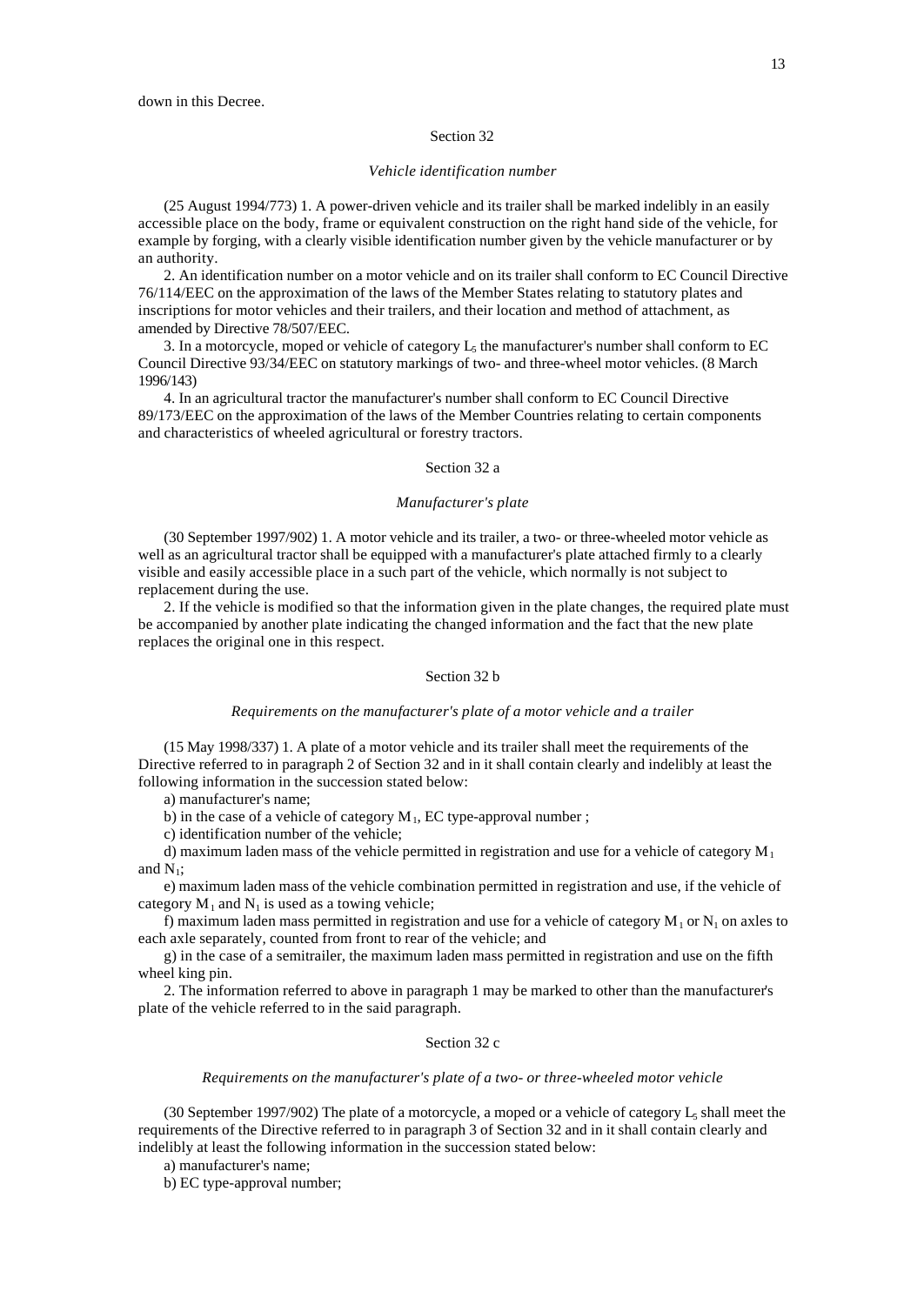c) identification number of the vehicle; and

d) static noise of the vehicle engine and the corresponding number of revolutions.

# Section 32 d

#### *Plate or certificate relating to dimensions*

(30 September 1997/902) 1. In addition to the manufacturer's plate provided for in Sections 32 a and 32 b above, a vehicle of category  $M_2$ ,  $M_3$ ,  $N_2$  and  $N_3$  and a trailer of category  $O_3$  and  $O_4$  shall be accompanied by one of the following plates or certificates:

a) a manufacturer's plate and, next to it, a plate relating to dimensions, established and attached in accordance with the Directive referred to in paragraph 2 of Section 32;

b) a single plate established and attached in accordance with the Directive referred to in paragraph 2 of Section 32 and containing the information on the two plates referred to in subparagraph a; or

c) a certificate issued by the person performing the inspection which contains the same headings and information as the plates referred to in subparagraph a; the document shall be kept in a place easily accessible to inspection and it shall be protected adequately.

2. The plate relating to dimensions shall contain the following data:

a) manufacturer's name;

b) vehicle identification number;

c) length of the motor vehicle or the trailer;

d) width of the motor vehicle or the trailer; and

e) data for measuring the length of vehicle combination.

3. The data referred to in subparagraph e of paragraph 2 is provided as follows:

a) for a towing vehicle, the distance between the front and the centre of the coupling point (king pin or fifth wheel), whereas in the case of a movable fifth wheel the minimum and maximum dimension shall be indicated; and

b) for a trailer, the distance from the centre of the coupling point (drawbar eye and fifth wheel king pin) to the rear of trailer, whereas in the case of a trailer equipped with several coupling points, a movable drawing device or a drawbar adjustable for length as well as in the case of a trailer adjustable for length, the minimum and maximum dimension shall be indicated; the dimension indicated for a dolly intended for drawing a semi-trailer is the dimension from drawbar eye to fifth wheel, and for a semi-trailer intended for drawing a trailer, the dimension from fifth wheel king pin to the coupling point of drawing device at the rear of trailer.

# Section 32 e

#### *Attachment place of the rear registration plate*

(30 September 1997/902) 1. Attachment place of the rear registration plate on a motor vehicle shall conform to the requirements of Council Directive 70/222/EEC on the approximation of the laws of the Member States relating to the space for mounting and the fixing of the rear registration plates on motor vehicles and their trailers.

2. Attachment place of the rear registration plate on a motorcycle, moped or vehicle of category  $L_5$ shall conform to the requirements of Council Directive 93/94/EEC relating to the space for mounting the rear registration plate of two- and three-wheel vehicles.

### Section 33

### *Axle systems*

1. The maximum combined mass on axle system shall not in case of a twin axle exceed 2.5 tonnes and in case of a tri axle 3.5 tonnes.

2. If the distance between the outermost axles of a two-axle bogie of a trailer exceeds 2.4 metres or the equivalent distance for a three-axle bogie of a trailer exceeds 2.8 metres, at least one of the axles of the bogie shall be self-steering or steered. In the case of a full trailer the rearmost axle of a two-axle bogie shall not, however, be self-steering.

3. In the case of a bogie with three or more axles the sum of the masses on the self-steering axles shall not be more than half of the sum of the masses on rigid or steered axles.

4. The self-steering axles shall be equipped with a locking device which is used from the driver's seat for locking the steering in dead ahead position.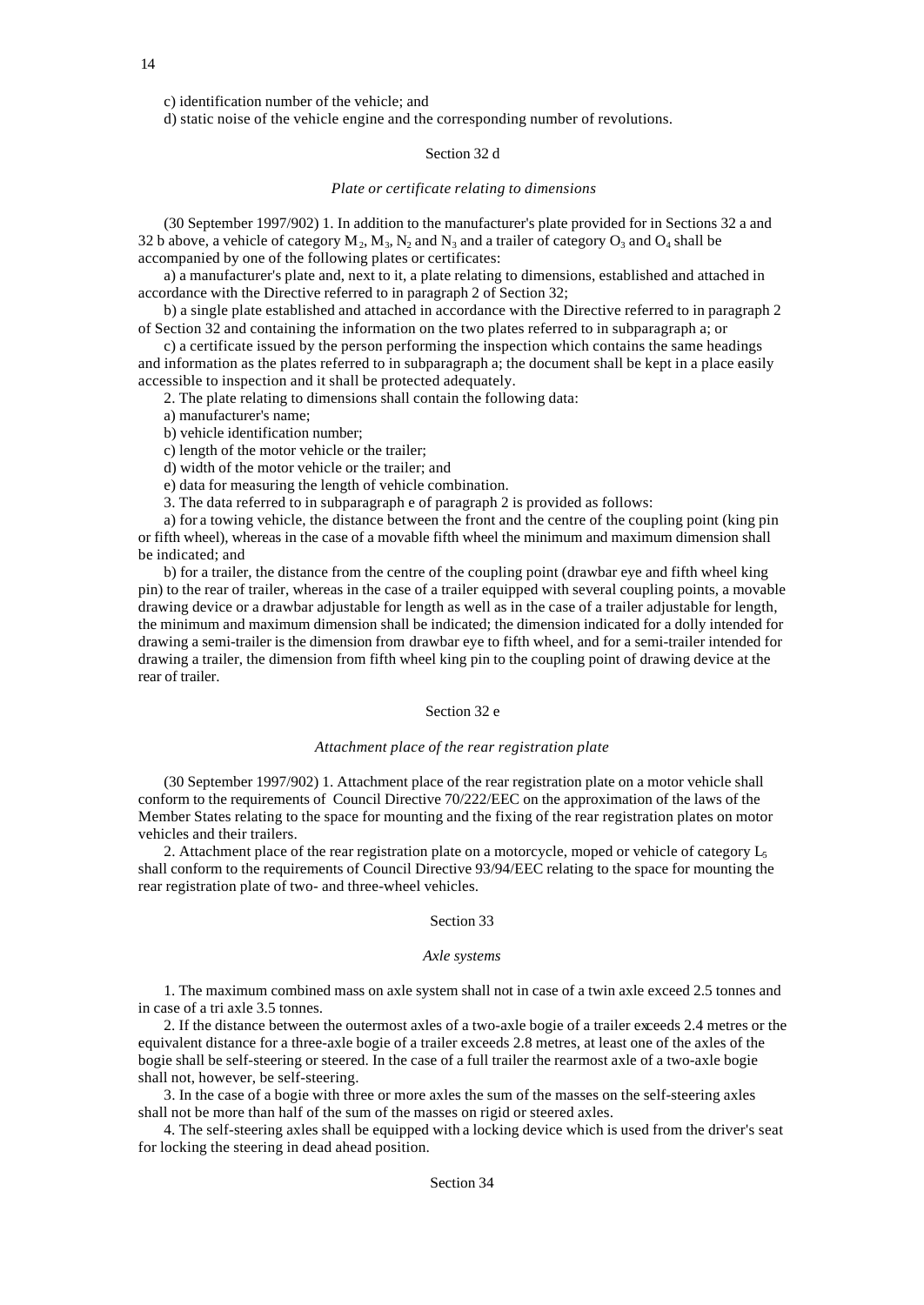# *Mounting of lamps and reflex reflectors*

1. No lamps or reflex reflectors may be mounted on a vehicle other than the mandatory or optional lamps and reflex reflectors laid down in the provisions below concerning the separate vehicle categories.

2. Without prejudice to the provisions below, the lamps shall be mounted symmetrically in relation to the longitudinal centre axis of the vehicle.

# Section 35

### *Warning triangle*

A warning triangle shall be E-approved in accordance with the Regulation No. 27/03.

# Section 35 a

# *Conformity of a vehicle complying with the standards of the USA*

(23 May 1997/450) A vehicle in the possession of a member of an embassy or diplomatic corps which is imported as removal goods and received as inheritance or under a will or acquired in customs auction or other auction arranged by the state shall be deemed to meet the requirements of Chapter 5, if it complies with all FMVSS-standards concerning the model year of motor vehicle and requirements of the USA on exhaust emissions.

# Section 35 b

## *Masses and dimensions of a vehicle of category M<sup>1</sup>*

(11 July 1997/671) A vehicle of category  $M_1$  shall be EC-approved in accordance with Directive 92/21/EEC, as last amended by Directive 95/48/EC.

# Section 35 c

## *Exemptions for certain vehicle groups*

(25 September 1998/703) The requirement of Section 30, paragraph 3 concerning EC, e or E approval of parts of a vehicle of category  $M_1$ , and the requirement of Section 32 b concerning the EC type approval number of a vehicle shall not apply to:

a) invalid taxi, rescue vehicle, ambulance, camping vehicle, hearse, maintenance vehicle and armoured vehicle of category  $M_1$ ;

b) a constructed vehicle referred to in the Decision (167/1997) of the Ministry of Transport and Communications on repairing a damaged vehicle or assembling a vehicle from parts;

c) a vehicle which is to enter a modification inspection after being converted from a used vehicle to a vehicle of category  $M_1$ ;

d) a vehicle that enters the country as removal goods;

e) a vehicle to be registered for export;

f) a vehicle in possession of a member of a foreign representation or diplomatic corps;

g)a vehicle received as an inheritance or under a will;

h) a vehicle acquired from an auction organised by the customs authority or some other state body; i) a vehicle intended for the use of a handicapped driver;

j) a vehicle intended for the mangement of official duties of the rescue services of the police;

k) a vehicle of category  $M_1$  which is intended to be used for speed racing and whose engine in accordance with the rules of speed contest may be tuned when used during the race and when driving to or returning from the race or place of inspection;

l) a vehicle of category  $M_1$  of model that is type inspected as belonging to small series m) a vehicle of category  $M_1$  which is individually equipped in Finland derogating from an EC type approved vehicle of category  $M_1$  by changing at least the seats at the back of the seat row beside the driver's seat, their anchorage and the placing of safety belts from the original EC or E approved solutions;

n) a vehicle of category M1 whose interior is individually equipped in Finland from an unfinished vehicle intended to be of category M1 by adding the equipment of a passenger compartment including seats and safety belts; or

o) a vehicle of category M1 which is individually equipped in Finland converting it from a vehicle of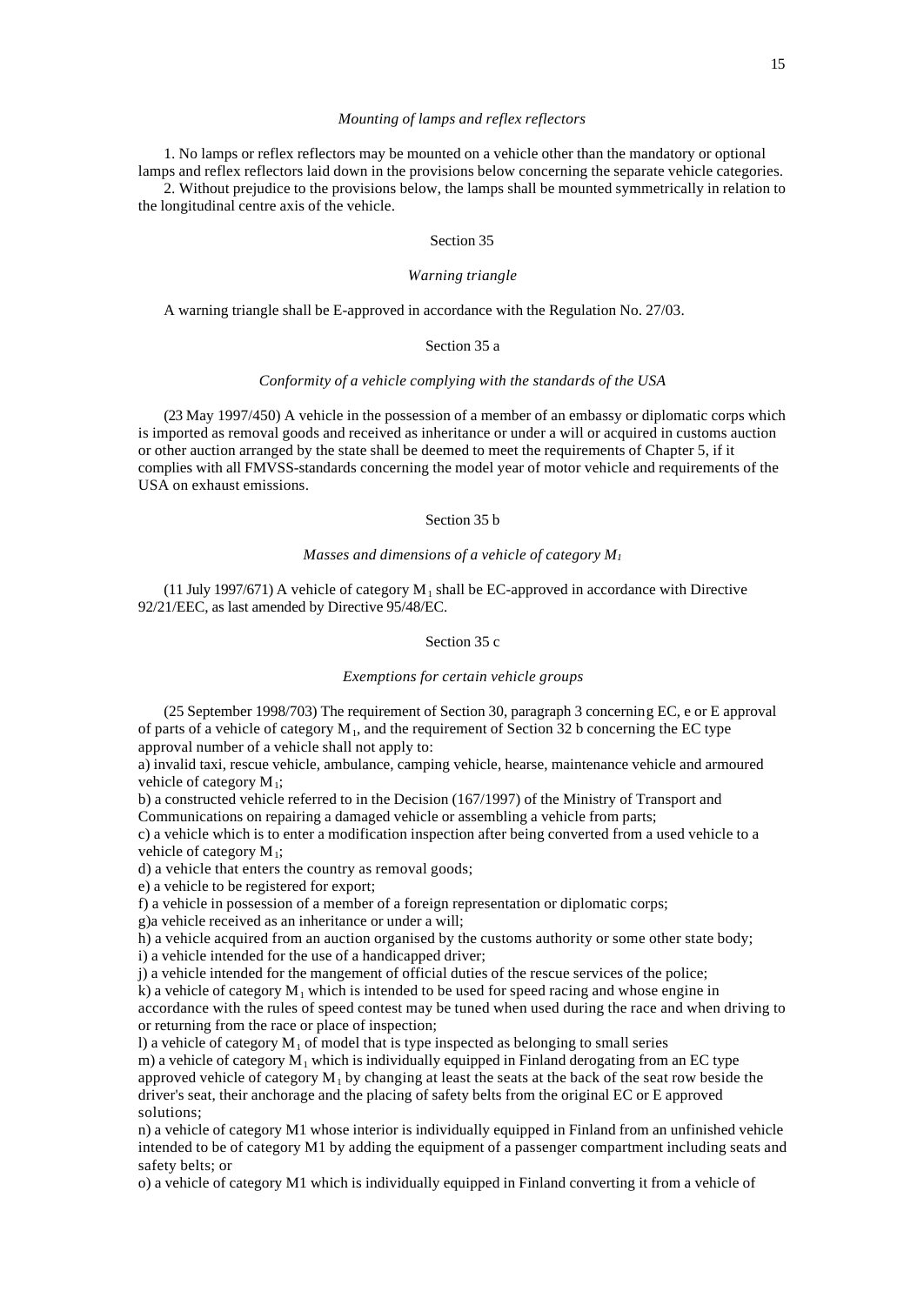# category N by adding the equipment of passenger compartment including seats and safety belts.

# Chapter 6

# **Motor vehicle**

## Section 36

### *Tyres*

1. Vehicle tyres, with the exception of retreaded tyres, shall be e-approved in accordance with Council Directive 92/23/EEC relating to tyres for motor vehicles and their trailers and to their fitting or Eapproved in accordance with Regulation No. 30/02, 54 or 64. Tyres with DOT marking that are in accordance with the US standard shall be approved for tyres of a vehicle other than that belonging to the EC type approved category  $M_1$ . (18 June 1999/754)

2. A retreaded tyre shall bear a marking indicating the size of the tyre and the load index and on each side of the tyre an indelible marking "pinnoitettu -regummerad".

3. It is not permissible to increase the number of the grooves of a passenger car tyre or to make them deeper. In the case of other tyres, additional grooves may be made so as to improve adhesion, provided that their depth does not exceed that of the original grooves or, in the case of steel cord tyres, the depth permitted by the tyre manufacturer.

# Section 37

### *Number and mounting of studs*

1. A studded tyre of a motor vehicle with a rim diameter less than or equal to 13" may have no more than 90 studs, in the case of a tyre with a rim diameter less than or equal to 15" no more than 110 studs.Passenger automobile tyres installed on greater rim diameters may have no more than 130 studs and in the case of other tyres the amount may not exceed 150 studs.(26 April 1996/304)

2. The studs shall be mounted on the tyre in such a way that in the middle of the tread at least one third of the width of the tread is unstudded.

3. In the case of new studded tyres or when mounting new studs on a used tyre, the average protrusion of the tips of studs shall not exceed 1.20 mm in passenger automobile tyres and 1.50 mm in lorry tyres.(26 April 1996/304)

# Section 38

### *Approval of studs*

1. The studs used on a studded tyre of a motor vehicle shall be of an approved type. A stud may have only one tip which shall not be sharp or tubular. Application for the approval of a stud shall be made for the Vehicle Administration.

2. The precondition for the type-approval of a stud is that in the case of a passenger automobile tyre, the static stud force measured with a protrusion of 1.20 mm does not exceed 120 N and that the mass of a stud does not exceed 1.1 g. In the case of tyres of light commercial vehicles, the above-mentioned stud force shall not exceed 180 N and the mass 2.3 g. In the case of truck tyres the corresponding values are 340 N and 3.0 g with a protrusion of 1.50 mm. Vehicle Administration can also approve a studded tyre equipped with studs other than those referred to herein, provided that the wear caused by it on the road surface is not greater than that caused by a studded tyre equipped with a stud which meets the requirements of this paragraph.(26 April 1996/304)

3. The Ministry adopts more specific provisions on measuring the stud force.

# Section 39

## *Steering device*

(30 September 1997/902) 1. The steering device shall be situated on the left-hand side of the motor vehicle. In the case of a vehicle specially constructed and equipped for construction and road maintenance and a motor vehicle used for delivering and gathering postal articles and for collecting and transporting waste, the steering device may be situated on the right-hand side; the placing of the steering device needs not be changed if the use of the vehicle later changes. The steering device may be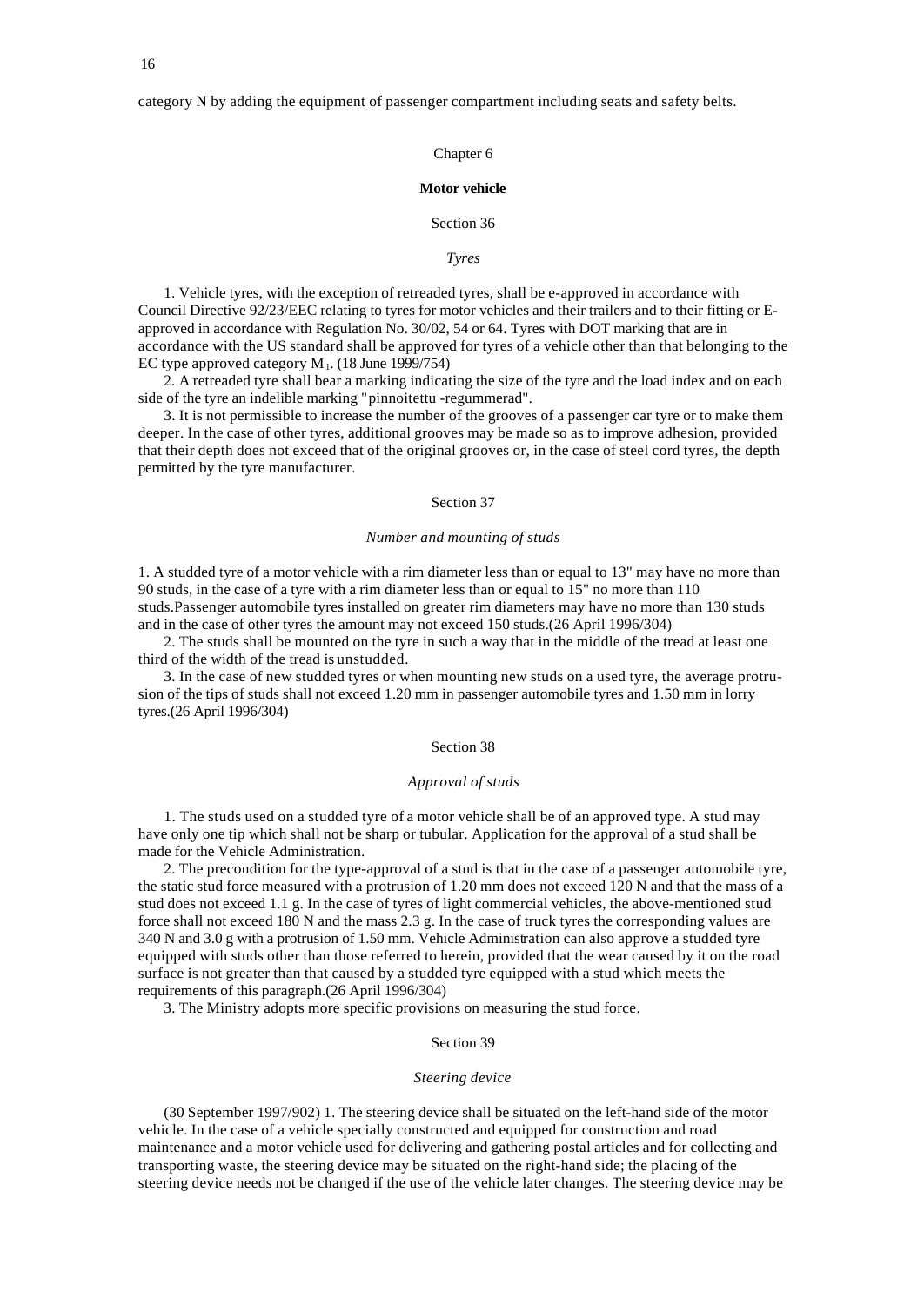situated on the right-hand side also in the case of a motor vehicle imported as removal goods or received as an inheritance or under a will from a country having a left-hand traffic or acquired in a customs auction or other auction organized by the state and in a motor vehicle, which was manufactured at least 25 years prior to current year.

2. In the case of a tri axle bogie, at least one axle shall be steering.

3. The steering device of a motor vehicle shall conform to the requirements of Council Directive 70/311/EEC on the approximation of the laws of the Member States relating to the steering equipment for motor vehicles and their trailers, as amended by Commission Directives 92/62/EEC and 99/7/EC, or those of E Regulation No. 79/01. (18 June 1999/754)

# Section 39 a

### *Behaviour of the steering device in the event of an impact*

(30 September 1997/902) 1. In the case of a vehicle of category  $M_1$  and a motor vehicle of category  $N_1$ having a total mass of less than 1.5 tonnes, the steering device shall be EC-approved in accordance with Council Directive 74/297/EEC on the approximation of the laws of the Member States relating to the interior fittings of motor vehicles (the behaviour of the steering mechanism in the event of an impact), as amended by Commission Directive 91/662/EEC, or E-approved in accordance with Regulation No. 12/03.

2. A vehicle which has been EC-approved in accordance with the Directive referred to in Section 58 a shall be deemed to meet the requirements of paragraph 1.

# Section 40

#### *Device to prevent unauthorized use and alarm device*

(30 September 1997/902) 1. The requirement referred to in Section 83 b of the Road Traffic Act on equipping a motor vehicle with a device to prevent unauthorized use shall be deemed to be met, if the motor vehicle is EC-approved in accordance with Council Directive 74/61/EEC on the approximation of the laws of the Member States relating to devices to prevent the unauthorized use of motor vehicles, as amended by Commission Directive 95/56/EC, or E-approved in accordance with Regulation N:o 18/02. In addition, a vehicle of category  $M_1$  shall have an immobilizer approved in accordance with the said Directive or E Regulation No. 97. If a vehicle of another category has an immobilizer, it shall be approved in accordance with the said Directive or the E Regulation.

2. For other vehicles than those of categories  $M_1$  and  $N_1$ , an ignition lock is accepted as a device to prevent unauthorized use. If such a vehicle has a steering lock or a gear-shift lock, it has to meet the requirements referred to in paragraph 1.

3. If the motor vehicle has an alarm device, the vehicle has to be type-approved or the alarm device has to be EC-approved in accordance with the Directive or E Regulation referred to in paragraph 1.

### Section 41

# *Brakes*

(30 September 1997/902) 1. The brakes of a motor vehicle shall meet the requirements of Council Directive 71/320/EEC on the approximation of the laws of Member States relating to the braking devices of certain categories of motor vehicles and of their trailers, as amended by Commission Directives 74/132/EEC, 75/524/EEC, 79/489/EEC, 85/647/EEC, 88/194/EEC and 91/422/EEC, the requirements of E Regulation No. 13/08 or 13/09 or those of the Ministry Decision (631/1990) on motor vehicles equipped with pneumatic brakes and braking devices of trailers to coupled thereto.

2. Only devices which were originally installed by the vehicle manufacturer or which meet their functioning requirements or which were approved to be installed as an optional equipment on the conditions set out by the manufacturer may be used as adjustment and safety devices in the brakes provided that these do not endanger the proper functioning of the brakes.

3. A parking brake functioning by mechanical power transmission may be replaced by a parking brake functioning by hydraulic power transmission intended for speed racing use by the manufacturer in the case of a motor vehicle used for speed racing and whose engine may be tuned in accordance with the rules of speed contest, when the motor vehicle is used in contest and travelling to or from a contest or an inspection.

4. A motor vehicle in category  $N_3$  having a total mass exceeding 16 tonnes and authorized to tow a trailer of category  $O_4$  and a motor vehicle in category  $M_3$  having a total mass exceeding 12 tonnes shall be fitted with anti-locking brakes of category 1 complying with the Directive or E Regulation referred to in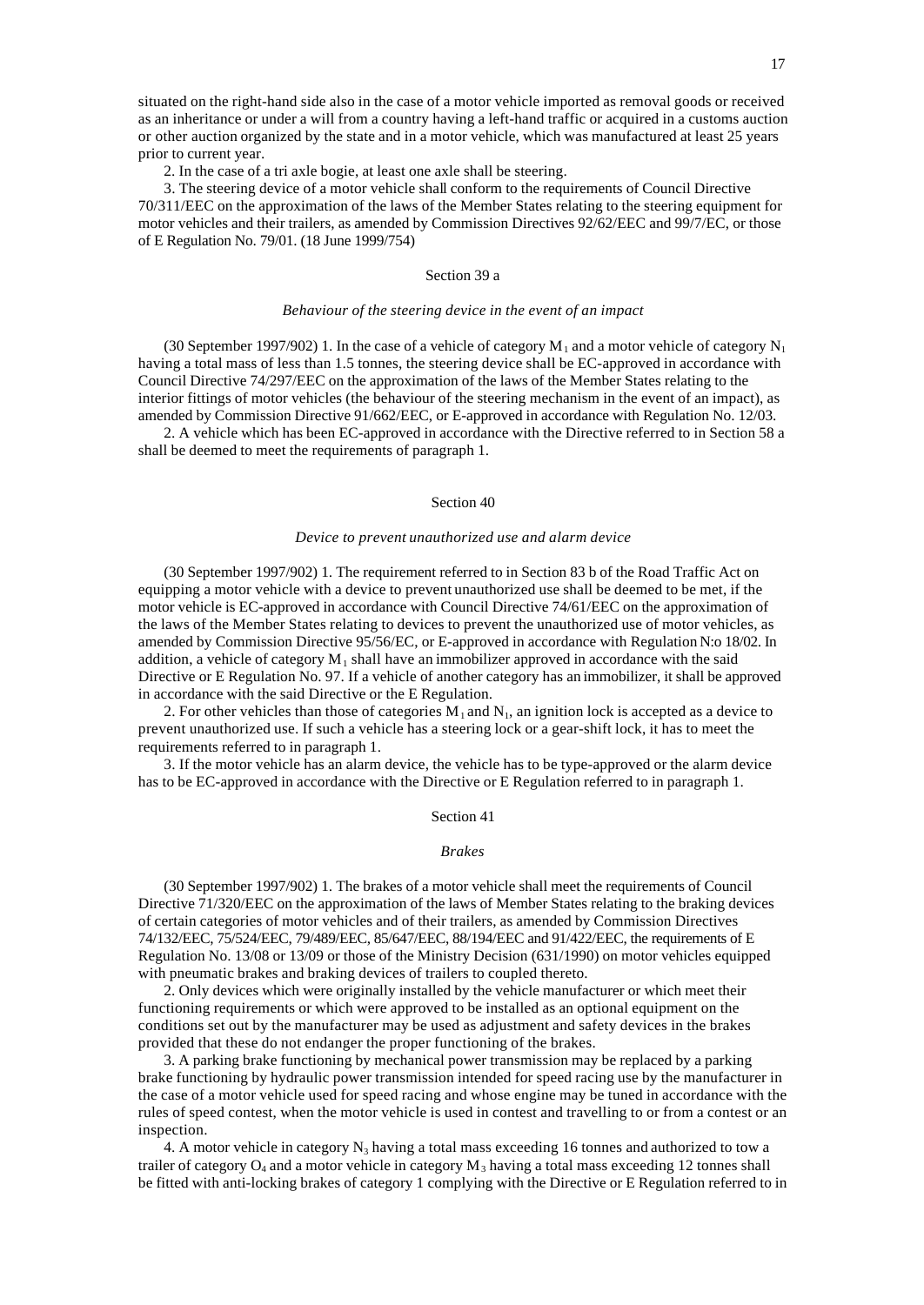paragraph 1. A tank lorry of category  $N_3$  designed for the transport of dangerous goods and a tractor for such a tank trailer with a total mass exceeding 6 tonnes shall be fitted with anti-locking brakes even if the total mass of the motor vehicle does not exceed 16 tonnes.

# Section 41 a

### *Engine power/mass ratio*

(11 July 1997/671) Motor vehicles must provide an engine power output of at least 5 KW/t of the registration/in-service maximum permissible mass of the combination. The engine power is measured according to the provisions of Council Directive 80/1269/EEC on the approximation of the laws of the Member States relating to the engine power of motor vehicles, as last amended by Commission Directives 88/195/EEC and 89/491/EEC, or in accordance with E Regulation No. 85.

# Section 41 b

### *Mass on driving axles(s)*

(11 July 1997/671) At least 25 % of the mass of a vehicle of category  $M_2$ ,  $M_3$  and N shall be exerted on driving axle(s).

# Section 41 c

### *Manoeuvrability*

(11 July 1997/671) A motor vehicle shall be able to turn within a swept circle having an outer radius of 12.50 m and an inner radius of 5.30 m. More than 13.00 m long rigid bus and coach (of category  $M_2$  and  $M<sub>3</sub>$ ) must be able to turn within a swept circle having an outer radius of 15.00 m and inner radius of 6.00.

# Section 41 d

#### *Sideward movement of rear corner*

(11 July 1997/671) 1. The dimensions of vehicle body shall be such that when the vehicle moves forward and the swept circle has a radius of 12.50 m, or if the minimum swept circle is larger than that the steered wheels shall be so directed that its outermost forward point would describe as small a swept circle as possible, the outermost rear angle must not move outside the longitudinal vertical plane tangential to the side of the vehicle by more than 0.80 m, or in the case of an articulated bus by more than 1,20 m.

2. For vehicles with an axle-lift device the requirement of paragraph 1 also applies to the axle(s) in the lifted position. For vehicles of category N with retractable axles in the lifted position or loadable axles in the unladen condition, the figure of 0.80 m is replaced by 1.00 m.

### Section 42

#### *Exhaust system*

1. The exhaust pipe shall be situated in such a way that none of its parts has a dangerous position close to the fuel tank or the fuel pipe. The exhaust manifold and the exhaust pipe shall be equipped with an appropriate shield if there are devices of the fuel system or fuel pipe connections situated above the exhaust manifold or the exhaust pipe in such a way that, in the event of leak fuel can drip or flow down on the exhaust manifold or on the exhaust system or if there is otherwise an evident risk that the fuel may catch fire.

2. The outlet of the exhaust system shall be placed and directed in such a way that the exhaust gas does not cause unnecessary discomfort to the passengers of the motor vehicle, pedestrians or other road users. The outlet of the exhaust pipe shall extend to the edge or to the rear end of the body. The outlet of the exhaust pipe shall point backwards or to the left. If the exhaust pipe on the left-hand side or at the rear on the left is pointed more than 45° to the left, the outlet shall also be turned in such a way that the exhaust gases are directed downwards at least at an angle of 45° with the horizontal plane. In the case of a motor vehicle in category  $N_2$  and  $N_3$  the exhaust pipe may point upwards; it shall in this case extend at least to the highest point of the cab. The outer diameter of the exhaust pipe shall not exceed 120 mm or, in case of a particular reason, 150 mm.

3. There must be at least 50 mm of free space around the outlet of the exhaust pipe, measured at the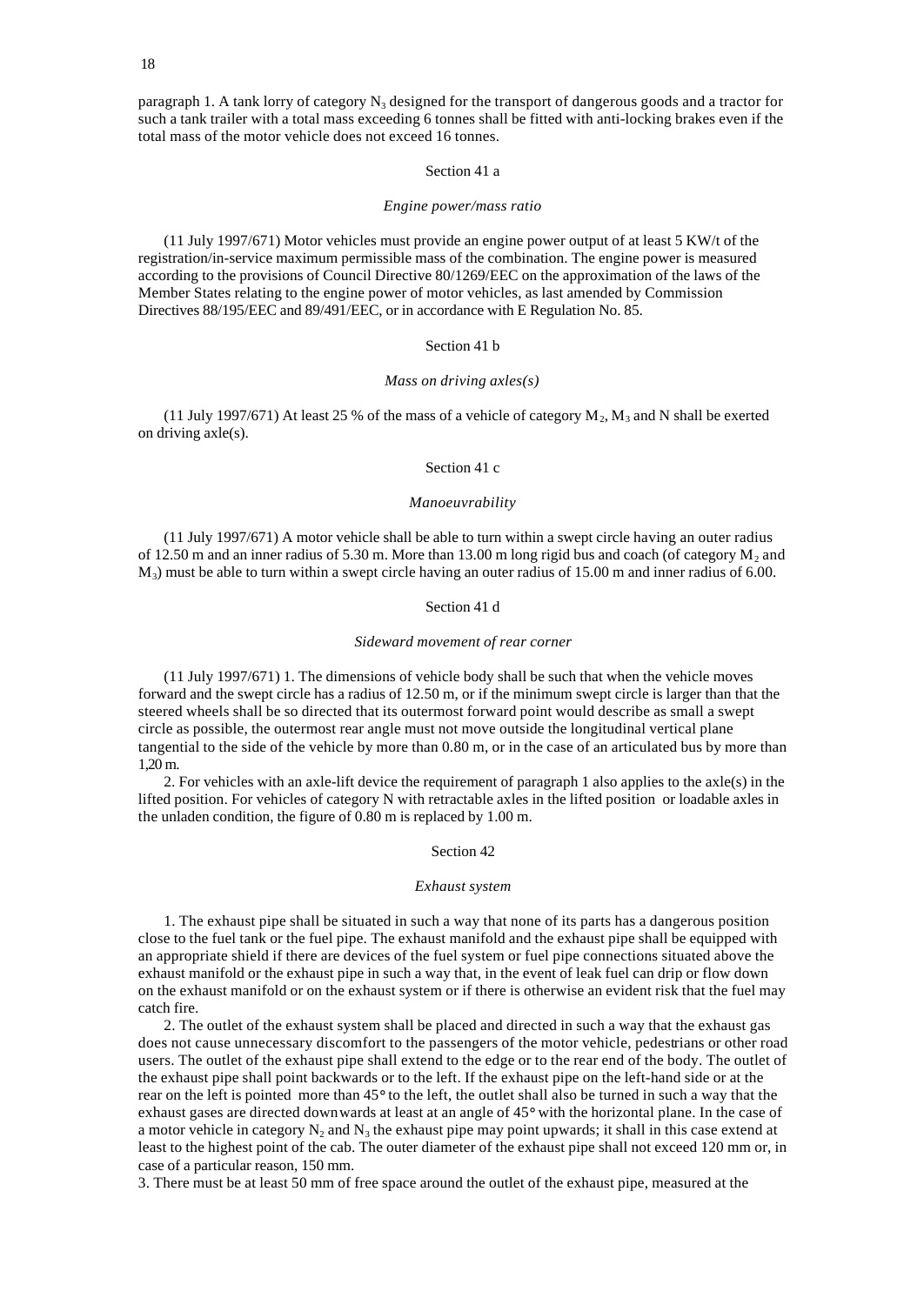# *Towing devices*

(30 September 1997/902) 1. A motor vehicle shall be equipped at the front with a towing device or an attachment point for a tow-bar or a tow-rope. A motor vehicle of category  $M_1$ , with the exception of a vehicle unsuitable for towing loads, shall be fitted with a towing device or an attachment point also at the rear.

2. The towing device and attachment point above shall withstand a tractive and compressive force corresponding to half of the maximum permissible technical mass of the vehicle.

3. The attachment point of a towing device or towbar shall be deemed to meet the requirements of paragraph 2, if it complies with the provisions of Council Directive 77/389/EEC on the approximation of the laws of the Member States relating to motor-vehicle towing-devices, as amended by Commission Directive 96/64/EC.

## Section 43 a

# *Mass on coupling point*

(11 July 1997/671) 1. The technically permissible maximum mass on the coupling point of a motor vehicle designed to tow a centre-axle trailer and with a technically permissible maximum towable mass exceeding 3.5 tonnes must be at least 10 % of the maximum technically permissible total mass of towed vehicle or 1000 kg, whichever is the lesser, plus, for motor vehicles other than towing vehicles, the mass of the coupling device if fitted by the manufacturer, or the maximum permissible mass of the coupling device if not fitted by the manufacturer.

2. The technically permissible maximum mass on the coupling point of a motor vehicle designed to tow a centre-axle trailer and with a technically permissible maximum towable mass not exceeding 3.5 tonnes must be at least 4 % of its technically permissible maximum laden mass, or 25 kg, whichever is the greater, plus, for motor vehicle other than towing vehicles, the mass of the coupling device if fitted by the manufacturer, or the maximum permissible mass of the coupling device if not fitted by the manufacturer.

# Section 43 b

#### *Mechanical coupling devices*

(11 July 1997/671) 1. A motor vehicle of category  $N_3$ , which is not equipped with a towing fork coupling for a trailer or with a fifth wheel, shall be equipped at the rear with a towing beam in order to attach a towing hook. The cross member shall have a perforation which complies with standard ISO 3584. The towing beam is not required in the case of a motor vehicle equipped with a back tail lift nor in the case of a motor vehicle equipped with a device preventing the attachment of a towing hook.

2. A towing fork coupling designed for towing a full trailer shall be situated on the longitudinal axis of the vehicle. The dead centre of the fifth wheel of a semi-trailer tractor shall be situated on the longitudinal axis of the vehicle, on or in front of the rear axle or the loading point of the bogie.

3. The towing device for a trailer shall be attached reliably to the chassis of the motor vehicle or to the structures or devices fixed thereto. Towing hook for a centre-axle trailer of category  $O_1$  and  $O_2$  may, however, be fixed to the body in the points stated by the manufacturer. Placement of support and towing devices on the loading platform is permitted only in the case of a temporary local transport of construction irons or equivalent long items, in which case the attachment point may be situated at the rear of the rear axle(s).

4. A towing fork coupling or fifth wheel intended for towing a trailer of category  $O_3$  or  $O_4$  shall comply with the requirements of European Parliament and Council Directive 94/20/EC relating to the mechanical coupling devices of motor vehicles and their trailers and their attachment to those vehicles or E Regulation No. 55 and, in the case of a close-coupling device, those of E Regulation No. 102. The Ministry adopts more specific provisions, where applicable, on the strength and approval of a towing beam intended for attaching a towing fork coupling. (18 June 1999/754)

Section 44

#### *Underrun protection*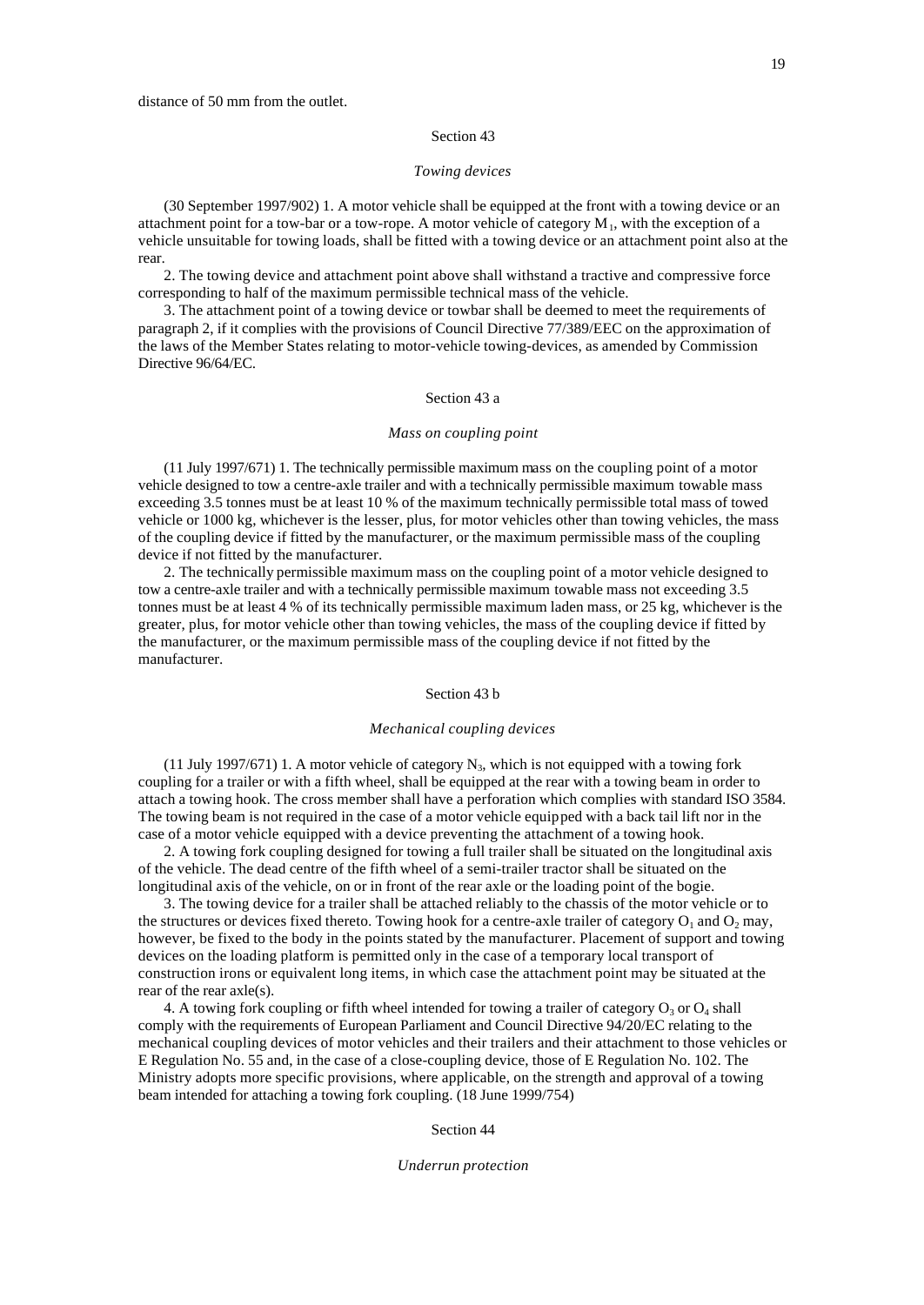(30 September 1997/902) 1. A motor vehicle shall be equipped with a rear bumper or an equivalent device to protect especially vehicles of categories  $M_1$  and  $N_1$  against underrunning from the rear. The underrun protection shall comply with Council Directive 70/221/EEC on the approximation of the laws of the Member States relating to liquid fuel tanks and rear protective devices for motor vehicles and their trailers, as amended by Commission Directives 74/490/EEC, 81/333/EEC and 97/19/EC, or with the requirements of the E Regulation No. 58/01.

2. However, the underrun protection is not required:

a) for a motor vehicle having such a body, chassis or a part or device fixed to the motor vehicle as by virtue of its construction and placing meets the requirements made upon the underrun protection;

b) for vehicles of categories  $M_1, M_2, M_3$  and  $N_1$  if the ground clearance of the rear part of the unladen vehicle does not exceed 0.55 metres over a width which is not more than 0.20 m narrower than the width of the motor vehicle and at the distance of not more than 0.45 metres from the rear of the vehicle;

c) for a semi-trailer tractor;

d) for a motor vehicle of category N, intended for a specific purpose, which may be used on the road only for the purpose of moving the vehicle from one workplace to another;

e) for a motor vehicle which is designed for the carriage of timber or long items and which has no bodywork;

f) for a motor vehicle of categories  $N_2G$  and  $N_3G$ , when all of its wheels are driven;

g) for a motor vehicle equipped with other type of demountable body equipment than for a demountable body with legs; and

h) for other motor vehicle where the underrun protection is incompatible with the use of it or its equipment.

# Section 45

## *Lateral protection*

1. A motor vehicle in category  $N_2$  and  $N_3$  shall be so constructed or equipped as to offer as good protection as possible to unprotected road users against the risk of falling under the sides of the motor vehicle and being caught under the wheels. Lateral protection shall comply with the requirements of Directive 89/297/EEC or E Regulation No. 73.

2. If the sides of the vehicle are constructed or equipped in such a way that by the combination of their shape and the characteristics of components meet the requirements of the Directive or E Regulation referred to in paragraph 1, the construction of the vehicle can be regarded as replacing the lateral protection.

3. A special lateral protection is not required:

a) for a tractor for semi-trailer;

b) for a motor vehicle of category  $N_2G$  and  $N_3G$ , when all of its wheels are driven; and

c) for a motor vehicle which is designed and constructed for a specific purpose and when installation of a lateral protection is not possible in practice.

### Section 46

# *Exhaust, evaporative and particulate emissions from a passenger car, light commercial vehicle or a vehicle equipped with a positive ignition engine and their control systems*

1. A vehicle of category  $M_1$  or  $N_1$  and other vehicle equipped with a positive ignition engine shall be EC approved in accordance with the Council Directive 70/220/EEC on the approximation of the laws of the Member States relating to measures to be taken against air pollution by gases from positive-ignition engines of motor vehicles as it is valid in the case of each vehicle category, as amended by Council Directives 74/290/EEC, 83/351/EEC, 88/76/EC, 88/436/EEC, 89/458/EEC, 91/441/EEC and 93/59/EEC and European Parliament and Council Directives 94/12/EC, 96/69/EC and 98/69/EC and Commission Directives 77/102/EEC, 78/665/EEC, 89/491/EEC, 96/44/EC and 98/77/EC, or E approved in accordance with E Regulation No 49 or No 83 of corresponding requirement level. (18 June 1999/754)

2. A vehicle of category  $M_1$  or  $N_1$  shall also be deemed to comply with the requirements of paragraph 1, if the vehicle engine is EC approved in accordance with the Council Directive 88/77/EEC on the approximation of the laws of the Member States relating to the measures to be taken against the emission of gaseous pollutants from diesel engines for use in vehicles as it is valid in the case of each vehicle category, as amended by Council Directive 91/542/EEC and European Parliament and Council Directive 96/1/EC, or E-approved in accordance with E Regulation No. 49 of corresponding requirement level. (18 June 1999/754)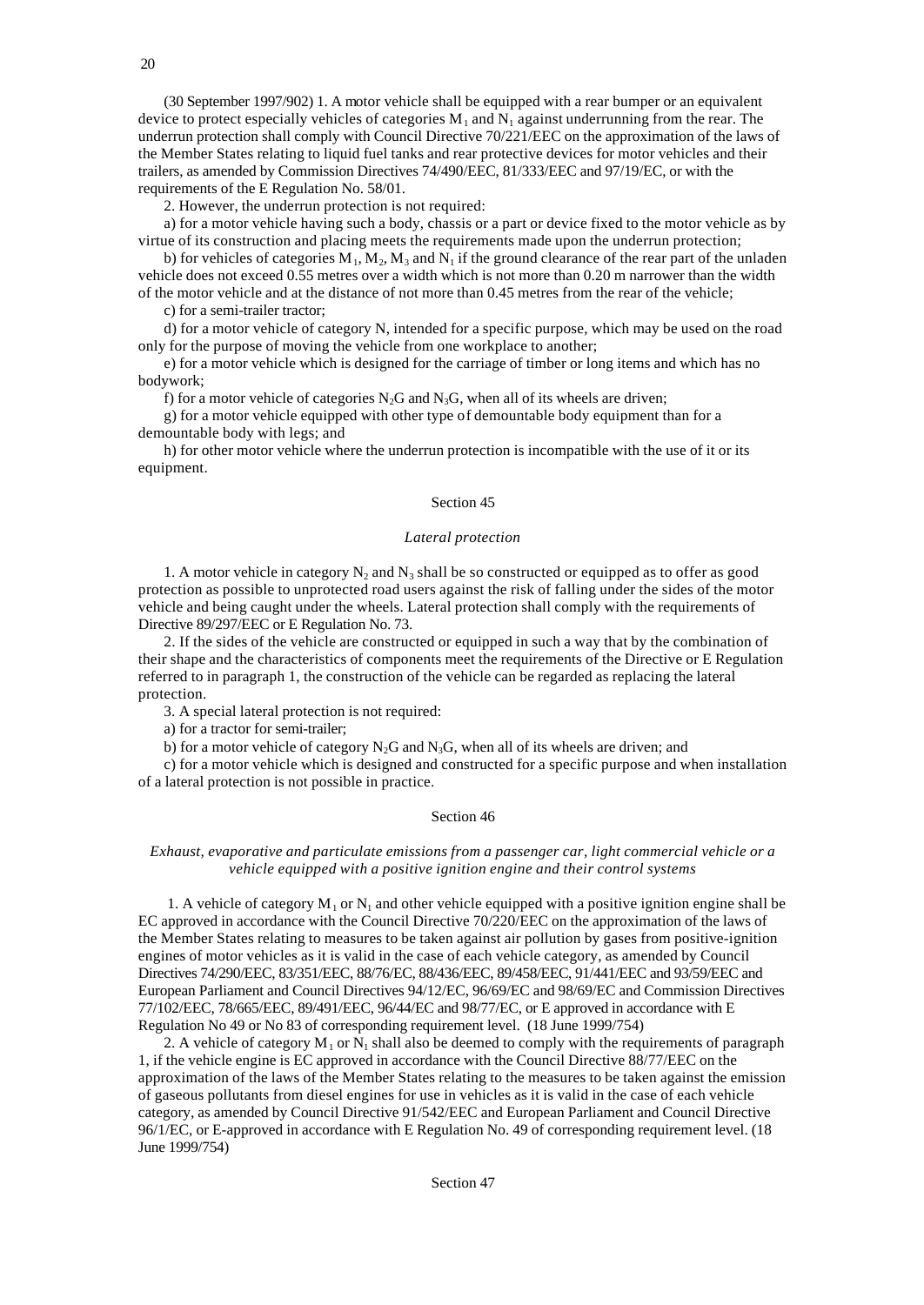#### *Exhaust, evaporative and particulate emissions from a light commercial vehicle*

1. (20 December 1996/1372) The exhaust emissions from the positive-ignition and compressionignition engine or the particulate emissions from the compression-ignition engine of a motor vehicle of category  $N_1$  and such a motor vehicle of category M which is intended for the transport of more than six persons, including driver, and which has a total mass of greater than 2.5 tonnes, shall comply with the following limit values when the mass categories are defined in accordance with the reference mass referred to in the Directive 70/220/EEC:

| mass<br>category | reference mass<br>$RM$ (kg) | carbon monoxide<br>$L_1$ (g/km) |                              | hydrocarbons and<br>nitrogen oxides $L_2$<br>(g/km) |                          | particles<br>$L_3(g/km)$ |
|------------------|-----------------------------|---------------------------------|------------------------------|-----------------------------------------------------|--------------------------|--------------------------|
|                  |                             | positive-<br>ignition           | compressi<br>on-<br>ignition | positive-<br>ignition                               | compressi<br>on-ignition | compression-<br>ignition |
| I                | $RM \leq 1250$              | 2,2                             | 1.0                          | 0.5                                                 | 0.7                      | 0.08                     |
| $\mathbf{I}$     | 1250 < RM<br>< 1700         | 4.0                             | 1,25                         | 0.6                                                 | 1.0                      | 0.12                     |
| Ш                | 1700 < RM                   | 5.0                             | 1.5                          | 0.7                                                 | 1,2                      | 0.17                     |

2. If the compression-ignition engine of the vehicle is equipped with a fuel injection system, the limit values of hydrocarbons, nitrogen oxides and particulates shall, however, be as follows for the vehicles which were initially entered into service before 1 October 1999:

|                   | L,  | L    |
|-------------------|-----|------|
| mass category I   | 0.9 | 0.10 |
| mass category II  | 1.3 | 0.14 |
| mass category III | 1.6 | 0.20 |

3. The crankcase and its ventilation in a positive-ignition engine of a motor vehicle shall be so designed, constructed and maintainable that they do not emit harmful gases into the ambient air. The limit value for the mass of hydrocarbons evaporating from the fuel system is 2.0 g/test.

4. A vehicle meets the requirements of paragraphs 1 to 3, if it has been EC-approved in accordance with the Directive 70/220/EEC, as last amended by Council Directive 93/59/EEC and Commission Directive 96/44/EC as well as European Parliament and Council Directive 96/69/EC, or if its engine has been ECapproved in accordance with the Directive referred to in paragraph 3 of Section 48.

5. (18 December 1998/1037) A vehicle referred to above in paragraph 1 that uses liquid gas or natural gas as fuel or uses both petrol and liquid or natural gas shall regarding air contaminating emissions be EC approved in accordance with teh Directive 70/220/EEC on the approximation of the lawsof the Member States relating to measures to be taken against air pollution by gases from positive-ignition engines of motor vehicles as amended by Council Directive 93/59/EEC and Commission Directive 96/44/EC and European Parliament and Council Directive 96/69/EC and Commission Directive 98/77/EC, or E approved in accordance with the regulation No 83 B/03 or No 83 D/03 or E regulation No 49B/02, supplement No 2.

### Section 48

# *Exhaust and particulate emissions from heavy compression-ignition engines*

(30 September 1997/902) 1. A compression ignition engine of a vehicle of category  $M_2$ ,  $M_3$ ,  $N_2$  or  $N_3$ shall be EC approved in accordance with the limit values of the Directive 88/77/EEC, annex I, diagram of paragraph 8.3.1.1, line B, as amended by Council Directive 91/542/EEC and European Parliament and Council Directive 96/1/EC, or E approved in accordance with the limit values of Regulation No 49/02, diagram of paragraph 7.4.2.1, line B. (18 June 1999/754)

2. A vehicle of category  $N_2$  and  $M_2$  is also deemed to meet the limit values referred to in paragraph 1, if the vehicle has been type-approved in accordance with Section 46.

3. If an engine of a work machine built on a motor vehicle chassis has not been type approved in accordance with paragraph 1, the engine shall be EC approved in accordance with the European Parliament and Council Directive 97/68/EC on the approximation of the laws of the Member States relating to measures against the emission of gaseous and particulate pollutants from internal combustion engines to be installed in non-raod mobile machinery. (18 June 1999/754)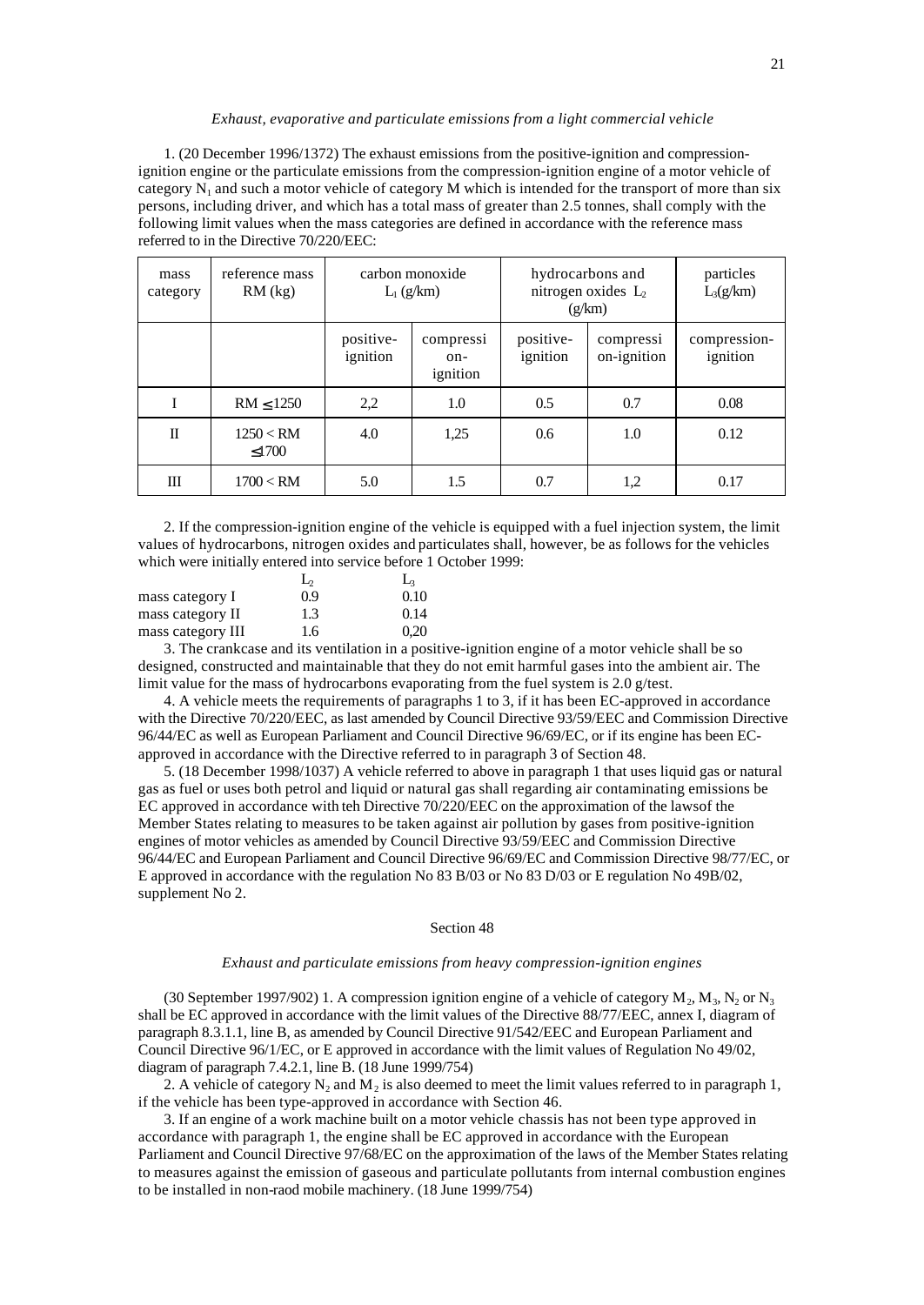#### *Smoke emissions from compression-ignition engine*

(30 September 1997/902) As concerns visible smoke, a motor vehicle's compression-ignition engine shall comply with the requirements of Council Directive 72/306/EEC on the approximation of the laws of the Member States relating to the measures to be taken against emission of pollutants from diesel engines for use in vehicles as amended by Commission Directives 89/491/EEC and 97/20/EC, or the requirements of E Regulation No. 24/03. These requirements shall not apply to a motor vehicle which has been EC-approved in accordance with Directive 88/436/EEC, a subsequent Directive referred to in paragraph 1 of Section 46, or E Regulation No. 83, neither to a motor vehicle with an engine EC-approved in accordance with Directive 91/542/EEC, a subsequent Directive referred to in paragraph 3 of Section 48 or E Regulation No. 49/01. (18 June 1999/754)

# Section 50

### *Spare catalytic converter*

1. A spare catalytic converter intended for a vehicle of category  $M_1$  or N1 not equipped with an internal monitoring system (OBD) shall be EC approved in accordance with a Council Directive 70/220/EEC on the approximation of the laws of the Member States relating to measures to be taken against air pollution by gases from positive-ignition engines of motor vehicles as amended by the Commission Directive 98/77/EC or E approved in accordance with regulation No 103. (18 December 1998/1037)

2. A spare catalytic converter of a motor vehicle used in speed racing and whose engine in accordance with the rules of the speed contest may be tuned shall not need to meet the requirements of paragraph 1 when used during the race and when driving to and returning from the race or place of inspection. (18 December 1998/1037)

# **Sections 51 and 52 are repealed by Decree 20 May 1996/338**

# Section 53

# *Exemptions from exhaust emission limitations for certain motor vehicle groups*

(5 December 1996/965) 1. The requirements of Sections 46 to 49 shall not apply to:

a) a motor vehicle to be registered for export, in the case when it has been intended to be registered in a state other than those belonging to the European Economic Area (EEA Member State); nor to

b) a passenger car used for speed racing, whose engine in accordance with the rules of speed contest may be tuned, when used during the race and when going to or returning from the race or inspection.

# Section 53 a

#### *Carbon dioxide emissions and fuel consumption*

(30 September 1997/902) If an advertisement intended for consumers or other corresponding issue of a motor vehicle of category  $M_1$  or the technical information of the motor vehicle contains reports on the carbon dioxide emissions or fuel consumption, at least the combined value of urban traffic and highway traffic shall be given. Emission values ( $g/km$ ) and consumption values (litres/100 km) shall be reported as measured in accordance with Council Directive 80/1268/EEC on the approximation of the laws of the Member States relating to the carbon dioxide emissions and fuel consumption of motor vehicles, as amended by Commission Directives 89/491/EEC and 93/116/EC, or in accordance with E Regulation No. 101.

# Section 53 b

## *Reporting the power*

(30 September 1997/902) If an advertisement intended for consumers or other corresponding issue of a motor vehicle equipped with internal combustion engine or in the technical information of a motor vehicle contains reports on the power of the engine, net power of the engine shall be reported as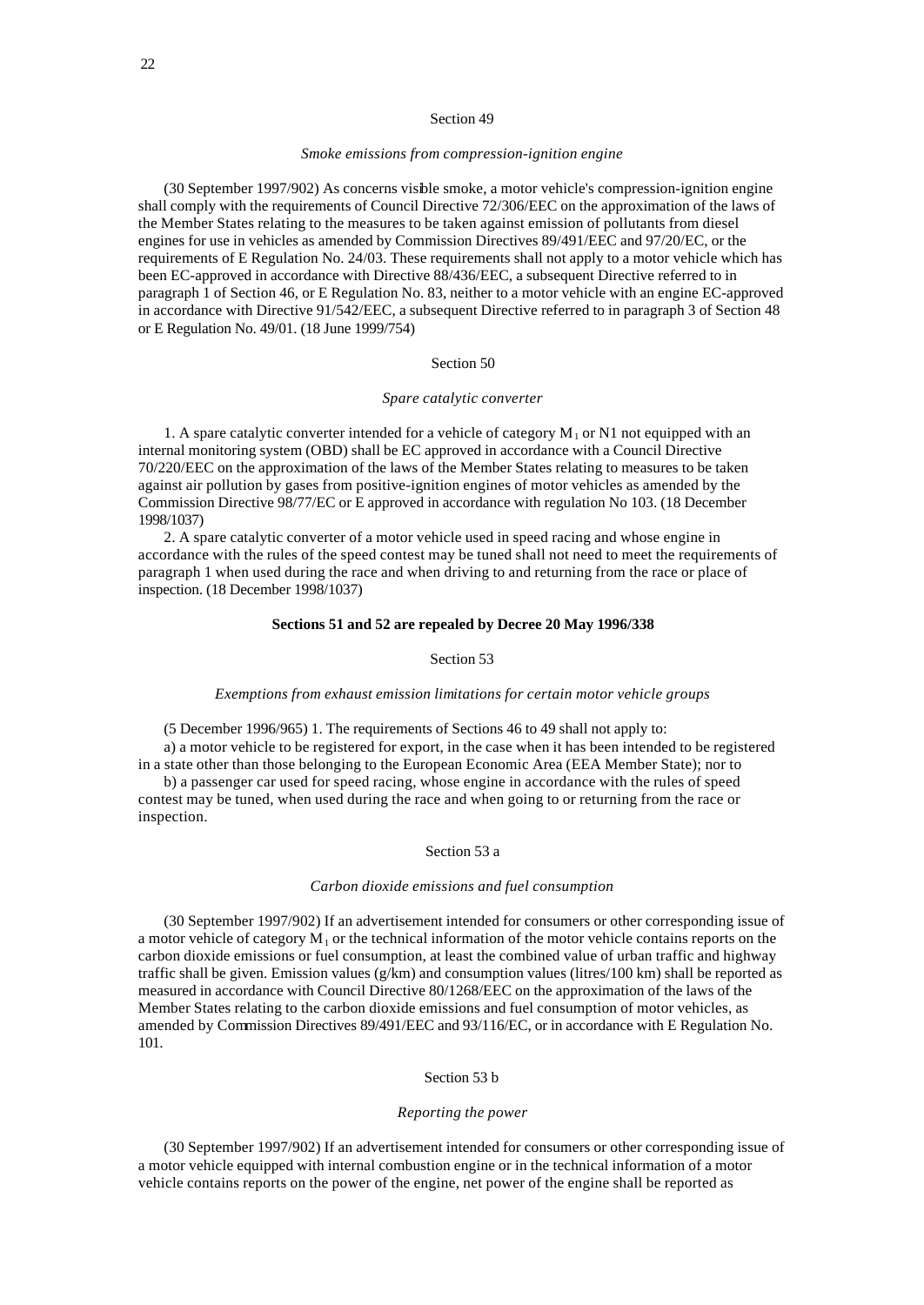measured in accordance with Council Directive 80/1269/EEC on the approximation of the laws of the Member States relating to the engine power of motor vehicles, as amended by Commission Directives 88/195/EEC, 89/491/EEC and 97/21/EC, or in accordance with E Regulation No. 85.

## Section 54

#### *Noise reduction*

(18 June 1993/530) 1. A motor vehicle equipped with an internal combustion engine shall be equipped with such silencers that the noise of exhaust or intake does not disturbingly exceed other noise caused by the motor vehicle in normal use. The noise level, measured as defined in Directive or E Regulation referred to in paragraph 4, of a motor vehicle shall not exceed the following values: a) in the case of a motor vehicle of category  $M_1$ , whose total mass does not exceed 3.5 tonnes .............................. 77 dBA b) in the case of a motor vehicle of category  $M_1$ ,  $M_2$  and  $M_3$ , the maximum permissible total mass of which exceeds 3.5 tonnes and which has an engine power of: - less than 150 kW ................  $90 \text{ AD} A$ 

|                                                                                           | OU UDA           |
|-------------------------------------------------------------------------------------------|------------------|
| $-150 \text{ kW}$ or greater                                                              | 83 dBA           |
| c) in the case of a motor vehicle of category $N_1$ and $M_2$ , the maximum permissible   |                  |
| total mass of which is:                                                                   |                  |
| - not greater than 2 tonnes                                                               | 78 dBA           |
|                                                                                           | 79 dBA           |
| d) in the case of a motor vehicle of category $N_2$ and $N_3$ , the engine power of which |                  |
| is:                                                                                       |                  |
|                                                                                           | 81 dBA           |
| - greater than 75 kW, but less than 150 kW                                                | $83 \text{ dBA}$ |
|                                                                                           | 84 dBA           |

2. Instead of the limit values referred to in paragraph 1, the following limit values shall be applied to motor vehicles to be type-approved on or after 1 October 1995 and vehicles to be initially entered into service on or after 1 October 1996:

| a) in the case of a motor vehicle of category $M_3$ , whose total mass does not exceed    |                    |
|-------------------------------------------------------------------------------------------|--------------------|
| 3.5 tonnes                                                                                |                    |
| b) in the case of a motor vehicle of category $M_1$ , $M_2$ and $M_3$ , the maximum       |                    |
| permissible mass of which exceeds 3.5 tonnes and which has an engine power of:            |                    |
| - less than $150 \text{ kW}$                                                              | 78 dBA             |
| $-150 \text{ kW}$ or greater                                                              | $80 \text{ dB}$    |
| c) in the case of a motor vehicle of category $N_1$ and $M_2$ , the maximum permissible   |                    |
| mass of which is:                                                                         |                    |
| - not greater than 2 tonnes                                                               | 76 dBA             |
| - greater than 2 tonnes, but not greater than 3.5 tonnes                                  | 77 dBA             |
| d) in the case of a motor vehicle of category $N_2$ and $N_3$ , the engine power of which |                    |
| is:                                                                                       |                    |
| - not greater than 75 kW                                                                  | 77 dBA             |
| - at least 75 kW but less than 150 kW                                                     | 78 dBA             |
| $-150 \text{ kW}$ or greater                                                              | $80\,\mathrm{dBA}$ |

3. In the case of a motor vehicle equipped with a compression-ignition engine having a direct ignition, the noise level may exceed the values referred to in subparagraphs a and b of paragraphs 1 and 2 by 1 dBA. In the case of off road motor vehicles (category G) the total mass of which exceeds 2 tonnes, the noise level may exceed the values of subparagraphs a-d of paragraph 1 by 1 dBA, if the engine power is less than 150 kW, and by 2 dBA, if the engine power is equal to 150 kW or greater.

4. A motor vehicle is deemed to meet the requirements of paragraph 1, if it is EC-approved in accordance with Council Directive 70/157/EEC on the approximation of the laws of the Member States relating to the permissible sound level and the exhaust system of motor vehicles, as amended by Commission Directives 73/350/EEC, 81/334/EEC, 84/372/EEC and 89/491/EEC as well as Council Directives 77/212/EEC and 84/424/EEC, or E-approved in accordance with E Regulation No. 51/01. A motor vehicle shall be deemed to meet the requirements of paragraph 2 if it is of a model meeting the requirements of the said Directive 70/157/EEC, as amended by Council Directive 92/97/EEC and Commission Directive 96/20/EC, or E-approved in accordance with E Regulation No. 51/02. (5 December 1996/965)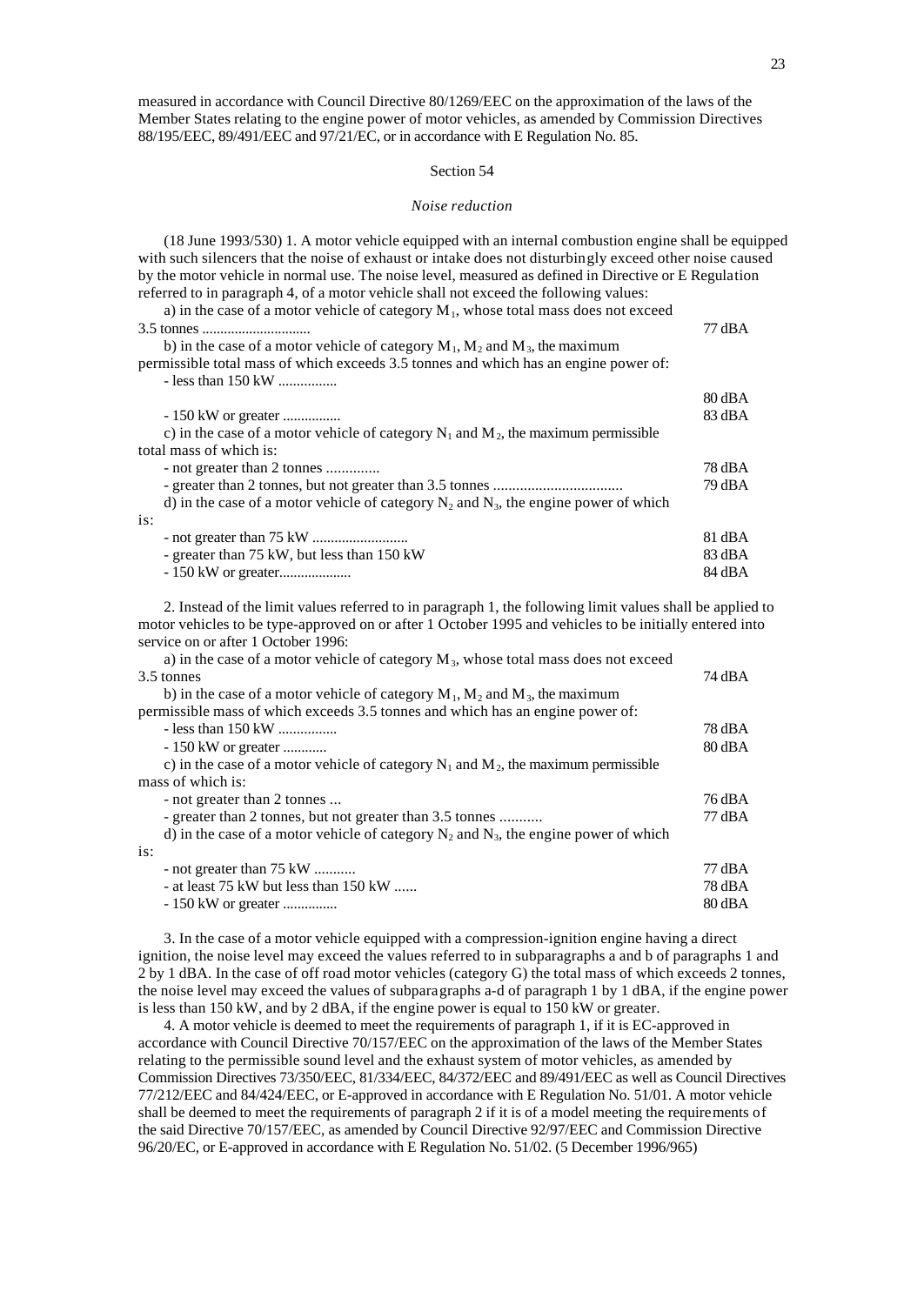#### *Speed limitation device*

1. A motor vehicle of category  $M_3$ , whose total mass is greater than 10 tonnes, and a motor vehicle of category  $N_3$  shall be equipped with a speed limitation device, which in the case of a motor vehicle of category  $M_3$  is set to limit the speed to 100 km/h and in the case of a motor vehicle of category  $N_3$  to 85 km/h. A speed limitation device shall comply with the requirements of Directive 92/24/EEC or E Regulation No. 89.

2. A speed limitation device is not required in case of:

a) a military vehicle;

b) a rescue vehicle;

c) a police car;

d) a motor vehicle of category  $M_3$  used only for urban transportation; and

e) a motor vehicle the speed of which by virtue of its construction cannot exceed the values referred to in paragraph 1.

3. Provisions on installation and service of speed limitation device shall be laid down separately.

# Section 56

## *Radio interference and electromagnetic compatibility*

(30 September 1997/902) A motor vehicle equipped with a positive-ignition engine or a compressionignition engine shall meet the requirements of Council Directive 72/245/EEC concerning radio interference and electromagnetic compatibility of vehicles, as amended by Commission Directives 89/491/EEC and 95/54/EC, or those of E Regulation No. 10/02.

Section 57

# *Fuel tank*

(30 September 1997/902) 1. The fuel tank of a motor vehicle and its placing shall comply with the requirements of Directive 70/221/EEC, as amended by Commission Directive 97/19/EC, or, in the case of the fuel tank of a vehicle of category  $M_1$ , those of E Regulation No. 34/01. In the case of a camping vehicle, ambulance or a hearse, the direction and length of filling pipe of the fuel tank and the place of a built-in tank may be changed. (25 September 1998/703)

2. When the volume of a fuel tank exceeds 800 litres, provisions on the tanks used for the transport of dangerous goods shall be applicable.

#### Section 58

#### *Wheelguards and spray suppression devices*

1. A motor vehicle shall be equipped with wheelguards on each wheel. A special wheelguard is not mandatory if the lower part of the vehicle bodywork or platform, equipped with necessary accessories, offers such protection against projection of spray as corresponds to the provisions of this Section below.

2. The wheelguards for a motor vehicle of category  $M_1$  shall meet the requirements of Council Directive 78/549/EEC, as amended by Commission Directive 94/78/EEC. The wheelguards for motor vehicles other than those of category  $M_1$  shall meet the requirements of paragraphs 3 through 5. (7 June 1995/849)

3. The overall width of wheelguards shall be at least sufficient to cover the tyre width or the total width of a twin tyre covering the wheel(s) in the part formed by radial planes at an angle of at least  $30^{\circ}$  to the front of the vertical plane passing through the axle of the wheel and to the rear, in the case of a motor vehicle of category N<sub>1</sub>, an angle of at least 50 $^{\circ}$  of the vertical plane, and an angle of 90 $^{\circ}$  in the case of other motor vehicles. The wheelguards shall extend to the rear of the vertical plane passing through the axle of a wheel in such a way that when the motor vehicle is unladen the rear of the wheelguard shall not terminate above a horizontal plane 150 mm above the axle of the wheel. In addition the interSection of the edge of a wheelguard with this horizontal plane shall lie outside the median longitudinal plane of the tyre, or in the case of twin tyres the outermost tyre.

4. The projection of the wheelguard has to have a such concave curvature that when measured above the axle this curvature shall be at least 30 mm. This depth may be reduced progressively when approaching the angles referred to in paragraph 3.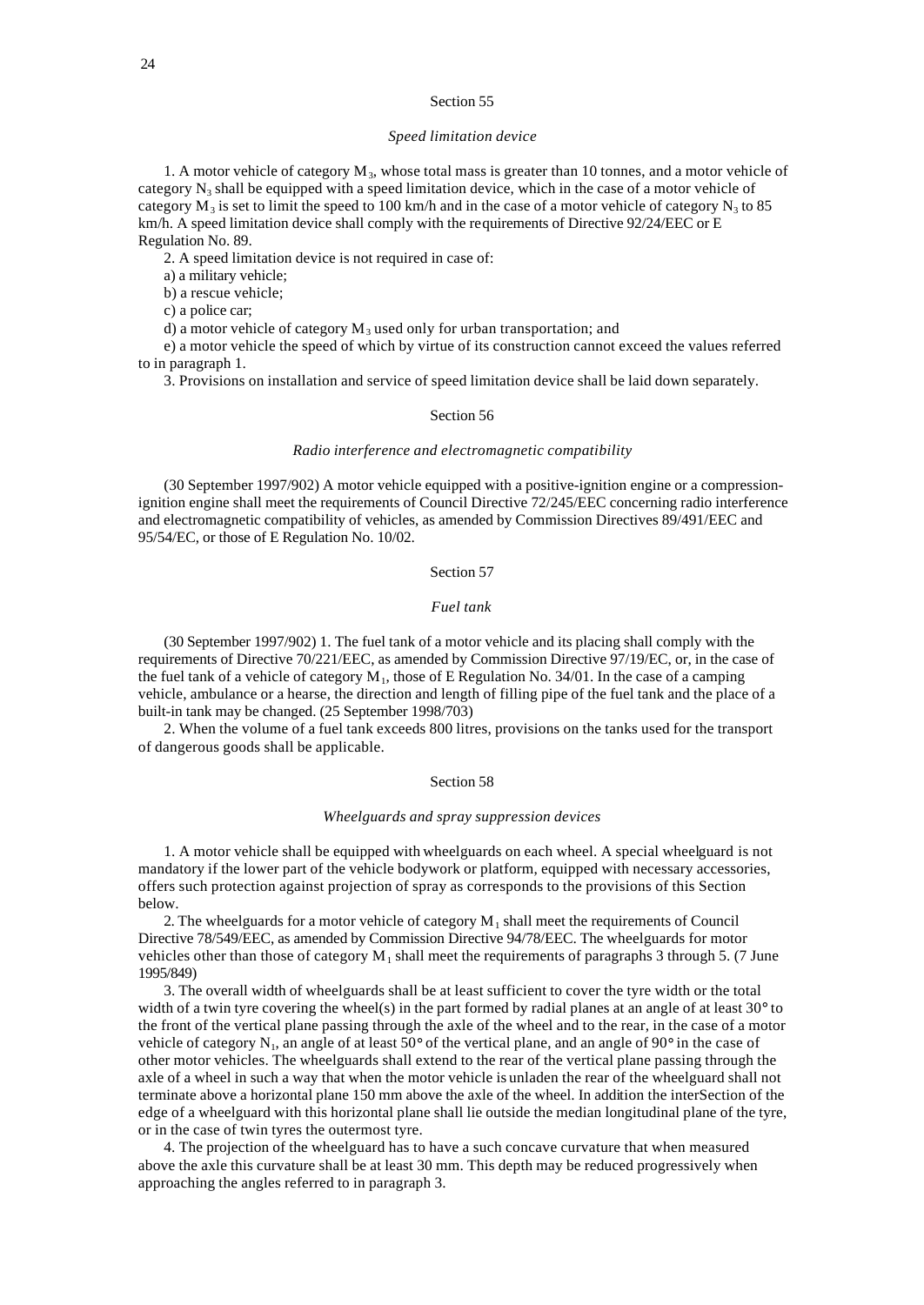5. The distance of a wheelguard from the axle shall not be greater than the diameter of the tyre between the angles referred to in paragraph 3.

6. In the case of a motor vehicle of category  $N_2$  and  $N_3$ , the wheelguards of rear wheels shall be equipped with spray-suppression devices, equal in width with the wheelguards, at the distance of not more than 1,2 metres from the axle of the wheel. The distance of their lower part from the ground, when the motor vehicle is in the unladen condition, shall not be less than one fourth of this distance, unless otherwise required by the construction of the motor vehicle or its suspension. A motor vehicle in category  $N_2$  the unladen mass of which exceeds 7.5 tonnes and a motor vehicle of category  $N_3$ , the spraysuppression devices of which comply with the requirements of Directive 91/226/EEC shall be deemed to satisfy the requirements of this paragraph.

# Section 58 a

## *Protection of driver and passenger in the event of a frontal impact*

(20 December 1996/1372) A vehicle of category  $M_1$  having a total mass of not more than 2.5 tonnes shall comply with the provisions of European Parliament and Council Directive 96/79/EC on the protection of occupants of motor vehicles in the event of a frontal impact and it shall be EC-approved in accordance with the said Directive. This requirement does not, however, apply to multi-stage built vehicles produced in quantities not exceeding those fixed for a small series in the Annex XII of Directive 70/156/EEC.

## Section 58 b

# *Protection of passengers in the event of a side impact*

(20 December 1996/1372) A vehicle of category  $M_1$  and  $N_1$  where the 'R' point of the lowest seat is not more than 700 mm from ground level shall comply with the provisions of European Parliament and Council Directive 96/27/EC on the protection of occupants of motor vehicles in the event of a side impact and it shall be EC-approved in accordance with the said Directive. This requirement does not, however, apply to multi-stage built vehicles produced in quantities not exceeding those fixed for a small series in the Annex XII of the Directive 70/156/EEC.

# Section 59

#### *Hinges and locks*

The side door hinges and locks of a motor vehicle of category  $M_1$  shall be EC-approved in accordance with the requirements of Council Directive 70/387/EEC or E Regulation No. 11/02. (7 June 1995/849)

#### Section 60

#### *Anchorages for seats*

(30 September 1997/902) 1. In the case of the seats of a motor vehicle of category M and N, the anchorages and adjustment systems for seats shall be EC-approved in accordance with the requirements of Council Directive 74/408/EEC on the approximation of the laws of the Member States relating to the interior fittings of motor vehicles (strength of seats and of their anchorages), as amended by Commission Directives 81/577/EEC and 96/37/EC, or E-approved in accordance with Regulation No. 17/06, or, in the case of a vehicle of category  $M_2$  or  $M_3$ , in accordance with Regulation No. 80/01. At the request of the manufacturer, the seat anchorages and adjustment systems of the seats of a motor vehicle of category M2 may be accepted in accordance with E Regulation No. 17/06. Foldable and side-facing or rear-facing seats need not meet the requirements of the said Directive or Regulation. (3 September 1999/882)

2. The anchorage and adjustment systems of other seats than that of the driver and those next to it of a vehicle converted from category  $N_1$  to category  $M_1$ , and of a vehicle of category  $M_2$  or  $M_3$  are deemed to meet the requirements referred to in paragraph 1, if the equipment in question meet the requirements of the Directive referred to in paragraph 1 or those of E Regulation. (3 September 1999/882)

Section 61

*Seating places*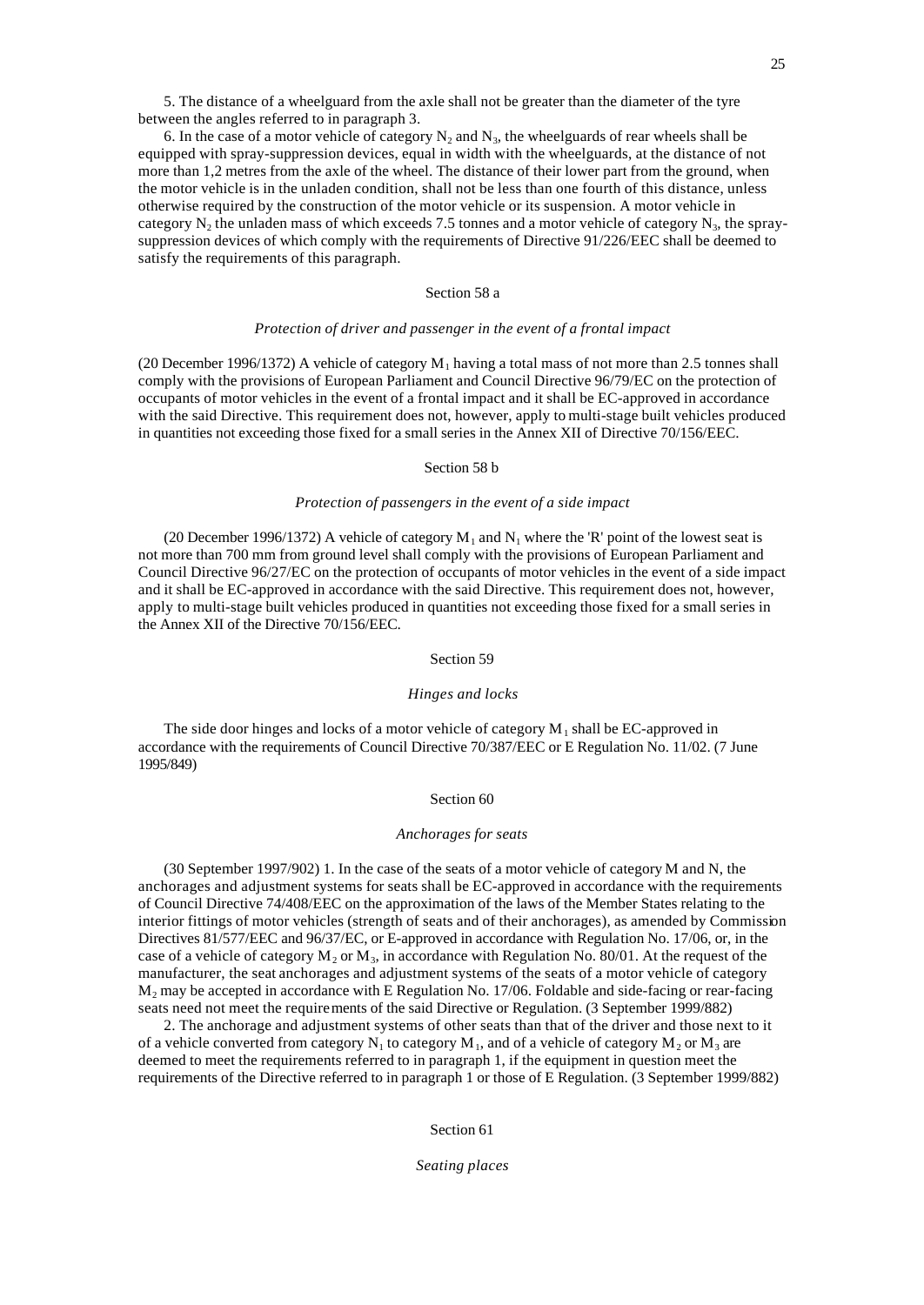1. When calculating the number of seating places in a motor vehicle, a seating area of 400 mm\*400 mm for each person and a shoulder space of at least 400 mm in width at the height of 500 mm from the seat shall be reserved. The width of a seat shall be measured at a distance of 100 mm and a space for shoulders at a distance of 50 mm from the corresponding point on the back of a seat.

2. By way of derogation from the provisions of paragraph 1, a rear seat is deemed to be sufficient for three persons, if the width of its seating area measured in accordance with paragraph 1 is at least 1100 mm and that of a space for shoulders at least 1200 mm.

3. The free height from the surface of a laden seat, measured parallel to the back of a seat at a distance of 100 mm from it, shall be at least 850 mm. The height of the back of a seat shall be at least 500 mm.

4. For the original seats of a motor vehicle, within the limits referred to in this Section, more seating places shall not be approved than the number originally intended by the motor vehicle manufacturer.

5. If the seats of a camping vehicle do not comply with the requirements of this Section, they must comply with provisions separately laid down for camping vehicles.

6. *Folding seat* means an auxiliary seat intended for occasional use and normally folded. (11 July 1997/671)

# Section 62

# *Spaces for passengers in the cabin of a motor vehicle of category N*

1. The cabin of a motor vehicle of category N is deemed to seat two passengers in addition to the driver, if the distance from the axis of steering axle to the front door or to the wall on the right-hand side is at least 1100 mm measured along the centre line of the seat.

2. The cab of a lorry used by a driving school may be equipped with additional seats for the carriage of not more than four pupils. The dimensioning of the seating places may deviate from the provisions of Section 61

### Section 63

#### *Seats in the goods compartment of a motor vehicle of category N*

1. The closed goods compartment of a motor vehicle of category N or the closed section of a goods compartment may be equipped with seats on the conditions of the Section 24 of Car Tax Act taking into consideration the limitations of paragraph 2, subparagraphs b through to d. The goods compartment of a dual-use motor vehicle of category  $N_1$  may, derogating from th above mentioned, be equipped with seats if the requirements concerning their anchorages, safety belt equipment, safety belt anchorages and head restraints are in compliance with the requirements of a motor vehicle of category M<sub>1</sub>. (18 June 1999/754)

2. The closed goods compartment or the closed section of a goods comp artment of a vehicle of category  $N_2$  or  $N_3$  may be equipped with seats on the following conditions:

 a) seats may be mounted with a view to the limits of carrying capacity of the motor vehicle, and so that the motor vehicle shall not seat more than eight passengers in addition to the driver;

b) the thickness of seats and backs of seats shall not exceed 50 mm;

c) the seats shall be attached firmly with hinges from the rear part of the seat to the outer or to the separating wall and they must be capable of being turned and locked in the upright position in such a way that they do not essentially reduce the space intended for the carriage of goods; and

d) each compartment of the bodywork which is equipped with seats, shall have two separate doors capable of being opened from inside of the motor vehicle, or one door of this kind and either a roof hatch suitable as an emergency exit or a window which is easy to remove or break.

3. Firmly attached benches may be mounted on the loading platform or body of a motor vehicle in category  $N_2$  and  $N_3$  on the following conditions:

a) the number of seating places shall be determined with a view to the limits of the carrying capacity;

b) the thickness of seats and, if applicable, the backs of seats shall not exceed 50 mm;

c) a space of at least 400 mm x 700 mm shall be reserved for each person on the loading platform; and d) when the loading space is open, it shall be equipped with railings, which are high enough and firm, and when the loading space is closed, it shall have appropriate emergency exits.

4. No permanent or temporary seats or devices for mounting seats other than those referred to in this Section may be mounted to the goods compartment of a motor vehicle of category N.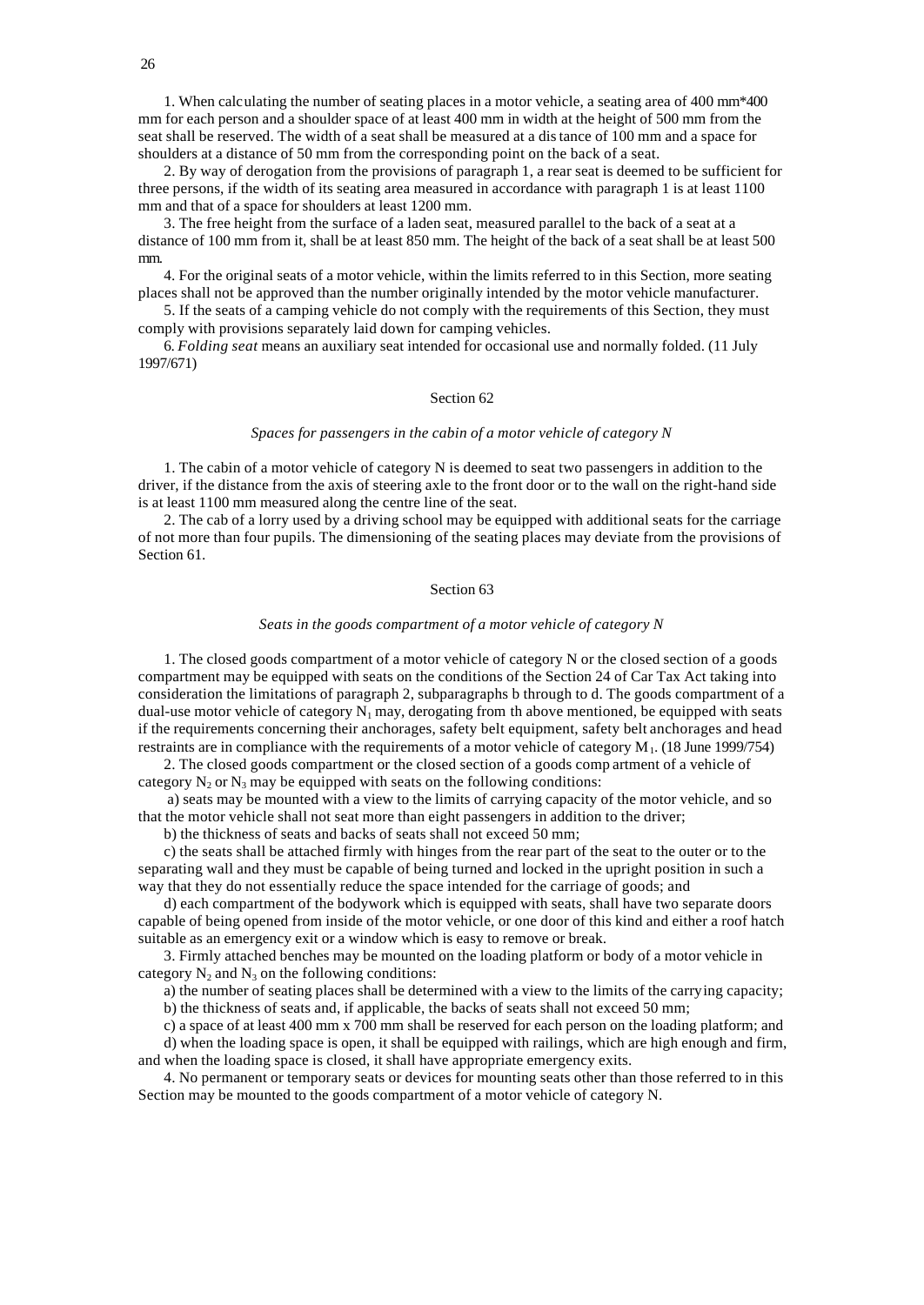## *Safety belts*

(30 September 1997/902) 1. All front- and rear-facing seats of the vehicles of category M and N shall be equipped with safety belts. However, safety belts are not required for:

a) foldable seats;

b) seats which are intended to be used only when vehicle is standing still; and

c) vehicles of category  $M_2$  and  $M_3$  which are designed to be used in urban traffic and are fitted with places for standing passengers.

2. The anchorages for safety belts of each vehicle category and each seat shall conform to the provisions of Council Directive 77/541/EEC on the approximation of the laws of the Member States relating to safety belts and restraint systems of motor vehicles, as amended by Council Directive 81/576/EEC and Commission Directives 82/319/EEC, 90/628/EEC and 96/36/EC. Safety belt of a vehicle shall comply with the requirements of the said Directive or those of E Regulation No. 16/04, or the restraint system of a vehicle shall be approved in accordance with the said Directive or Regulation.

## Section 64 a

# *Anchorages for safety belts*

(30 September 1997/902) 1. The number of anchorages for safety belts required for each vehicle category and each seat shall conform to the provisions of Appendix 1 of Annex I of Council Directive 76/115/EEC on the approximation of the laws of the Member States relating to anchorages for motor-vehicle safety belts, as amended by Council Directive 81/575/EEC and Commission Directives 82/318/EEC, 90/629/EEC and 96/38/EC, or those of Annex 6 of E Regulation No. 14/04.

2. The anchorages for safety belts of a motor vehicle of category  $M_1$  modified from a motor vehicle of category  $N_1$  and a motor vehicle of category  $M_2$  and  $M_3$ , excluding anchorages other than those for safety belts of front seats, shall comply with the requirements of the Directive or the E Regulation referred to in paragraph 1.

# Section 64 b

#### *Airbag warning*

(30 September 1997/902) A passenger seat equipped with an airbag shall bear a warning about using a rearward-facing child restraint on the seat in question. The warning sign which may contain writing shall be fixed indelibly and it shall be so positioned that it is clearly visible when attaching a child restraint on the seat in question. If the warning sign is not visible when the door is closed, there must be a permanent marking indicating that there is an airbag positioned in front of the passenger. However, the warning sign is not required, if the vehicle is fitted with a mechanism which automatically recognises the attachment of a child restraint and prevents the airbag from being released when the child restraint has been attached.

#### Section 65

### *Safety devices for children*

1. A safety seat, safety cushion or other safety device which is approved in accordance with E Regulation No. 44 or by traffic safety authority of Sweden (Statens Trafiksäkerhetsverk) shall be accepted as a safety seat or as other safety device for a child and other person with height under 150 cm as referred to in paragraphs 3 and 4 of Section 88 of the Road Traffic Act. (18 June 1999/757)

2. A safety device designed and equipped individually and manufactured as a unique sample so as to take into account the illness or disability of a person, as well as a safety device designed and equipped for the seating of two or more persons at the same time shall also be accepted as a safety seat or as a safety device.

### Section 66

## *Head restraints*

(30 September 1997/902) In the case of a vehicle of category  $M_1$ , a vehicle of category  $M_2$  having a total mass of not more than 3.5 tonnes and a vehicle of category  $N_1$ , the driver's seat and the outermost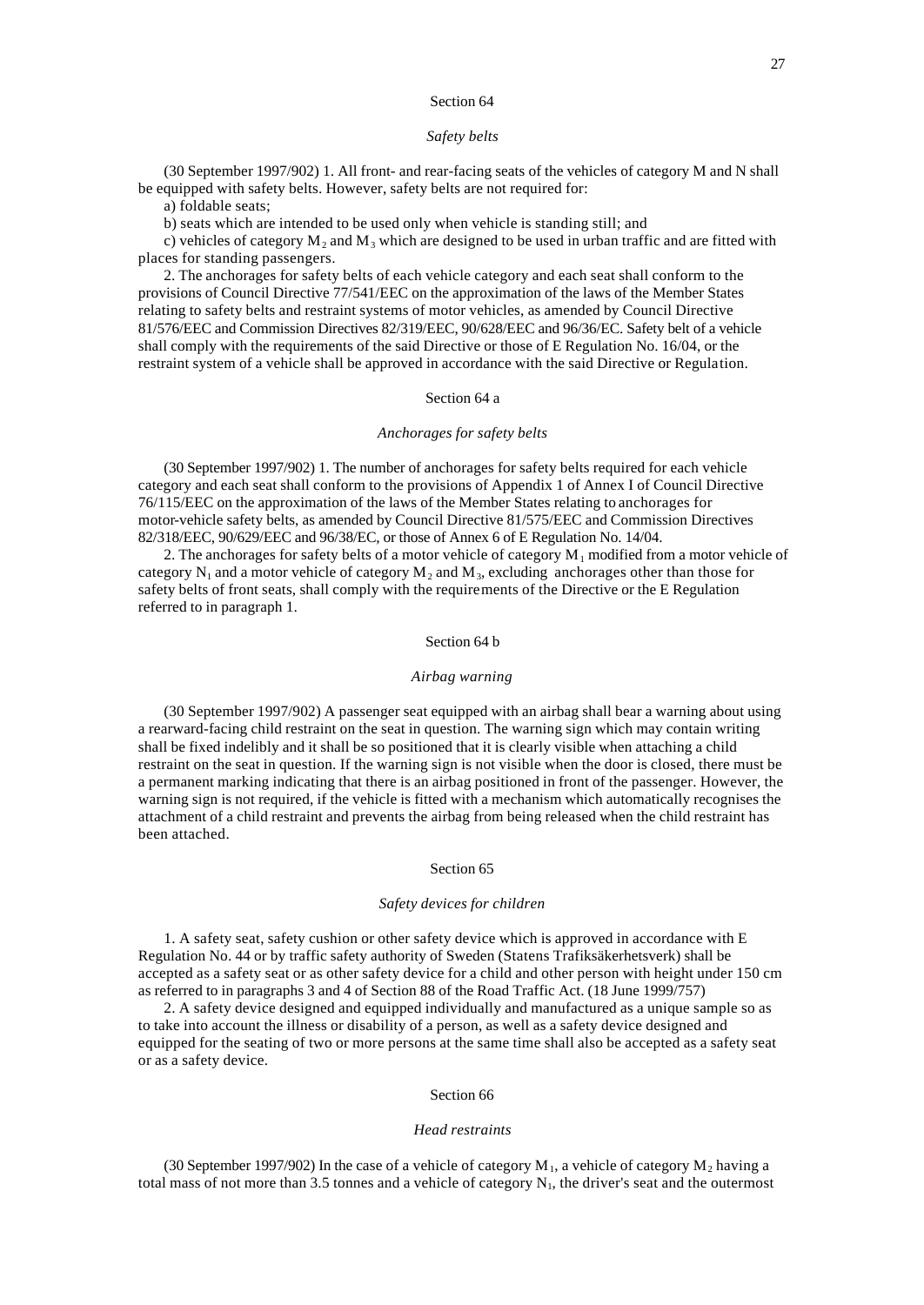front seat on the right-hand side shall be equipped with a head restraint, separate or as an integral part of the back of a seat. The vehicle shall be approved in accordance with the Directive or the E Regulation referred to in Section 60, or the seat shall be EC-approved in accordance with the said Directive or Eapproved in accordance with Regulation No. 25/04, or the head restraints shall be EC-approved in accordance with Council Directive 78/932/EEC on the approximation of the laws of the Member States relating to head restraints of seats of motor vehicles, or E-approved in accordance with Regulation No. 25/04.

### Section 67

### *Interior fittings*

(7 June 1995/849) In the case of a motor vehicle of category  $M_1$ , the layout of devices and the roundings and paddings of control equipments, switches and other interior fittings in the cabin and in the passenger compartment shall be approved in accordance with the requirements of Council Directive 74/60/EEC, as amended by Directive 78/632/EEC, or E-approved in accordance with Regulation No. 21/01.

### Section 68

# *Windscreen and other windows*

1. The windscreen of a motor vehicle shall be of laminated glass.

2. The windscreen and other windows shall be of safety glass or of such material that should the window break, the formation of cutting edges is reduced to a minimum. The safety glazing shall comply with the requirements of Directive 91/22/EEC, E Regulation No. 43 or standard SFS 2728. In the case of a motor vehicle, which is not available from the manufacturing plant as being equipped with such glazing, an appropriately marked safety glazing which complies with ANSI-standard Z.26.1-1983, or its later version adopted in the United States of America, shall be approved.

3. If other windows than the windscreen of a camping vehicle do not comply with the requirements of this Section, they must comply with the provisions laid down separately for camping vehicles.

# Section 68 a

## *Heating device*

(25 August 1994/773) A vehicle of category  $M_1$  shall have a heating device conforming to the requirements of Council Directive 78/548/EEC on the approximation of the laws of the Member States relating to heating systems for the passenger compartment of motor vehicles.

## Section 69 *Defrosting and demisting systems*

(7 June 1995/849) A motor vehicle shall be equipped with a system for removing frost from the outer surface of the windscreen and mist from the interior surface of the windscreen. For a motor vehicle of category M<sub>1</sub>, the defrosting and demisting device shall be tested at the temperature of -18  $\pm$  3 °C and be approved in accordance with the requirements of Council Directive 78/317/EEC.

## Section 70

# *Windscreen wiper and washing system*

(7 June 1995/849) A motor vehicle shall be equipped with a power driven windscreen wiper and windscreen washing system. In the case of a motor vehicle of category  $M_1$ , the wiper and washing device shall comply with the requirements of Council Directive 78/318/EEC as amended by Commission Directive 94/68/EC. In the case of a motor vehicle of category  $M_2$  and  $M_3$ , the capacity of the reservoir containing the washing fluid shall be at least five litres.

# Section 71

## *Mandatory and optional lamps and reflex reflectors*

(30 September 1997/902) 1. A motor vehicle shall be equipped with the following lamps and reflex reflectors: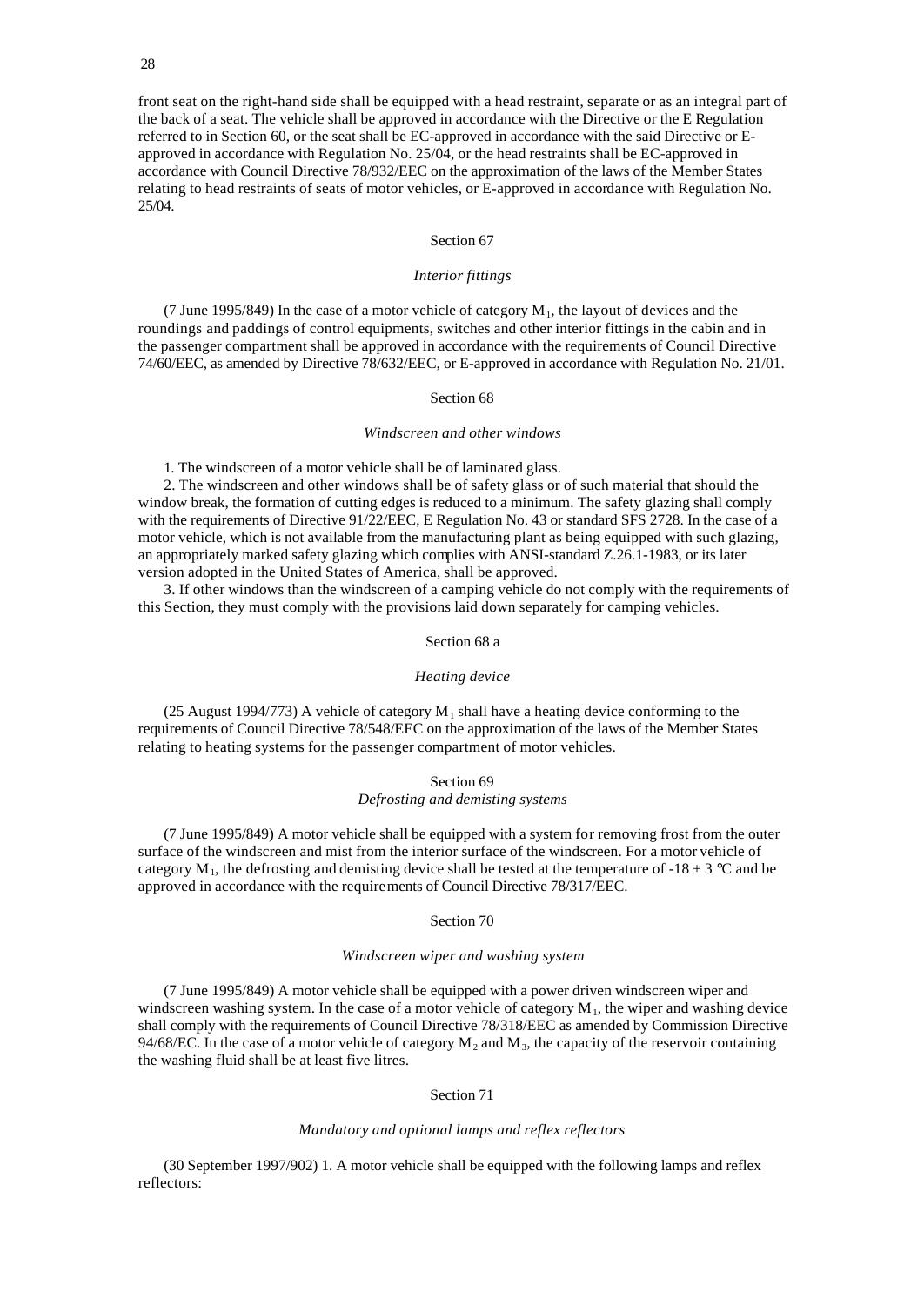a) driving lamps and passing lamps;

b) direction indicator lamps and their connection as a hazard warning signal;

c) stop lamps and, in the case of a vehicle of category  $M_1$ , a centre stop lamp;

d) a rear registration plate lamp;

e) front and rear position lamps;

f) red reflex reflectors at the rear;

g) side reflex reflectors if the length of the vehicle exceeds 6.00 metres;

h) side lamps if the length of the vehicle exceeds 6.00 metres;

i) rear fog lamp(s);

j) reversing lamp(s);

k) an end-outline marker lamp, if the width of the motor vehicle exceeds 2.10 metres; in the case of a semi-trailer towing vehicle, an end-outline marker lamp visible towards the rear is not required;

l) an identification lamp indicating the purpose of the motor vehicle in the case of a motor vehicle of category  $M_1$  used for licensed charter transport of passengers;

m) an illuminated plate indicating at least the destination of the route in the case of a motor vehicle of category  $M_2$  and  $M_3$  used for public transport services; in the case of a motor vehicle used for a local and short-distance transport, an illuminated plate indicating the number of the route shall be deemed sufficient; such a plate is in this case required also at the rear of the motor vehicle;

n) a blinking amber warning lamp in the case of a breakdown vehicle, a road maintenance vehicle and such a vehicle used for the transport of milk as will be stopped on the left-hand side of the road;

o) a blinking blue warning lamp in the case of an emergency vehicle; and

p) amber reflex reflectors visible towards the sides, for the purpose of marking a structure or an equipment, which form a projection narrower than the motor vehicle and projecting beyond the front of the motor vehicle or over one metre beyond the rear of the motor vehicle.

2. In addition to the lamps and reflex reflectors provided for in paragraph 1, a motor vehicle may be equipped with the following lamps and reflex reflectors:

a) additional driving lamps;

b) additional passing and driving lamps, front position lamps and direction indicator lamps mounted on the upper part of a motor vehicle ploughing snow;

c) front fog lamps;

d) parking lamps, when the length of the motor vehicle does not exceed 6.00 metres and the width does not exceed 2.00 metres;

e) side reflex reflectors if the length of the vehicle exceeds 6.00 metres;

f) side lamps if the length of the vehicle exceeds 6.00 metres;

g) front reflex reflectors;

h) end-outline marker lamps in the case of a motor vehicle having a width of not less than 1.80 metres but not more than 2.10 metres, and in the case of a semi-trailer towing vehicle, behind the cab;

i) an additional centre high mounted stop lamp;

j) running lights;

k) in the case of a police car and a motor vehicle used for the duties of the police, a blinking blue warning lamp and not more than one flashing forward-facing red stop signal lamp and an illuminated blue plate with the marking "POLIISI" or "POLIS" on the roof of the bodywork or passenger cabin;

l) a blinking amber warning lamp in the case of a motor vehicle used as an emergency vehicle, a motor vehicle used for work on or beside a road, in the case of a road service motor vehicle referred to in Section 90 and also in the case of other motor vehicle for a particular reason and with permission of the Vehicle Administration Centre;

m) an identification lamp indicating the purpose of the motor vehicle in the case of a motor vehicle used for road service;

n) working lamps and auxiliary lamps necessary for loading, unloading or for other use in the case of a motor vehicle of category N, a motor vehicle of category M used for rescue, sick transport and maintenance as well as a motor vehicle used in official police duties;

o) lamps illuminating the plates which indicate the name of the transport company, client of the transport or the name of the motor vehicle's owner or the names of the route terminals in the case of a motor vehicle of category  $N_2$  and  $N_3$  and lamps illuminating the plate which indicates on the side the route number and the plate which indicate at the front that the motor vehicle is full in the case of a motor vehicle of category  $M_2$  and  $M_3$  used for passenger transport requiring permit;

p) in the case of a vehicle of category  $M_2$ ,  $M_3$ ,  $N_2$  and  $N_3$ , retro-reflective side and rear markings with strips or contour markings and advertising; and (3 April 1998/258)

q) separately regulated lamps and reflex reflectors on motor vehicles used for special transportation or on its load.

3. The requirements concerning the colour, type, number, position, geometric visibility, alignment, electrical connections and indication of operation of the lamps and reflex reflectors referred to in subparagraphs a—k of paragraph 1 and subparagraphs a—j of paragraph 2 with the exceptions referred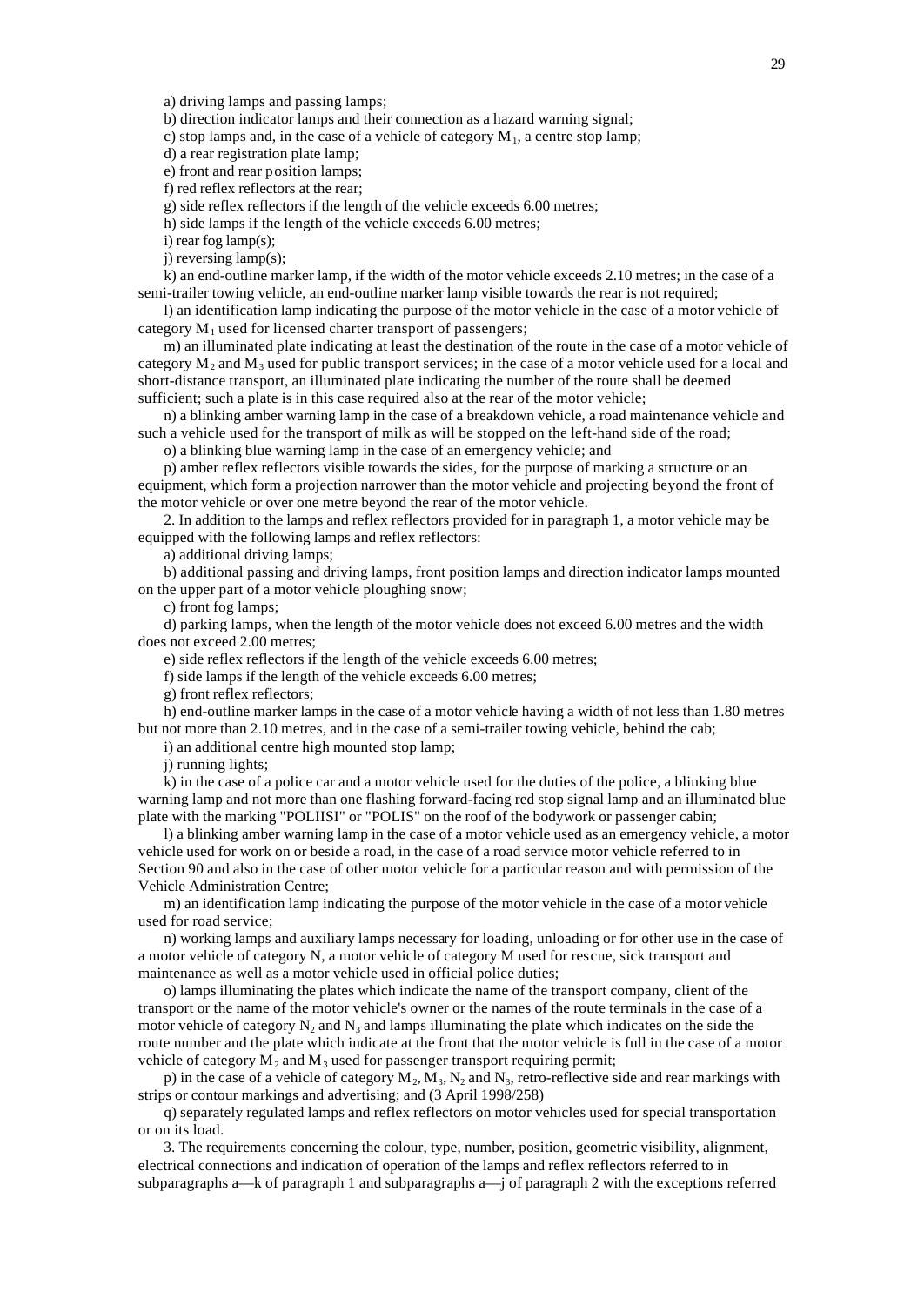to in paragraph 4 below shall comply with the provisions of Council Directive 76/756/EEC on the approximation of the laws of the Member States relating to the installation of lighting and light-signalling devices on motor vehicles and their trailers, as amended by Council Directive 83/276/EEC and by Commission Directives 80/233/EEC, 82/244/EEC, 84/8/EEC, 89/278/EEC, 91/663/EEC and 97/28/EC, or those of E Regulation No. 48/01. In specifying colour, position, geometric visibility and alignment of also other lamps and reflex reflectors, the provisions of the said Directive and E Regulation shall be applicable.

4. Additional passing and driving lamps, direction indicator and front position lamps may be fitted on a motor vehicle ploughing snow on such a height as the conditions require; passing lamps, however, shall be so directed that they do not cause unnecessary discomfort to the oncoming traffic. The circuit of the additional passing lamps shall be equipped with a switch in such a location that the mandatory passing lamps cannot be switched to additional passing lamps or vice versa during driving.

# Section 72

# *Passing and driving lamps*

(30 September 1997/902) Passing lamps shall be intended for the use in right-hand traffic. Passing and driving lamps shall be e-approved in accordance with Council Directive 76/761/EEC on the approximation of the laws of the Member States relating to motor-vehicle headlamps which function as main-beam and/or dipped-beam headlamps and to incandescent electric filament lamps for such headlamps, as amended by Commission Directive 89/517/EEC, or E-approved in accordance with either Regulation No. 1/01, 5/02, 8/04, 20/02, 31/02 or 98. The filament lamp used in passing and driving lamps shall be intended for this lamp and e-approved in accordance with the said Directive or E-approved in accordance with either Regulation No. 2/03, 8/04, 20/02, 37/03 or 99. Total illumination of driving lamps which can be switched on simultaneously shall not exceed 225,000 candela when the sum of the reference values marked in the driving lamps which can be switched on simultaneously does not exceed 75.

## Section 73

#### *Direction indicator lamps*

(7 June 1995/849) A direction indicator lamp shall be e-approved in accordance with Council Directive 76/759/EEC, as amended by Directive 89/277/EEC, or E-approved in accordance with Regulation No. 6/01.

### Section 74

## *Stop lamps*

(30 September 1997/902) A stop lamp shall be e-approved in accordance with Council Directive 76/758/EEC on the approximation of the laws of the Member States relating to end-outline marker lamps, front position (side) lamps, rear position (side) lamps and stop lamps for motor vehicles and their trailers, as amended by Commission Directives 89/516/EEC and 97/30/EC, or E-approved in accordance with regulation No. 7/02.

#### Section 75

# *Rear registration plate lamp*

(30 September 1997/902) A rear registration plate lamp shall be e-approved in accordance with Council Directive 76/760/EEC on the approximation of the laws of the Member States relating to the rear registration plate lamps for motor vehicles and their trailers, as amended by Commission Directive 97/31/EC, or E-approved in accordance with Regulation No. 4.

## Section 76

## *Front and rear position lamp*

For front and rear position lamps the requirements of Section 74 paragraph 1 shall apply.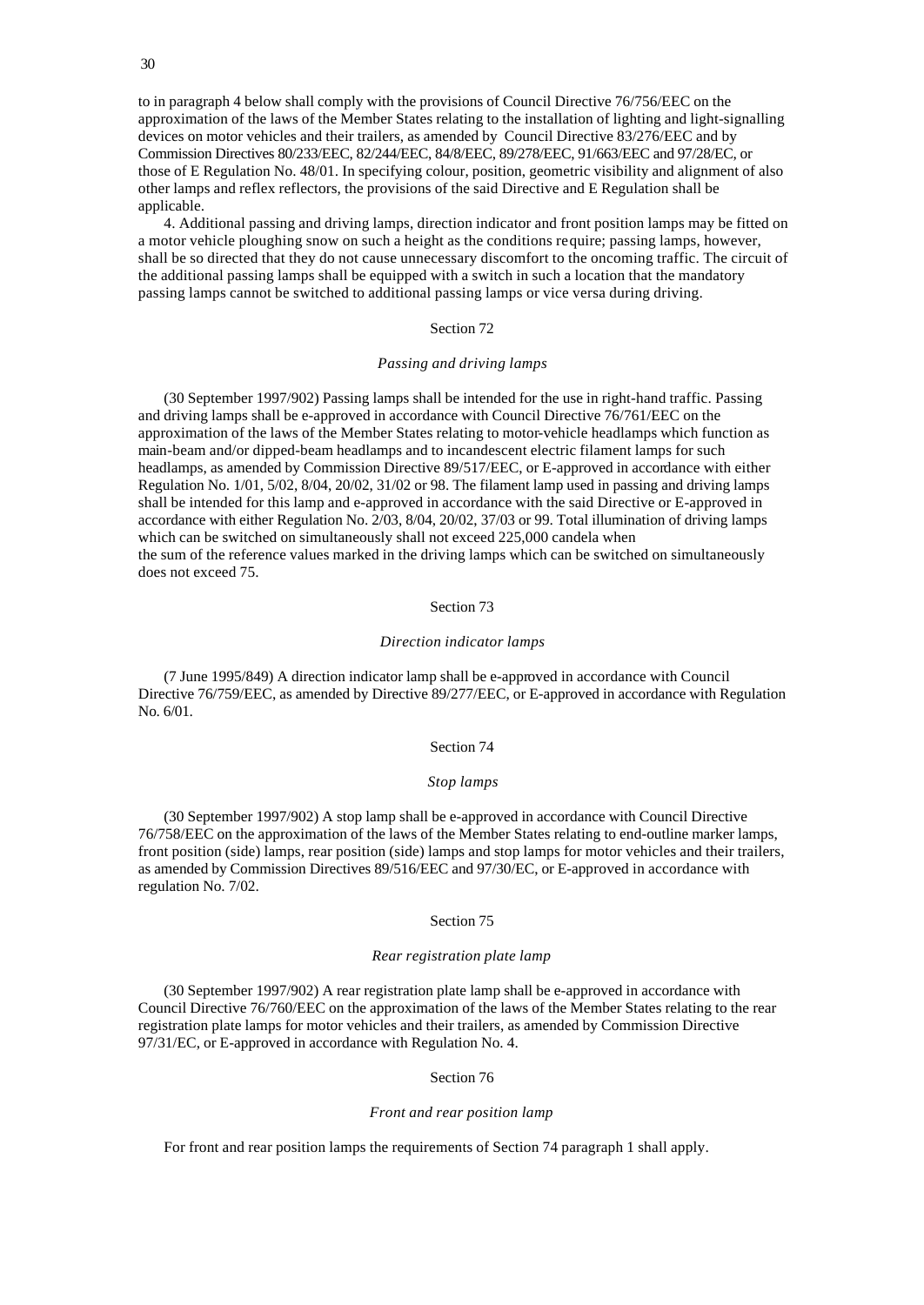#### *Reflex reflectors*

(30 September 1997/902) 1. A reflex reflector shall be e-approved in accordance with Council Directive 76/757/EEC on the approximation of the laws of the Member States relating to reflex reflectors for motor vehicles and their trailers, as amended by Commission Directive 97/29/EC, or E-approved in accordance with Regulation No. 3/02.

2. Forward-facing reflex reflectors shall be white, side-facing reflex reflectors shall be amber and rearward-facing reflex reflectors shall be red. The reflex reflectors shall not be triangular.

### Section 78

# *Rear fog lamp*

A rear fog lamp shall be e-approved in accordance with Directive 77/538/EEC, as last amended by Directive 89/518/EEC, or E-approved in accordance with Regulation No. 38.

# Section 79

### *Reversing lamp*

(30 September 1997/902) A reversing lamp shall be e-approved in accordance with Council Directive 77/539/EEC on the approximation of the laws of the Member States relating to reversing lamps for motor vehicles and their trailers, as amended by Commission Directive 97/32/EC, or E-approved in accordance with Regulation No. 23.

### Section 80

#### *End-outline marker lamps*

For an end-outline marker lamp the requirements of Section 74, paragraph 1 shall apply.

Section 81

#### *Taxi lamp*

A motor vehicle which may be used for a passenger charter transport requiring permit without any specific restrictions on the purpose of the transport, shall be equipped on the roof with a lamp which emits yellow light in all directions and which is about 300 mm in width and 115 mm in height and which is marked at the front or both at the front and at the rear with a word "TAKSI" or "TAXI" by black letters. The lamp may be installed on the centre line of a motor vehicle or on the left hand side at a distance of not less than 0.15 metres from the side of the motor vehicle. The lamp may be marked by black markings with a taxi number, a symbol indicating the group number and the location the station of the motor vehicle. A device, which causes the lamp to blink as an emergency warning signal may be attached.

### Section 82

### *Plate lamps*

1. The filament lamp or other light source of plate lamps shall not allow direct visibility towards the front, rear or side. However, the plate may be illuminated from the inside. The plate lamps or the plate, in the case of inner illumination of the plate, shall emit white or light yellow light which shall not flash. The power of the filament lamps or fluorescent tubes used shall not exceed 18 W per lamp or tube.

2. The minimum height of the text on a sign and registration plate of a motor vehicle of category  $M_2$ shall be 100 millimetres if the text is marked on a single line, and 50 millimetres if the text is marked on two lines. In the case of a plate indicating the route number only, the minimum height of the numbers shall be 150 millimetres. In the case of a motor vehicle in category  $M_3$ , the minimum heights shall be 150, 70 and 200 millimetres respectively.

# Section 83

# *Blinking warning lamp*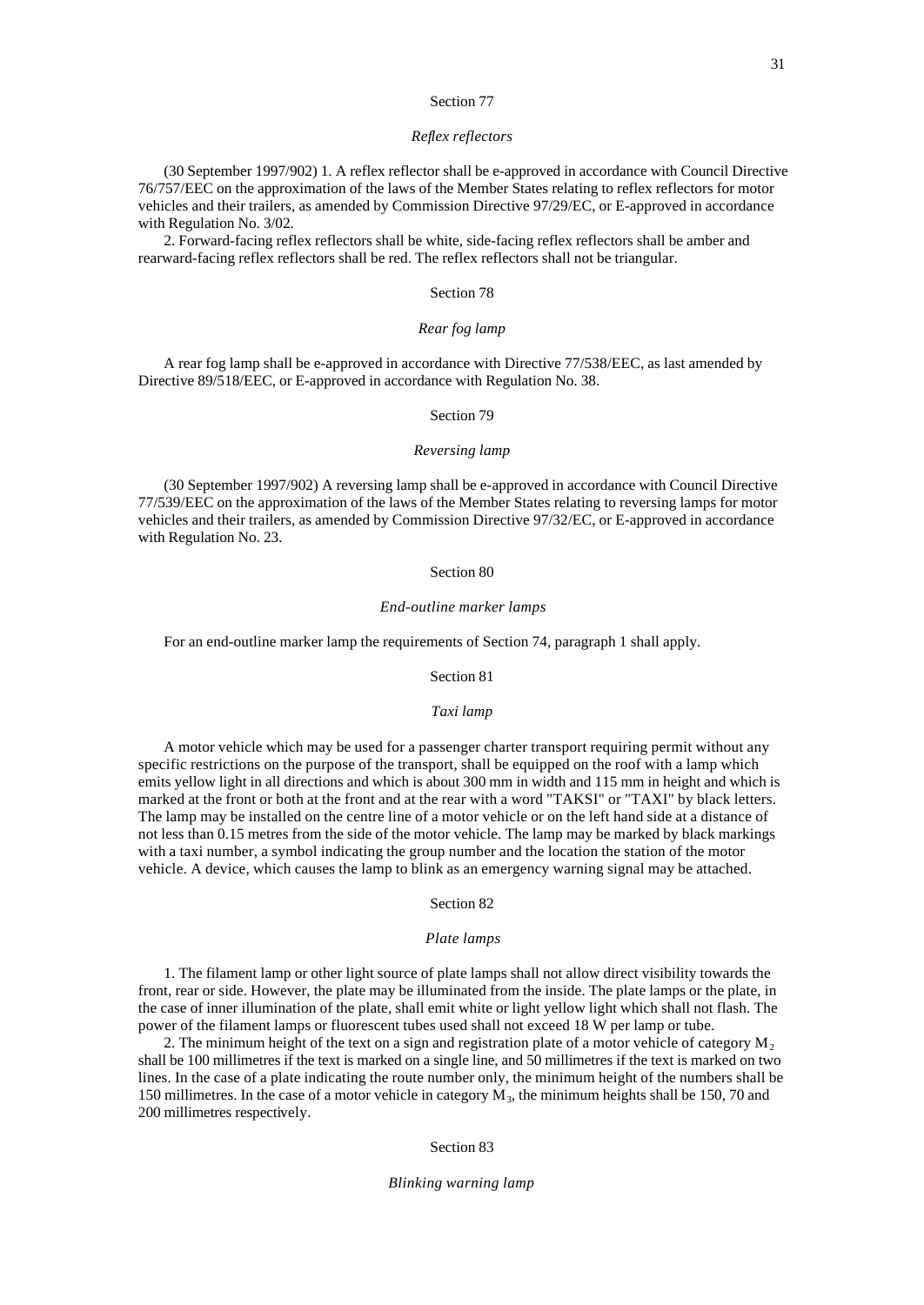1. A blinking warning lamp shall be E-approved in accordance with Regulation No. 65 or approved by Vehicle Administration Centre.

2. In order to ensure that the warning lamp is visible from different directions, several of these lamps may be installed. A tell-tale shall be fitted indicating for the driver that the lamp is on.

## Section 84

# *Front fog lamps*

A front fog lamp shall be e-approved in accordance with Directive 76/762/EEC or E-approved in accordance with Regulation No. 19/02.

# Section 85

# *Parking lamps*

A parking lamp shall be e-approved in accordance with Directive 77/540/EEC or E-approved in accordance with Regulation No. 77.

# Section 86

## *Daytime running lamps*

(30 September 1997/902) Daytime running lamps shall be e-approved in accordance with the Directive referred to in Section 74 or E-approved in accordance with Regulation No. 87.

Section 87

### *Side marker lamps*

(30 September 1997/902) Side marker lamps shall be e-approved in accordance with the Directive referred to in Section 74 or E-approved in accordance with Regulation No. 91.

# Section 88

# *Stop signalling lamp of the police*

Stop signalling lamp shall be installed on the longitudinal median plane or on the left-hand side of the motor vehicle on the roof, behind the windscreen or above the bumper. It shall blink 1-2 times per second. The luminous intensity of a stop signalling lamp in the direction of the reference axis and in the direction deviating at least 5° therefrom shall be not less than 500 cd.

Section 89

# *Identification lamps of a towing motor vehicle*

The identification lamps of a towing vehicle shall be symmetrically placed and they shall not be more than 100 mm apart. The power of each filament lamp shall not exceed 20 W.

Section 90

# *Identification lamp of a motor vehicle used for road service*

1. In the case of a motor vehicle which is registered for private use and equipped with sufficient first aid devices, repairing outfit and spare parts as well as communication devices and which is used in the road service operation organized by a registered association in the road service Section with at least 15 members participating in the voluntary rescue cooperation, a lamp of not more than 650 mm in width and 120 mm in height, equipped with filament lamps having a power of not more than 10 W per filament lamp emitting yellow light in every direction and marked by black letters at the front and rear with "TIEPALVE-LU", "VÄGSERVICE" or "ROAD SERVICE" or with a combination of these and, when necessary, with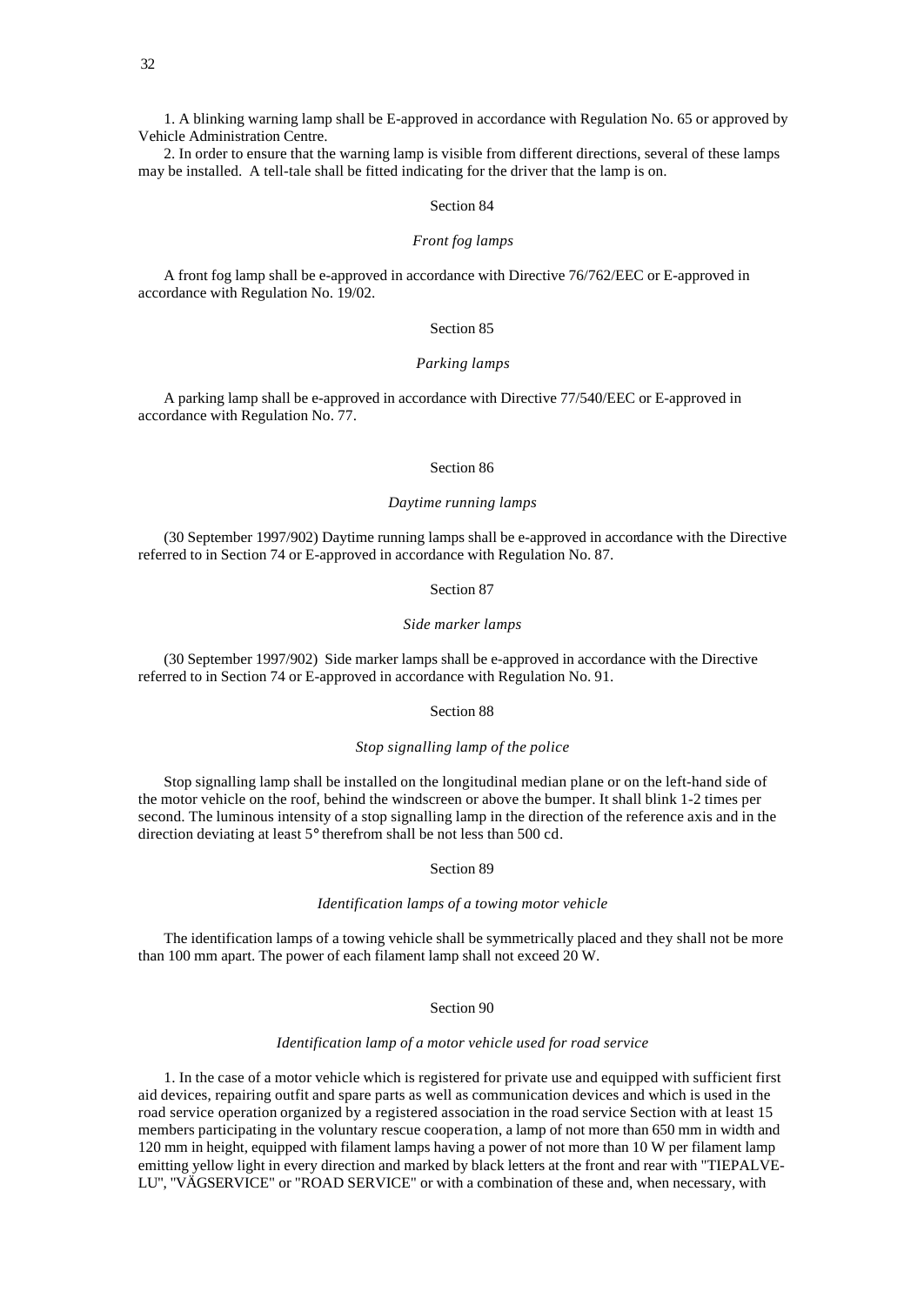the name and the symbol of the road service association, may be installed on the front part of the roof.

2. On the provisions referred to in paragraph 1, excluding the requirements for repairing outfit and spare parts, a motor vehicle used primarily for first aid operation may be installed with a lamp emitting white lamp and marked by black letters at the front and rear with "ENSIAPU", "FÖRSTA HJÄLP" or "FIRST AID" or with a combination of these and the symbol of the first aid organization.

3. A certificate, issued not more than one year earlier by the organization in the road service or first aid sector, on the sufficient skills in first aid and, in the case of road service, on the repairing skills and on the use of motor vehicle for this purpose, shall always be carried with when driving and be presented on request by a traffic warden. The identification lamp shall be covered or removed when the motor vehicle is driven on the road without the purpose of road service or first aid operation.

# Section 91

# *Lighting device of a breakdown vehicle*

A breakdown vehicle shall have a separate device comprising rear position lamps, stop lamps and direction indicator lamps to be installed at the rear of the towed vehicle when towing in conditions under which the lights should be used and the lamps of the towed vehicle are not capable of being used in such a way as laid down in the traffic rules. Alternatively, a breakdown vehicle may be equipped with doubled rear position lamps, stop lamps and direction indicator lamps up behind the cabin. These lamps may be used only during towing.

## Section 92

### *Rear marking plate of a heavy lorry*

(30 September 1997/902) A motor vehicle of category  $N_2$  and  $N_3$  may be equipped with marking plates which meet the requirements of E Regulation No. 70/01 and which are marked with alternate, oblique stripes of red fluorescent and yellow retroreflective materials.

### Section 92 a

#### *Reflective contour markings and advertising in vehicles of categories M2, M3, N2 and N<sup>3</sup>*

(3 April 1998/258) 1. If a motor vehicle has retro-reflective side or rear markings with strips or contour markings and reflective advertising placed inside them, the markings shall be made with reflective materials E-approved in accordance with E Regulation No. 104.

2. Materials which reflect white light towards the rear may not be used in reflective markings. A towing vehicle shall not have reflective markings or advertising, if the trailer has no such markings.

3. Retro-reflective markings with strips or contour markings shall be 50-60 mm wide and indicate at least 80 per cent of the length and the width of the vehicle. If the marking is not continuous, the spaces between the reflective strips may not be more than half of the length of the shortest strip section. The lower edge of the markings with strips or of the contour marking should be at the height of not less than 0.25 metres and not more than 1.50 metres or, if this is not possible due to the vehicle structure, not more than 2.10 metres.

4. Retro-reflective advertising shall be placed on the side of the vehicle inside contour markings, and advertising shall not impair the proper functioning of contour markings, lamps and reflex reflectors. A commercial marking may include a maximum of 15 characters. The height of the characters shall be at least 0.30 metres and not more than 1.00 metre. A commercial marking made with class "D" reflective materials referred to in the E Regulation mentioned in paragraph 1 above may cover a maximum area of 2.00  $m^2$ .

## Section 93

# *Speedometer*

(30 September 1997/902) 1. A motor vehicle which is not equipped with a tachograph shall be fitted with a speedometer installed in the cabin in such a way that the display is clearly legible to the driver.

2. A speedometer shall meet the requirements of Council Directive 75/443/EEC on the approximation of the laws of the Member States relating to the reverse and speedometer equipment of motor vehicles, as amended by Commission Directive 97/39/EC, or those of E Regulation No. 39.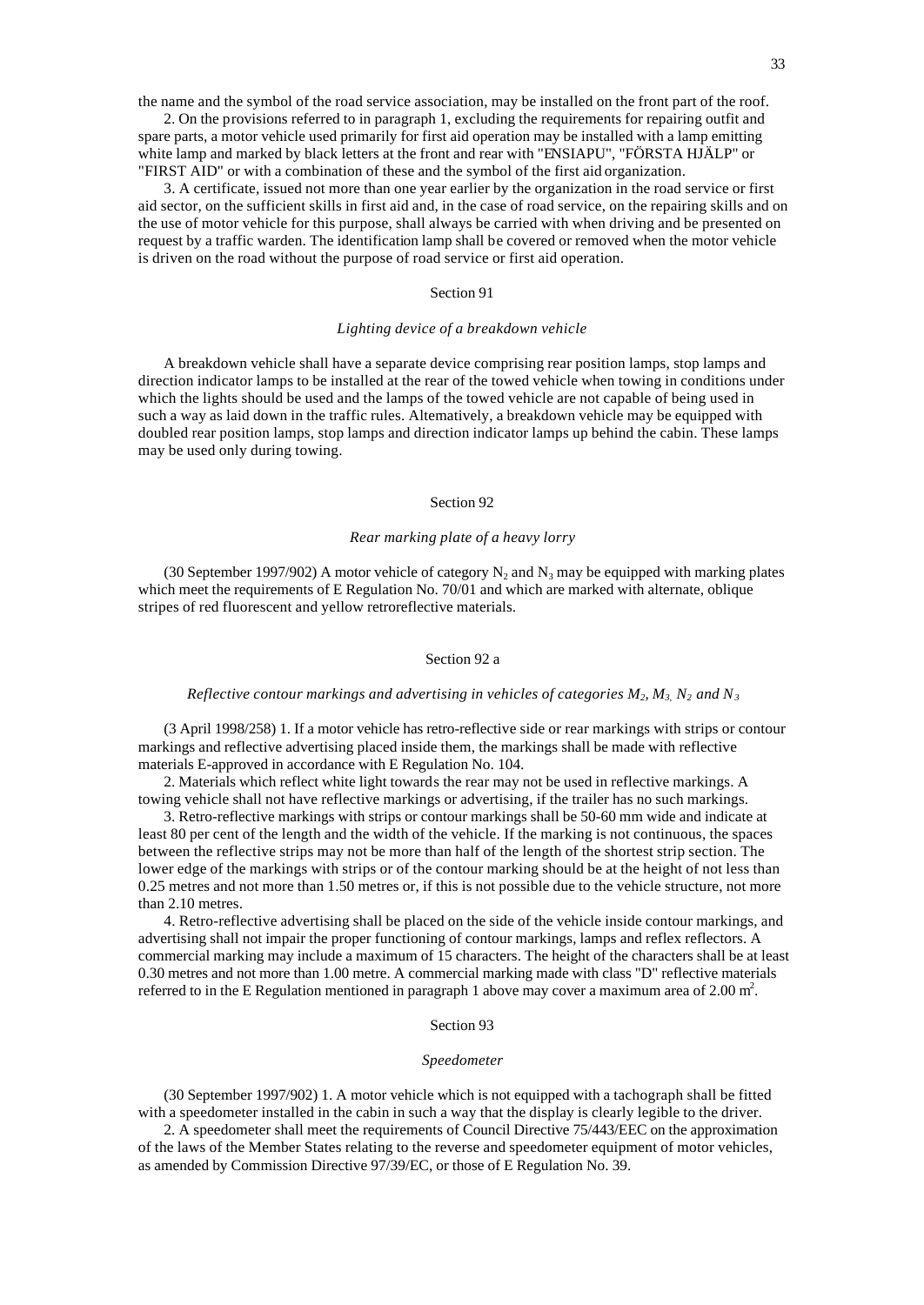# *Tachograph*

(22 December 1993/1569) 1. A tachograph is mandatory for vehicles of categories  $N_2$ ,  $N_3$ ,  $M_2$  and  $M_3$ . A tachograph is not, however, required in a motor vehicle to which the provisions on driving and rest periods are not applicable in accordance with article 4 of Council Regulation (EEC) No. 3820/85 or where a duty roster system is applied pursuant to paragraph 1 of article 14 of the said Regulation. A tachograph is also not mandatory for a motor vehicle for which the said Regulation is not applicable in accordance with Section 7 of Decree on Use of the Vehicles on Road. A motor vehicle of category  $N_2$ ,  $N_3$ ,  $M_2$  and  $M_3$ , which is used for driving instruction shall, however, have a tachograph.

2. The tachograph must be e-approved in accordance with the Council Regulation (EEC) No. 3821/85, as amended by Commission Regulations (EEC) No. 3314/90 and No. 3688/92.

# Section 95

### *Taximeter*

1. A motor vehicle of category  $M_1$  used for passenger charter transport requiring permit shall be equipped with a taximeter, unless the permitting authority grants an exemption from this provision.

2. A taximeter shall be e-approved in accordance with Directive 77/95/EEC or conform to the model approved by Vehicle Administration Centre. An installation or repair company authorized by Vehicle Administration Centre or a vehicle inspection shall seal a taximeter. The sealing shall be such as to prevent the changing of the taximeter display without damaging the sealing.

3. A taximeter shall not be set for a higher tariff than that valid at the time. The seal or separate label shall bear a marking indicating the date of the tariff regulation.

### Section 95 a

## *Illustrative markings of control devices, detectors and indicators*

(5 December 1996/965) Illustrative markings of control devices, detectors and indicators of a motor vehicle shall conform to the requirements of Council Directive 78/316/EEC on the approximation of the laws of the Member States relating to the interior fittings of motor vehicles (identification of controls, tell-tales and indicators), as amended by Commission Directives 93/91/EEC and 94/53/EC.

### Section 96

#### *Audible warning device*

(30 September 1997/902) 1. A motor vehicle shall be equipped with an audible warning device. It shall meet the requirements of Council Directive 70/388/EEC on the approximation of the laws of the Member States relating to audible warning devices for motor vehicles or those of E Regulation No. 28.

2. A motor vehicle used as an emergency vehicle shall be equipped with an audible warning device emitting sound which has variable pitch or is periodical and which has a volume, measured at the distance of seven meters from the front of the motor vehicle, exceeding 104 dBA. Such a device shall not be mounted in other motor vehicles.

3. A motor vehicle, with the exception of a motor vehicle of category  $M_1$ , may be equipped with a warning device emitting periodical sound when reversing the motor vehicle or when the reversing gear has been engaged. The sound level of such a reverse movement warning device, measured at the distance of seven meters from the rear of the motor vehicle, shall not exceed 75 dBA.

# Section 97

### *Rear-view mirrors*

1. A motor vehicle with the exception of a motor vehicle of category  $M_1$  and  $N_1$  shall be equipped with an exterior rear-view mirror fitted to both sides of the body. A motor vehicle of category  $M_1$  and  $N_1$ shall be equipped with a rear-view mirror fitted to the left-hand side of the body or, if there is no visibility through the rear window, to both sides of the body. For a motor vehicle of category  $M_1$  and  $N_1$ , an interior rear-view mirror shall in addition be mounted, however not for a motor vehicle providing no visibility through the rear window. The number, position, field of vision, surface area, strength and yielding of connection of rear-view mirrors shall comply with the requirements of Council Directive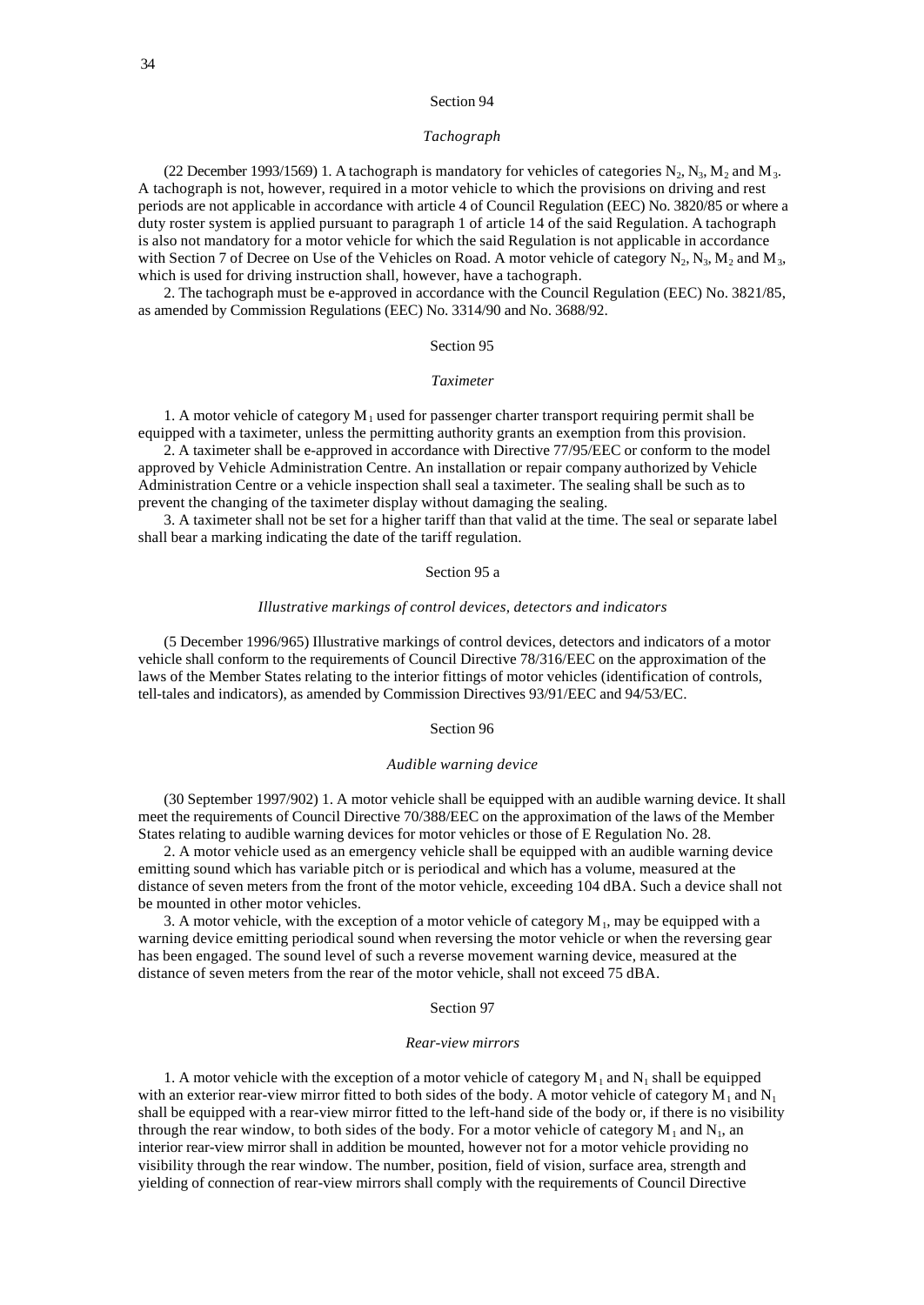71/127/EEC on the approximation of the laws of the Member States relating to the rear-view mirrors of motor vehicles, as amended by Commission Directives 79/795/EEC, 85/205/EEC, 86/562/EEC and 88/321/EEC, or those of E Regulation No. 46/01. The rear-view mirrors of a camping vehicle, ambulance or hearse whose total weight exceeds 2,500 kg may be accepted if they meet the requirements set for that vehicle category from which the motor vehicle intended for a special purpose has been equipped, or the requirements of a vehicle of category N that equals to the total mass of a vehicle intended for a special purpose. (25 September 1998/703)

2. The requirements concerning field of vision complying with the Directive and E Regulation referred to in paragraph 1 above shall not apply to additional rear-view mirrors in a motor vehicle of category  $M_1$  and  $N_1$  intended for towing a trailer or to a teacher's rear-view mirror required in a motor vehicle used by a driving school.

3. When the motor vehicle structure or a device or equipment attached to it unduly reduces the field of vision from the driver's seat to the sides, the motor vehicle shall be equipped with necessary additional mirrors enabling the driver to see to the sides of the motor vehicle and observe other traffic.

### Section 98

# *Speed label*

1. A motor vehicle of category  $N_1$ , whose maximum permissible speed is 80 km/h, shall be equipped with a round label visible to the rear and having a black border on yellow background and a diameter of 240 millimetres and marked with a figure "80" by black numbers of 120 millimetres in height. A motor vehicle of category  $M_2$  and  $M_3$ , having a maximum permis sible speed of 100 km/h, shall be equipped with an equivalent label marked with a figure "100".

2. A label indicating the maximum permissible speed in kilometres per hour, otherwise satisfying the requirements of paragraph 1, shall be attached to a motor vehicle the speed of which has separately been limited to less than 80 km/h.

### Section 99

### *Obstructions to the field of vision*

1. The windscreen of a motor vehicle and the side windows and lateral protection shall by virtue of their construction and condition be such that the driver has as clear visibility to the front and sides as possible. No marks, objects or devices which can reduce the field of vision other than those specially prescribed may be hung or attached to the outside or the inside of the motor vehicle. A parking disc complying with the provisions of the Ministry may, however, be attached to the right-hand side of the windscreen. Similarly a safety seat for a child may be mounted on the seat beside the driver provided that it does not excessively limit the field of vision.

1 a. In a motor vehicle of category  $M_1$ , field of vision of the driver shall conform to the requirements of Council Directive 77/649/EEC on the approximation of the laws of the Member States relating to the field of vision of motor vehicle drivers, as amended by Commission Directives 81/643/EEC, 88/366/EEC and 90/630/EEC. (5 December 1996/965)

2. No marks or devices may be hung or attached to the rear window of a motor vehicle of category  $M<sub>1</sub>$  so as to reduce the field of vision, provided by an interior rear-view mirror to the rear, more than is allowed in the Directive and E Regulation referred to in Section 97.

### Section 100

# *Markings of a motor vehicle used for transport requiring permit*

A motor vehicle of category N used for transport requiring permit shall be marked on both sides with a clear and indelible reference to the name and the place of domicile of the holder of the transport licence. The letters of the marking shall be at least 60 millimetres in height.

## Section 101

#### *External projections*

(30 September 1997/902) 1. The body or platform of a motor vehicle shall not exhibit any forward-, sideways- or rearward-facing pointed devices or equipment nor other dangerous projections.

2. A motor vehicle of category  $M_1$  shall conform to the requirements of Council Directive 74/483/EEC on the approximation of the laws of the Member States relating to the external projections of motor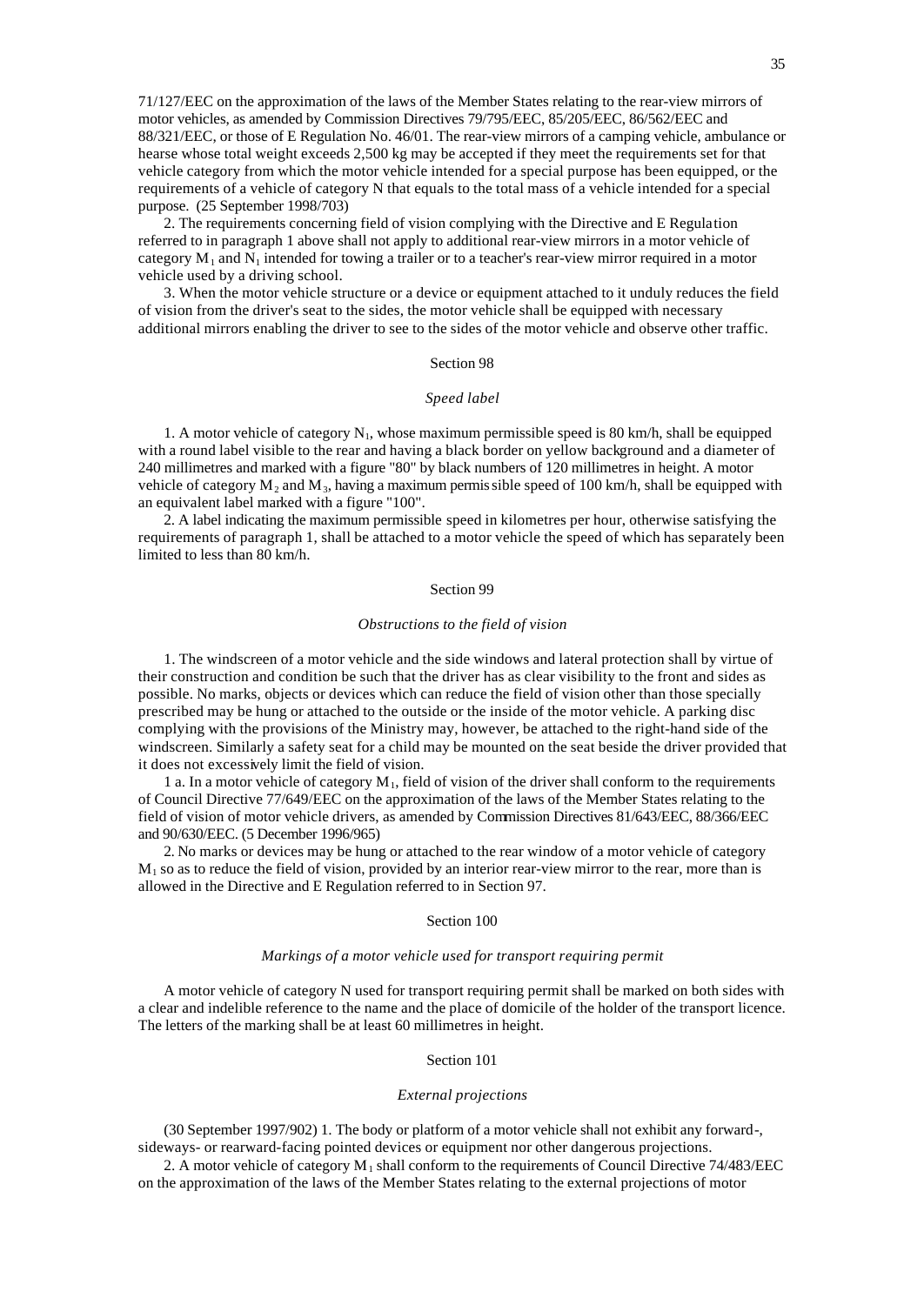vehicles, as amended by Commission Directive 79/488/EEC, or those of E Regulation No. 26/02. A motor vehicle of category N shall conform to the requirements of Council Directive 92/114/EEC relating to the external projections forward of the cab's rear panel of motor vehicles of category N or those of E Regulation No. 61.

3. An aerial installed to a motor vehicle shall not point lengthwise or broadwise beyond the external surface of the motor vehicle.

# Section 102

#### *Specific provisions concerning buses*

1. A motor vehicle of category  $M_2$  and  $M_3$ , whose width does not exceed 2.5 metres and length does not exceed 12 metres or 18 metres in the case of an articulated construction, shall in addition to the provisions of this Decree comply with the requirements of E Regulation No. 36/01 or 52/01 or those of the Decision of the Ministry of Transport and Communications on the Construction and the Equipment of a Bus. (22 April 1996/267)

2. A motor vehicle of category  $M_3$ , whose width exceeds 2.5 metres or length of other than articulated construction exceeds 12 metres shall comply with the requirements of the Ministry Decision on the Construction and the Equipment of a Bus.

3. Fire safety of interior furnishing materials of a vehicle of category  $M_3$  intended for transport of more than 22 passengers shall comply with the requirements of European Parliament and Council Directive 95/28/EEC relating to the burning behaviour of materials used in the interior construction of certain categories of motor vehicle. (22 April 1996/276)

### Section 103

# *Exceptions regarding an invalid taxi, a rescue vehicle, hearse and maintenance motor vehicle*

(8 December 1994/1122) 1. The following requirements or limit values shall not apply to an invalid taxi, rescue vehicle, ambulance, camping vehicle, hearse and maintenance motor vehicle:

a) the provision on rear towing device as referred to in Section 43;

b) the provision on measuring carbon dioxide emissions and fuel consumption as referred to in Section 53 a;

c) the requirement on door hinges and locks of side doors as referred to in Section 59, in the cases when the doors lead to seats not in use during a drive are concerned;

d) the requirement on seat anchorages as referred to in Section 60, on safety belts as referred to in Section 64, the requirement on anchorages of safety belts as referred to in Section 64 a, the requirement on head restraints as referred to in Section 66, in the cases when seats not in use during a drive are concerned;

e) the requirement on safety of the interior as referred to in Section 67, in the cases when the area behind the back of the seat in use during a drive and located furthest back is concerned; nor

f) the requirement as referred to in Section 71 on certain requirements concerning the colour, type, number, position, visibility, alignment, electrical connections and indication of operation of certain lamps and reflex reflectors should comply with the requirements of an EC Directive or E Regulation, if the specific purpose of use of the vehicle requires a minor exception from the requirement.

2. In addition to the requirements referred to in paragraph 1, the following requirements shall not apply to a vehicle referred to in paragraph 1, if it has been converted from a motor vehicle of category  $N_2$ ,  $N_3$ ,  $M_2$  or  $M_3$ :

a) the requirements for brakes as referred to in Section 41 in the cases when they concern a vehicle of category  $M_1$ ;

b) the requirements on exhaust and particulate emissions as referred to in Section 46;

c) the requirement on windscreen wiper and washing system as referred to in Section 70.

3. The category N corresponding in terms of total mass or that vehicle category, which the vehicle has been converted from as referred to in this Section, shall be applicable to the motor vehicles referred to in paragraphs 1 and 2 above concerning the requirements for brakes as referred to in Section 41, the requirements for exhaust and particulate emissions as referred to in Sections 46 to 48. The motor vehicle whose total mass exceeds 2,500 kg as referred to in this Section may be approved in terms of noise emission, if the motor vehicle meets the requirements concerning that ready or unifinished motor vehicle from which the vehicle intended for a special purpose has been converted; or the requirements that concern a motor vehicle manufactured in terms of total mass for a special purpose and that corresponds a vehicle of category N. An approval issued for the most representative basic vehicle will stay valid even if the reference mass changed. In addition, after the latest silencer and catalyst installation the maximum length of two meters of the exhaust pipe may be changed without an additional test.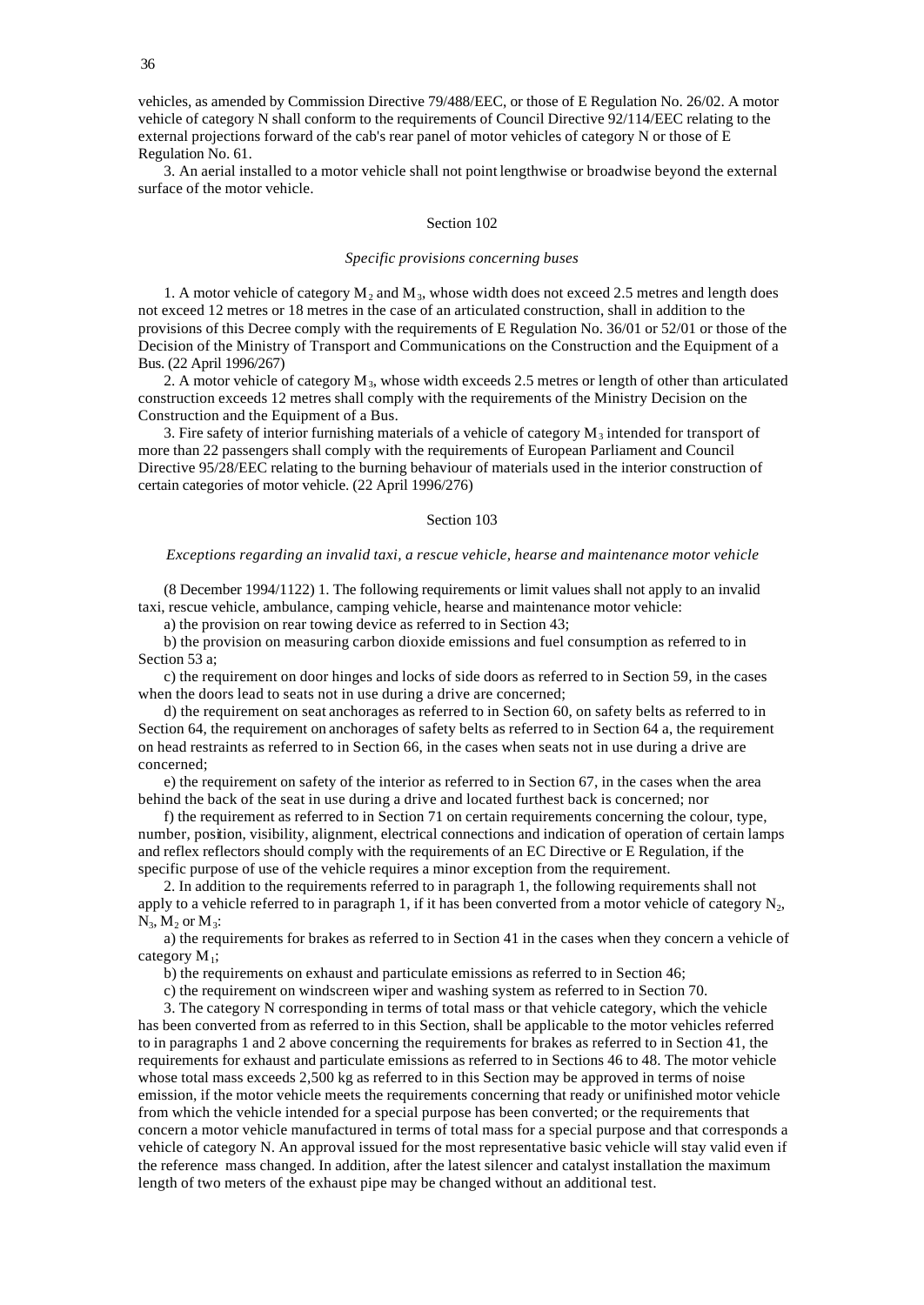4. The following shall not apply to a camping vehicle, ambulance or hearse:

a) the requirement on the steering device complying with the requirements of EC Directive, or E Regulation or as referred to in Section 39, if the vehicle has been converted from a vehicle of category N or its total mass exceeds 2,500 kg;

b) the requirement on the safety of the driver and passengers in case of a front collision as referred to in Section 58 a;

c) the requirement on the protection of the passengers in case of a side impact as referred to in Section 58 b;

d) the requirement on safety glass as referred to in Section 68 concerning other windows than windscreen and fron rear windows; other windows may be of rigid plastic material;

e) the requirement as referred to in Section 69 on windscreen defrosting and demisting systems complying with the approval and test requirements of EC Directive, if the total mass of the motor vehicle exceeds 2,500 kg;

f) the requirement on windscreen wiper and washing system complying with the approval requirements of Directive as referred to in Section 70, if the total mass of the car exceeds 2,500 kg;

g) the requirement on field of vision complying with the requirement of EC Directive if the total mass of the car exceeds 2,500 kg as referred to in Section 99; light transmission through windscreen and front side windows shall, however, comply with the requirements on windscreen and front side windows; or

h) the requirement on the external projections of the vehicle complying with the requirements of EC Directive or E Regulation as referred to in Section 101, if the specific purpose of use of the vehicle requires a minor exception from the requirements.

# Section 103 a

#### *Exceptions regarding an armoured vehicle*

1. The following shall not apply to an armoured vehicle of category  $M_1$ :

a) the requirement on tyres being e or E approved as referred to in Section 36;

b) the requirement that a steering device shall meet the requirements of EC Directive or E regulation;

c) the requirement on towing device complying with the EC Directive as referred to in Section 43, if the specific purpose of use of the vehicle requires a minor exception from the requirement;

d) the requirements on exhaust, evaporation or particulate emissions as referred to in Section 46, if the specific purpose of use of the vehicle requires a minor exception from the requirements;

e) the provision on measuring the carbon dioxide emissions and fuel consumption as referred to in Section 53 a;

f) the requirement on protection of the driver and passengers in the case of a frontal impact as referred to in Section 58 a;

g) the requirement on protection of the passengers in the case of a side impact as referred to in Section 58 b;

h) the requirements on safety belts and their anchorages complying with the requirements of EC Directive or E regulation as referred to in Sections 64 and 64 a, if the specific purpose of use of the vehicle requires a minor exception from the requirement;

i) the requirement on safety of the interior as referred to in Section 67, if the specific purpose of use of the vehicle requires a minor exception from the requirement;

j) the requirement on safety glass used in car windows complying with the requirements of EC Directive, E Regulation or Finnish of US standard as referred to in Section 68;

k) the requirement on windscreen defrosting and demisting systems complying with the approval and test requirements of EC Directive as referred to in Section 69, if the specific purpose of use of the vehicle requires a minor exception from the requirement;

l) the requirement on windscreen wiper and washing system complying with the approval requirements of EC Directive as referred to in Section 70, if the specific purpose of use of the vehicle requires a minor exception from the requirement;

m) the requirement on certain requirements concerning the colour, type, number, position, geometric visibility, alignment, electrical connections and indication of operation of the lamps and reflex reflectors complying with the requirements of Directive or E Regulation as referred to in Section 71, if the specific purpose of use of the vehicle requires a minor exception from the requirements;

n) the requirement on the audible warning device complying with the requirements of EC Directive or E Regulation as referred to in Section 96, if the specific purpose of use of the vehicle requires a minor exception from the requirements;

o) the reference in the requirement on rear-view mirrors on light transmission factor as referred to in Section 97; the light transmission factor shall, however, be at least 60%;

p) the requirement on field of vision complying with the requirement of EC Directive as referred to in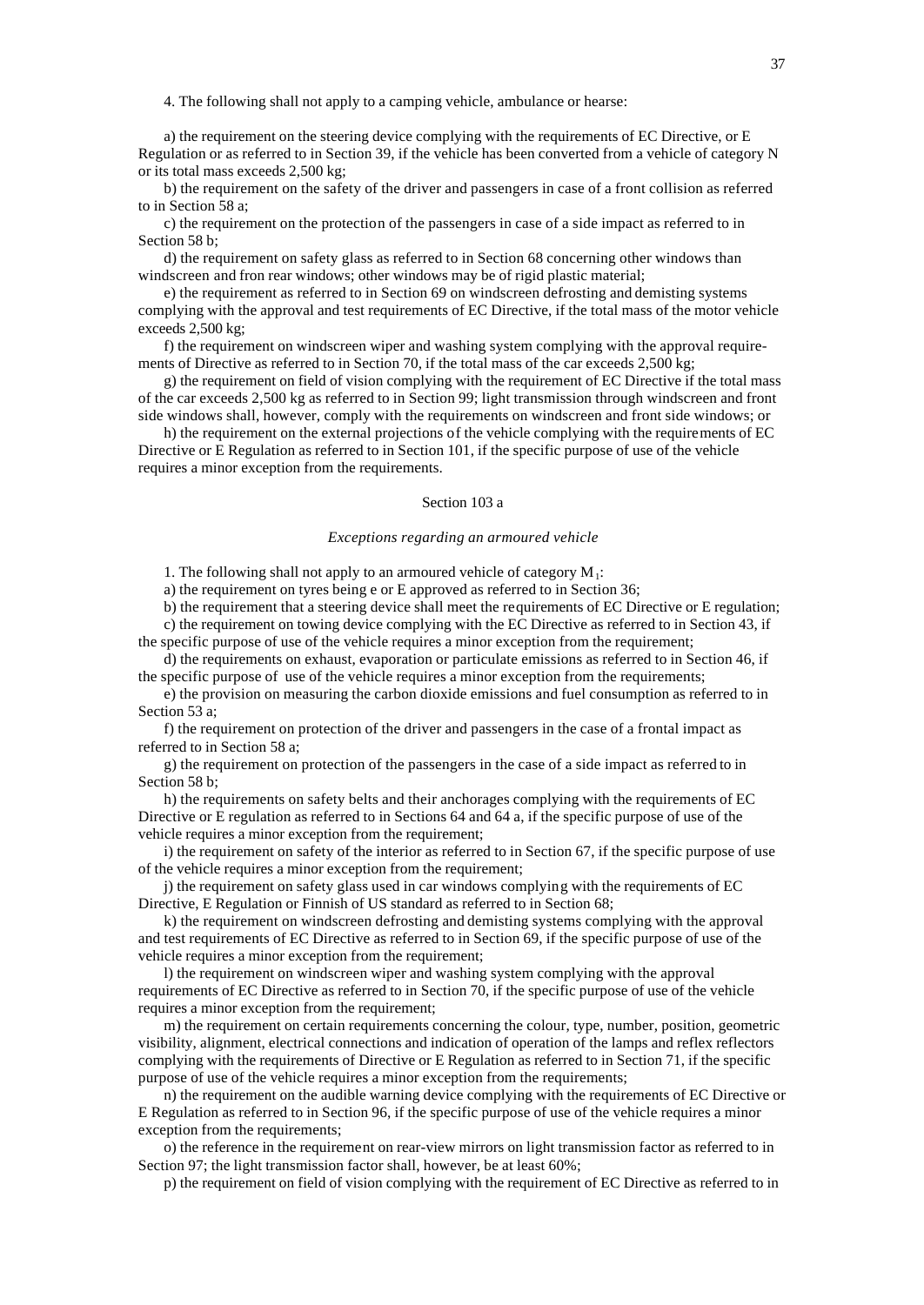Section 99; light transmission through windscreen and front side windows shall, however, be at least 60% and the field of vision to the front and sides shall not be too limited; nor

q) the requirement on the external projections of the vehicle complying with the requirements of EC Directive or E Regulation as referred to in Section 101, if the specific purpose of use of the vehicle requires a minor exception from the requirements.

# Section 103 b

#### *Requirements on vehicles for specific purposes*

The following vehicles and their parts shall meet the requirements valid in Finland at the time the vehicle is taken into use:

a) an invalid taxi, a rescue vehicle, an ambulance, a camping vehicle, a hearse, a maintenance vehicle and an armoured vehicle of category  $M_1$ ;

b) a constructed vehicle as referred to in the Decision (167/1997) of the Ministry of Transport and Communications on repairing and assembling a damaged vehicle from parts;

c) a used vehicle to be converted to a vehicle of category  $M_1$  by modificaion inspection;

d) a vehicle intended to be used by a handicapped driver excluding the parts equipped for the special purposes of the handicapped driver;

e) a vehicle intended for the official duties of rescue authorities or the police excluding the parts equipped for the special purposes of rescue authorities or the police;

f) a vehicle of category  $M_1$ , which is intended to be used for speed racing and whose engine in accordance with the rules of speed contest may be tuned when used during the race and when driving to or returning from the race of place of inspection;

g) a vehicle of category  $M_1$  of a model that has been type-inspected as belonging to small series;

h) a vehicle of category  $M_1$ , which is individually equipped in Finland derogating from an EC type approved vehicle of category  $M_1$  by changing at least the seats at the back of the seat row beside the driver's seat, their anchorage and the placing of safety belts from the original EC or E approved solutions;

i) a vehicle of category M1 whose interior is individually equipped in Finland from an unfinished vehicle intended to be of category M1 by adding the equipment of a passenger compartment including seats and safety belts; or

j) a vehicle of category M1 which is individually equipped in Finland converting it from a vehicle of category N by adding the equipment of passenger compartment including seats and safety belts.

## Section 104

#### *Conformity of provisions of an EC type-approved motor vehicle*

(5 December 1996/965) A motor vehicle of category  $M_1$  is deemed to comply with the requirements of Chapter 6, if it is of a type-approved model in accordance with Directive 70/156/EEC, as amended by Council Directives 78/315/EEC, 78/547/EEC, 80/1267/EEC, 87/358/EEC, 87/403/EEC and 92/53/EEC as well as European Parliament and Council Directives 96/277EC, 96/79/EC and 97/27/EC and Commission Directives 93/81/EEC, 95/54/EC and 98/14/EC, and meets the requirements referred to in paragraph 4 (b) of Section 280. (25 September 1998/703)

## Section 104 a

#### *Conformity of a vehicle complying with the standards of the USA*

(30 September 1997/902) 1. A vehicle of category  $M_1$ , imported as removal goods, in the possession of a member of an embassy or diplomatic corps, received as inheritance or under a will or acquired in customs auction or other auction arranged by the state shall be deemed to meet the requirements on ECor E-approval of Chapter 6, if it complies with all FMVSS standards concerning the model year of motor vehicle and requirements of the USA on exhaust emissions.

2. The number of lamps of a motor vehicle referred to in this Section shall meet the requirements of the Directive referred to in paragraph 3 of Section 71. The passing and driving lamps shall meet the requirements of Section 72 or they shall be indicated with the symbol DOT and equipped with lamps of type HB1-HB5 or HB7. The front lamps of a motor vehicle shall by virtue of their colour and the front direction indicator lamps shall by virtue of their colour and visibility meet the requirements of Section 73.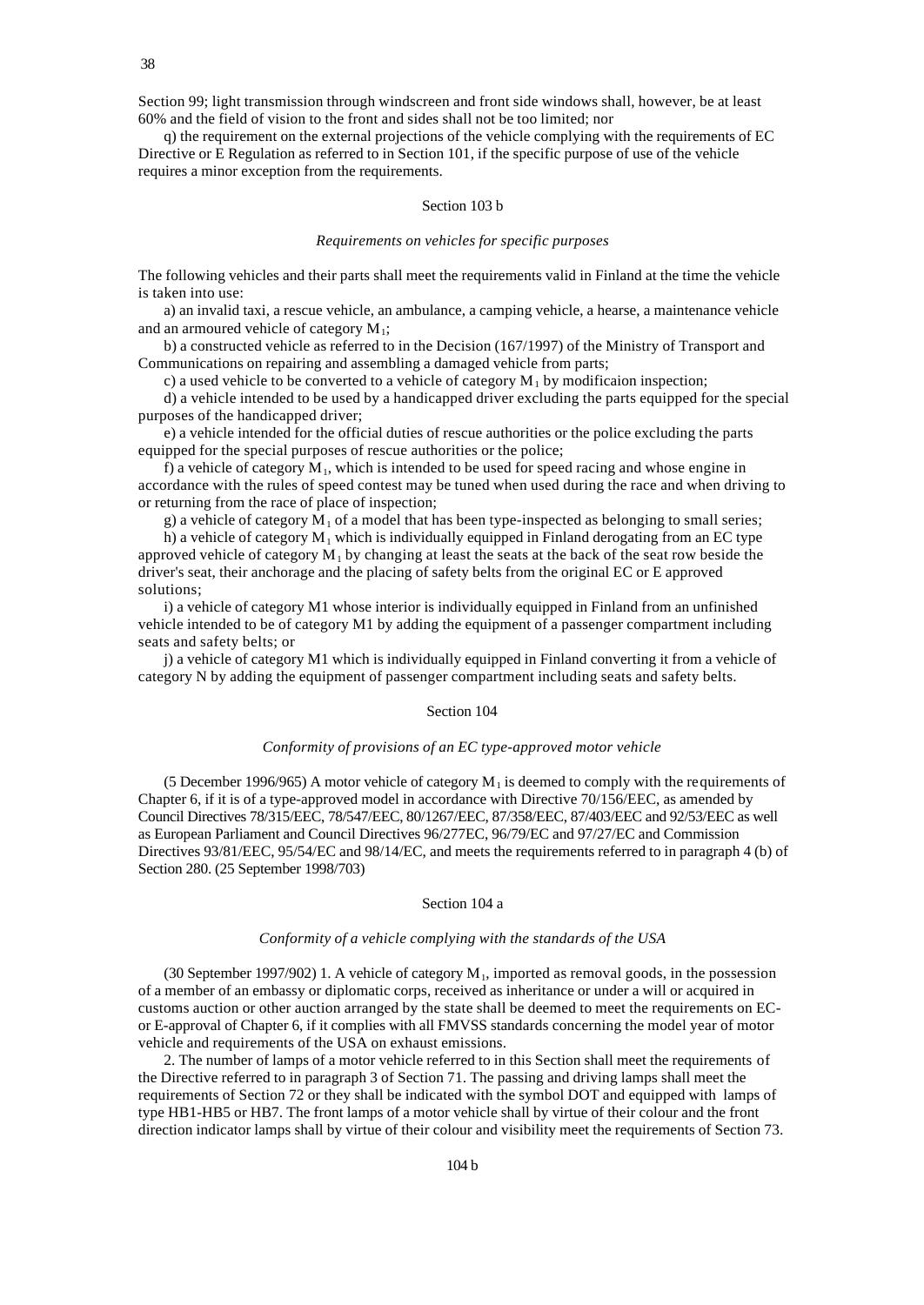(25 September 1998/703) A construction, part or feature of a camping vehicle, an ambulance, a hearse or an armoured vehicle of category  $M_1$  is deemed to comply, without a separate checking, with the requirements of Sections 103 through 103 b, if the construction, part or feature is in accordane with the requirements of the Annex XI of the Directive 70/156/EEC.

## (24 April 1998/290) Chapter 7

#### **Motorcycle and vehicle of category L<sup>5</sup>**

# Section 105

## *Tyres*

1. The tyres of a motorcycle and a vehicle of category  $L_5$  shall be e-approved in accordance with Chapter 1 on tyres for two or three-wheel motor vehicles and their fitting of Directive 97/24/EC on certain components and characteristics of two or three-wheel vehicles or E approved in accordance with Regulation No 75.

2. Tyres for vehicles approved in accordance with Directive or E Regulation referred to in paragraph 1 of Section 36 may be used in vehicles of category  $L_4$  and  $L_5$ .

3. The tread grooves of a motorcycle tyre shall not be deepened.

# Section 105 a

# *Studs*

 The provisions on the studs of a passenger car tyres, as referred to in Sections 37 and 38, shall be applicable to the protrusion, stud force, mass and approval of the studs of tyres of motorcycle or a vehicle of category  $L_5$ . However, in the middle of the tread one third of the width of the tread may be studded.

#### Section 106

#### *Passenger hand-holds*

The passenger hand-holds of a two-wheel motorcycle (category  $L_3$ ) shall conform to the requirements of Council Directive 93/32/EEC on passenger hand-holds on two-wheel motor vehicles. However, a vehicle not meant for passenger carriage is not required to have hand-holds.

Section 107

#### *Device to prevent unauthorized use*

A motorcycle and a vehicle of category  $L_5$  shall have a fixed steering lock or other device to prevent unauthorized use of the vehicle. The locking device shall be EC-approved in accordance with the requirements of Council Directive 93/33/EEC on protective devices intended to prevent the unauthorized use of two- or three-wheel motor vehicles or E-approved in accordance with Regulation No. 62.

Section 108

## *Stand*

A two-wheel motorcycle (category  $L_3$ ) shall have a stand. The stand shall be EC-approved in accordance with the requirements of Council Directive 93/31/EEC on stands for two-wheel motor vehicles.

## Section 109

#### *Brakes*

1. The brakes of a motorcycle and a vehicle of category  $L_5$  shall be EC-approved in accordance with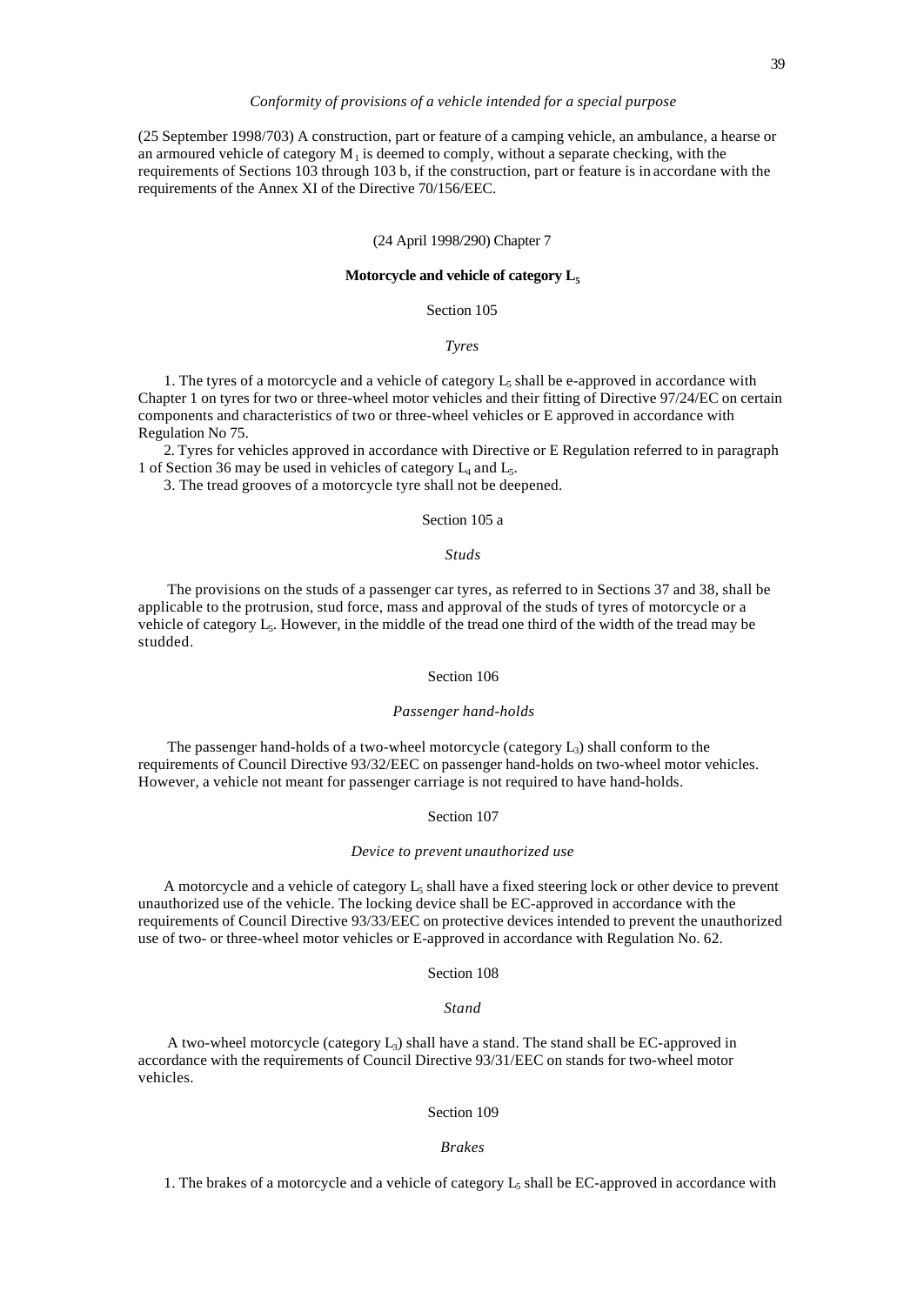the requirements of Council Directive 93/14/EEC on the braking of two- or three-wheel motor vehicles or E-approved in accordance with Regulation No. 78/02.

2. Only such adjustment and safety devices, which were originally installed by the vehicle manufacturer or which meet their functioning requirements or which were approved to be installed as an optional device on the conditions set out by the manufacturer, may be used in the brakes provided that they do not endanger the proper functioning of the brakes.

# Section 110

## *Towing device*

The towing device of a trailer of a motorcycle and a vehicle of category  $L_5$  shall be EC-approved in accordance with Chapter 10 on trailer coupling devices of two or three-wheel motor vehicles of Directive referred to in paragraph 1 of Section 105.

# Section 111

## *Fuel system*

The fuel tank of a motorcycle and a vehicle of category  $L_5$  shall be EC- approved and fitted in accordance with Chapter 6 on fuel tanks of two or three-wheel motor vehicles of Directive referred to in paragraph 1 of Section 105.

## Section 111 a

#### *Exhaust emissions*

A motorcycle and a vehicle of category  $L_5$  shall on account of exhaust emissions be EC approved in accordance with Chapter 5 on the specifications for measures to be taken against air pollution caused by two or three-wheel motor vehicles of Directive referred to in paragraph 1 of Section 105.

#### Section 112

#### *Power, torque and maximum speed*

1. If an advertisement or other such notification of a motorcycle equipped with a positive-ignition engine or a vehicle of category  $L_5$ , which is directed to the consumers, or technical information of a motorcycle, notifies the power of the engine, torque or maximum speed, they shall be notified as measured in accordance with Directive 95/1/EC of the European Parliament and of the Council on maximum design speed, maximum torque and maximum net engine power of two or three-wheel motor vehicles.

2. A motorcycle with a cylinder capacity of mot more than  $125 \text{ cm}^3$  and power of not more than 11 kW shall be EC approved in accordance with Chapter 7 on anti-tampering measures for two-wheel mopeds and motor-cycles of Directive referred to in paragraph 1 of Section 105.

3. For a vehicle referred to above in paragraph 2 the interchangeability of the following components or of a set of the following components between that vehicle and any other vehicle from the same manufacturer is not permitted if such interchangeability results in the vehicle's maximum design speed increasing by more than 10 per cent or exceeding 11 kW:

a) for two-stroke engines: cylinder/piston combination, carburettor, intake pipe, exhaust system; and

b) for four-stroke engines in addition to components referred to in subparagraph a: cylinder head and camshaft. However, the maximum net engine power may not be exceeded by changing the design of the vehicle.

# Section 113

#### *Noise reduction*

1. A motorcycle propelled by a combustion engine shall be equipped with such silencers that the noises produced by engine exhaust or intake do not unduly exceed other noise of the motorcycle in normal use.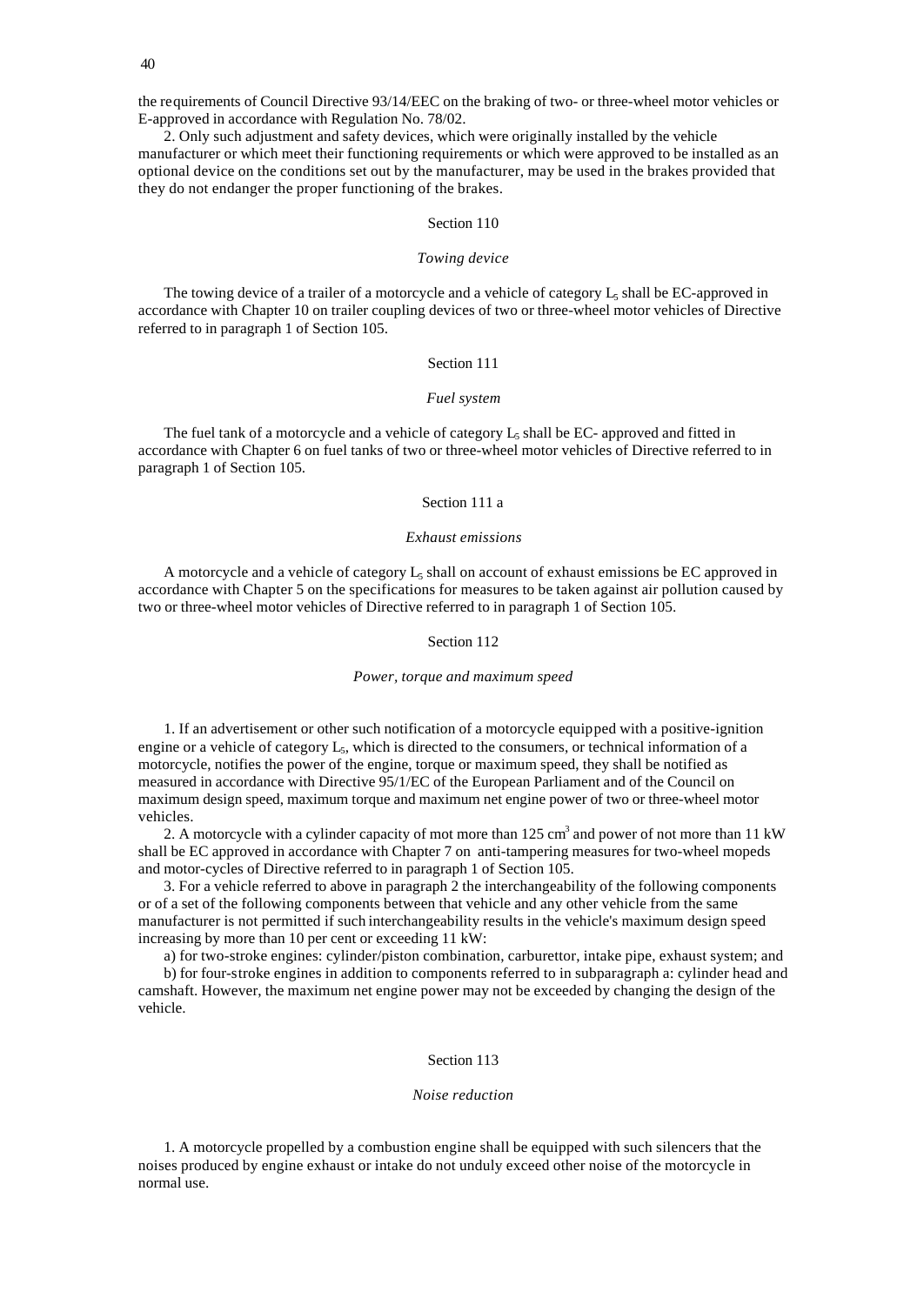2. A motorcycle and a vehicle of category  $L_5$  shall be EC approved on account of sound level in accordance with Chapter 9 on permissible sound level and exhaust system of two or three-wheel motor vehicles of Directive referred to in paragraph 1 of Section 105.

3. A vehicle of category  $L_3$  is deemed to meet the requirements of paragraph 2 if it is E-approved in accordance with Regulation No. 41/02.

4. A vehicle of category  $L_5$  is deemed to meet the requirements of paragraph 2 if it is E-approved in accordance with Regulation No. 9/06.

# Section 114

#### *Electromagnetic compatibility of electrical or electronic technical units*

A motorcycle and a vehicle of category  $L_5$  shall on account of electromagnetic compatibility be ECapproved in accordance with Chapter 8 on electromagnetic compatibility of two or three-wheel motor vehicles and electrical or electronic separate technical units of Directive referred to in paragraph 1 of Section 105. The same applies to such an electrical or electronic technical unit which is to be fitted separately and which is designed exclusively for two or three-wheel motor vehicles.

# Section 115

## *Safety-belts and safety-belt anchorages*

1. A vehicle of category  $L_5$  equipped with a bodywork and with unladen mass more than 250 kg shall be equipped with safety-belts.

2. A vehicle of category  $L_5$  equipped with a bodywork shall on account of safety-belts and safetybelt anchorages be EC-approved in accordance with Chapter 11 on safety-belt anchorages and safetybelts of three-wheel mopeds, tricycles and quadricycles equipped with bodywork of Directive referred to in paragraph 1 of Section 105. The same applies also to safety-belts and safety-belt anchorages of vehicles other than those of category  $L_5$  referred to in paragraph 1.

3. The safety-belt type used in a vehicle of category  $L_5$  equipped with a bodywork shall be e- or Eapproved in accordance with Directive or E Regulation on safety-belts of vehicles of category  $M_1$ referred to in paragraph 2 of Section 64.

## Section 116

#### *Windscreen*

1. A vehicle of category  $L_5$  equipped with an enclosed bodywork shall be equipped with a windscreen.

2. A vehicle of category  $L_5$  equipped with an enclosed bodywork shall on account of glazing and visibility be EC-approved in accordance with Chapter 12 on glazing, windscreen wipers, washers, de-icers and de-misters of three-wheel mopeds, tricycles and quadricycles equipped with bodywork of Directive referred to in paragraph 1 of Section 105.

#### Section 116 a

# *Windscreen devices*

1. A vehicle of category  $L_5$  equipped with an enclosed bodywork shall be equipped with a windscreen wiper and washer as well as de-froster and de-mister devices.

2. The windscreen wipers, washers and de-froster and de-mister devices of a vehicle of category  $L_5$ equipped with an enclosed bodywork shall be EC-approved in accordance with Chapter of Directive referred to in paragraph 2 of Section 116.

3. The capacity of the washing liquid tank of the washers shall be at least one litre.

#### Section 117

#### *Mandatory and optional lamps and reflex reflectors*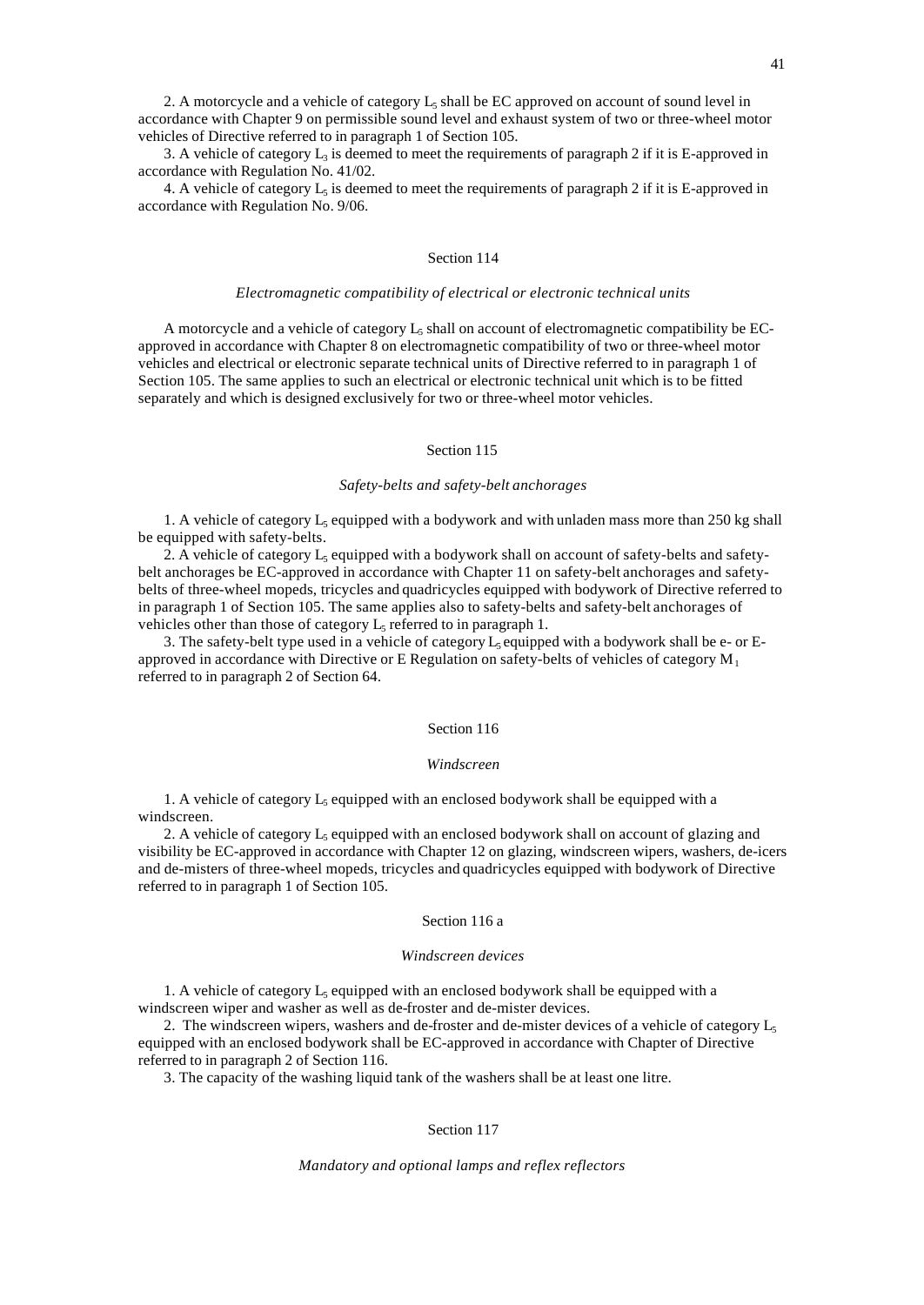1. A motorcycle and a vehicle of category  $L_5$  shall be equipped with the following lamps and reflex reflectors:

a) driving lamp or lamps and passing lamp or lamps;

b) direction indicator lamps;

c) stop lamp or lamps;

d) rear registration plate lamp;

e) front and rear position lamp or lamps;

f) red reflex reflector or reflectors at the rear;

g) connection of direction indicator lamps to a hazard warning signal in a vehicle of category  $L_5$ ; and h) blue blinking warning lamp in the case of a police motorcycle.

2. In addition to the lamps provided for in paragraph 1, a motorcycle and a vehicle of category  $L_5$  may be equipped with the following lamps and reflex reflectors:

a) additional driving lamp or lamps;

b) front fog lamp or lamps;

c) rear fog lamp or lamp s;

d) connection of direction indicator lamps to a hazard warning signal in a vehicle other than those of category L<sub>5</sub>;

e) backing lamp or lamps in a vehicle of category  $L_5$ ;

f) side reflex reflectors; and

g) one flashing forward-facing red stop-signalling lamp in the case of a police motorcycle.

3. The lamps and reflex reflectors of a motorcycle and a vehicle of category  $L_5$  referred to in paragraphs 1 and 2 shall be e or E approved in accordance with a Directive or Regulation referred to in Sections 118 to 120, 123 a, 124 or 125 or approved for a four-wheel vehicle of category  $M_1$  or  $N_1$  in accordance with a Directive or Regulation referred to in Sections 72 to 75, 77 to 79 or 84.

4. The requirements concerning the colour, type, number, position, geometric visibility, alignment, indicators of electrical connections and operation of the lamps and reflex reflectors shall be in accordance with the Council Directive 93/92/EEC on the installation of lighting and light-signalling devices on twoor three-wheel motor vehicles or E Regulation No. 53. However, these provisions shall not apply to lamps to be fitted to a police motorcycle referred to in subparagraph h of paragraph 1 and in subparagraph g of paragraph 2.

5. The bulbs used in the lamps of a motorcycle or a vehicle of category  $L_5$  shall be meant for the lamp in question and e or E approved in accordance with Directive applicable to the lamp in question or with Regulation No 37/03 or with the requirements for the bulbs of type-approved lamps of vehicles of category  $M_1$  and  $N_1$  referred to in paragraph 3.

## Section 118

#### *Passing and driving lamps*

The passing and driving lamps of a motorcycle and a vehicle of category  $L_5$  shall be e-approved in accordance with Chapter 2 on lighting and light signalling devices of two or three-wheel motor vehicles of Directive referred to in paragraph 1 of Section 105 or E-approved in accordance with Regulation No 57/01 or 72.

#### Section 119

#### *Direction indicator lamps*

1. The direction indicator lamps of a motorcycle and a vehicle of category  $L_5$  shall be e-approved in accordance with Chapter of Directive referred to in Section 118 or E-approved in accordance with Regulation No. 50.

2. The emergency flasher switch of the direction indication lamps shall meet the requirements of Directive or Regulation referred to in paragraph 4 of Section 117.

#### Section 120

#### *Stop, front and rear position lamps*

The stop, front and rear position lamp of a motorcycle and a vehicle of a category  $L_5$  shall be eapproved in accordance with Chapter of Directive referred to in Section 118 or E-approved in accordance with Regulation referred to in paragraph 1 of Section 119.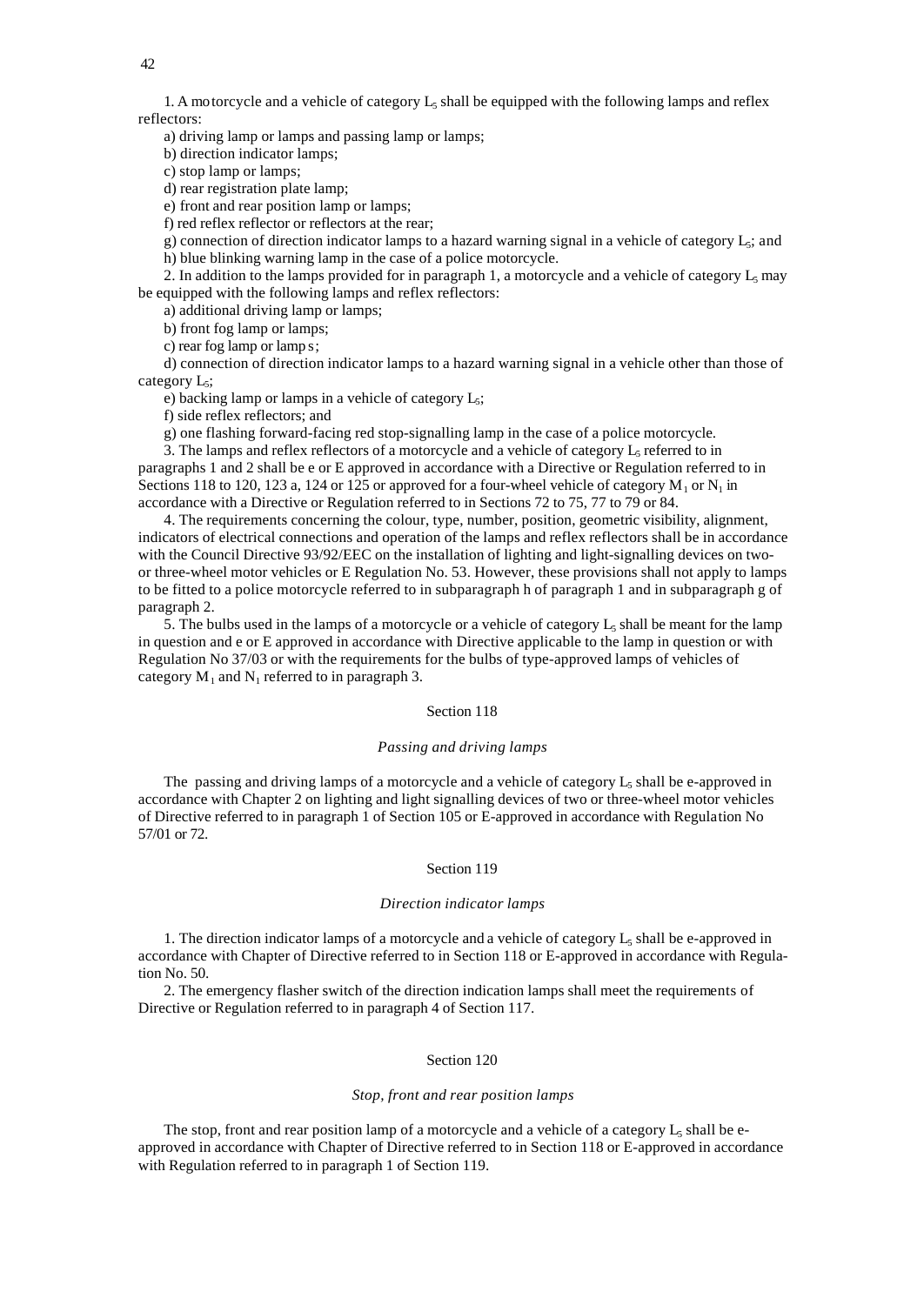# Section 121

# *Rear registration plate illuminating device*

The rear registration plate illuminating device shall be e-approved in accordance with Chapter of Directive referred to in section 118 or E-approved in accordance with E Regulation referred to in paragraph 1 of section 119.

# Section 122

## *Reflex reflectors*

1. The reflex reflectors of a motorcycle and a vehicle of a category  $L_5$  shall be EC or E-approved in accordance with Directive or Regulation referred to in section 77.

2. The forward-facing reflex reflectors shall be white, the side-facing reflex reflectors shall be amber and the rearward-facing reflex reflector shall be red. The reflex reflectors shall not be triangular.

# Section 123

## *Front fog lamp*

The front fog lamp of a motorcycle and a vehicle of a category  $L_5$  shall be e- or E-approved in accordance with Directive or Regulation referred to in Section 84.

# Section 123 a

# *Rear fog lamp*

The rear fog lamp of a motorcycle and a vehicle of a category  $L_5$  shall be e- or E-approved in accordance with Directive or Regulation referred to in Section 78.

# Section 124

# *Reversing lamps*

The reversing lamp of a vehicle of category  $L_5$  shall be e- or E-approved in accordance with Directive or Regulation referred to in Section 79.

# Section 125

#### *Blinking warning lamp*

1. The blue blinking warning lamp of a police motorcycle shall be E-approved in accordance with Regulation No. 65 or approved by Vehicle Administration Centre.

2. In order to ensure that the warning lamp is visible from different directions, several of these lamps may be installed.

## Section 125 a

## *Stop signalling lamp of the police*

The stop signalling lamp shall blink 1-2 times per second. The luminous intensity of the stop signalling lamp in the direction of the reference axis and in the direction deviating at least 5° therefrom shall be not less than 500 cd.

# Section 126

#### *Speedometer*

1. A motorcycle and a vehicle of a category  $L_5$  shall be fitted with a speedometer in such a way that the display is clearly legible to the driver.

2. A speedometer shall be equipped with an illuminated speed-scale (km/h).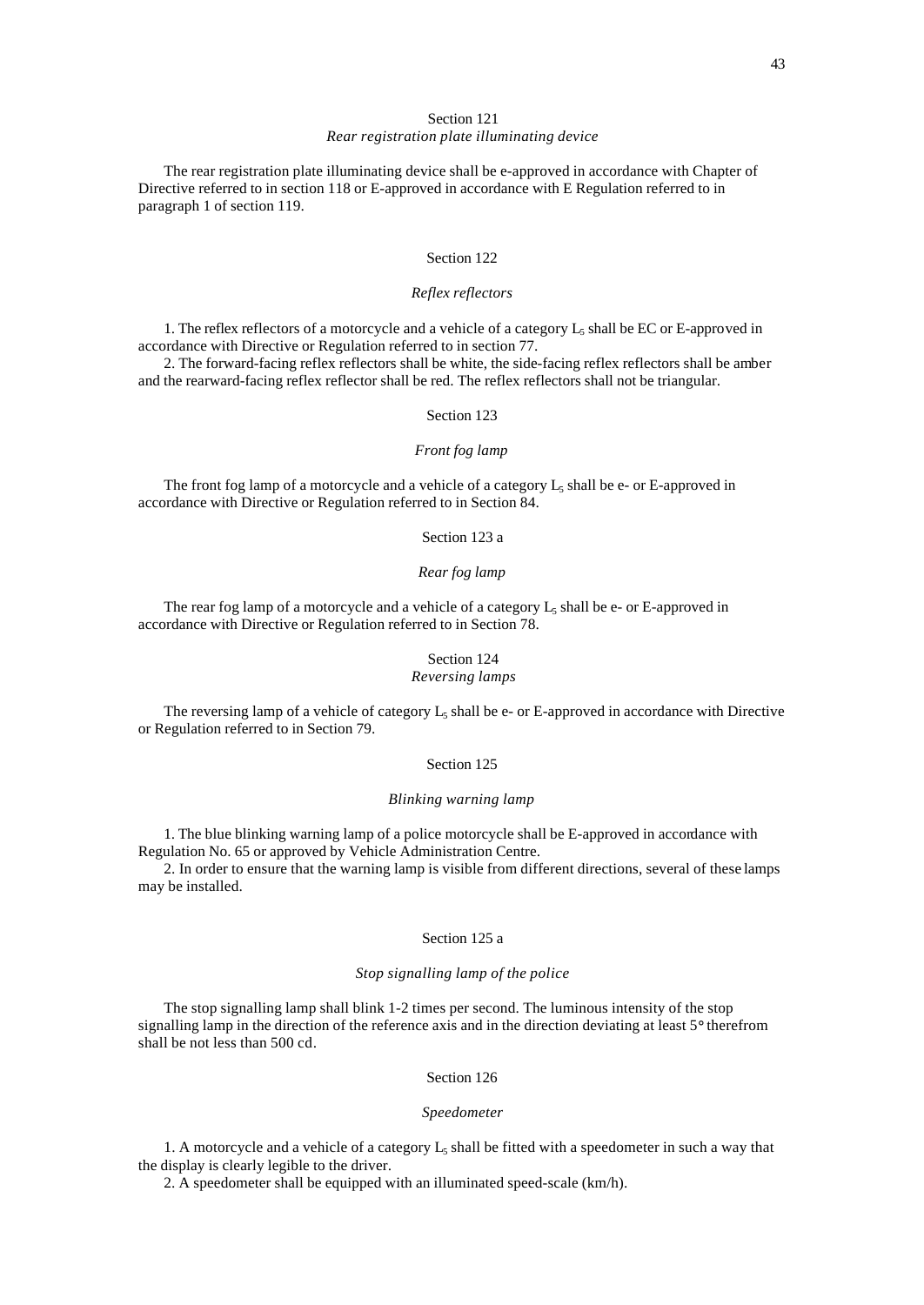3. The display of a speedometer shall not show a lower speed value than the actual speed. The display may show a 10 per cent higher speed than the actual speed + 4 km/h.

4. A speedometer shall be deemed without a separate inspection to meet the requirement of paragraph 3 if it is e or E approved in accordance with Directive or Regulation on speedometer of automobiles referred to in paragraph 2 of section 93.

## Section 126 a

#### *Identification of controls, tell-tales and indicators*

Identification of controls, tell-tales and indicators of a motorcycle and vehicle of category  $L_5$  shall be EC-approved in accordance with the requirements of Council Directive 93/29/EEC on the identification of controls, tell-tales and indicators for two- or three-wheel motor vehicles or E-approved in accordance with Regulation No. 60.

## Section 126 b

#### *Audible warning device*

1. A motorcycle and a vehicle of a category  $L_5$  shall be equipped with an audible warning device. A motorcycle and a vehicle of a category  $L<sub>5</sub>$  or an audible warning device installed to the vehicle shall be EC- or E-approved in accordance with the requirements of Council Directive 93/30/EEC on audible warning devices for two- or three-wheel motor vehicles or in accordance with Regulation referred to in Section 96.

2. A police motorcycle used as an emergency vehicle shall be equipped with an audible warning device emitting sound which has a variable pitch or is periodical and is emitting more powerful sound than that of the device referred to in paragraph 1. Such device shall not be mounted in other motorcycles.

#### Section 127

## *Rear-view mirrors*

1. A motorcycle and a vehicle of a category  $L_5$  shall be equipped outside on the left-hand side and right-hand side with a rear-view mirror. A vehicle of category  $L_5$  equipped with enclosed bodywork shall be equipped with a rear-view mirror on the left-hand side, and in addition, a rear-view mirror inside the driver's cab. However, a vehicle without any visibility backwards is not required to be equipped with a mirror inside, while the mirror inside shall be replaced with a rear-view mirror on the right-hand side of the vehicle.

2. The rear-view mirrors shall be e- or E-approved and fitted in accordance with Chapter 4 on rearview mirrors for two or three-wheel motor vehicles of Directive referred to in paragraph 1 of section 105 or in accordance with Regulation No. 81.

3. A motorcycle or a vehicle of category  $L_5$  may also be equipped with e- or E-approved rear-view mirrors meant for vehicles of maximum mass permissible in registration and use of no more than 3500 kg in accordance with Directive or E Regulation referred to in Section 97.

#### Section 127 a

## *External projections*

1. A motorcycle or a vehicle of category  $L_5$  may not be equipped with such pointed, sharp or protruding parts of such a shape, dimension, angle of direction or hardness that it increases the risk or seriousness of body injury suffered by any person in the event of an accident.

2. A motorcycle or a three-wheel vehicle of category  $L_5$  shall on account of external projections be EC-approved in accordance with Chapter 3 on external projections from two or three-wheel motor vehicles of Directive referred to in paragraph 1 of section 105.

#### Section 128

#### *Specific provisions concerning motorcycle of category L<sup>4</sup>*

1. A side car may be attached only to a two-wheel motorcycle with an unladen mass of not less than 100 kg. A side car shall be attached to the right-hand side of the motorcycle.

2. When a side car is designed for the carriage of goods or more than one person, the side car shall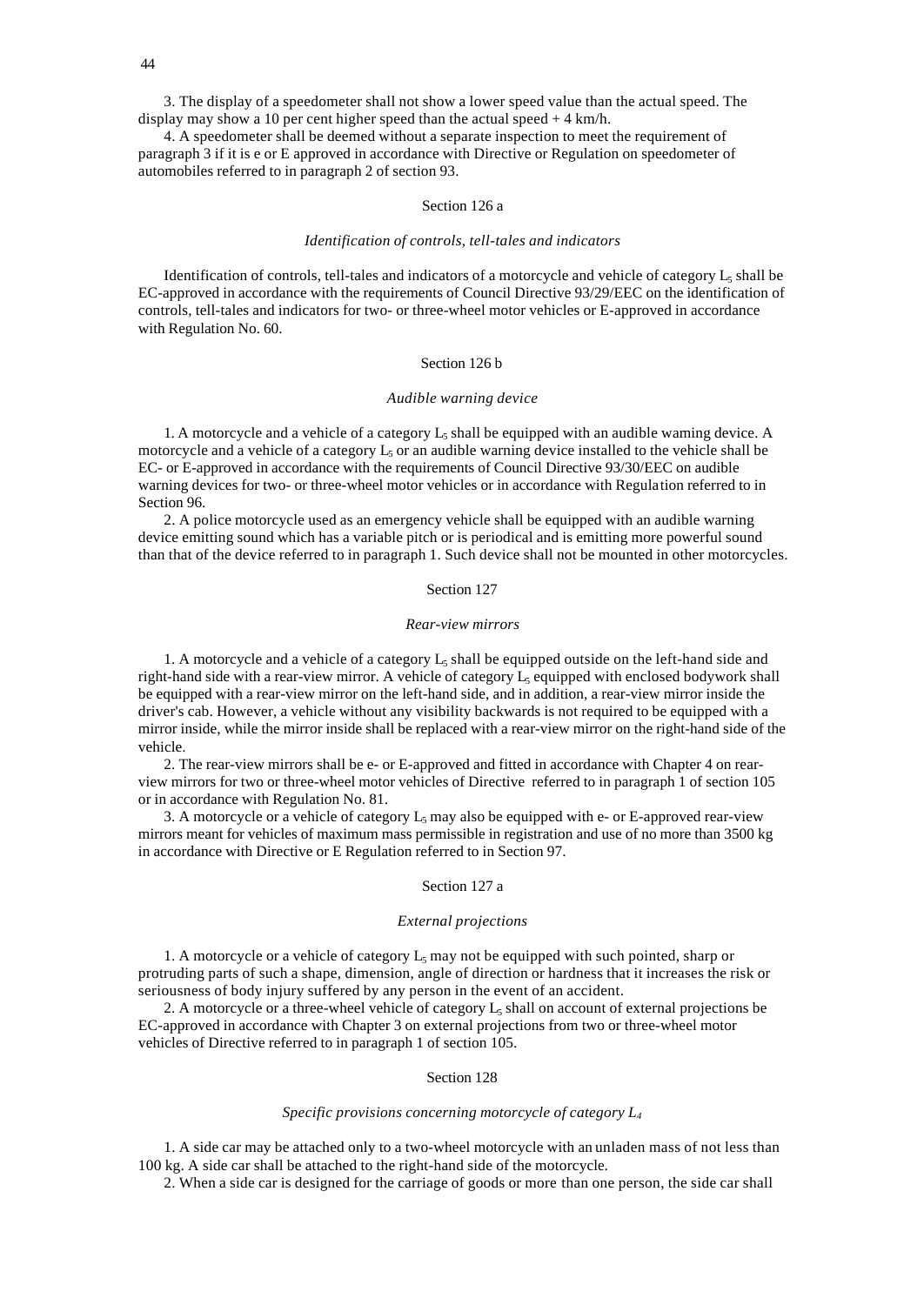be equipped with brakes.

3. A side car designed for the carriage of persons may not have more than two seating places.

4. The direction indicator lamps on the right-hand side of a motorcycle shall be covered or removed. Equivalent direction indicator lamps shall be installed on the right-hand side of the side car.

## Section 129

#### *Protective helmet for the driver of a motorcycle*

A protective helmet which has been approved in accordance with E Regulation No. 22/04 or which meets the requirements of FMVSS standard 218 shall be regarded as a type-approved protective helmet for the driver of a motorcycle as referred to in Section 89 of the Road Traffic Act.

# Section 130

## *Conformity of an EC type-approved motorcycle and vehicle of category L<sup>5</sup>*

A motorcycle and a vehicle of category  $L_5$  shall be deemed to conform to the requirements of this Chapter, if it is of a model type-approved in accordance with Council Directive 92/61/EEC on typeapproval of two- or three-wheel motor vehicles, and the manufacturer of the vehicle has issued it a certificate of conformity referred to in Article 7 of the said Directive.

## Section 130 a

#### *Conformity of a motorcycle complying with the standards of the USA*

1. A motorcycle in the possession of a member of an embassy or diplomatic corps, imported as removal goods, received as inheritance or under a will or acquired in customs auction or other auction arranged by the state shall be deemed to meet the requirements on EC- or E-approval of this Chapter, if it complies with all FMVSS-standards concerning the model year of motorcycle and requirements of the USA on exhaust emis sions.

2. A motorcycle referred to in this Section shall by virtue of the number of lamps and the colour of the front lamp meet the requirements of paragraph 4 of Section 117.

## (24 April 1998/290) Chapter 8

# **Moped and light quadricycle**

## Section 131

## *Tyres*

1. The tyres of a moped or a light quadricycle shall be e- or E-approved in accordance with Chapter of Directive or Regulation referred to in paragraph 1 of Section 105. A vehicle of category  $L_2$  and a light quadricycle may also be equipped with tyres meant for automobiles approved in accordance with Directive or Regulation referred to in paragraph 1 of Section 36.

2. The tread grooves of tyres of a moped and a light quadricycle shall not be deepened.

#### Section 131 a

#### *Studs*

 The provisions on the studs of passenger car tyres, as referred to in Sections 37 and 38, shall be applicable to the protrusion, stud force, mass and approval of the studs of tyres of moped and a light quadricycle . However, in the middle of the tread one third of the width of the tread may be studded in the case of a moped.

#### Section 132

#### *Passenger hand-holds*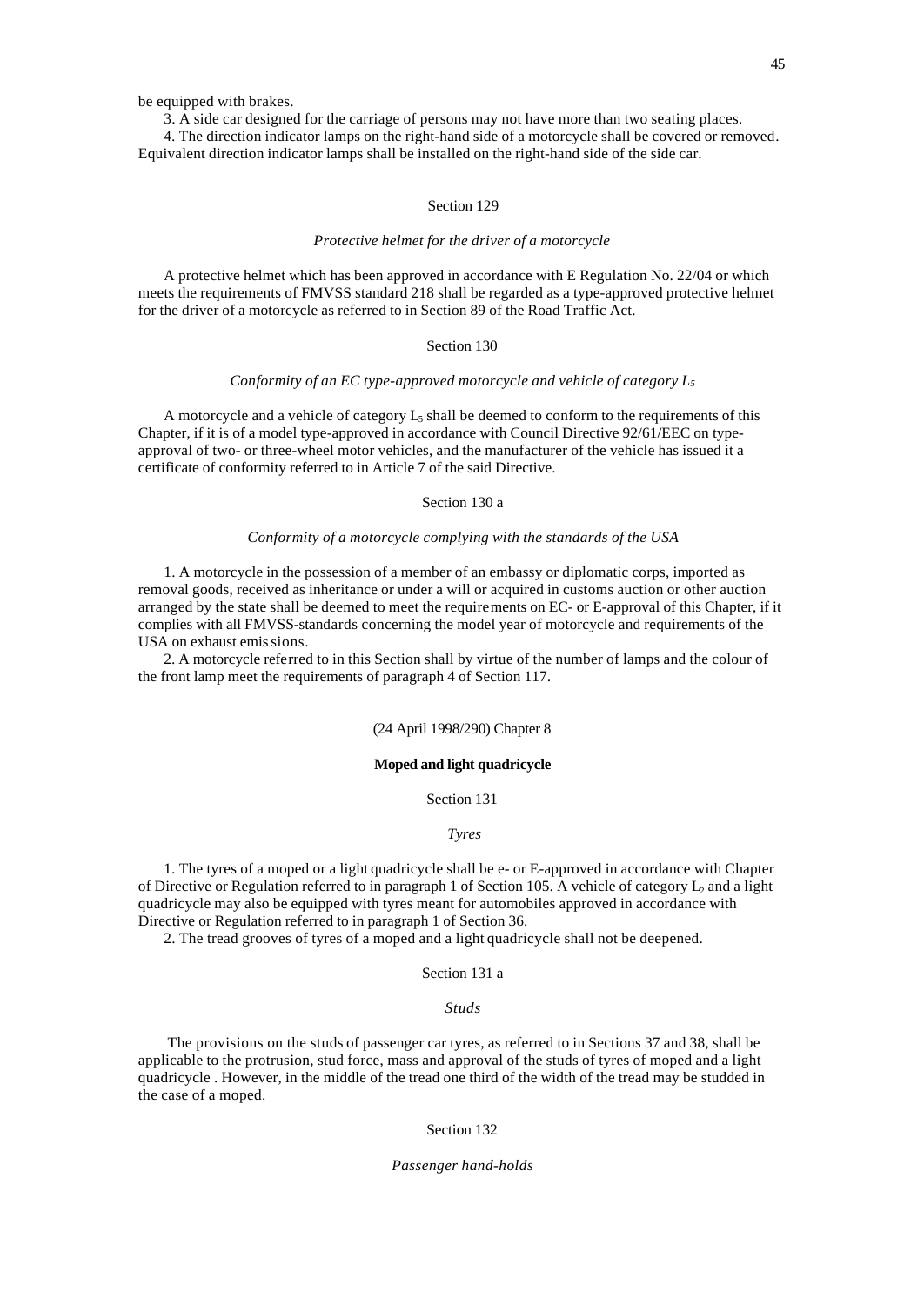Passenger hand-holds of a vehicle of category L<sub>1</sub> shall be EC-approved in accordance with Directive referred to in Section 106. However, a vehicle not meant for carrying passengers is not required to be equipped with passenger hand-holds.

## Section 133

#### *Device to prevent unauthorized use*

If a moped or a light quadricycle is equipped with a fixed steering lock or other device to prevent unauthorized use of the vehicle, it shall be EC- or E-approved in accordance with Directive or Regulation referred to in Section 107.

# Section 134

## *Stand*

A vehicle of category  $L_1$  shall have a stand, which is EC-approved in accordance with the requirements of Directive referred to in Section 108.

# Section 135

# *Brakes*

1. The brakes of a moped and a light quadricycle shall be EC- or E-approved in accordance with the requirements of Directive or E Regulation referred to in Section 109.

2. Only such adjustment and safety devices, which were originally installed by the vehicle manufacturer or which meet their functioning requirements or which were approved to be installed as an optional device on the conditions set out by the manufacturer, may be used in the brakes provided that they do not endanger the proper functioning of the brakes.

#### Section 136

#### *Towing devices*

The towing devices of a trailer for a moped or a light quadricycle shall be EC-approved in accordance with Chapter of Directive referred to in Section 110.

#### Section 137

## *Fuel system*

A moped or a light quadricycle equipped with a combustion engine shall on account of fuel tank be EC-approved in accordance with Chapter of Directive referred to in Section 111.

#### Section 137 a

## *Exhaust emissions*

A moped or light quadricycle shall on account of exhaust emissions be EC-approved in accordance with Chapter of Directive referred to in Section 111 a.

# Section 138

#### *Power, torque and maximum speed*

1. If an advertisement or other such notification of a moped or a light quadricycle equipped with a internal combustion engine, which is directed for consumers, or technical information of a moped or a light quadricycle, notifies the power of the engine, torque or maximum speed, they shall be notified as measured in accordance with Directive referred to in paragraph 1 of Section 112.

2. In order to prevent unauthorized modifications a moped and a light quadricycle shall be EC-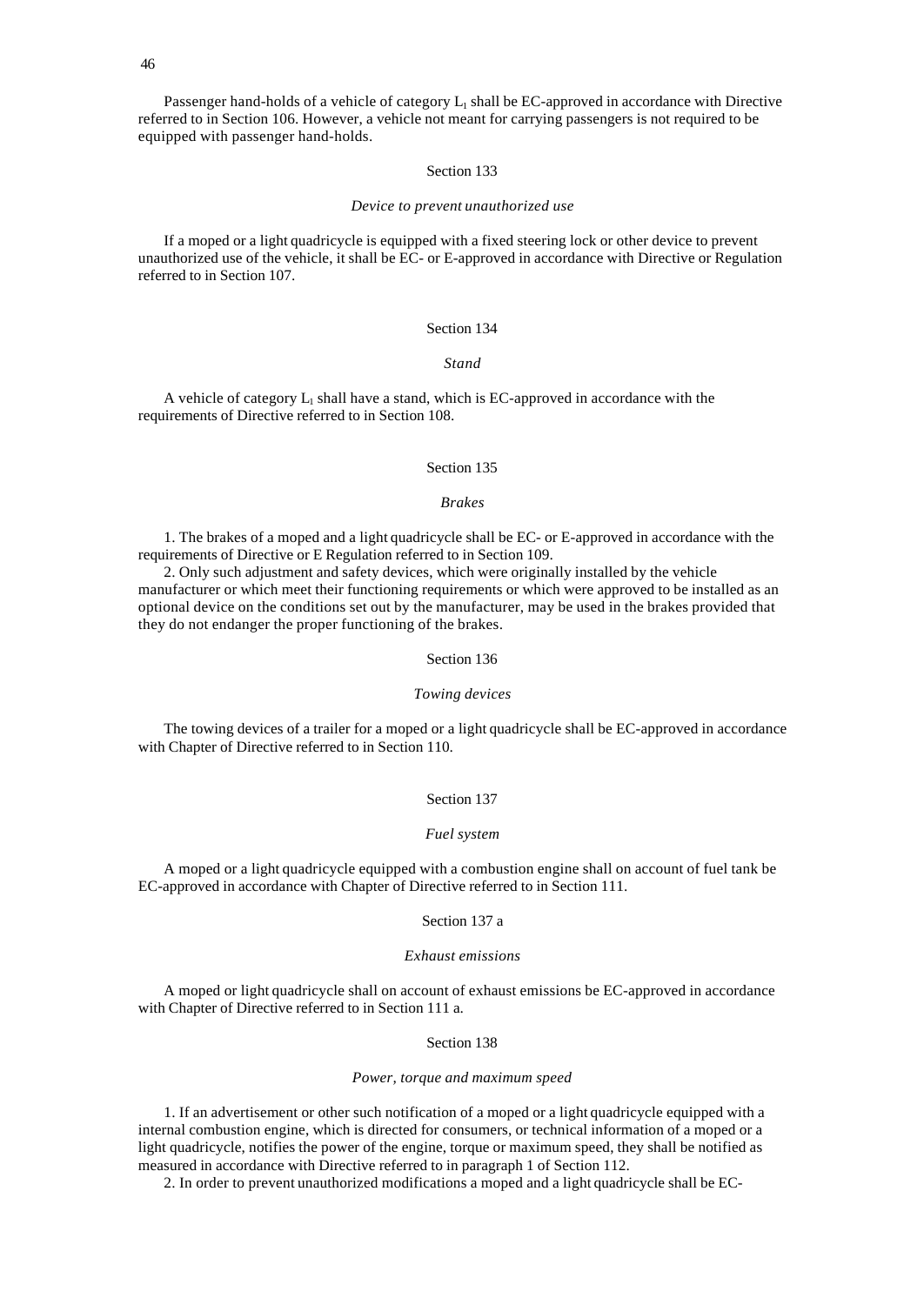approved in accordance with Directive referred to in paragraph 2 of Section 112.

3. For a moped and a light quadricycle the interchangeability of the following components or of a set of the following components deviating from the original between that vehicle and any other vehicle from the same manufacturer is not permitted if such interchangeability results in the vehicle's maximum design speed increasing by more than 5 km/h:

a) for two-stroke engines: cylinder/piston combination, carburettor, intake pipe, and exhaust system; and

b) for four-stroke engines in addition to the components referred to in subparagraph a: cylinder head and camshaft. However, the maximum design speed of a moped and a light quadricycle may not be exceeded by changing the design of the vehicle.

#### Section 139

## *Noise reduction*

1. A moped and a light quadricycle equipped with an internal combustion engine shall be equipped with such silencers that the noises produced by engine exhaust or intake do not unduly exceed other noise of the moped in normal use.

2. A moped and a light quadricycle shall on account of noise be EC-approved in accordance with Chapter of Directive referred to in paragraph 2 of Section 113.

3. A vehicle of category  $L_1$  is deemed to meet the requirements of paragraph 2 if it is E-approved in accordance with Regulation No. 63/01.

4. A vehicle of category L<sub>2</sub> and a light quadricycle is deemed to meet the requirements of paragraph 2 if it is E-approved in accordance with Regulation referred to in paragraph 4 of Section 113.

## Section 140

#### *Electromagnetic compatibility of electrical and electronic technical units*

A moped and a light quadricycle shall on account of electromagnetic compatibility be EC-approved in accordance with Chapter of Directive referred to in Section 114. The same applies to such an electrical or electronic technical unit which is to be fitted separately and which is designed exclusively for two or three-wheel motor vehicles.

## Section 141

#### *Safety-belts and safety-belt anchorages*

1. A vehicle of category  $L_2$  equipped with a bodywork and with unladen mass of more than 250 kg and a light quadricycle shall be equipped with safety-belts.

2. A vehicle of category  $L_2$  equipped with a bodywork and a light quadricycle shall on account of safety-belt anchorages be EC-approved in accordance with Chapter of Directive referred to in paragraph 2 of Section 115. The same applies also to safety-belts and safety-belt anchorages to be fitted to vehicles other than of category  $L_2$  referred to in paragraph 1.

3. The safety-belt type used in a vehicle of category  $L_5$  equipped with a bodywork and a light quadricycle shall be e- or E-approved in accordance with Directive or E Regulation on safety-belts of vehicles of category  $M_1$  referred to in paragraph 4 of Section 64.

# Section 142

#### *Windscreen*

1. A vehicle of category  $L_2$  equipped with an enclosed bodywork and a light quadricycle shall be equipped with a windscreen.

2. A vehicle of category  $L_2$  equipped with an enclosed bodywork and a light quadricycle shall on account of glazing and visibility be EC-approved in accordance with Chapter of Directive referred to in paragraph 2 of Section 116.

## Section 142 a

## *Windscreen devices*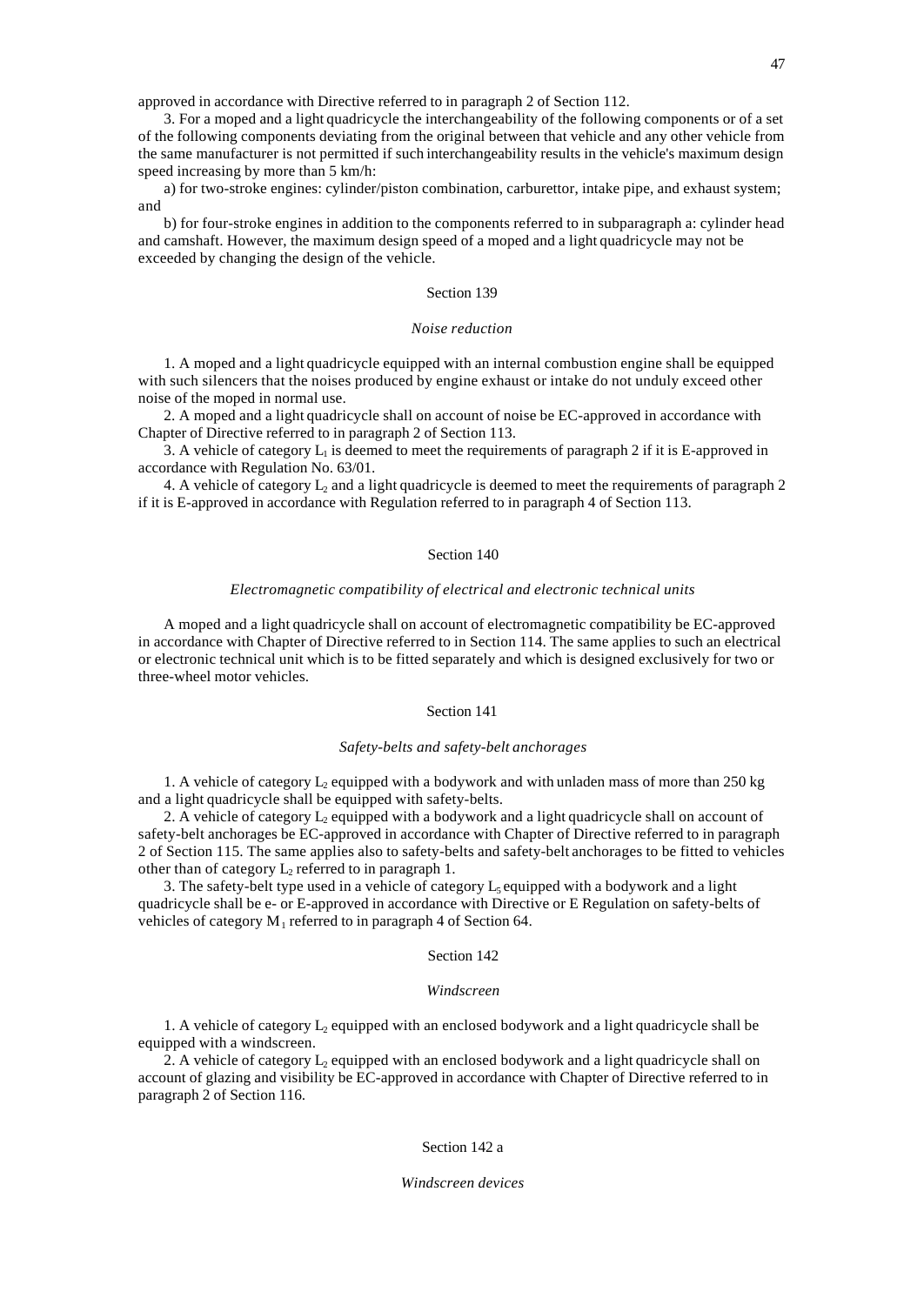1. A vehicle of category  $L_2$  equipped with an enclosed bodywork and a light quadricycle shall be equipped with a windscreen wiper and washers device as well as de-froster and de-mister devices.

2. The windscreen wipers, washers and de-froster and de-mister devices of a vehicle of category  $L_2$ equipped with enclosed bodywork and a light quadricycle shall be EC-approved in accordance with Chapter of Directive referred to in paragraph 2 of Section 116.

3. However, a three-wheel vehicle of category  $L_2$  having engine power of not more than 4 kW is not required to be equipped with de-froster and de-mister devices.

4. The capacity of the washing liquid tank of the washers shall be at least one litre.

## Section 143

#### *Mandatory and optional lamps and reflex reflectors*

1. A moped and a light quadricycle shall be equipped with the following lamps and reflex reflectors: a) passing lamp or lamps;

b) rear position lamp or lamps;

c) front lamp or lamps in a vehicle of category  $L_2$  and a light quadricycle ;

d) stop lamp or lamps in a vehicle of category  $L_1$  having motor power higher than 0.5 kW or maximum design speed higher than 25 km/h, as well as in a vehicle of category  $L_2$  and a light quadricycle;

e) direction indicator lamps in a vehicle of category  $L_2$  equipped with an enclosed bodywork, and a light quadricycle;

f) rear reflex reflector or reflectors;

g) side reflex reflector in a vehicle of category  $L_1$ ; and

h) pedal reflex reflectors in a vehicle of category  $L_1$  not having folding pedals.

2. In addition to the lamps provided for in paragraph 1, a moped and a light quadricycle may be equipped with the following lamps and reflex reflectors:

a) driving lamp or lamps;

b) front position lamp in a vehicle of category  $L_1$ ;

c) stop lamp in a vehicle of category  $L_1$  having motor power less than or equal to 0.5 kW and maximum design speed less than or equal to 25 km/h;

d) direction indicator lamps in a vehicle other than of category  $L_2$  equipped with an enclosed bodywork, and a light quadricycle;

e) rear registration plate lamp;

f) front reflex reflectors in a vehicle of category  $L_1$ ; and

g) side reflex reflectors in a vehicle of category  $L_2$  and a light quadricycle.

3. The lamps and reflex reflectors referred to in paragraphs 1 and 2 of a moped and a light quadricycle shall be e- or E-approved in accordance with a Directive or Regulation referred to in Sections 144 to 148 or approved for a motorcycle in accordance with a Directive or E Regulation referred to in Sections 118 to 123, 123 a, 124 or 125.

4. The provisions concerning the colour, type, number, position, geometric visibility, alignment, indicators of electrical connections and operation of the lamps and reflex reflectors of a moped and a light quadricycle shall comply with the requirements of Directive referred to in paragraph 4 of Section 117 or with E Regulation No. 74.

5. The bulbs used in the lamps of a moped or a light quadricycle shall be meant for the lamp in question and e- or E-approved in accordance with Directive applicable to the lamp in question or with E Regulation No. 37/03 or with a requirement referred to in paragraph 3 for the bulbs of type approved lamps for motorcycles.

## Section 144

# *Passing and driving lamps*

The passing and driving lamps of a moped and a light quadricycle shall be e-approved in accordance with Chapter of Directive referred to in Section 118 or E-approved in accordance with Regulation No. 56 or 82.

#### Section 145

#### *Direction indicator lamps*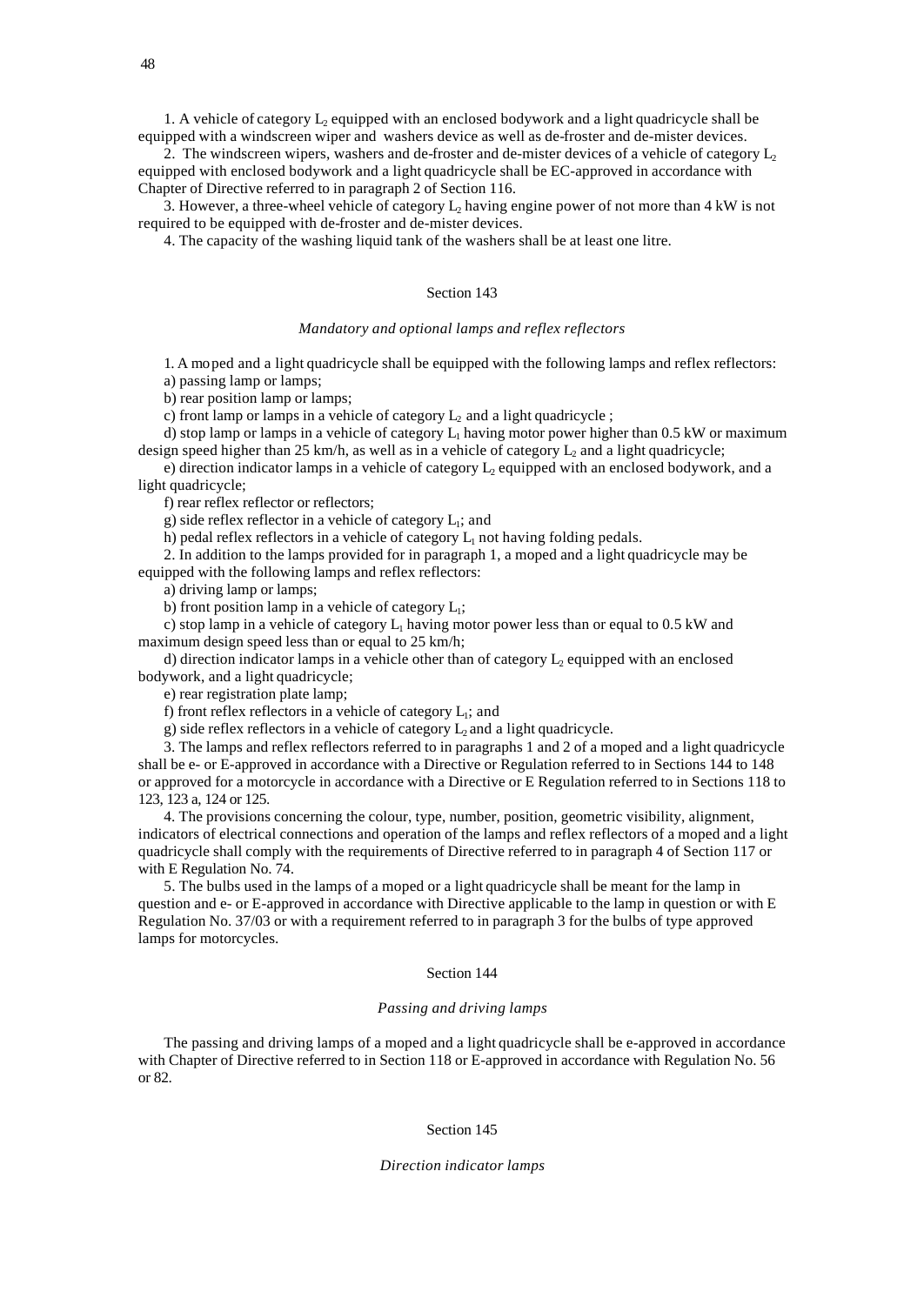The direction indicator lamps of a moped and a light quadricycle shall be e-approved in accordance with Chapter of Directive referred to in Section 118 or E-approved in accordance with Regulation referred to in paragraph 1 of Section 119.

#### Section 146

#### *Stop, front and rear position lamp*

The stop, front and rear position lamp of a moped and a light quadricycle shall be e-approved in accordance with Chapter of Directive referred to in Section 118 or E-approved in accordance with E Regulation referred to in paragraph 1 of Section 119.

# Section 147

## *Rear registration plate illuminating device*

The rear registration plate illuminating device of a moped and a light quadricycle shall be e-approved in accordance with Chapter of Directive referred to in Section 118 or E-approved in accordance with E Regulation referred to in paragraph 1 of Section 119.

# Section 148

# *Reflex reflectors*

1. The reflex reflectors of a moped and a light quadricycle shall be e- or E-approved in accordance with Directive referred to in Section 77 or in accordance with E Regulation.

2. Forward-facing reflex reflector shall be white, side-facing reflex reflectors shall be amber and rearward-facing reflex reflector shall be red. Pedal reflex reflectors of a vehicle of category  $L_1$  shall, however, be amber. The reflex reflectors shall not be triangular.

3. The pedal reflex reflectors shall, in addition, be of such shape that they can be fitted in a rectangle with a relation of side dimensions of not more than eight. The reflecting area of each reflex reflector pedal shall be at least  $8 \text{ cm}^2$ .

## Section 149

#### *Identification of controls, tell-tales and indicators*

Identification of controls, tell-tales and indicators of a moped and a light quadricycle shall be EC- or E-approved in accordance with Directive or Regulation referred to in Section 126 a.

#### Section 149 a

#### *Audible warning device*

A moped and a light quadricycle shall have an audible warning device. An audible warning device adjusted to a moped or a light quadricycle shall be EC- or E-approved in accordance with Directive or E Regulation referred to in paragraph 1 of Section 126 b.

## Section 150

#### *Rear-view mirrors*

1. A moped and a light quadricycle shall be equipped with a rear-view mirror on the left-hand side. A vehicle of category  $L_2$  equipped with an enclosed bodywork, and a light quadricycle shall, in addition, be equipped with a rear-view mirror inside the driver's cab. A vehicle without any visibility outside at the rear, the inner rear-view mirror shall be replaced with a rear-view mirror on the right-hand side of the vehicle.

2. The rear-view mirrors shall be e- or E-approved and fitted in accordance with Directive or E Regulation referred to in paragraph 2 of Section 127.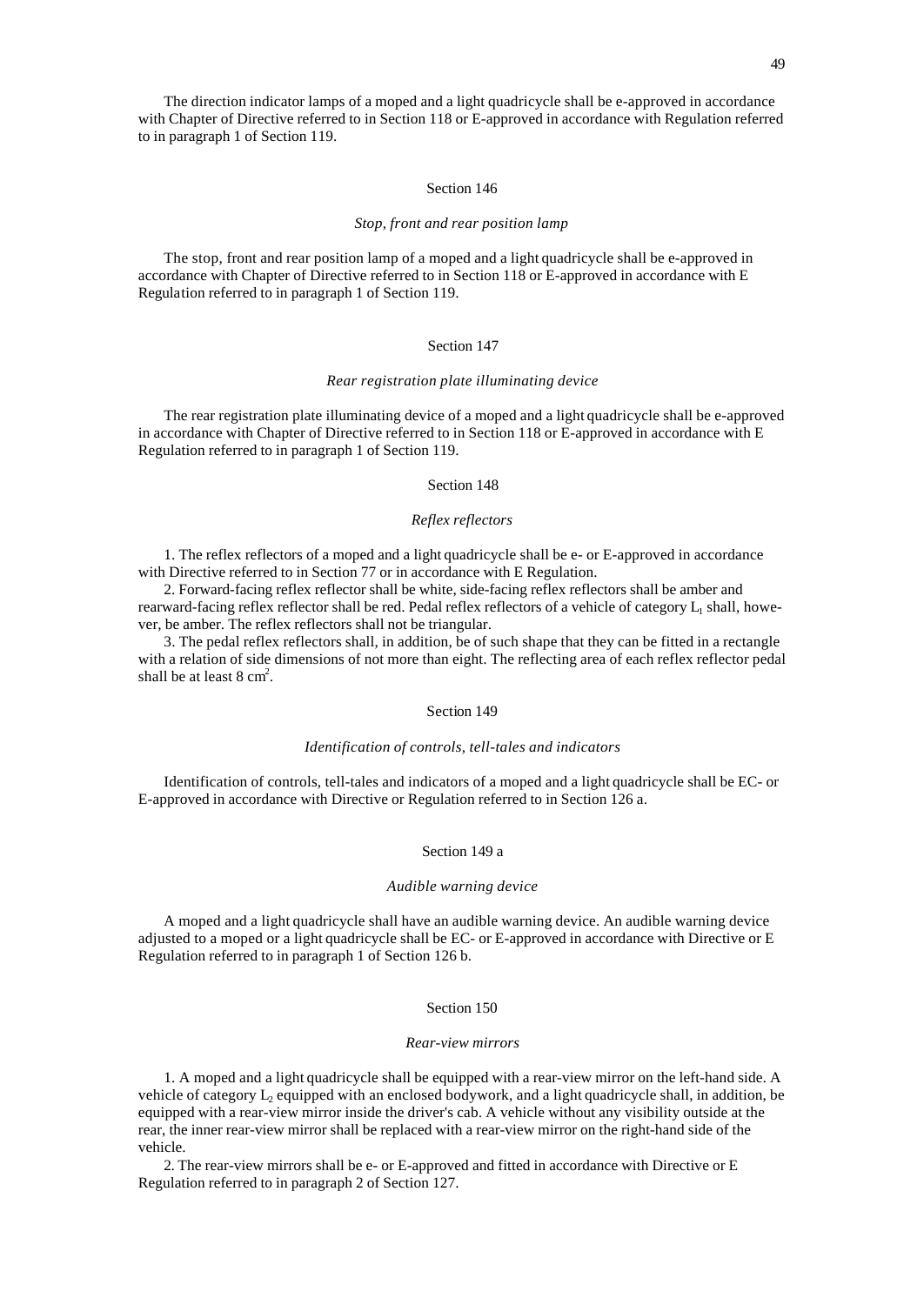3. A moped and a light quadricycle may also in accordance with Directive or Regulation referred to in Section 97 be equipped with e- or E-approved rear-view mirrors for vehicles with a maximum permissible mass in registration and use of not more than 3500 kg.

## Section 150 a

#### *External projections*

1. A moped and a light quadricycle may not be equipped with such pointed, sharp or protruding parts of such a shape, dimension, angle of direction or hardness that it increases the risk or seriousness of body injury suffered by any person in the event of an accident.

2. A moped and a vehicle of category  $L_2$  shall on account of external projections be EC-approved in accordance with Chapter of Directive referred to in Section 127 a.

# Section 151

#### *Protective helmet for the driver of a moped*

Protective helmets referred to in Section 89 of the Road Traffic Act of approved model are protective helmets approved in accordance with the said E Regulation referred to in Section 129 and protective helmets meeting the requirements of the standard referred to in the said Section.

# Section 152

# *Conformity of a low-power moped*

A low-power two-wheel moped equipped with pedals with a maximum power of 1 kW and maximum design speed of not more than 25 km/h may deviate from the requirements on account of tyres, passenger hand-holds, devices preventing unauthorized use, power and torque, lamps and reflex reflectors as well as identification of controls, tell-tales and indicators as separately enacted in Directives referred to in paragraph 1 of Section 131, Sections 132 and 133, paragraph 2 of Section 138, paragraph 4 of Section 143 and Section 149.

# Section 152 a

#### *Conformity of an EC type-approved moped*

A moped and a light quadricycle shall be deemed to conform to the requirements of this Chapter if it is of a model type-approved in accordance with Directive on type-approval of two or three-wheel motor vehicles referred to in Section 130, and the manufacturer of the vehicle has issued it a certificate of conformity referred to in Article 7 of the said Directive.

#### Chapter 9

## **Agricultural tractor and a power-driven work machine**

# Section 153

# *Tyres and tracks*

An agricultural tractor and a power-driven work machine shall be fitted with pneumatic tyres or rubber-sheathed tracks. An agricultural tractor and a power-driven work machine having a maximum design speed of not more than 10 km/h may be equipped with solid tyres or track chains of metal.

Section 154

#### *Steering device*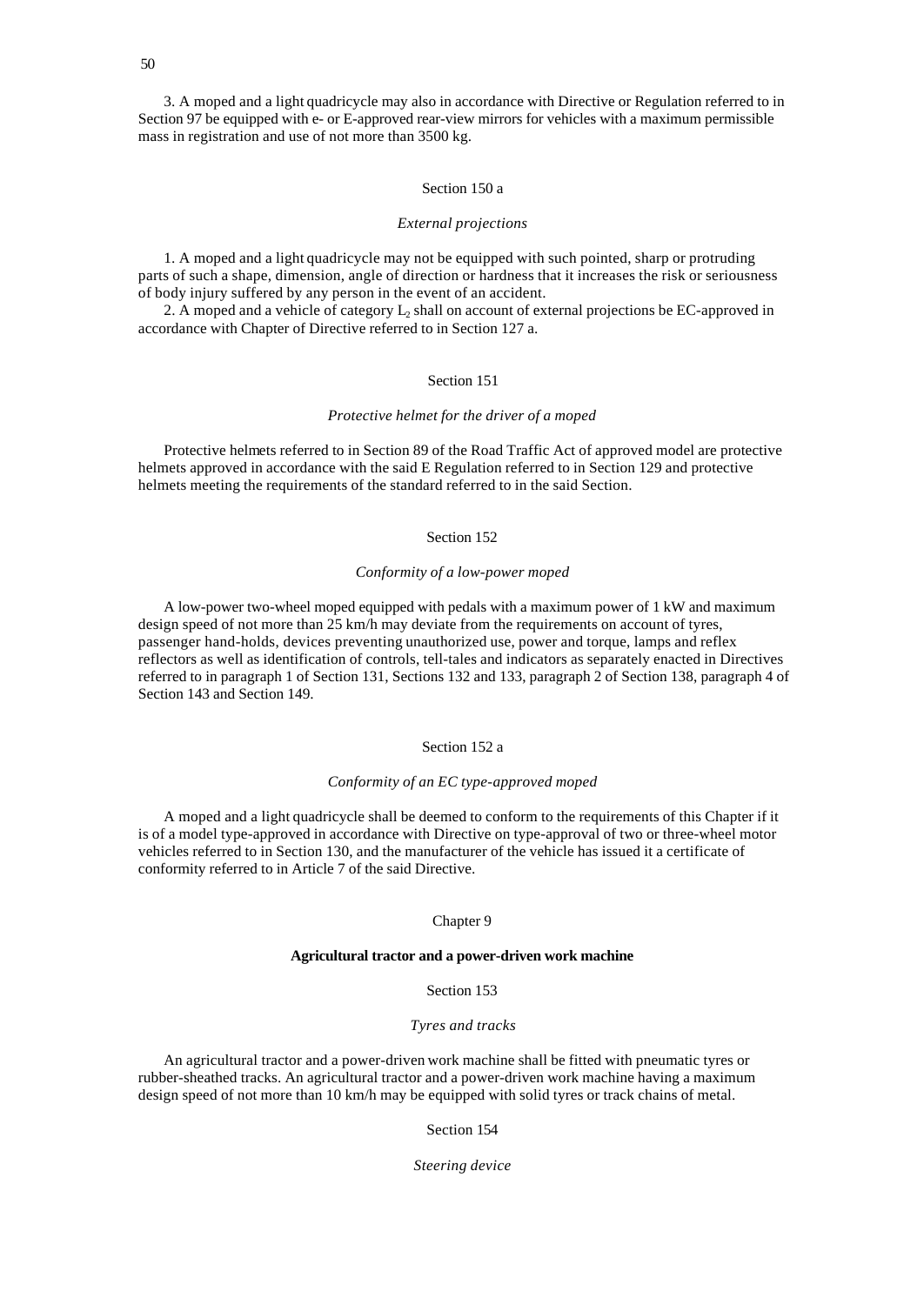1. The steering device and driver's seat of an agricultural tractor and a power-driven work machine shall be situated so as to provide for the driver as clear visibility towards the front and rear as the circumstances require.

2. The steering gear of an agricultural tractor and a power-driven work machine may be operated by means of hydraulic pressure produced by a separate pump provided that a certain position of the steering wheel corresponds to a certain alignment of the steered wheels, and that when the engine stops the vehicle can be steered satisfactorily.

3. An agricultural tractor and a power-driven work machine may be fitted with a device which steers the vehicle by changing the rotational speed of the tyres or the tracks on different sides of the vehicle. In this case the steering gear of an agricultural tractor and a power-driven work machine may be operated by means of hydraulic pressure controlled by a valve which is connected to a control lever.

4. The steering device of an agricultural tractor shall comply with the requirements of Directive 75/321/EEC on the approximation of the laws of the Member States relating to the steering equipment of wheeled agricultural or forestry tractors, as amended by Directives 88/411/EEC and 98/39/EC. (22 April 1999/510)

# Section 155

#### *Brakes*

(30 September 1997/902) 1. An agricultural tractor and a power-driven work machine shall be fitted with an efficient service brake and parking brake or retaining device of a service brake. The brakes of an agricultural tractor shall comply with the requirements of Council Directive 76/432/EEC on the approximation of the laws of the Member States relating to the braking devices of wheeled agricultural or forestry tractors, as amended by Commission Directive 96/63/EC.

2. By way of derogation from the requirement of paragraph 1, the service brake of a traffic tractor shall be so efficient that the deceleration on application of it shall be not less than 3.5 m/s² while the coefficient of friction between tyre and road is 0.8. The parking brake of a traffic tractor shall comply with the requirement on braking power of the Directive referred to in paragraph 1 when laden or coupled to a laden trailer, if the traffic tractor can be connected to a trailer.

3. In the case of an agricultural tractor and a power-driven work machine equipped with a hydrostatic transmission, a proper service brake shall not be required if sufficient deceleration can be achieved by means of transmission. In that case the vehicle shall remain stationary when the engine stops.

4. Only such adjustment and safety devices, which were originally installed by the vehicle manufacturer or which meet their functioning requirements or which were approved to be installed as an optional device on the conditions set out by the manufacturer, may be used in the brakes provided that they do not endanger the proper functioning of the brakes.

#### Section 156

#### *Exhaust piping*

1. The exhaust pipe shall be situated in such a way that none of its parts has a dangerous position close to the fuel tank or the fuel pipe. The exhaust manifold and the exhaust system shall be equipped with an appropriate shield if there are devices of the fuel system or fuel pipe connections situated above the exhaust manifold or the exhaust pipe in such a way that, in the event of leak, fuel can drip or flow down on the exhaust manifold or on the exhaust piping.

2. The alignment of the head of the exhaust piping shall meet the requirements of Directive 98/38/EC (22 April 1999/510).

## Section 157

#### *Towing device*

1. An agricultural tractor shall be fitted with a towing device or an attachment for a tow-bar or a towrope, which complies with the requirements of Directive 79/533/EEC.

2. When an agricultural tractor is equipped at the rear with a coupling device for the purpose of coupling a towed vehicle, the coupling device shall comply with the requirements of Directive 89/173/EEC.

#### Section 158

#### *Particle emissions*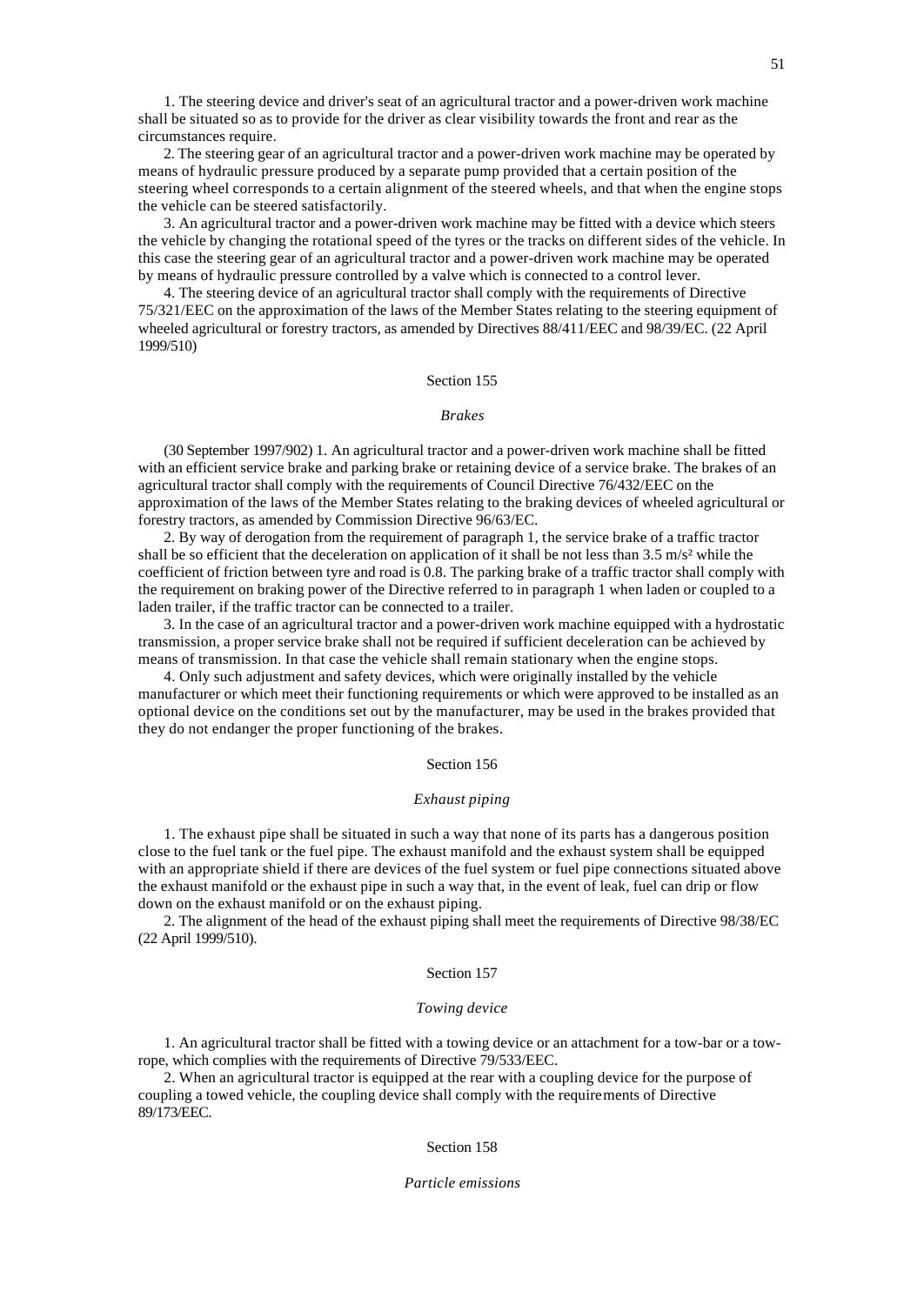(30 September 1997/902) The limit values for particle emissions from the compression-ignition engine of an agricultural tractor shall not exceed the values provided for in Council Directive 77/537/EEC on the approximation of the laws of the Member States relating to the measures to be taken against the emission of pollutants from diesel engines for use in wheeled agricultural or forestry tractors or in E Regulation No. 96.

.

#### Section 159

#### *Noise reduction*

1. An agricultural tractor and a power-driven work machine propelled by an internal combustion engine shall have such silencers that the noise produced by engine exhaust or intake do not unduly exceed other noise of the vehicle in normal use. The noise level, measured as defined in Directive referred to in paragraph 2, of an engine of an agricultural tractor shall not exceed 89 dBA when the unladen mass of the tractor exceeds 1.5 tonnes, and 85 dBA when the unladen mass of the tractor is not more than 1.5 tonnes.

2. An agricultural tractor is deemed to meet the requirements of paragraph 1 if it represents a model which complies with the requirements of Directive 74/151/EEC, as amended by Directive 88/410/EEC.

3. The silencers shall not be removed or modified or the engine modified in such a way that the sound level dependent on them exceeds the permitted value. In addition, a vehicle shall not be equipped with devices which enable the disconnection of silencers while the engine is running.

# Section 160

## *Suppression of radio interference*

An agricultural tractor equipped with a positive-ignition engine shall be equipped with a radio interference suppression system which complies with the requirements of Directive 75/322/EEC.

## Section 161

## *Avoidance of the risk of fire*

The structure and position of the fuel tank of an agricultural tractor shall comply with the requirements of Directive referred to in Section 159, as amended by Directives 88/410/EEC and 98/38/EC (22 April 1999/510) .

#### Section 162

## *Wheelguards*

1. A traffic tractor shall be equipped with wheelguards on each wheel. A special wheelguard is not required if the lower part of the vehicle bodywork or platform, equipped with necessary accessories, provides such projection against projection of spray as corresponds to the provisions of this Section below.

2. The wheelguards, having a width which is sufficient to cover at least the tyre width or the combined width of a twin tyre, shall extend to the radial planes at an angle of at least 30° to the front of the vertical plane passing through the axle of the wheel and an angle of at least 50° to the rear of the vertical plane.

3. The projection of the wheelguard has to have such a concave curvature that when measured above the axle this curvature shall be at least 30 mm. This depth may be reduced progressively when approaching the angles referred to in paragraph 2.

4. The distance of a wheelguard from the axle shall not be greater than the diameter of the tyre between the angles referred to in paragraph 2.

## Section 163

#### *Windscreen and other windows*

Windscreen and other windows, if any, of an agricultural tractor shall comply with the requirements of Directive 89/173/EEC, E Regulation No. 43 or standard SFS 2728.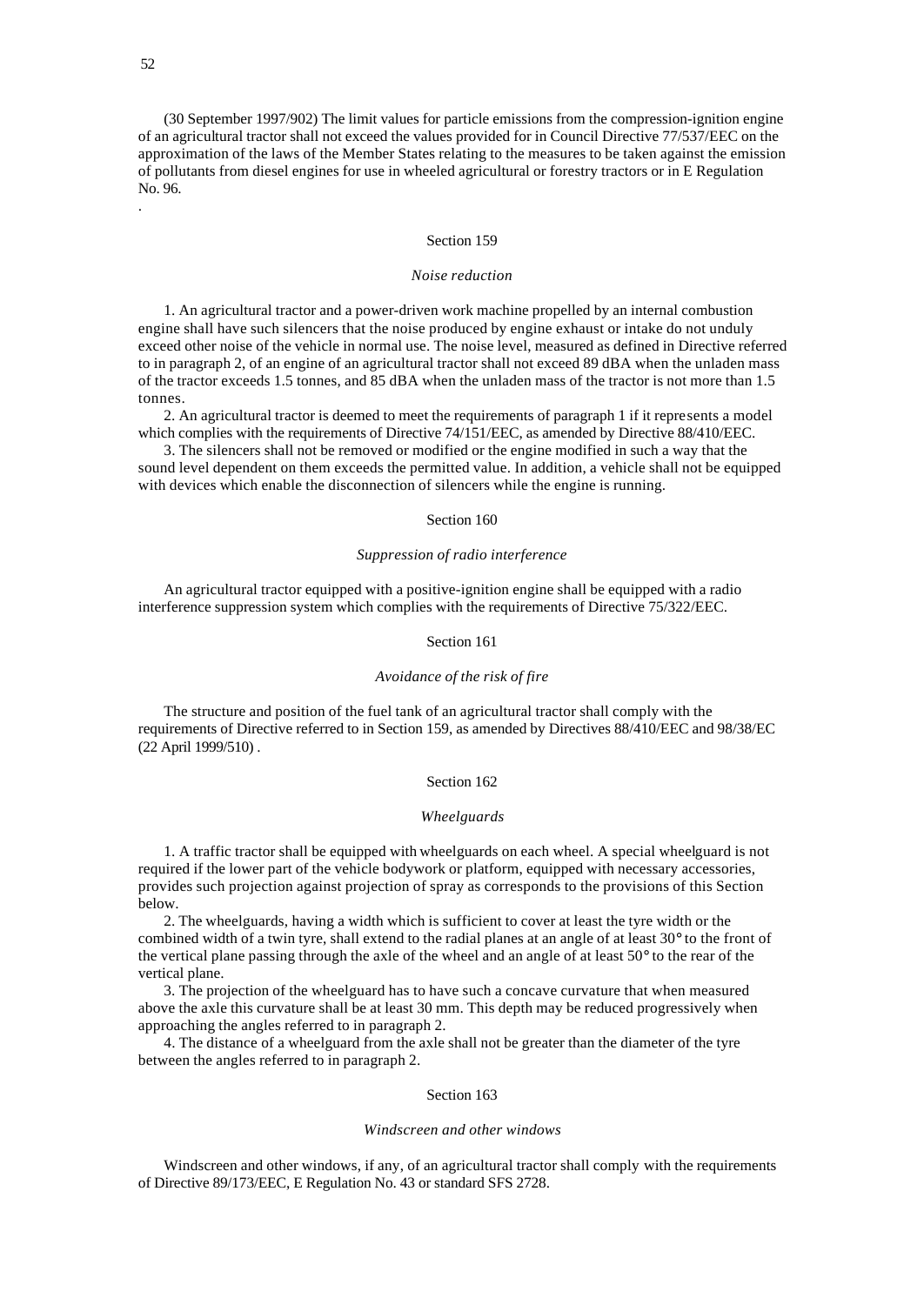## Section 164

## *Defrosting and demisting systems*

An agricultural tractor and a power-driven work machine with an enclosed cabin shall be equipped with a system for removing frost from the outer surface of the windscreen and mist from the interior surface of the windscreen. The driver shall be able to adjust the defrosting and demisting systems.

## Section 165

## *Windscreen wiper and washing system*

1. An agricultural tractor and a power-driven work machine shall be equipped with a power driven windscreen wiper and washing system.

2. The wiper of an agricultural tractor shall comply with the requirements of Directive 74/347/EEC, as amended by Directive 79/1073/EEC, or those of standard SFS 4420.

3. The capacity of the reservoir containing the washing fluid shall be at least one litre.

# Section 166

#### *Mandatory and optional lamps and reflex reflectors*

1. An agricultural tractor and a power-driven work machine shall be equipped with the following lamps and reflex reflectors:

a) passing lamps;

b) direction indicator lamps and their connection to hazard warning signal;

c) stop lamps in the case of a traffic tractor;

d) rear registration plate lamp, when the registration plate is intended to be attached to the rear of the vehicle;

e) front and rear position lamps;

f) red reflex reflectors at the rear;

g) blinking amber warning lamp in the case of an agricultural tractor and a power-driven work machine used for work on a road or beside a road; and

h) amber reflex reflectors visible towards the sides, to mark a structure or an equipment forming a projection narrower than the vehicle structure and projecting more than one meter beyond the front or the rear of the vehicle.

2. An agricultural tractor and a power-driven work machine having an unladen mass exceeding 0.5 tonnes shall be equipped at the rear with a plate indicating a slow moving vehicle. The plate is not mandatory when the agricultural tractor or a power-driven work machine is coupled to a towed vehicle which is equipped with this kind of a plate.

3. In addition to the lamps and reflex reflectors provided for in paragraphs 1 and 2, an agricultural tractor and a power-driven work machine may be equipped with:

a) driving lamps;

b) stop lamps;

c) front fog lamps;

d) rear fog lamps;

e) parking lamps;

f) reversing lamps;

g) side marker lamps;

h) front reflex reflectors and side reflex reflectors;

i) end-outline marker lamps in the case of an agricultural tractor and a power-driven work machine having a width exceeding 2.10 metres;

j) working lamps and auxiliary lamps necessary for loading, unloading or for other use; and k) separately regulated lamps and reflex reflectors for an agricultural tractor or power-driven work machine or on its load, when used for special transportation.

4. The requirements concerning the colour, type, number, position, geometric visibility, alignment, electrical connections and indication of operation of the lamps and reflex reflectors referred to in subparagraphs a—f of paragraph 1 and in paragraph 3, with the exception of position of the rear registration plate lamp, shall meet the requirements of Directive 78/933/EEC or E Regulation No. 86. The provisions of the above-mentioned Directive and E Regulation shall also apply to the colour, position, geometric visibility and alignment of other lamps and reflex reflectors of an agricultural tractor.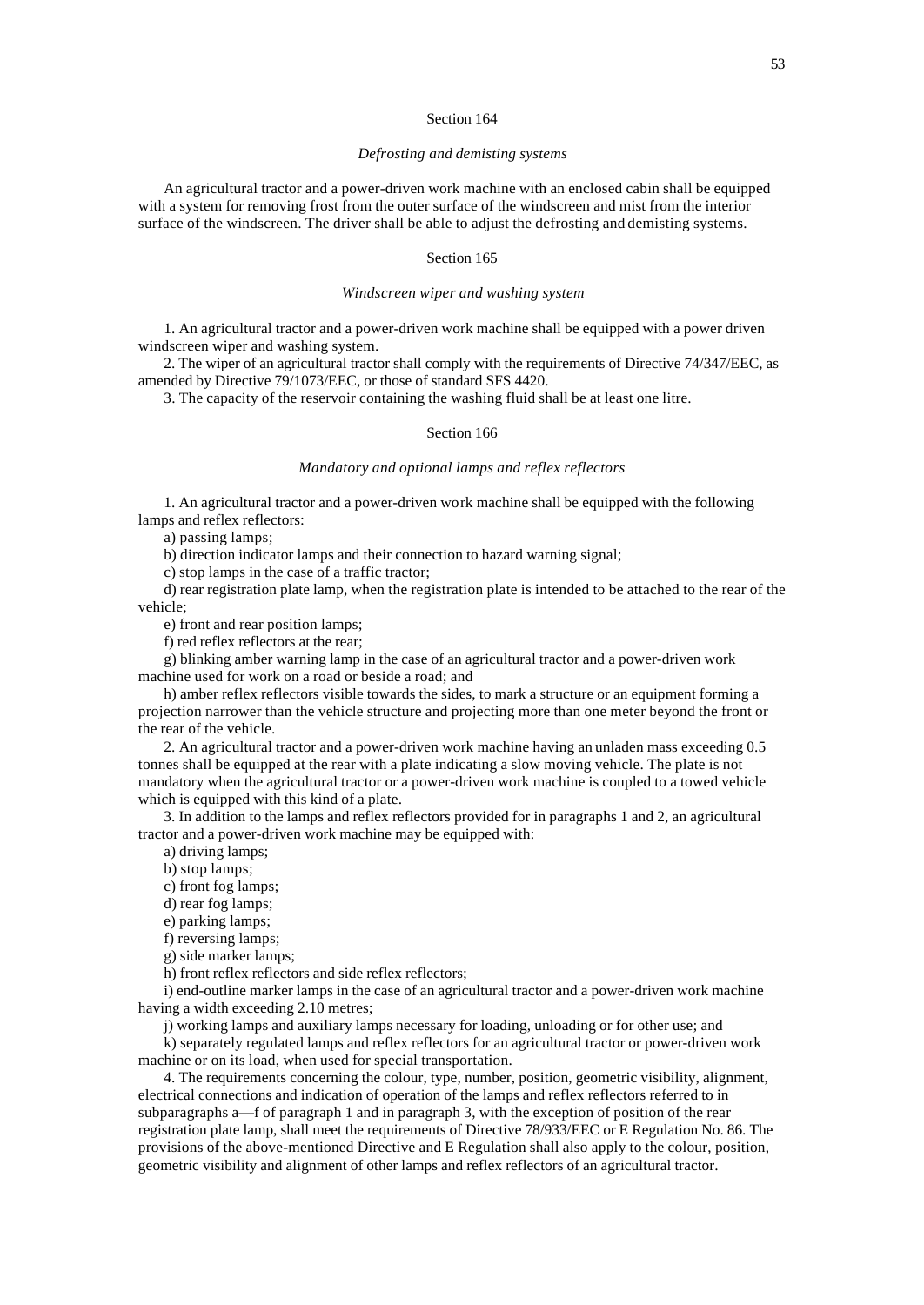# Section 167

## *Passing and driving lamps*

Passing lamps shall be intended for the use in right-hand traffic. Passing and driving lamps of an agricultural tractor shall be e-approved in accordance with Directive 79/532/EEC or No. 76/761/EEC or alternatively E-approved in accordance with Regulation No. 1/01, 5/01, 8/02, 20/02 or 31/02. The filament lamp used in a passing and driving lamp shall be intended for this purpose and E-approved alternatively in accordance with Regulation No. 2/03, 8/02, 20/02, 37/03.

## Section 168

## *Direction indicator lamps*

(22 April 1996/267) Direction indicator lamps of an agricultural tractor shall be e-approved in accordance with Directive 76/759/EEC, as amended by Directive 89/277/EEC, or E-approved in accordance with Regulation No. 6/01.

# Section 169

# *Stop, front and rear position lamps*

(30 September 1997/902) The stop, front and rear position lamp of an agricultural tractor shall be approved in accordance with the Directive or the E Regulation referred to in Section 74.

## Section 170

# *Rear registration plate anchorages and lamps*

(30 September 1997/902) 1. The anchorage of the rear registration plate shall meet the requirements of the Directive referred to in Section 159, as amended by Directive 98/38/EC. (22 April 1999/510) 2. The rear registration plate lamp shall illuminate the rear registration plate and be approved in

accordance with the Directive or the E Regulation referred to in Section 75. (22 April 1999/510)

# Section 171

#### *Reflex reflectors*

(30 September 1997/902) 1. Reflex reflectors of an agricultural tractor shall be approved in accordance with the Directive or the E Regulation referred to in Section 77.

2. Forward-facing reflex reflectors shall be white, side-facing reflex reflectors shall be amber and rearward-facing reflex reflectors shall be red. Reflex reflectors shall not be triangular.

#### Section 172

## *Blinking warning lamp*

1. The blinking warning lamp shall be E-approved in accordance with Regulation No. 65 or approved by Vehicle Administration Centre.

2. In order to ensure that a blinking warning lamp is visible from different directions, several of these lamps may be installed. A tell-tale on indication of operation of the warning lamp shall be fitted.

## Section 173

#### *Plate indicating slow moving vehicle*

(30 September 1997/902) The plate indicating a slow moving vehicle shall be attached at the rear in the middle or to the left-hand side directed straight towards the rear with a tolerance of not more than 10° at the height of not more than 2.40 metres. The plate indicating slow moving vehicle shall be E-approved in accordance with Regulation No. 69/01.

# Section 174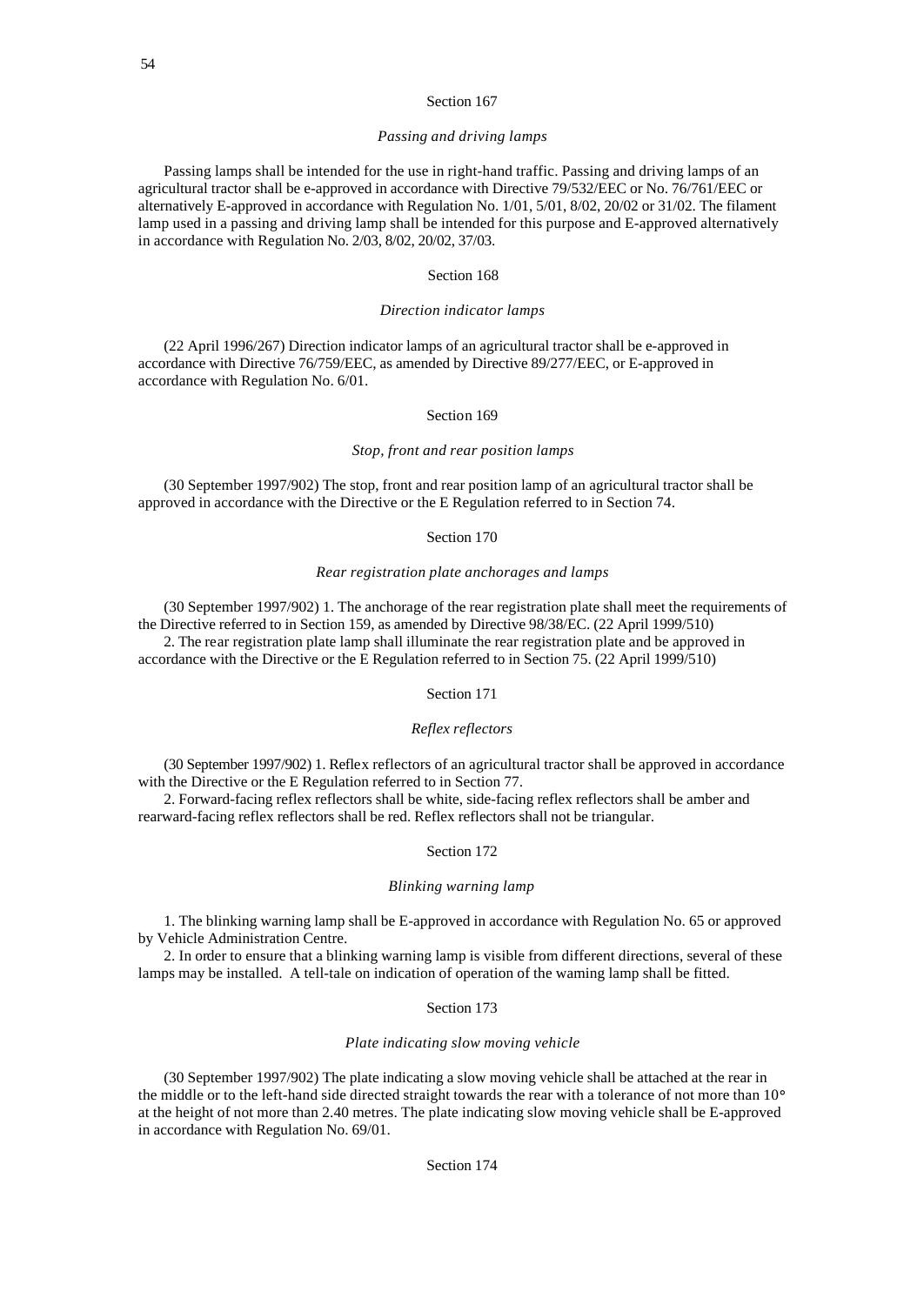#### *Front fog lamps*

The front fog lamp of an agricultural tractor shall be e-approved in accordance with Directive 76/762/EEC or E-approved in accordance with Regulation No. 19/02.

# Section 175

# *Rear fog lamp*

The rear fog lamp of an agricultural tractor shall be e-approved in accordance with Directive 77/538/EEC, as amended by Directive 89/518/EEC, or E-approved in accordance with Regulation No. 38.

## Section 176

#### *Parking lamp*

The parking lamp of an agricultural tractor shall be e-approved in accordance with Directive 77/540/EEC or E-approved in accordance with Regulation No. 77.

# Section 177

#### *Reversing lamp*

(30 September 1997/902) The reversing lamp of an agricultural tractor shall be approved in accordance with the Directive or the E Regulation referred to in Section 79.

## Section 178

#### *Side marker lamps*

(30 September 1997/902) 1. When the length of an agricultural tractor or a power-driven work machine exceeds 6.00 metres, at least two side marker lamps, if installed, shall be situated on each side of the vehicle. In addition, the number of side marker lamps shall be such that the lamps are not less than 2.00 metres apart and not more than 6.00 metres apart. When at least two lamps have been installed on each side of the vehicle, the lamps shall be installed in such a way that the distance between the foremost lamp and the front of the vehicle is not more than 2.00 metres, and the distance between the rearmost lamp and the rear of the vehicle is not more than 1 metre.

2. The lamps shall be installed at the height of not less than 0.35 metres and not more than 1.50 metres. When more than one lamp has been installed on each side, they shall be approximately at the same height.

3. A side marker lamp shall be visible at least at an angle of 15° upwards and downwards and 45° towards the front and rear.

4. Side marker lamps shall be directed to the sides and be of amber colour.

5. Side marker lamps shall be approved in accordance with the Directive or the E Regulation referred to in Section 87.

6. The electrical connection of side marker lamps shall be such that they operate simultaneously with the front position lamps, passing lamps and driving lamps.

#### Section 179

## *Tachograph*

(22 Dec 1993/1569) 1. A traffic tractor shall be equipped with a tachograph. A tachograph is not, however, required in a traffic tractor to which the Council Regulation (EEC) No. 3820/85 is not applicable pursuant to Decree on the Use of Vehicles on the Road or to which the provisions of Article 4 of the said Regulation on driving and rest periods are not applicable.

2. A tachograph must be e-approved in accordance with the Council Regulation (EEC) No. 3821/85, as amended by Commission Regulations (EEC) No. 3314/90 and No. 3688/92.

#### Section 180

#### *Audible warning device*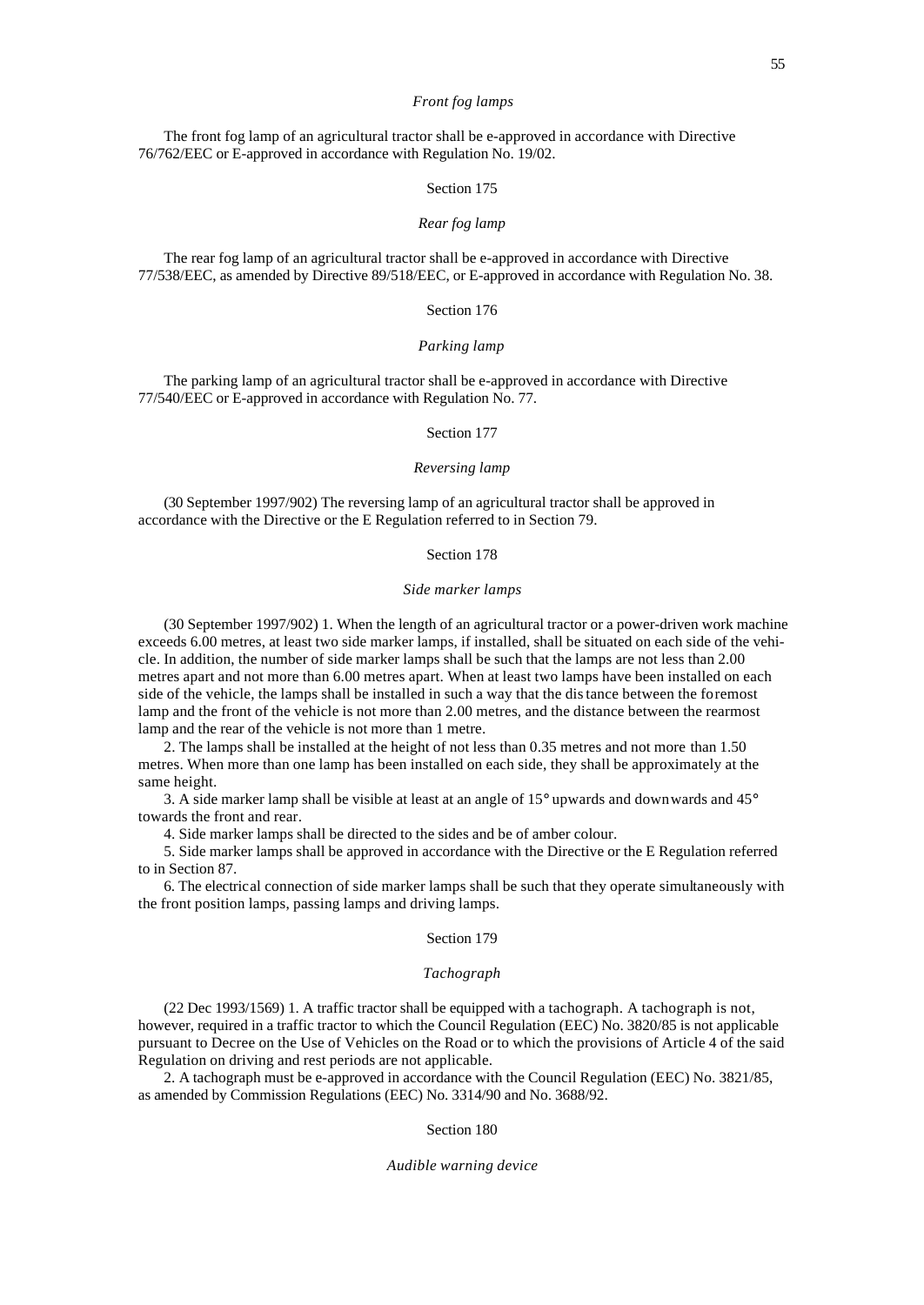56

1. An agricultural tractor and a power-driven work machine shall be equipped with an audible warning device.

2. The sound level of the audible warning device of an agricultural tractor measured at the distance of seven metres from the front of the vehicle shall be more than 93 dBA and not more than 112 dBA. The emitted sound shall be continuous and it shall on account of its pitch be uniform. The audible warning device is deemed to meet the above-mentioned requirements if the vehicle or its audible warning device has been e-approved in accordance with Directive 70/388/EEC on the approximation of the laws of the Member States relating to audible warning devices for motor vehicles, or E-approved in accordance with Regulation No. 28 and in terms of sound level the device meets the requirements of the Directive referred to in Section 159 as amended by Directive 98/38/EC. (22 April 1999/510)

3. An agricultural tractor and a power-driven work machine may be equipped with a reversing warning device, whose sound level measured at the distance of seven metres from the rear of the vehicle shall not exceed 75 dBA, emitting periodical sound when reversing the vehicle or the reversing gear has been engaged. (22 April 1999/510)

# Section 181

#### *Rear-view mirror*

1. An agricultural tractor and a power-driven work machine shall be equipped with a rear-view mirror, not, however, in the case of an agricultural tractor having an unladen mass of not more than 0.5 tonnes.

2. The position, field of vision, surface area, strength and yielding of connection of rear-view mirror of an agricultural tractor shall comply with the requirements of Directive 74/346/EEC on the approximation of the laws of the Member States relating to rear-view mirrors for wheeled agricultural or forestry tractors, as amended by Directive 98/40/EC. The rear-view mirror of an agricultural tractor or a power-driven work machine which has an enclosed cabin shall be visible through the portion of the windscreen that is swept by the windscreen wiper or through the side window. (22 April 1999/510)

3. When the structure or device or equipment of an agricultural tractor or a power-driven work machine unduly reduces the field of vision from the driver's seat to the sides, the vehicle shall be equipped with necessary additional mirrors enabling the driver to see to the sides of the vehicle and observe other traffic.

#### Section 182

#### *Obstructions to the field of vision*

The windscreen of an agricultural tractor and a power-driven work machine and the side windows or screens of a cabin shall by virtue of their construction and condition be such that the driver has as clear visibility to the front and sides as possible. No marks, objects or devices, which can reduce the field of vision other than those specially prescribed, may be hung or attached to the outside or the inside of the vehicle.

## Section 183

#### *Projecting parts and devices*

When an agricultural tractor or a power-driven work machine is coupled to an implement, which extends more than 0,20 metres beyond the longitudinal vertical plane corresponding to the greatest width of the vehicle or when the width of the vehicle or implement exceeds 2.60 metres, the projecting parts shall be marked both at the front and at the rear with alternate red and yellow stripes. The projecting parts shall in addition be equipped with e- or E-approved forward-facing white reflex reflectors and rearward-facing red reflex reflectors.

## Section 183 a

# *Additional weights*

(22 April 1999/510) The counterbalance weights and their anchorage method of an EC type approved agricultural tractor shall meet the requirements of Directive 98/38/EC.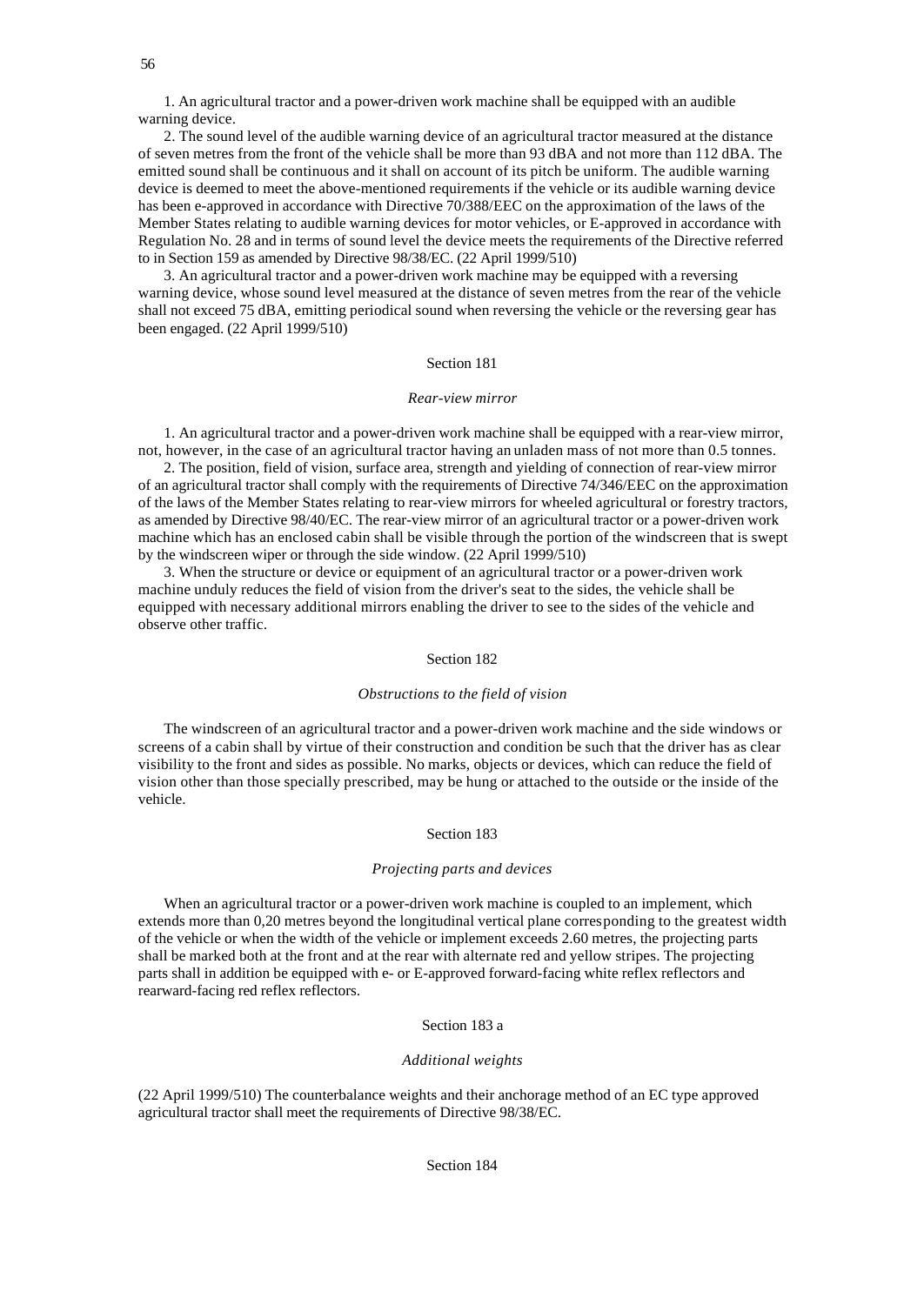# *An agricultural tractor and a power-driven work machine intended to be steered by a walking person*

1. An agricultural tractor or a power-driven work machine, which is intended to be steered by a walking person shall be equipped with a device which stops the vehicle when the driver loses the grip on the controls.

2. In the case of an agricultural tractor or a power-driven work machine, which is intended to be steered by a walking person the rear position lamps, direction indicator lamps, rear-view mirrors, reversing device and audible warning device are not required.

# Section 184 a

## *Conformity of an agricultural tractor, which has been EC type-approved*

(25 October 1996/760) An agricultural tractor shall be deemed to satisfy the requirements of this Chapter, if it is of a model type-approved in accordance with Council Directive 74/150/EEC, as amended by Directives 79/694/EEC, 82/890/EEC and 88/297/EEC and the vehicle manufacturer has granted it a certificate of conformity referred to in Article 5 of the said Directive.

## Section 185

## *Application of other provisions*

The provisions of Labour Protection Act (299/58) on construction and equipment of an agricultural tractor and a power-driven work machine shall apply to an agricultural tractor and a power-driven work machine in addition to the provisions of this Decree.

#### Chapter 10

# **Off road vehicle**

## Section 186

#### *Tyres and tracks*

An off road vehicle shall be fitted with pneumatic tyres or rubber-sheathed tracks. An off road vehicle having a maximum design speed less than or equal to 10 km/h may be equipped with solid tyres or track chains of metal.

#### Section 187

#### *Steering device*

1. The steering gear of an off road vehicle may be operated by means of hydraulic pressure produced by a separate pump provided that a certain position of the steering wheel corresponds to a certain alignment of the steered wheels, and that when the engine stops the vehicle can be steered satisfactorily.

2. An off road vehicle may be fitted with a device which steers the vehicle by changing the rotational speed of the tyres or tracks on different sides of the vehicle. In this case the steering gear of an off road vehicle may be operated by means of hydraulic pressure controlled by a valve which is connected to a control lever.

# Section 188

#### *Brakes*

1. An off road vehicle shall be equipped with an efficient service brake and parking brake or a retaining device of a service brake.

2. At least half of the total mass of an off road vehicle shall be borne by the axles or by the tracks fitted with brakes.

3. The control of a brake may by virtue of its structure be such that it enables a separate braking of the wheels and tracks situated on the different sides of the vehicle, provided that the controls of the wheels situated on the different sides of the vehicle must enable a reliable joint connection unless the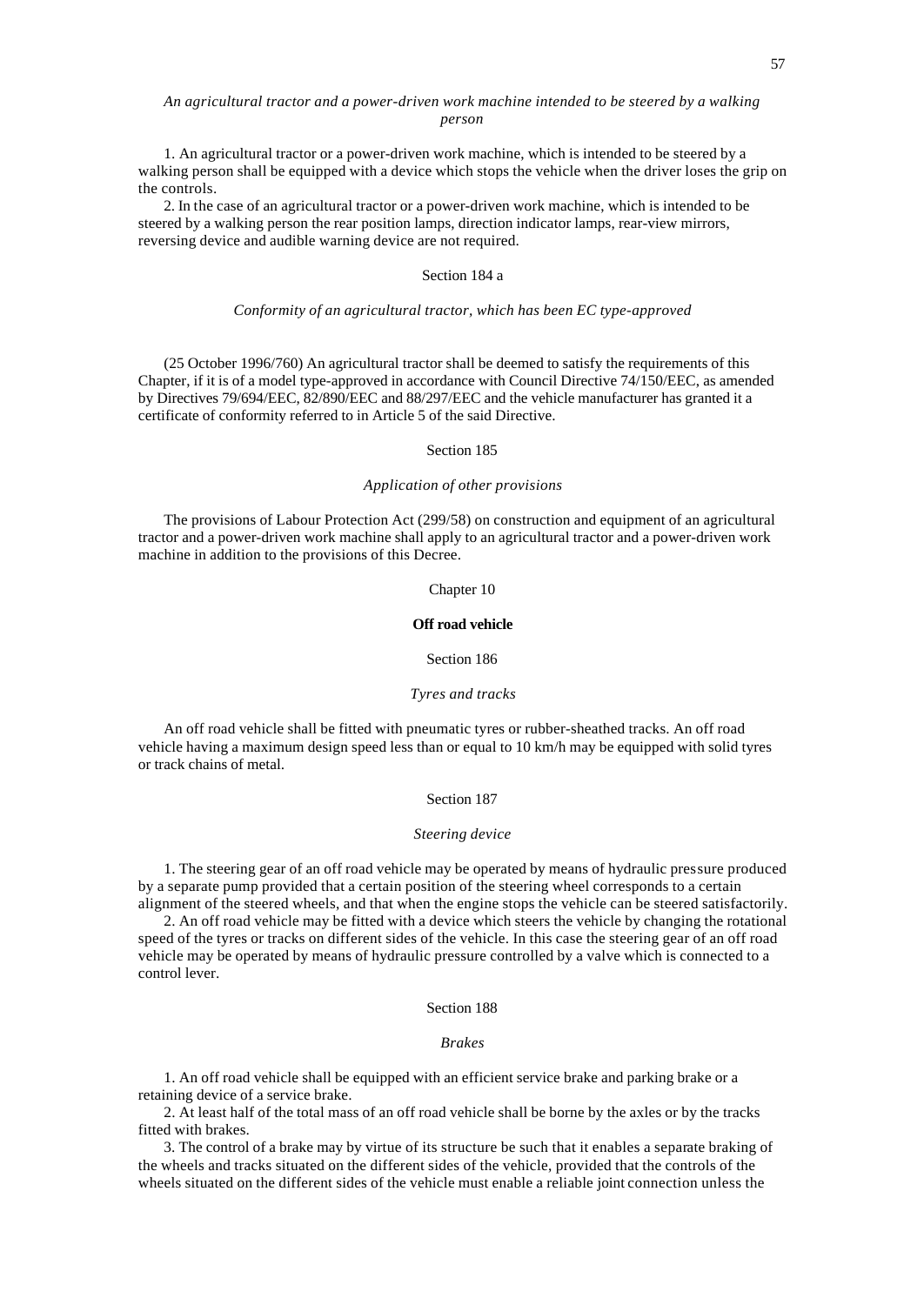structure includes a separate control device which operates all the braked wheels and tracks.

Section 189

#### *Exhaust system*

1. The exhaust pipe shall be situated in such a way that none of its parts has a dangerous position close to the fuel tank or the fuel pipe. The exhaust manifold and the exhaust system shall be equipped with an appropriate shield if there are devices of the fuel system or fuel pipe connections situated above the exhaust manifold or the exhaust pipe in such a way that in the event of leak fuel can drip or flow down on the exhaust manifold or on the exhaust system or if there is otherwise an evident risk of fire.

2. The outlet of an exhaust pipe shall be so positioned and directed that the exhaust gases do not cause unnecessary discomfort to the passengers of the vehicle or other road users.

# Section 189 a

#### *Noise reduction*

(8 December 1994/1122) A snow mobile shall have an effective silencer. The noise level of a snow mobile, measured in accordance with standard SAE J192A, shall not exceed 78 dBA.

# Section 190

# *Windscreen and other windows*

1. The windscreen and other windows, if any, of an off road vehicle shall be of safety glass or of such material that should the window break the formation of cutting edges is reduced to a minimum. The window shall withstand satisfactorily the mechanical, meteorological and chemical strain and wear it is subjected to. It shall in addition have sufficient transparency and it shall not cause distortion of the object that is visible through it nor danger of confusing the colours used in the traffic control with each other.

2. A snowmobile may be equipped with a windshield provided that it does not reduce the driver's field of vision or his ability to control the snowmobile. A windshield shall be rigid enough and made of transparent plastic, usually with thickness of not less than 2.0 mm, or equivalent material which in the case of breaking does not form any sharp edges.

# Section 191

#### *Defrosting and demisting system*

An off road vehicle with an enclosed cabin shall be equipped with a system for remo ving frost from the outer surface of a windscreen and mist from the interior surface of a windscreen. The driver shall be able to adjust the defrosting and demisting system.

#### Section 192

#### *Windscreen wiper and washing system*

1. An off road vehicle with an enclosed cabin shall be equipped with a power driven windscreen wiper and windscreen washing system. The wiper shall clean a wet windscreen at a sweep frequency of not less than 45 cycles/minute. The windscreen wiper system may operate intermittently provided that the frequency complies with the above-mentioned requirement.

2. The capacity of a reservoir of a washing system of an off road vehicle containing the washing fluid shall be at least one litre.

# Section 193

#### *Mandatory and optional lamps and reflex reflectors*

1. An off road vehicle shall be equipped with the following lamps and reflex reflectors:

a) passing lamps;

b) direction indicator lamps, when the cabin of the vehicle is enclosed and the unladen mass of the vehicle exceeds 0.5 tonnes;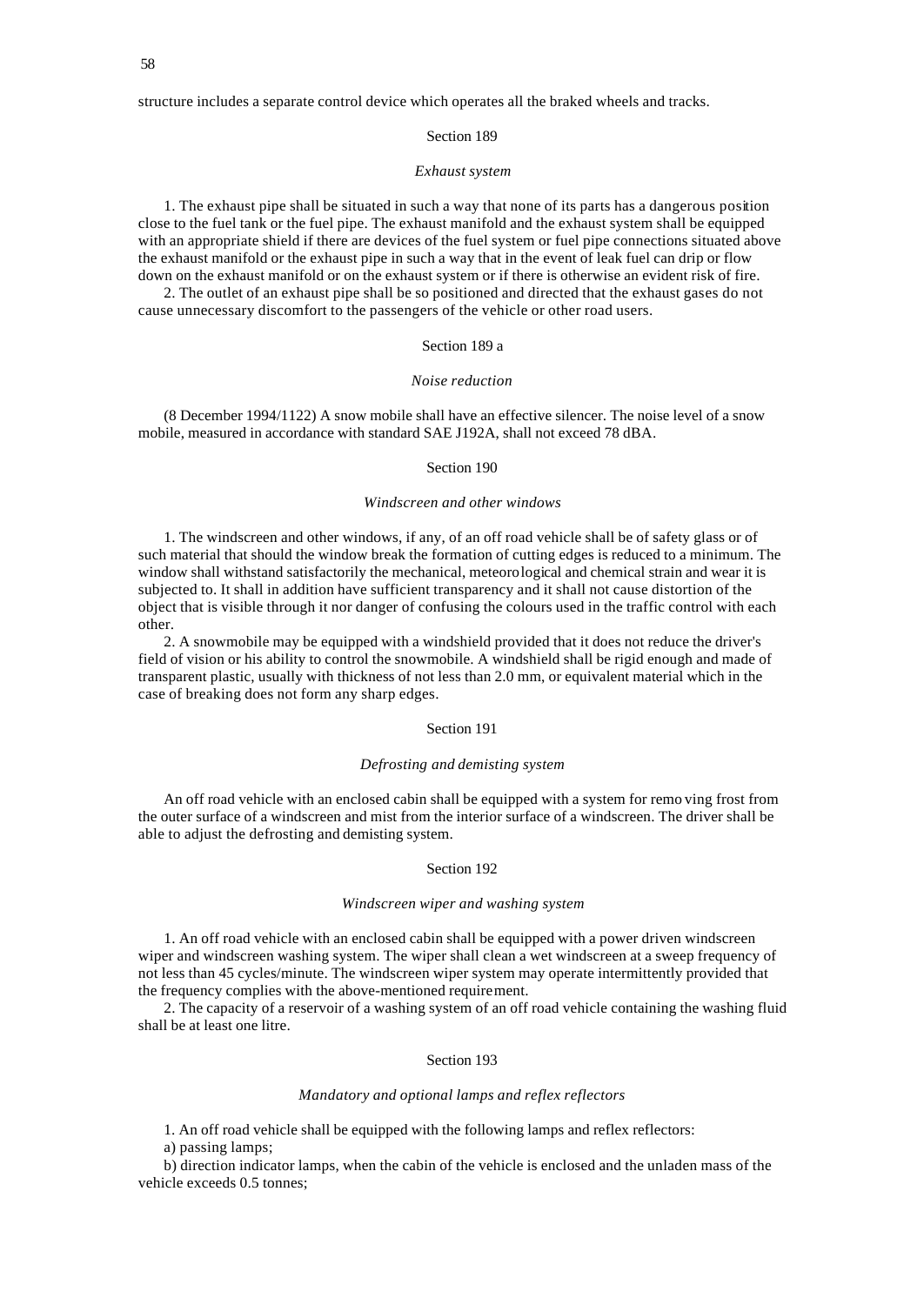c) rear position lamps;

d) front, side and rear reflex reflectors;

e) amber reflex reflectors visible towards the sides, to mark a structure or an equipment forming a projection narrower than the vehicle structure and projecting more than one metre beyond the front or the rear of the vehicle.

2. In addition to the lamps and reflex reflectors provided for in paragraph 1 an off road vehicle may be equipped with the following lamps and reflex reflectors:

a) driving lamps;

b) stop lamps;

c) front position lamps; and

d) necessary working lamps and auxiliary lamps.

3. The lamps and reflex reflectors shall be installed at the distance of not less than 0.40 metres from the side of the vehicle. The reflex reflectors shall be installed at the height of not more than 0.9 metres.

4. Only 1 lamp or reflex reflector, as referred to in paragraphs 1 and 2 with the exception of direction indicator lamps and side reflex reflectors, is required in a snowmobile

# Section 194

## *Passing and driving lamps*

The passing and driving lamps shall be e-approved in accordance with Directive 79/532/EEC or No. 76/761/EEC or E-approved in accordance with Regulation No. 1/01, 5/01, 8/02, 20/02 or 31/02. The filament lamp used in passing and driving lamps shall be intended for this lamp.

# Section 195

## *Direction indicator lamps*

1. The direction indicator lamps shall be not less than 0.6 metres apart at the front and at the rear. A direction indicator lamp shall emit blinking amber light and the power of its filament lamp shall be not less than 4 W.

2. In the case of an off road vehicle having a length of not more than 4.6 metres, the direction indicator lamps referred to in paragraph 1 above may be replaced on each side by one lamp which is visible towards the front and the rear.

3. A tell-tale shall be provided indicating for the driver that the direction indicator lamps are on.

#### Section 196

#### *Stop, front and rear position lamps*

1. The stop lamp shall operate when the service brake is actuated. The stop lamp shall emit red light towards the rear.

2. The front position lamp shall emit white light and the rear position lamp shall emit red light. The connection of the front position lamp shall ensure a simultaneous operation with a passing lamp and that of the rear position lamp with a passing lamp and front position lamp, if installed.

## Section 197

#### *Reflex reflectors*

(30 September 1997/902) Reflex reflectors shall be approved in accordance with the Directive or the E Regulation referred to in Section 77. Forward-facing reflex reflectors shall be white, side-facing reflex reflectors shall be amber and rearward-facing reflex reflectors shall be red. The reflex reflectors shall not be triangular.

#### Section 198

#### *Audible warning device*

1. The audible warning device of an off road vehicle shall have a sound level exceeding 93 dBA but less than or equal to 104 dBA, measured at the distance of seven metres from the front of the vehicle, or in the case of a snowmobile exceeding 89 dBA and if not fitted with a battery not less than 76 dBA.

2. The sound shall be continuous and it shall on account of its pitch be uniform.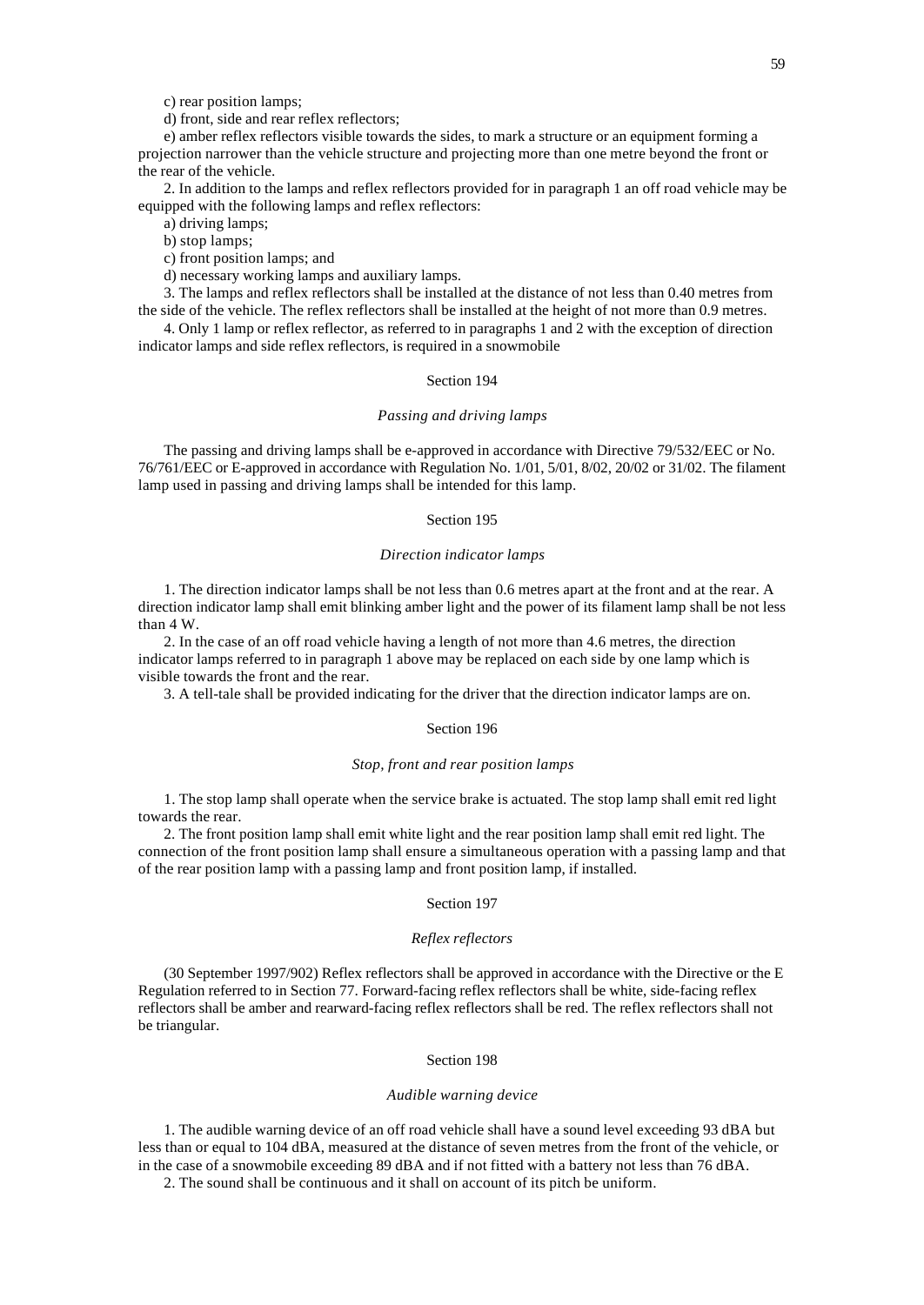3. An off road vehicle may be equipped with a reverse warning device, whose sound level measured at the distance of seven metres from the rear of the vehicle shall not exceed 75 dBA, emitting periodical sound when reversing the vehicle or when the reversing gear has been engaged.

# Section 199

#### *Rear-view mirrors*

1. An off road vehicle, with the exception of a snowmobile, shall be equipped with a rear-view mirror. 2. In the case of an off road vehicle with an enclosed cabin, the rear-view mirror shall be visible through the portion of the windscreen that is swept by the windscreen wiper or through the side window.

## Section 200

#### *Obstructions to the field of vision*

The windscreen of an off road vehicle and the side windows and lateral protection of a cab shall by virtue of their construction and condition be such that the driver has as clear visibility to the front and sides as possible. No marks, objects or devices which can reduce the field of vision other than those specially prescribed may be hung or attached to the outside or to the inside of the vehicle.

## Section 201

## *Emergency switch*

A snowmobile shall be equipped with a device which stops the vehicle as the driver loses the grip on the control devices.

# Section 202

#### *Protective helmet for the driver of a snowmobile*

(22 April 1996/267) Protective helmets which have been approved in accordance with E Regulation No. 22/04 and those which meet the requirements of FMVSS standard 218, shall be regarded as the approved model of a protective helmet for the driver of a snowmobile as referred to in Section 89 of the Road Traffic Act.

#### Section 203

#### *Derogations concerning air cushion vehicle*

The requirements on steering device, brakes, lamps, reflex reflectors and rear-view mirrors shall not apply to an air cushion vehicle.

## Chapter 11

# **Vehicles without a motor**

# Section 204

## *Application of provisions concerning cycles*

 The provisions of this Chapter shall apply to the cycle referred to in paragraph 1 of Section 11 having a seat height of 0.635 metres or more in its lowest position. The provisions of this Chapter are applied in applicable parts also to a kick-bike. (24 April 1998/290)

# Section 205

*Brakes*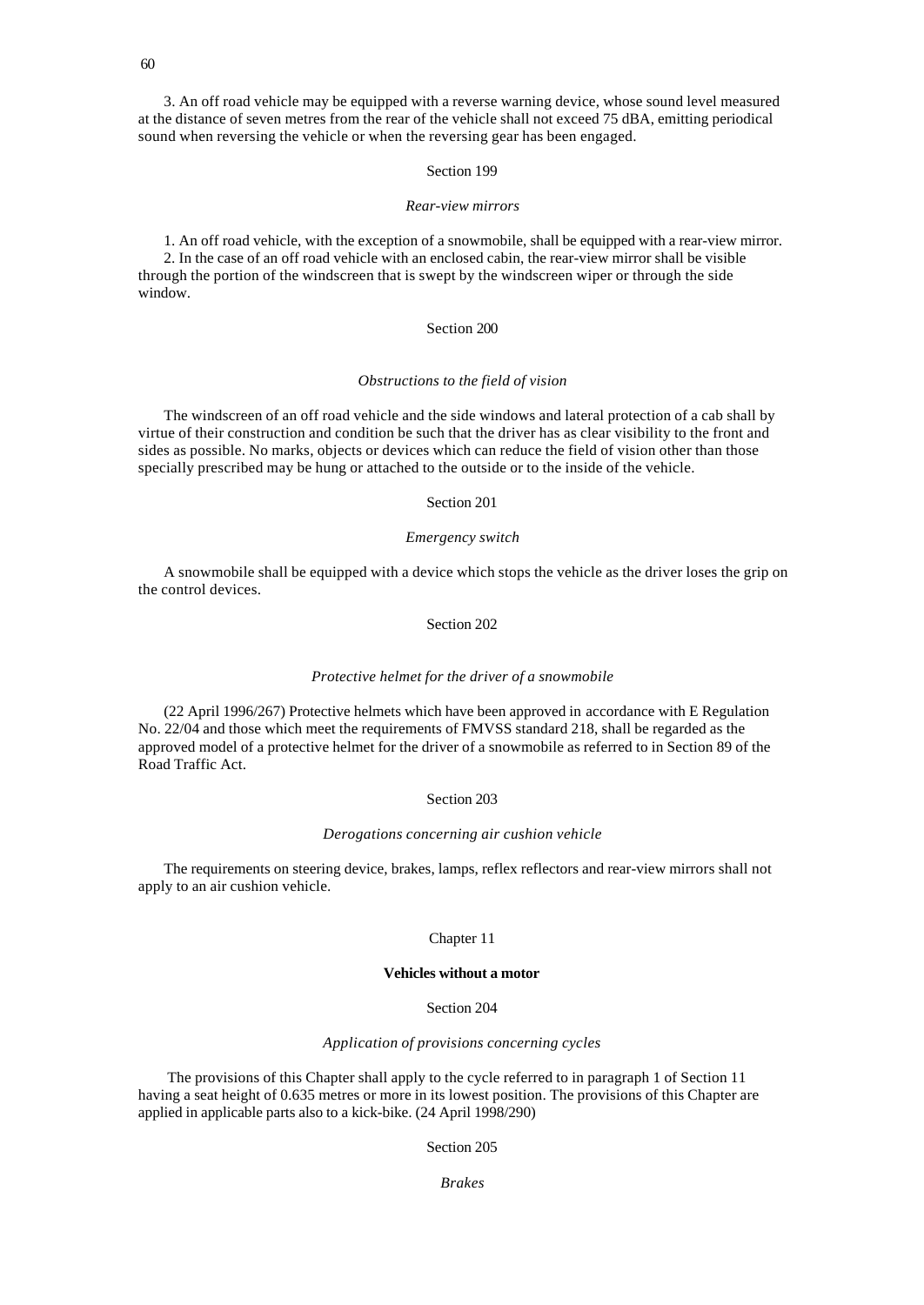2. The braking power and strength of brakes shall meet the requirements on brakes of standard SFS 5200 or ISO 4210.

#### Section 206

#### *Steering device*

When the support, which connects the handlebar to the front fork, can be adjusted it shall bear an indelible marking corresponding to the minimum depth for which the support may be set in the bearing tube of the front fork. The minimum depth is the outer diameter of the tube of front fork multiplied by 2.5 measured at the low end of the tube.

# Section 207

# *Reflex reflectors*

(30 September 1997/902) 1. A cycle shall be equipped with front, side and rear reflex reflectors and reflex reflectors in the pedals. The side reflex reflectors shall be mounted on each side both at the front part and at the rear part of the cycle. Each pedal shall be equipped with two reflex reflectors, one pointed to the rear and the other pointed to the front during pedalling. However, in the case of a cycle constructed for use in sports and racing events and designed to be driven on a road and having a total mass not less than or equal to 10 kg and equipped with not less than 12 gears, the front and side reflex reflectors and reflex reflectors in the pedals are not required when the cycle is driven in daylight.

2. Front reflex reflector shall be white, rear reflex reflector shall be red and side reflex reflectors and reflex reflectors in pedals shall be amber. Reflecting tyres which by virtue of their colour and reflectivity meet the requirements of E Regulation No. 88 are also approved as side reflex reflectors.

3. Front and rear reflex reflectors shall be at the height of at least 0.30 metres and not more than 1.20 metres measured from the road.

4. Front, side and rear reflex reflectors shall be E-approved into the category IV A in accordance with the Directive or E Regulation referred to in Section 77. Reflex reflectors in pedals shall meet the requirements concerning the reflectivity of red reflex reflectors of category I A as provided for in the said Directive or E Regulation.

5. A cycle may be equipped with reflex reflectors attached to the safety pin showing white or yellow forward and yellow or red backward. The safety pin may be turnable longitudinally to the side of the cycle.

6. A cycle may, in addition to the reflectors required in this Section, be equipped with reflectors showing white forward, yellow sideward and red backward. In addition to the reflectors required in this Section, the reflectors permitted forward and backward may be installed deviating from the centre line in width and not more than 1.30 metres from the road. (3 April 1998/258)

#### Section 208

#### *Lamps*

1. When a cycle is ridden under the conditions referred to in paragraph 2 of Section 36 of the Road Traffic Act, it shall be equipped at the front with a lamp emitting white or light yellow light. A cycle may be fitted with a lamp emitting red light at the rear. The lamps may be situated so that they deviate in width from the centre line of the cycle. (3 April 1998/258)

2. Lamps shall be at the height of more than 0.30 metres and not more than 1.3 metres measured from the road. (3 April 1998/258)

#### Section 209

#### *Audible warning device*

A cycle shall have a bell as an audible warning device.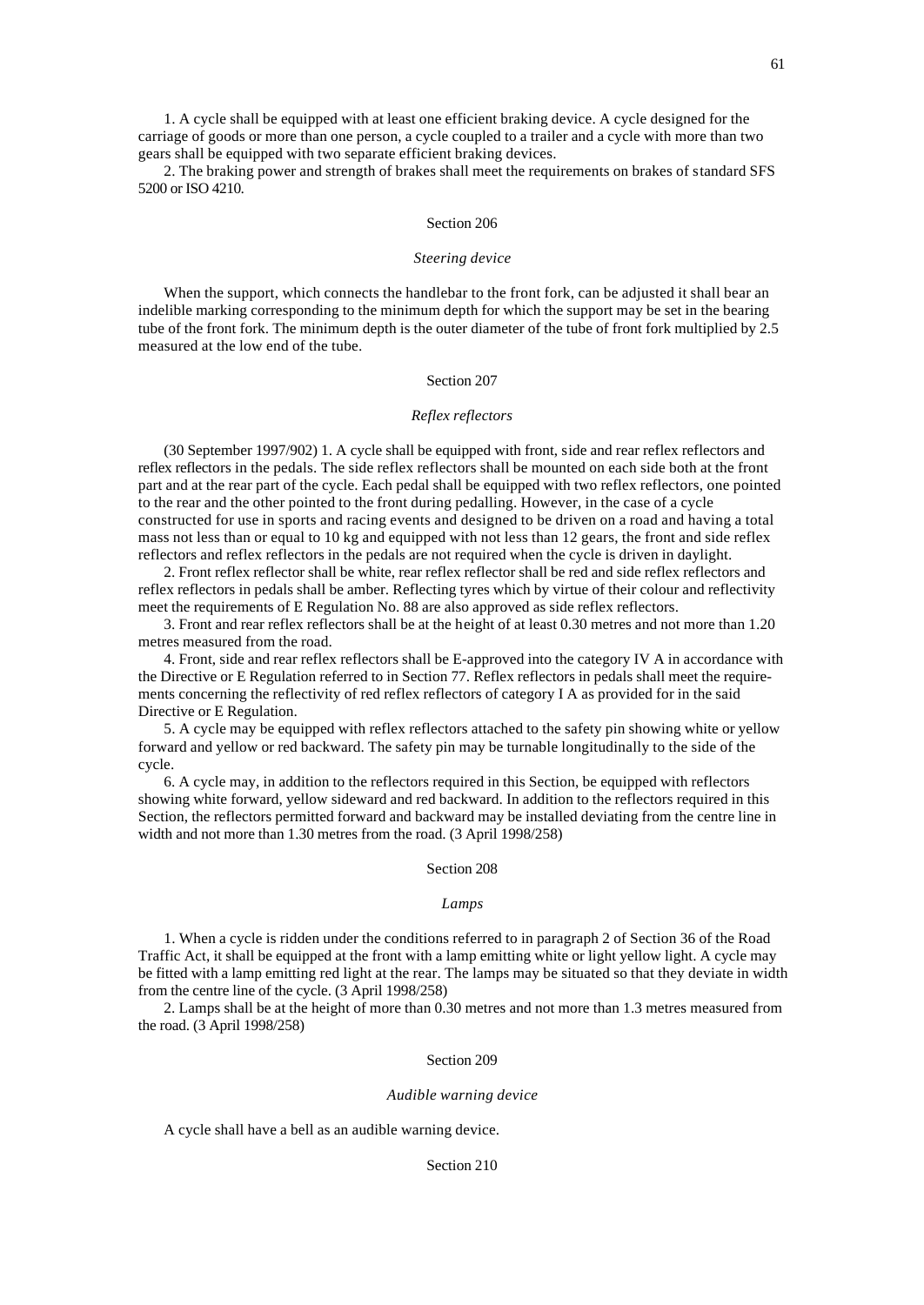#### *Horse-drawn vehicle*

1. A horse-drawn vehicle shall be equipped at the front on the left-hand side in the direction of the movement with a white forward-facing reflex reflector and at the rear with an E-approved red rearwardfacing reflex reflector.

2. When a horse-drawn vehicle is driven under the conditions referred to in paragraph 2 of Section 36 of the Road Traffic Act, it shall be equipped on the left-hand side in the direction of the movement with a lamp emitting white light towards the front and red light towards the rear.

## Chapter 12

## **Tram**

# Section 211

## *General requirements for structure*

1. A tram shall by virtue of its structure, equipment and condition be safe and suitable for the purpose.

2. A tram shall be fitted with efficient service and parking brakes and a track brake.

# Section 212

# *Lamps and reflex reflectors*

1. A tram shall be equipped at the front with:

a) one passing and driving lamp emitting white light installed on the centre axis, or two such lamps arranged symmetrically in relation to the centre axis;

b) a front position lamp either as a single lamp or combined with other lamps; and

c) a white lamp indicating the symbol or the number of the route.

2. A tram shall be equipped at the rear with:

a) one red rear position lamp installed on the centre axis or two red rear position lamps arranged symmetrically in relation to the centre axis; and

b) two red reflex reflectors arranged symmetrically in relation to the centre axis.

3. A tram shall be equipped on each side with at least one amber direction indicator lamp.

## Section 213

#### *Other equipment*

A tram shall be equipped with:

a) windscreen, windscreen wiper and defrosting system;

b) audible warning device;

c) necessary rear-view mirrors;

d) lamps inside a tram, which are sufficient to illuminate the interior of a car and the stairs; and

e) signalling devices from the passenger compartment to the driver's cabin.

## Section 214

# *Trailer of tram*

The above-mentioned provisions on trams shall, if applicable, apply to the trailer of a tram.

#### Chapter 13

## **Trailer intended to be coupled to a motor vehicle**

# Section 215

#### *Structure*

A trailer intended to be coupled to a motor vehicle may on account of its length be adjusted to different dimensions provided that the adjusting structures and devices are suitable for the purpose and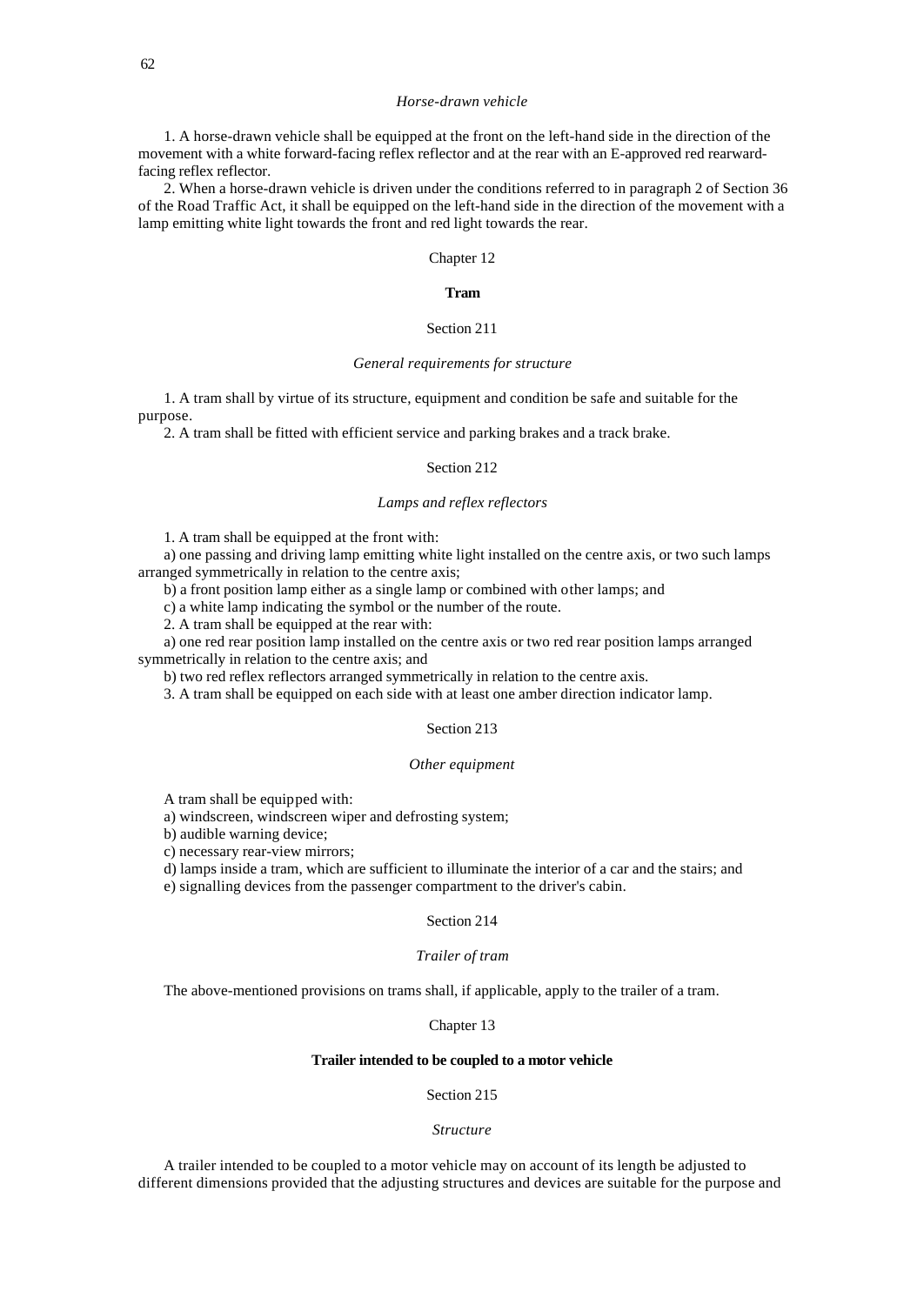durable.

#### Section 216

#### *Tyres*

1. The tyres of a trailer intended to be coupled to a motor vehicle, with the exception of retreaded tyres, shall be e-approved in accordance with Directive 92/23/EEC or E-approved in accordance with Regulation No. 30/02, 54 or 64. (7 June 1995/849)

2. A retreaded tyre shall bear a marking indicating the size of the tyre, the load index and on each side of the tyre an indelible marking "PINNOITETTU - REGUMMERAD". This type of marking is not required, if a retreaded tyre is E approved and bears a marking "Retread" in accordance with E Regulation No 108 or 109. (18 June 1999/754)

3. It is not permissible to increase the number of the grooves of a passenger car tyre used in a trailer or to make them deeper. In the case of other tyre categories, additional grooves may be made so as to improve adhesion, provided that their depth does not exceed that of the original grooves or, in the case of steel cord tyres, the depth permitted by the tyre manufacturer.

# Section 217

#### *Studs*

The provisions of Sections 37 and 38 concerning the studded tyres of a motor vehicle shall apply to the number, attachment, protrusion, stud force, weight and approval of the studded tyres of a trailer intended to be coupled to a motor vehicle.

# Section 217 a

## *Steering device*

(30 September 1997/902) 1. Steering device of a trailer shall conform to the requirements of the Directive or the E Regulation referred to in Section 39.

2. If a sleawing bearing is fitted under the fifth wheel of a dolly, it must be lockable in the central position. Sleawing bearing must not rotate more than 30° in each direction.

#### Section 218

#### *Brakes*

(30 September 1997/902) 1. A trailer of a motor vehicle, with the exception of a trailer of category  $O<sub>1</sub>$ , shall be equipped with reliable and efficient braking devices. They shall comp ly with the requirements of the Directive, the E Regulation or the Ministry Decision on braking, referred to in paragraph 1 of Section 41. A trailer shall be fitted with a parking brake and a device which activates the brakes of the trailer if the connection with the towing vehicle breaks.

2. Only such devices which were originally installed by the trailer manufacturer or which meet their functioning requirements or which were approved to be installed as an optional equipment on the conditions set out by the manufacturer shall be used as adjustment and safety devices in the brakes provided that these do not endanger the proper functioning of the brakes.

3. A trailer of category  $O_4$  and a trailer of category  $O_3$  having a total mass exceeding 6 tonnes of a tank vehicle combination intended for the transport of dangerous goods shall be fitted with anti-locking brakes which comply with the Directive or E Regulation referred to in paragraph 1 of Section 41.

## Section 218 a

# *Manoeuvrability of semi-trailer*

1. A trailer must be able to turn within a swept circle having an outer radius of 12.50 m and an inner radius of 5.30 m. A semi-trailer is deemed to meet this requirement, if the dimensions from the fifth wheel king pin to the turning point of fixed bogie axles is not more than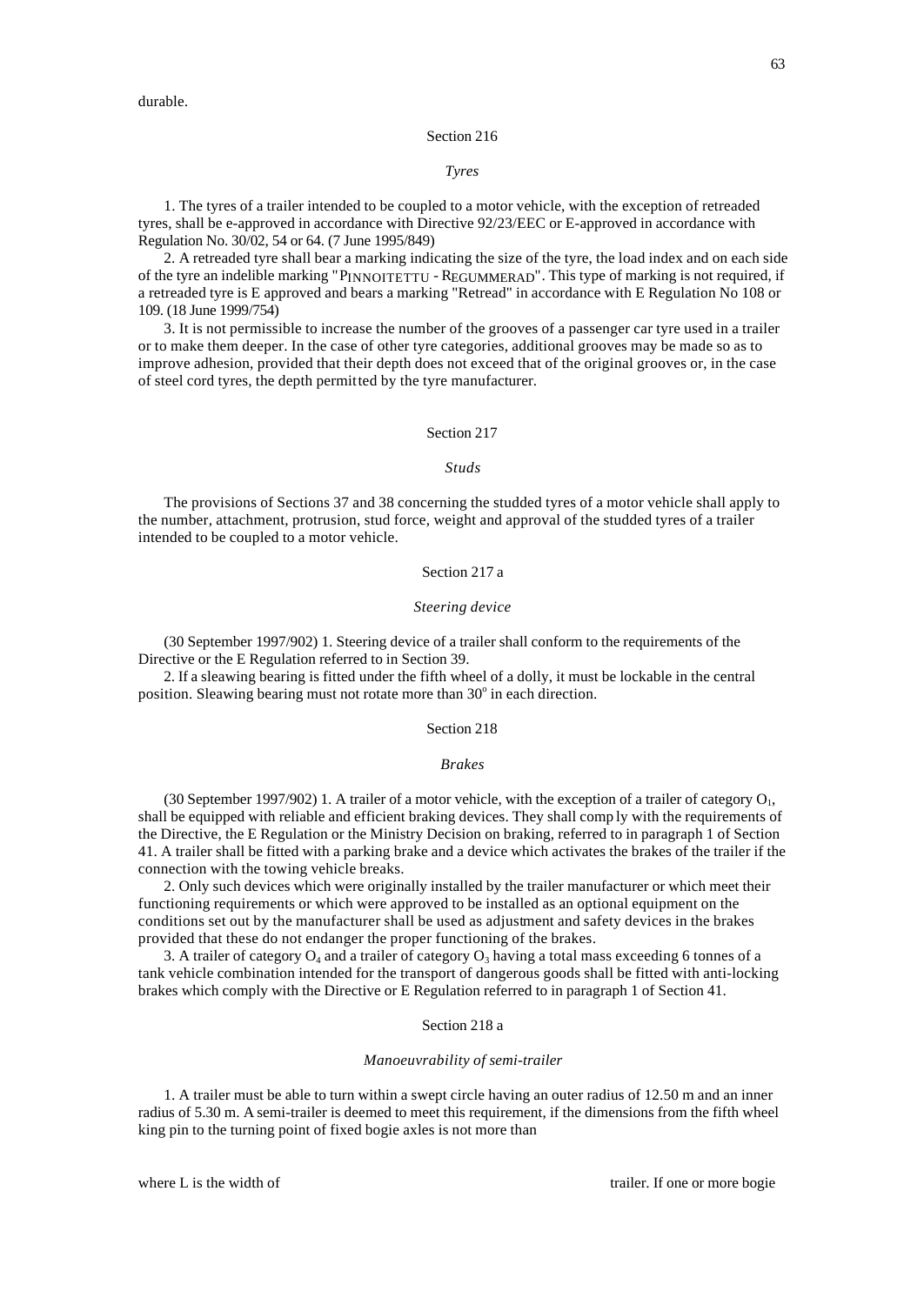64

axle is equipped with an axle-lift device, it shall be taken into consideration when measuring the manoeuvrability.

2. At the request of the manufacturer the requirements of paragraph 1 can be checked with a corresponding applicable calculation or geometric demonstration. (11 July 1997/671)

## Section 219

## *Towing devices*

(11 July 1997/671) 1. The drawbar eye, the fifth wheel king pin, the fifth wheel or the drawbar coupling shall be situated on the longitudinal axis of the trailer.

2. The drawbar may by virtue of its length be adjustable and thus be fitted with reliable locking devices. It shall in all its adjustment positions be approved for the loads that it is applied to. When the adjustment is operated by means of hydraulic or equivalent device, its operation power shall be limited in such a way that a load which might entail a risk for safety cannot be applied to the towing devices.

3. The drawbar eye, drawbar and fifth wheel king pin of a trailer shall comply with the requirements of Directive 94/20/EC or E Regulation No. 55 or in the case of a short-coupling device with E Regulation No 102. The Ministry however adopts more specific provisions, where applicable, on the strength and approval of the drawbar when it is intended for use in a trailer equipped with a front bogie. (18 June 1999/754)

4. The provisions on the coupling devices of motor vehicle are applied, where relevant, to the coupling point, fifth wheel king pin, fifth wheel or towing beam of trailer.

## Section 220

#### *Rear underrun protection*

1. A trailer intended to be coupled to a motor vehicle shall be equipped with a rear bumper or an equivalent device to offer protection against underrunning from the rear especially for vehicles in category  $M_1$  and  $N_1$ . The underrun protection shall comply with Directive or E Regulation referred to in paragraph 1 of Section 44. (5 December 1996/965)

2. An underrun protection is not, however, required:

a) for a trailer having a body, chassis or a device fixed firmly on the trailer which by virtue of its construction and placing meets the requirements made upon the underrun protection;

b) for a trailer of categories  $O_1$  and  $O_2$  where the ground clearance of the rear part of an unladen trailer does not exceed 0.55 metres over a width which is not more than 0,2 metres less than the width of trailer at the distance of 0.45 m from the rear of vehicle;

c) for a trailer which is designed and constructed primarily for the carriage of indivisible long loads, such as timber and steel bars;

d) for a trailer coupled to a motor vehicle of category  $N_2G$  and  $N_3G$ , when all wheels of the towing vehicle are driven;

e) for a trailer where the underrun protection is incompatible with the use of the trailer or its devices; and

f) for a dolly intended to be coupled to a semi-trailer. (11 July 1997/671)

#### Section 221

## *Lateral protection*

1. A trailer of category  $O_3$  and  $O_4$  intended to be coupled to a motor vehicle shall be so constructed or equipped as to offer best possible protection to unprotected road users against the risk of falling under the sides of the trailer and being caught under the wheels. Lateral protection shall comply with the requirements of Directive 89/297/EEC or E Regulation No. 73.

2. If the sides of a trailer are constructed or equipped in such a way that their shape and the characteristics of components combined comply with the requirements of the Directive or Regulation referred to in paragraph 1, the construction of the trailer can be regarded as replacing the lateral protection.

3. A special lateral protection is not required:

a) for a trailer which is designed and constructed primarily for the carriage of indivisible long loads, such as timber and steel bars;

b) for a trailer coupled to a motor vehicle of category  $N_2G$  and  $N_3G$ , when all wheels of the towing vehicle are driven;

c) for a trailer designed and constructed for a specific purpose and when installation of the lateral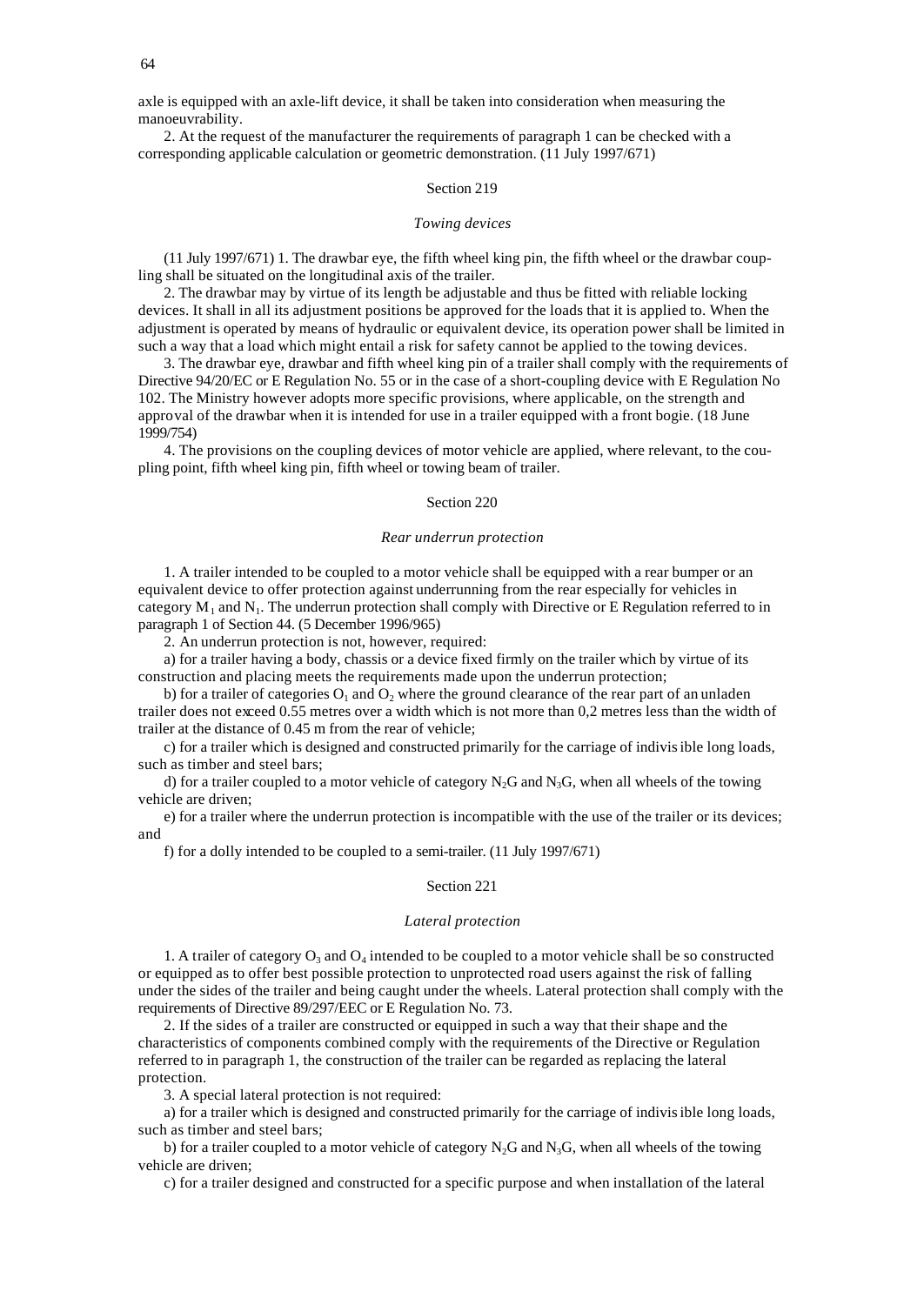protection is not possible in practice; and

d) for a dolly intended to be coupled to a semi-trailer. (11 July 1997/671)

# Section 221 a

# *Fuel tank*

(11 July 1997/671) A trailer shall not have other fuel tank than a tank with volume less than or equal to 200 litres for a device located in the trailer, such as a refrigerator. A dolly intended to be coupled to a semi-trailer must not be equipped with a fuel tank.

#### Section 222

## *Wheelguards and spray-suppression devices*

1. A trailer intended to be coupled to a motor vehicle shall be equipped with wheelguards on each wheel. A special wheelguard is not required if the lower part of the trailer bodywork or platform, equipped with necessary accessories, offers such protection against projection of spray as corresponds to the provisions of this Section below.

2. The overall width of wheelguards shall be at least sufficient to cover the tyre width or the total width of a twin tyre covering the wheel(s) in the part formed by radial planes at an angle of at least  $30^{\circ}$  to the front of the vertical plane passing through the axle of the wheel and at least to the level of the axle to the rear, while the trailer is unladen.

3. The projection of the wheelguard has to have such a concave curvature that when measured above the axle this curvature shall be at least 30 mm. The distance of a wheelguard from the axle shall not be greater than the radius of the tyre multiplied by 1.5.

4. In the case of a trailer of category  $O_3$  and  $O_4$ , the wheelguards of rear wheels shall be equipped with spray-suppression devices, equal in width with the wheelguards, at the distance of not more than 1,2 metres from the axle of the wheel. The distance of their lower part from the ground, when the trailer is unladen, shall be not less than one fourth of this distance unless otherwise required by the construction of the trailer or its suspension.

5. In the case of a trailer in category  $O_3$  and  $O_4$ , the spray-suppression devices which meet the requirements of Directive 91/226/EEC are deemed to comply with the provisions of paragraph 4.

#### Section 223

#### *Mandatory and optional lamps and reflex reflectors*

(30 September 1997/902) 1. A trailer of a motor vehicle shall be equipped with the following lamps and reflex reflectors:

a) direction indicator lamps;

b) stop lamps;

c) rear registration plate lamp;

d) front position lamps in the case of a trailer having a width exceeding 1.60 metres, however, not for a dolly intended to be coupled to a semi-trailer;

e) rear position lamps;

f) triangular red reflex reflectors at the rear;

g) front reflex reflectors;

h) side reflex reflectors;

i) side marker lamps, in the case of a trailer having a length exceeding 6.00 metres;

j) rear fog lamp(s), however not for a dolly intended to be coupled to a semi-trailer;

k) end-outline marker lamps in the case of a trailer having a width exceeding 2.10 metres, however not for a dolly intended to be coupled to a semi-trailer; and

l) amber reflex reflectors visible towards the sides for the marking of structure or equipment forming a projection narrower than the trailer structure and projecting over one metre beyond the rear of the trailer.

2. In addition to the lamps provided for in paragraph 1, the trailer may be equipped with the following lamps:

a) front position lamps in the case of a trailer having a width less than or equal to 1.6 metres;

b) reversing lamp(s);

c) side marker lamps in the case of a trailer having a length less than or equal to 6.00 metres;

d) end-outline marker lamps in the case of a trailer having a width of not less than 1.80 metres but not more than 2.10 metres;

e) an additional centre high mounted stop lamp;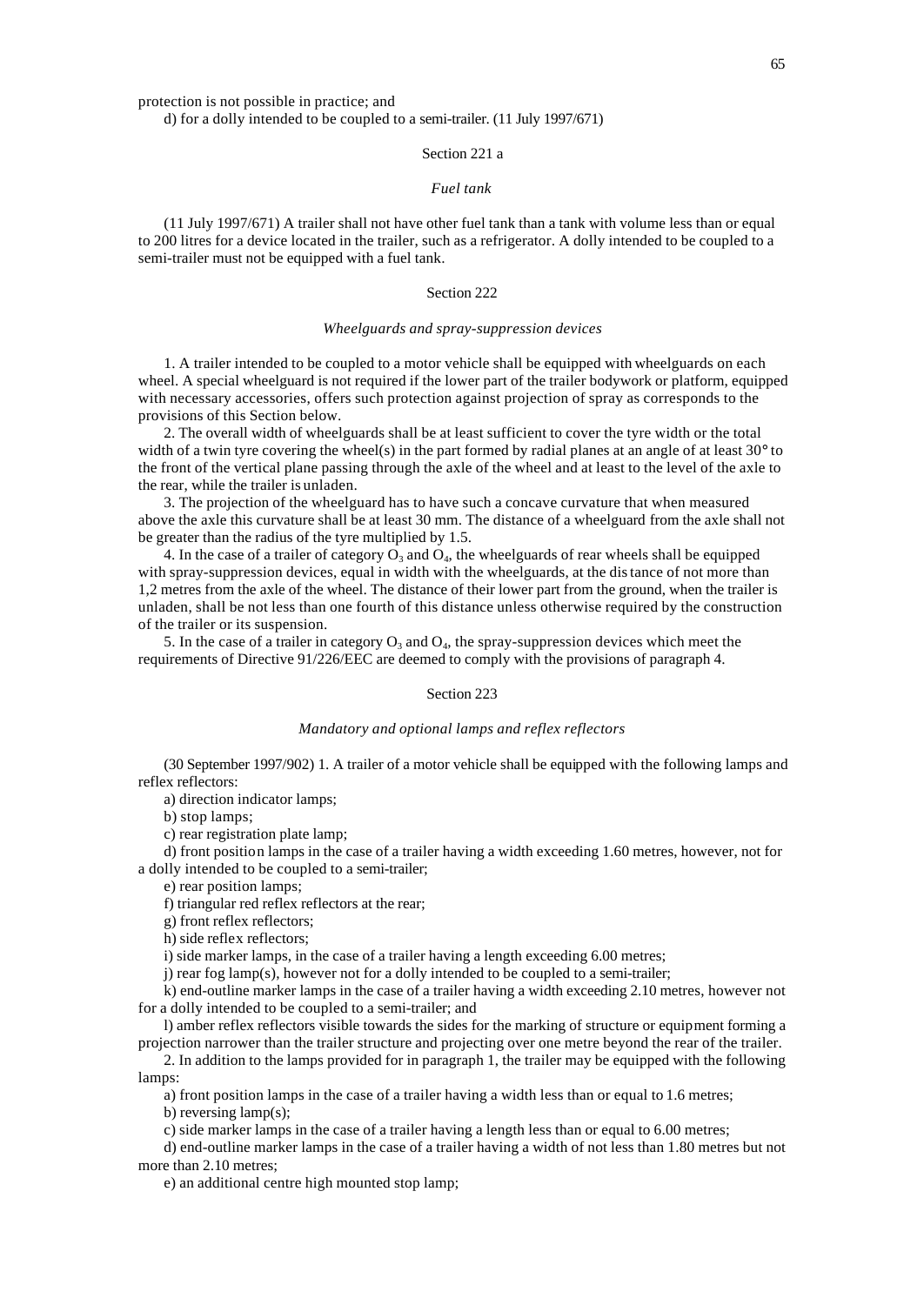f) non-triangular red reflex reflectors at the rear grouped together with other rear position lamps;

g) working lamps and auxiliary lamps necessary for loading and unloading;

h) in the case of a vehicle of category  $O_3$  and  $O_4$ , side and rear markings with strips, contour markings and advertising; and

i) separately regulated lamps and reflex reflectors on trailers used for special transportation or on its load.

3. The requirements concerning the colour, type, number, position, geometric visibility, alignment and electrical connections of the lamps and reflex reflectors referred to in subparagraphs a—k of paragraph 1 and subparagraphs a—f of paragraph 2 shall meet the provisions of the Directive of the E Regulation referred to in Section 72. The provisions of the said Directive or E Regulation shall also apply to the colour, position, geometric visibility and alignment of other lamps and reflex reflectors.

# Section 224

## *Direction indicator lamps*

(7 June 1995/849) Direction indicator lamps shall be e-approved in accordance with Directive 76/759/EEC, as amended by Directive 89/277/EEC or E-approved in accordance with Regulation No. 6/01.

## Section 225

## *Stop lamps*

(30 September 1997/902) 1. A stop lamp shall be approved in accordance with the Directive or the E Regulation referred to in Section 74.

#### Section 226

## *Rear registration plate lamp*

(30 September 1997/902) A rear registration plate lamp shall illuminate the rear registration plate and it shall be approved in accordance with the Directive or the E Regulation referred to in Section 75.

# Section 227

#### *Front and rear position lamp*

(30 September 1997/902) Front and rear position lamps shall be approved in accordance with the Directive or the E Regulation referred to in Section 74.

#### Section 228

# *Reflex reflectors*

(30 September 1997/902) 1. Reflex reflectors shall be shall be approved in accordance with the Directive or the E Regulation referred to in Section 77.

2. Forward-facing reflex reflectors shall be white, side-facing reflex reflectors shall be amber and rearward-facing reflex reflectors shall be red. Rearward-facing reflex reflectors shall be triangular. Other reflex reflectors shall not be triangular.

#### Section 229

# *Rear fog lamp*

1. A rear fog lamp shall be e-approved in accordance with Directive 77/538/EEC, as amended by Directive 89/518/EEC, or E-approved in accordance with Regulation No. 38.

## Section 230

#### *End-outline marker lamps*

(30 September 1997/902) End-outline marker lamps shall be approved in accordance with the Directive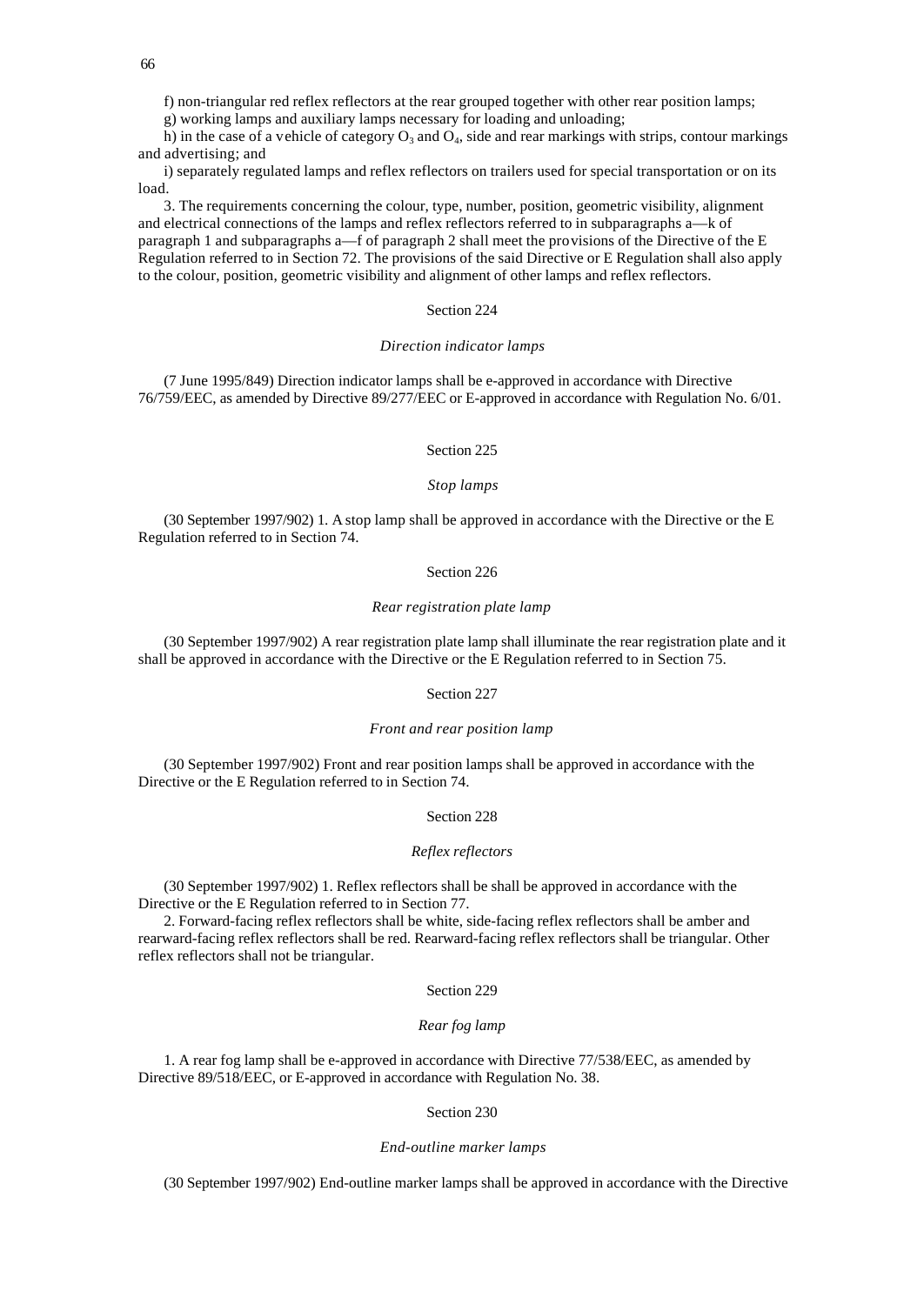#### Section 231

#### *Reversing lamp*

(30 September 1997/902) A reversing lamp shall be approved in accordance with the Directive or the E Regulation referred to in Section 79.

## Section 232

#### *Side marker lamps*

(30 September 1997/902) Side marker lamps shall be approved in accordance with the Directive or the E Regulation referred to in Section 87.

# Section 233

#### *Speed label*

A trailer, whose towing speed has separately been limited to be less than 80 km/h, shall be equipped with a round label that can be seen from behind and that has a black border and a diameter of 240 millimetres and marked on a yellow background with a figure indicating the maximum permissible speed in kilometres per hour by black numbers of 120 millimetres in height.

## Section 234

## *Plate indicating long vehicle*

(30 September 1997/902) A vehicle combination having a maximum length exceeding 15.50 metres shall be equipped with a rearward-facing identification plates for a long vehicle, which plates comply with the requirements of E Regulation No. 70/01, or a black picture of the vehicle combination on a plate which has a 25 millimetres wide red border on a yellow reflecting background and a size of at least 0.30 m x 0.80 m. Below the picture, there may be a marking indicating the length of the vehicle.

## Section 234 a

#### *Reflective contour markings and advertising in vehicles of categories O3 and O<sup>4</sup>*

(30 September 1997/902) 1. If a trailer has retro-reflective side or rear markings with strips or contour markings and reflective advertising placed inside them, the markings shall be made with reflective materials E-approved in accordance with the E Regulation referred to in Section 92 a. (3 April 1998/258)

2. Materials which reflect white light towards the rear may not be used in reflective markings. A trailer shall not have reflective markings or advertising, if the towing vehicle has no such markings. (3 April 1998/258)

3. Retro-reflective markings or contour markings shall be 50-60 mm wide and indicate at least 80 per cent of the length and the width of the vehicle. If the marking is not continuous, the spaces between the reflective strips may not be more than half of the length of the shortest strip section. The lower edge of the markings with strips or of the contour marking should be at the height of not less than 0.25 metres and not more than 1.50 metres or, if this is not possible due to the vehicle structure, not more than 2.10 metres. (3 April 1998/258)

4. Retro-reflective advertising shall be placed on the side of the vehicle inside contour markings, and advertising shall not impair the proper functioning of contour markings, lamps and reflex reflectors. A commercial marking may include a maximum of 15 characters. The height of the characters shall be at least 0.30 metres and not more than 1.00 metre. A commercial marking made with class "D" reflective materials referred to the E Regulation mentioned in paragraph 1 of Section 92 a above may cover a maximum area of 2.0 m<sup>2</sup>. (3 April 1998/258)

#### Chapter 14

**Trailer coupled to a motorcycle, moped, cycle or off-road vehicle**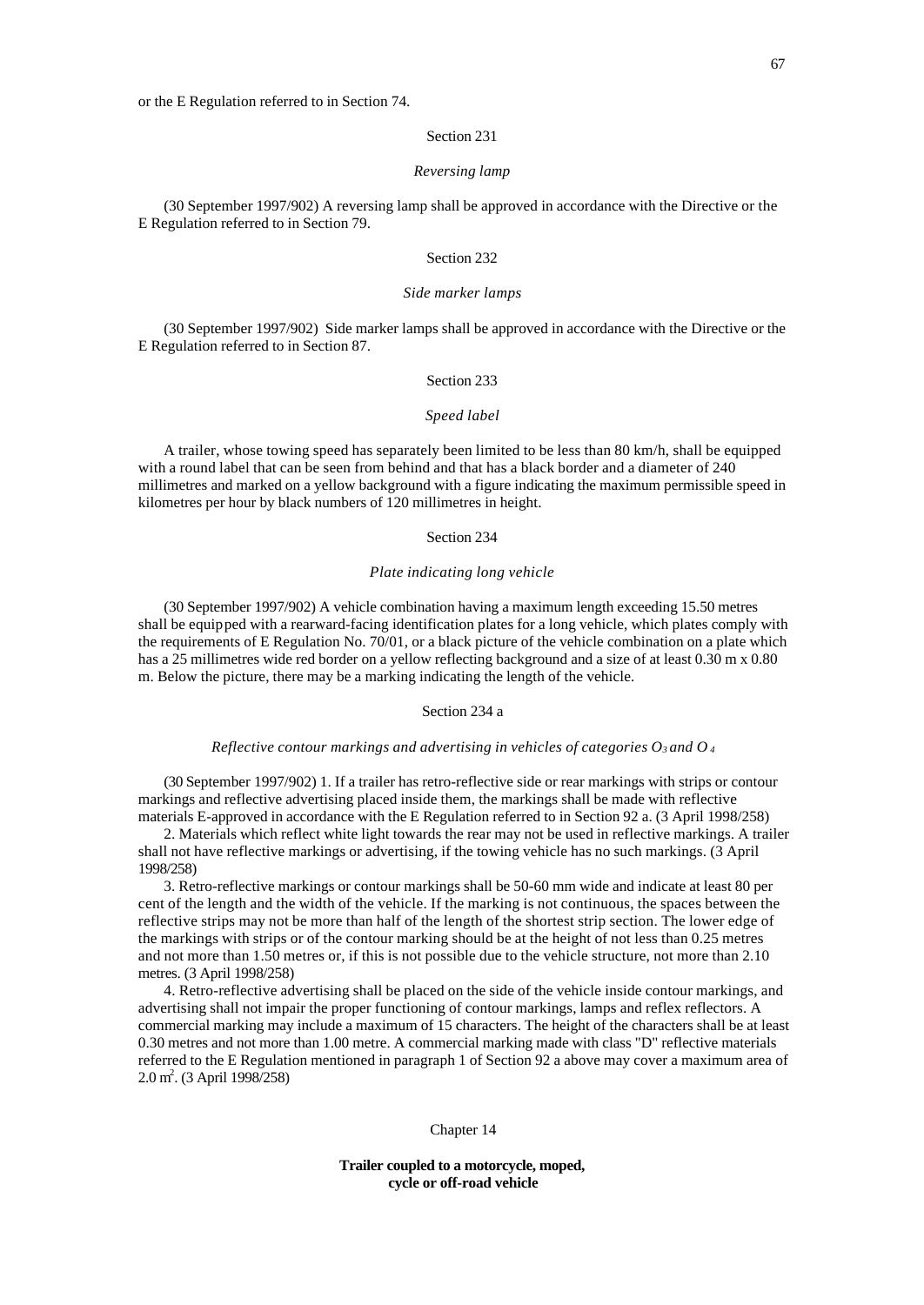## Section 235

# *Tyres*

1. A trailer coupled to a motorcycle, moped or cycle shall be fitted with pneumatic tyres. A trailer coupled to an off road vehicle may be fitted with runners or tracks.

2. The tyres of a trailer coupled to a motorcycle, with the exception of retreaded tyres, shall be eapproved in accordance with Directive 92/23/EEC or E-approved in accordance with Regulation No. 30/02 or 75 or comply with the requirements of standard FMVSS No. 109.

## Section 236

## *Studs*

The provisions of Sections 37 and 38 concerning the studded tyres of a motor vehicle shall apply to the number, attachment, protrusion, stud force, weight and approval of the studded tyres of a trailer coupled to a motorcycle. However, in the middle of the tread one third of the width of the tread may be studded.

#### Section 237

#### *Towing devices*

The towing devices of a trailer coupled to a motorcycle, moped, cycle or off-road vehicle shall be durable and suitable for their purpose. They shall be fitted with a device for preventing unintentional opening of the coupling.

# Section 238

## *Mandatory lamps and reflex reflectors*

1. A trailer coupled to a moped or cycle and a trailer which has a total mass less than or equal to 200 kg and coupled to an off road vehicle shall be equipped with front, side and rear reflex reflectors. A trailer which is coupled to an off road vehicle and has a greater total mass shall in addition be equipped with direction indicator and rear position lamps. (24 May 1996/357)

2. In addition to the lamps and reflex reflectors referred to in paragraph 1 a trailer coupled to a motorcycle shall be equipped with stop lamps.

3. The lamps and reflex reflectors shall be installed on each side of the trailer. However, in the case of a trailer having a width less than or equal to 0.8 metres only one stop lamp, rear position lamp and rear reflex reflector is required.

4. Lamps and reflex reflectors, directed forward or rearward and constituting a pair shall be mounted in the case of a trailer coupled to a motorcycle, moped or cycle at the distance of not more than 0.1 metres and in the case of a trailer coupled to an off road vehicle not more than 0.40 metres from the side of the trailer and at the height of not less than 0.35 metres. The lamps may be mounted at the height of not more than 1,2 metres and the reflex reflectors at the height of not more than 0.9 metres. (24 May 1996/357)

#### Section 239

# *Direction indicator lamps*

1. The direction indicator lamps shall be amber and emit blinking light.

2. The distance of direction indicator lamps shall be, if possible, not less than 0.6 metres apart from each other.

3. The distance between the direction indicator lamps and the rear of the trailer shall not exceed 0.30 metres.

#### Section 240

#### *Stop lamps*

1. The stop lamp of a trailer coupled to a motorcycle shall emit red light towards the rear. The lamp shall operate when either one of the motorcycle brakes are used. The power of the filament lamp used in the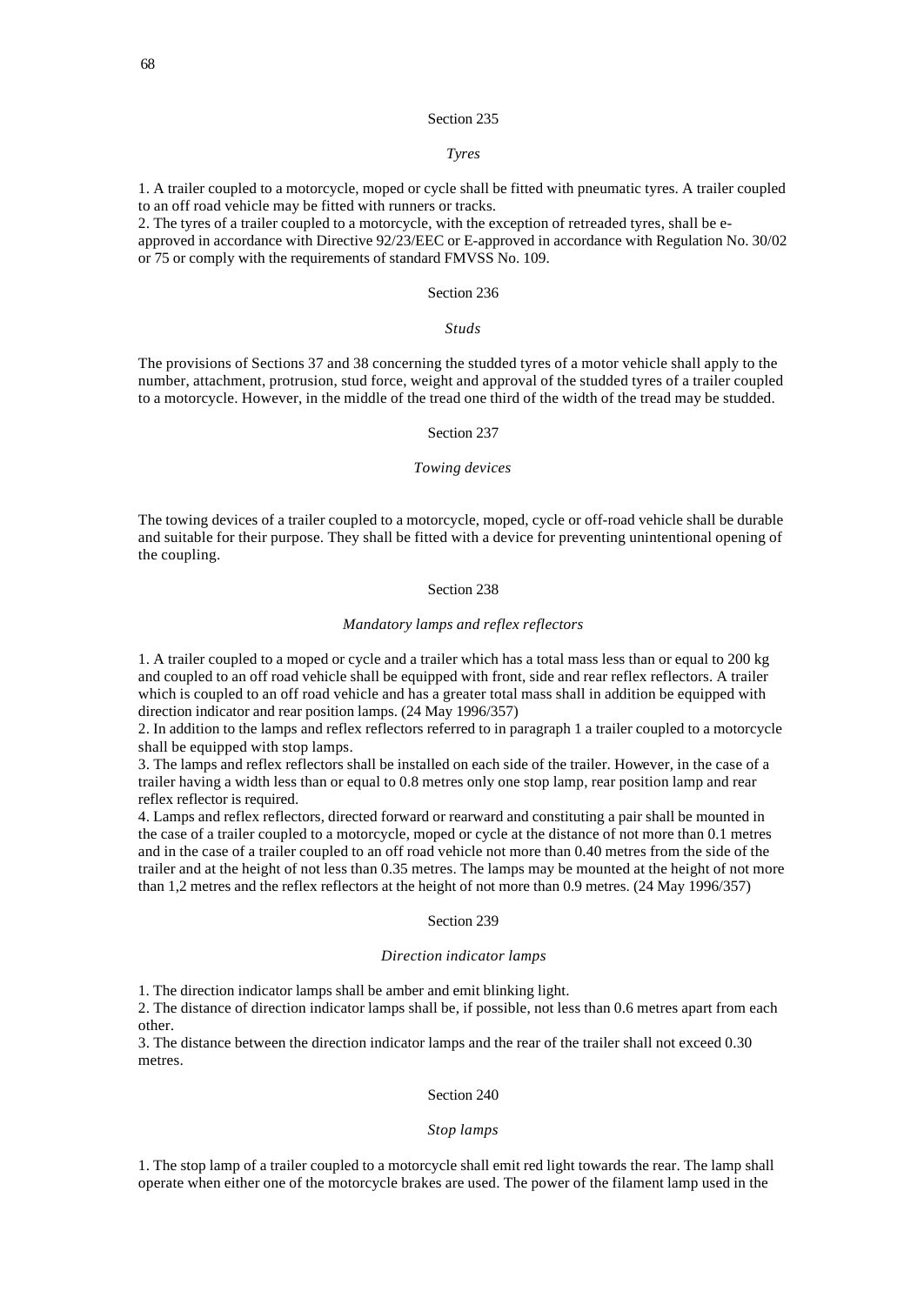stop lamp shall be not less than 5 W.

2. The distance between the stop lamps and the rear of the trailer shall not exceed 1.0 metres.

## Section 241

#### *Rear position lamp*

1. The rear position lamps shall emit red light towards the rear. The electrical connection of the rear position lamps shall ensure a simultaneous operation with the front position lamps, passing and driving lamps of the towing vehicle.

2. In the case of a trailer coupled to an off road vehicle the rear position lamp shall be situated at the height of not more than 1.50 metres.

3. The distance between the rear position lamp and the rear of the trailer shall not exceed 1.0 metres.

# Section 242

# *Reflex reflectors*

1. A trailer intended to be coupled to a motorcycle, moped, cycle or off-road vehicle shall be equipped at both sides an amber reflex reflector and at the front on each side of the trailer with a white reflex reflector and at the rear with a triangular red reflex reflector.(24 May 1996/357)

2. Front and rear reflex reflectors shall be aligned straight towards the front or towards the rear with a tolerance of 10°.(24 May 1996/357)

3. The distance between the rear reflex reflectors and the rear of the trailer shall be not more than 1.0 metres.

4. The reflex reflectors shall be e-approved in accordance with Directive 76/757/EEC or E-approved in accordance with Regulation No. 3/02. Reflecting tyres which by virtue of their colour and reflectivity meet the requirements of E Regulation No. 88 are also approved as side reflex reflectors. (24 May 1996/357)

# Section 243

## *Wheelguards*

A trailer intended to be coupled to a motorcycle shall be equipped with appropriate wheelguards on each wheel. The overall width of wheelguards shall be at least sufficient to cover the tyre width and extend to cover the wheel(s) in the part formed by radial planes at an angle of at least 60° to the front of the vertical plane passing through the axle of the wheel and at an angle of at least 90° to the rear when the trailer is unladen. It is not deemed necessary for a wheelguard to cover the tyre as required above if the vehicle structure offers equivalent protection against the projection of spray.

#### Chapter 15

## **Trailer intended to be coupled to an agricultural tractor or power-driven work machine**

#### Section 244

#### *Tyres and studs*

1. A trailer intended to be coupled to an agricultural tractor or power-driven work machine shall be fitted with pneumatic tyres, runners or rubber-sheathed tracks.

2. Tyres and tracks may be equipped with studs, snow chains or other equivalent anti-skid devices which do not essentially damage the surface of a road.

## Section 245

## *Brakes*

1. A trailer intended to be coupled to a traffic tractor shall be equipped with reliable and efficient brakes. The deceleration on application of the service brake shall be not less than  $3.5 \text{ m/s}^2$  while the coefficient of friction between tyre and road is 0.8. A trailer intended to be coupled to a traffic tractor shall be equipped with a parking brake and a device which activates the brakes of the trailer if the connection with the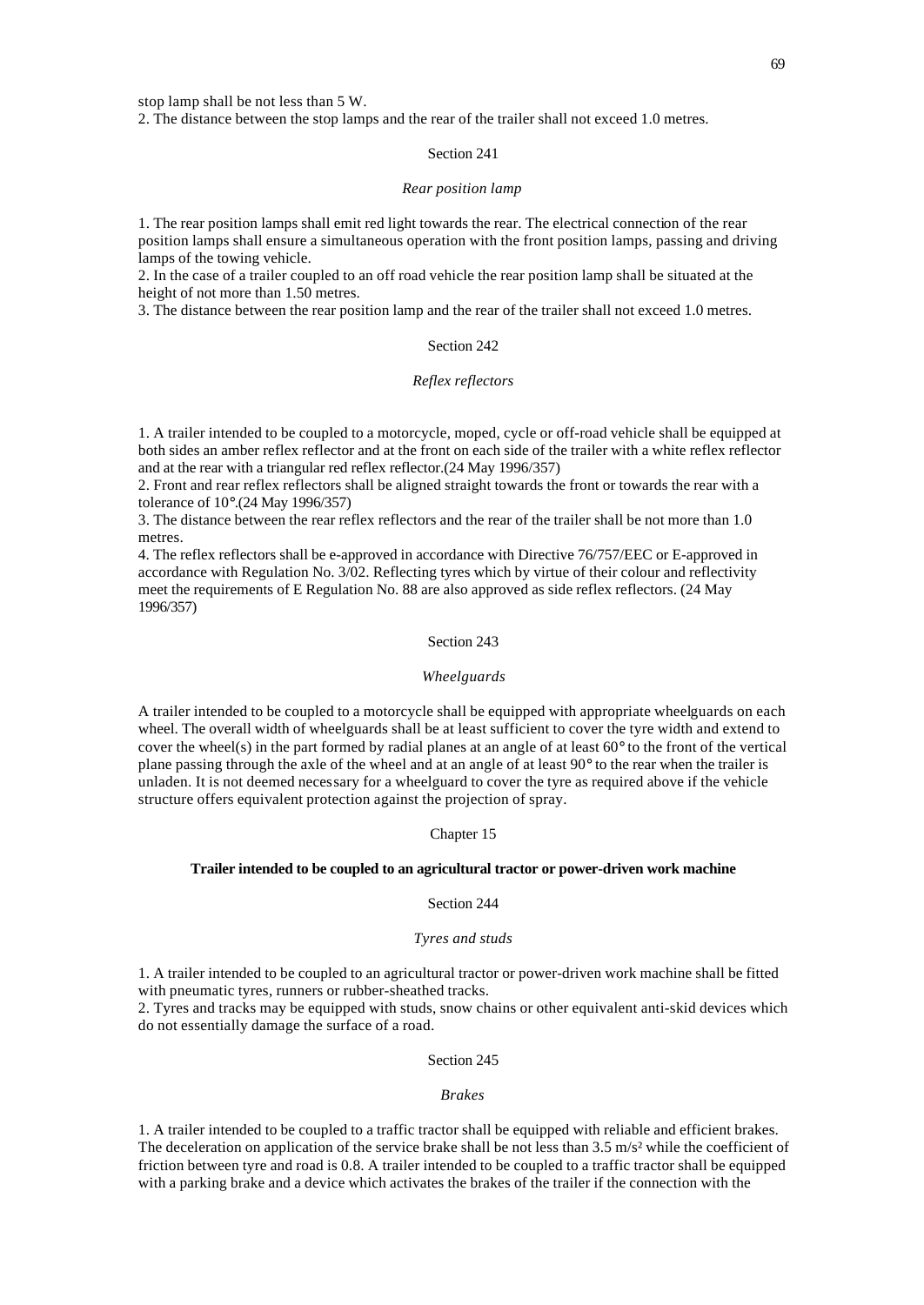towing vehicle breaks.

2. When a trailer intended to be coupled to other tractor is equipped with brakes, these shall comply with the requirements of Directive 89/173/EEC. In the case of a trailer with a bogie construction the brakes shall affect the wheels on the foremost axle.

# Section 246

## *Towing devices*

1. The towing devices of a trailer intended to be coupled to an agricultural tractor or a power-driven work machine shall be durable and suitable for their purpose. They shall be fitted with a device for preventing unintentional opening of the coupling.

2. The coupling device of a trailer intended to be coupled to an agricultural tractor shall be capable of being coupled to an agricultural tractor coupling device which complies with the requirements of Directive 89/173/EEC.

# Section 247

## *Agricultural trailer equipped with drawing axle*

If the axle of an agricultural trailer is a drawing axle, its power transmission shall be such that when this axle alone drives the combination, the road speed cannot exceed 40 km/h.

# Section 248

# *Wheelguards*

1. A trailer intended to be coupled to a traffic tractor shall be equipped with wheelguards on each wheel. A separate wheelguard is not required if the lower part of the trailer bodywork or platform, equipped with necessary accessories, offers such protection against projection of spray as corresponds to the provisions of this Section below.

2. The overall width of wheelguards shall be at least sufficient to cover the tyre width or the total width of a twin tyre covering the wheel in the part formed by radial planes at an angle of at least 30° to the front of the vertical plane passing through the axle of the wheel and at least to the level of the axle to the rear when the trailer is unladen.

3. The projection of the depth of the outer edge of the wheelguard, measured above the axle shall be at least 30 mm. The distance of the edge of the wheelguard from the axle shall not be more than the radius of the tyre multiplied by 1.5.

#### Section 249

## *Mandatory and optional lamps and reflex reflectors*

1. A trailer intended to be coupled to an agricultural tractor or power-driven work machine shall be equipped with the following lamps and reflex reflectors:

a) direction indicator lamps in the case when the direction indicator lamps of towing vehicle are not clearly visible;

b) stop lamps in the case of a trailer intended to be coupled to a traffic tractor;

c) front position lamps in the case of a trailer intended to be coupled to a traffic tractor; d) rear position lamps;

e) side marker lamps when the body length of the trailer intended to be coupled to a traffic tractor exceeds 6.0 metres;

f) red reflex reflectors at the rear;

g) front reflex reflectors when the width of the trailer intended to be coupled to an agricultural tractor exceeds 2,2 metres or the width of the trailer intended to be coupled to a power-driven work machine exceeds 1.6 metres; and

h) plate indicating a slow moving vehicle.

2. In addition to the lamps and reflex reflectors provided for in paragraph 1 a trailer intended to be coupled to an agricultural tractor or a power-driven work machine may be equipped with the following lamps:

a) direction indicator lamps;

b) stop lamps;

c) front position lamps;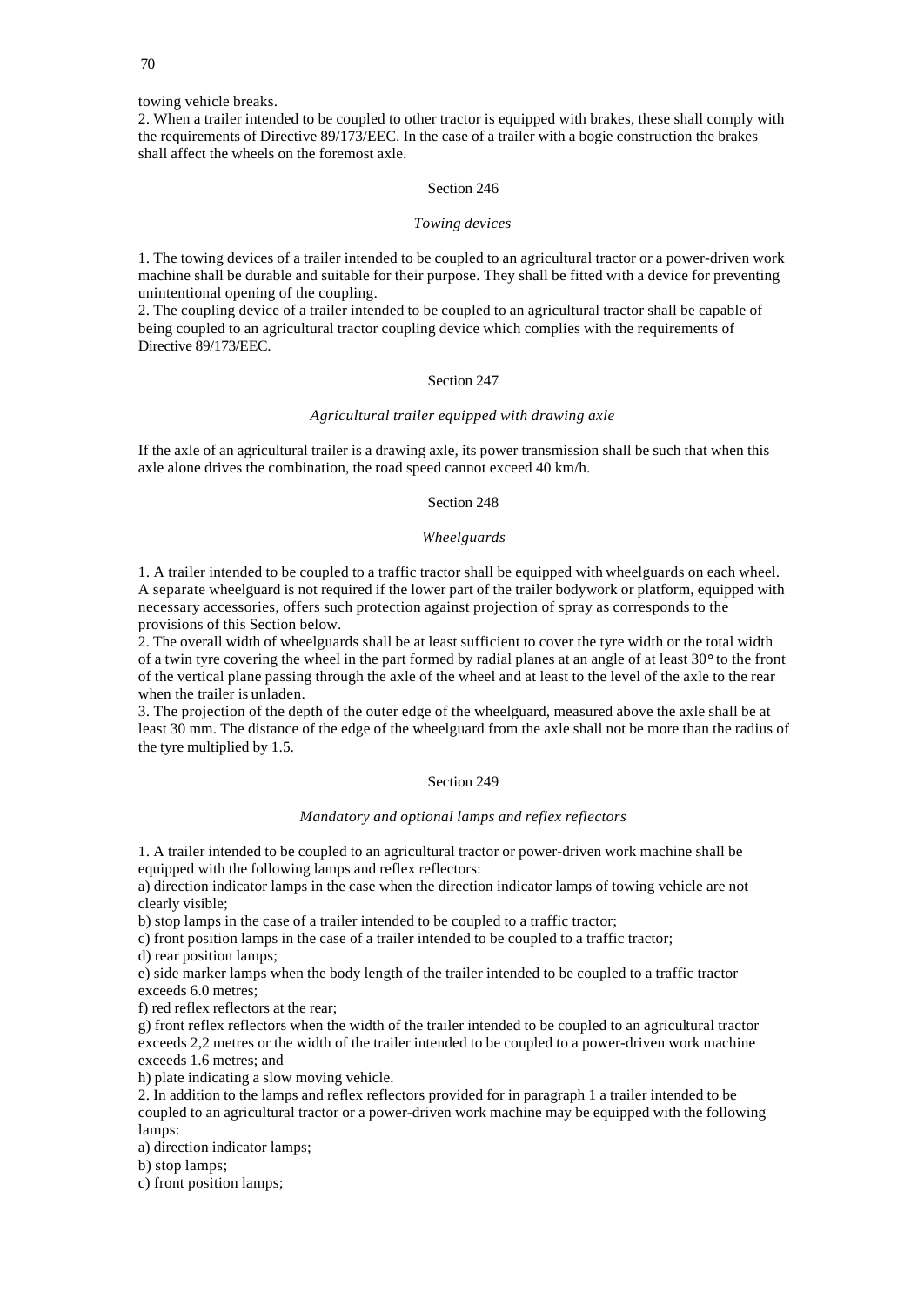d) rear fog lamps;

e) reversing lamps;

f) side marker lamps;

g) front reflex reflectors;

h) side reflex reflectors;

i) working lamps and auxiliary lamps necessary for loading, unloading or for other purpose; and j) separately regulated lamps and reflex reflectors on a trailer or on its load, when the trailer is used for special transportation.

3. Lamps and reflex reflectors shall be mounted at the distance of not more than 0.40 metres from the side of the trailer and at the height of not less than 0.35 metres. Lamps may be mounted at the height of not more than 1.90 metres or 2.10 metres if special reasons due to the bodywork structure so require. Reflex reflectors may be mounted at the height of not more than 0.9 metres or 1.20 metres if special reasons due to the bodywork structure so require.

# Section 250

## *Direction indicator lamps*

1. Direction indicator lamps shall be amber and emit blinking light.

2. The direction indicator lamps shall be, if possible, not less than 0.6 metres apart.

3. Direction indicator lamps of a trailer intended to be coupled to an agricultural tractor shall be eapproved in accordance with Directive 76/759/EEC, as amended by Directive 89/277/EEC, or E-approved in accordance with Regulation No. 6/01.(22 April 1996/267)

#### Section 251

## *Stop, front and rear position lamps*

(30 September 1997/902) 1. Stop and rear position lamps shall be red and front position lamps shall be white. A stop lamp shall operate when the service brake of an agricultural tractor or a power-driven work machine is used. The front and rear position lamp shall operate when the front position lamps, passing lamps and driving lamps of an agricultural tractor or a power-driven work machine operate. 2. A stop lamp shall be visible at least at an angle of not less than 15° upwards and downwards, however

not less than 5° downwards when the lamp is situated at the height of less than 0.75 metres, and 45° towards the sides.

3. A stop, front and rear position lamp of a trailer intended to be coupled to an agricultural tractor shall be approved in accordance with the Directive or the E Regulation referred to in Section 74.

# Section 252

#### *Side marker lamps*

(30 September 1997/902) 1. When the length of the trailer exceeds 6.00 metres, at least two side marker lamps, if installed, shall be mounted on each side of the trailer. The number of side marker lamps shall in addition be such that the lamps are longitudinally not less than 2.00 metres and not more than 6.00 metres apart.

2. The side marker lamps may be situated at the height of not more than 1.20 metres. When more than one lamp has been mounted on each side of the trailer, they shall be approximately at the same height.

3. The side marker lamps shall be directed to the sides and of amber colour.

4. Side marker lamps shall be approved in accordance with the Directive or the E Regulation referred to in Section 87.

5. The electrical connection of the side marker lamps shall ensure a simultaneous operation with the front position lamps, passing lamps and driving lamps of an agricultural tractor or a power-driven work machine.

## Section 253

#### *Reflex reflectors*

(30 September 1997/902) 1. The reflex reflectors shall be aligned straight towards the front or towards the rear with a tolerance of 10° as close to the corners of the body as possible.

2. Side-facing reflex reflectors shall be aligned towards the side. Their position shall comply with the provisions on side marker lamps.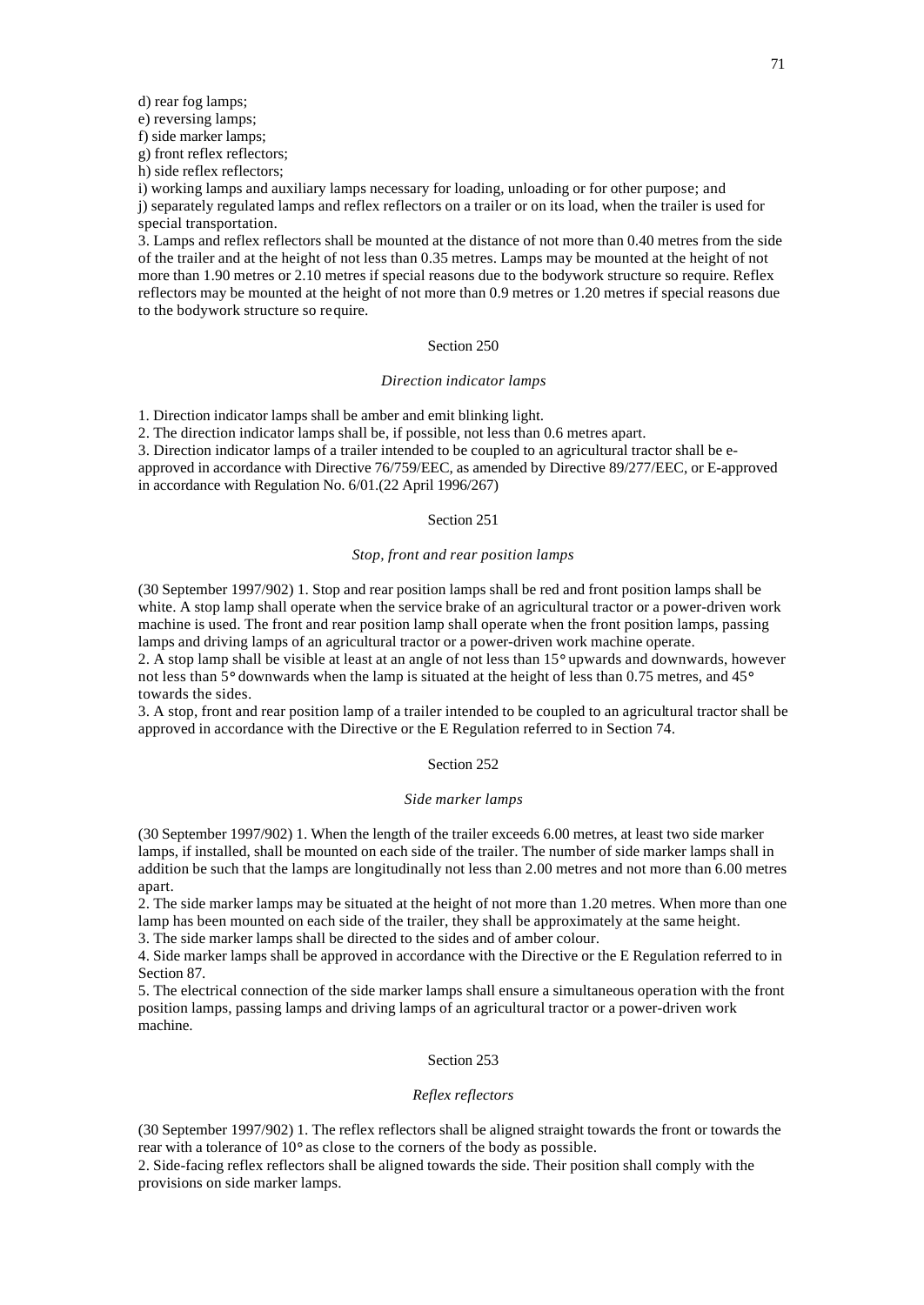3. Front reflex reflectors shall be white, rear reflex reflectors shall be red and side reflex reflectors shall be amber. Rear reflex reflectors shall be triangular. Other reflex reflectors shall not be triangular. 4. Reflex reflectors shall be e-approved in accordance with the Directive or the E Regulation referred to in Section 77.

## Section 254

#### *Plate indicating slow moving vehicle*

(30 September 1997/902) A plate indicating a slow moving vehicle shall be attached at the rear of the trailer in the middle or on the left-hand side at the distance of not more than 2.0 metres from the rear end and aligned straight towards the rear with a tolerance of not more than 10° at the height of not more than 1.80 metres. A plate indicating a slow moving vehicle shall be E-approved in accordance with the Regulation referred to in Section 173.

# Section 255

# *Rear fog lamp*

1. A rear fog lamp shall be e-approved in accordance with Directive 77/538/EEC, as amended by Directive 89/518/EEC or E-approved in accordance with Regulation No. 38.

# Section 256

## *Reversing lamp*

(30 September 1997/902) 1. A reversing lamp may operate only when the trailer is being reversed or when the reversing gear of an agricultural tractor or a power-driven work machine has been engaged. 2. A reversing lamp shall be mounted at the height of not less than 0.25 metres and not more than 1.20 metres. When the trailer is equipped with one reversing lamp, its position may differ from the provision provided for in paragraph 2 of Section 34.

3. A reversing lamp of a trailer of an agricultural tractor shall be approved in accordance with the Directive or the E Regulation referred to in Section 79.

## Section 257

## *Trailer intended to be coupled to agricultural tractor designed to be steered by a walking person*

In the case of a trailer intended to be coupled to an agricultural tractor which is designed to be steered by a walking person, a rear position lamp is not required. It shall be equipped with front and rear reflex reflectors the position of which may differ from the dimensions provided for in this Chapter above.

Chapter 16

#### **Towed devices**

## Section 258

#### *Tyres and studs*

1. A towed device shall be fitted with pneumatic tyres, solid tyres, runners or tracks.

2. The tyres and tracks may be equipped with studs, snow chains or other equivalent anti skid devices which do not essentially damage the surface of a road.

# Section 259

## *Towing devices*

(11 July 1997/671) 1. The towing devices of a towed device shall be durable and suitable for their purpose. A towing device of drawing vehicle shall be fitted with a device for preventing unintentional opening of the coupling.

2. The provisions on the towing devices of a power-driven towing vehicle and corresponding trailer shall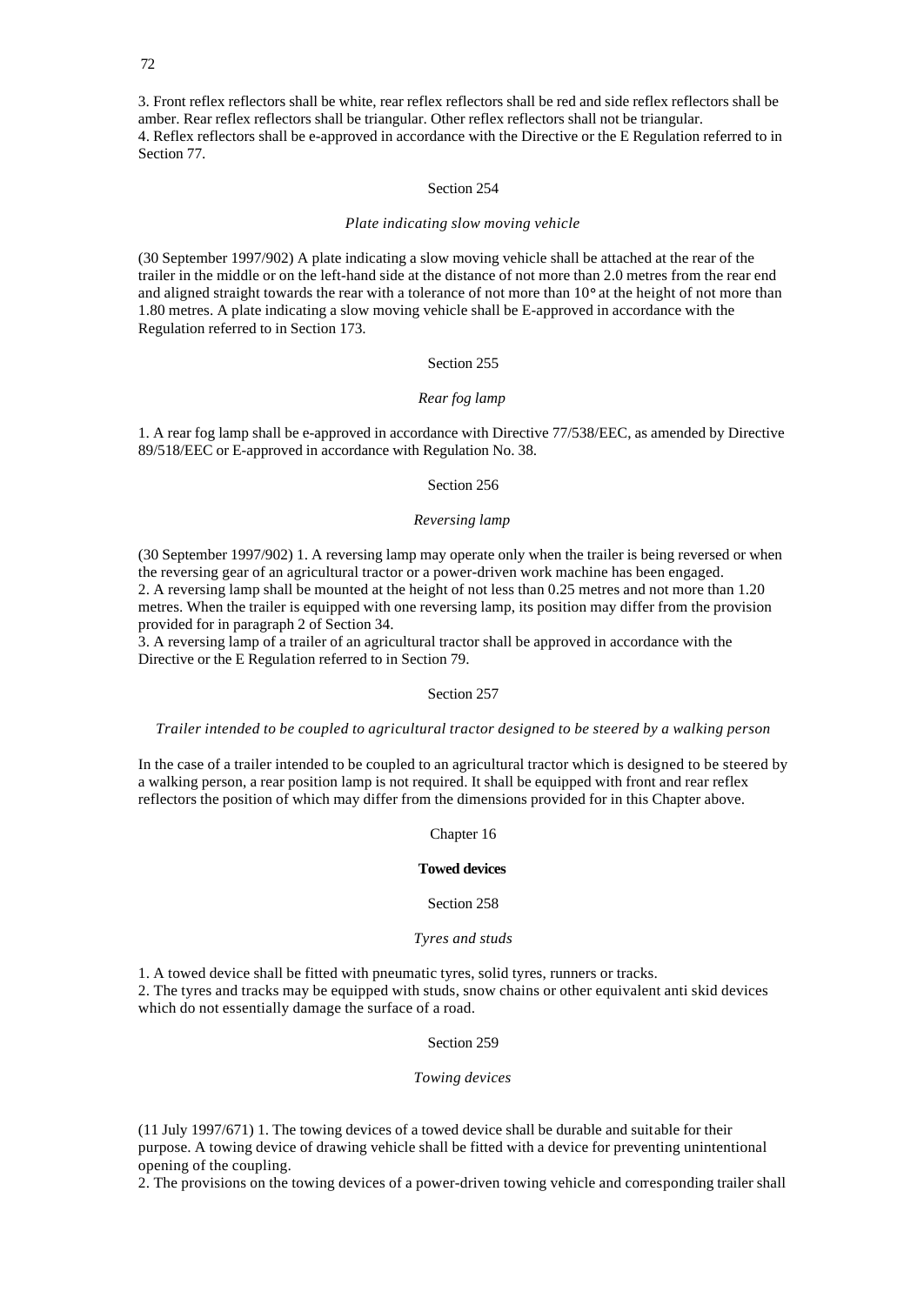# Section 259 a

# *Fuel tank*

(25 August 1994/773) A towed device shall not have other fuel tank than that necessary for a fuelconsuming device located in the towed device. When volume of the fuel tank exceeds 800 litres, provisions on the tanks used for the transport of dangerous goods shall be applicable.

## Section 260

#### *Mandatory and optional lamps and reflex reflectors*

1. A towed device shall be equipped with the following lamps and reflex reflectors:

a) direction indicator lamps, if the direction indicator lamps of the towing device are not clearly visible; b) rear position lamps when a towed device is used under conditions which in accordance with traffic regulations require the use of lights;

c) red reflex reflectors at the rear; and

d) front reflex reflectors when the width of the towed device exceeds 1.6 metres.

2. A dolly intended to be placed beneath the front wheels of a towed vehicle coupled to a motor vehicle of category  $M_1$  or  $N_1$  shall be equipped with rear position, stop and direction indicator lamps and rear reflex reflectors either fixed to the device or mounted to a removable lamp stand which is attached to the rear of the towed motor vehicle during the towing. Other dolly and a carriage is not required to be equipped with lighting devices, but it shall be fitted with front and rear reflex reflectors.

3. In addition to the lamps provided for in paragraph 1, a towed device may be equipped with the following lamps:

a) direction indicator lamps;

b) stop lamps;

c) rear position lamps;

d) front position lamps;

e) rear fog lamps;

f) reversing lamp;

g) side marker lamps;

h) front reflex reflectors;

i) side reflex reflectors;

j) necessary working and auxiliary lamps; and

k) separately regulated lamps and reflex reflectors on a special wide towed device.

4. Lamps and reflex reflectors shall be mounted at the distance of not more than 0.40 metres from the side of a towed device and at the height of not less than 0.35 metres. Lamps may be mounted at the height of not more than 1.90 metres or 2.10 metres if special reasons due to the bodywork structure so require. Reflex reflectors may be mounted at the height of not more than 0.90 metres or 1.20 metres if special reasons due to the bodywork structure so require.

#### Section 261

### *Direction indicator lamps*

1. Direction indicator lamps shall be amber and emit blinking light.

2. Direction indicator lamps shall be, if possible, not less than 0.6 metres apart.

3. Direction indicator lamps shall be e-approved in accordance with Directive 76/759/EEC, as amended by Directive 89/277/EEC or E-approved in accordance with Regulation No. 6/01.(22 April 1996/267)

## Section 262

# *Stop, front and rear position lamps*

(30 September 1997/902) 1. Stop and rear position lamps shall be red and front position lamps shall be white. A stop lamp shall operate when the service brake of a towing vehicle is used. The front and rear position lamps shall operate as the front position lamps and the passing and driving lamps of the towed vehicle operate.

2. A stop lamp shall be visible at least at an angle of not less than 15° upwards and downwards, however not less than 5° when the lamp is situated at the height of less than 0.75 metres, and 45° towards the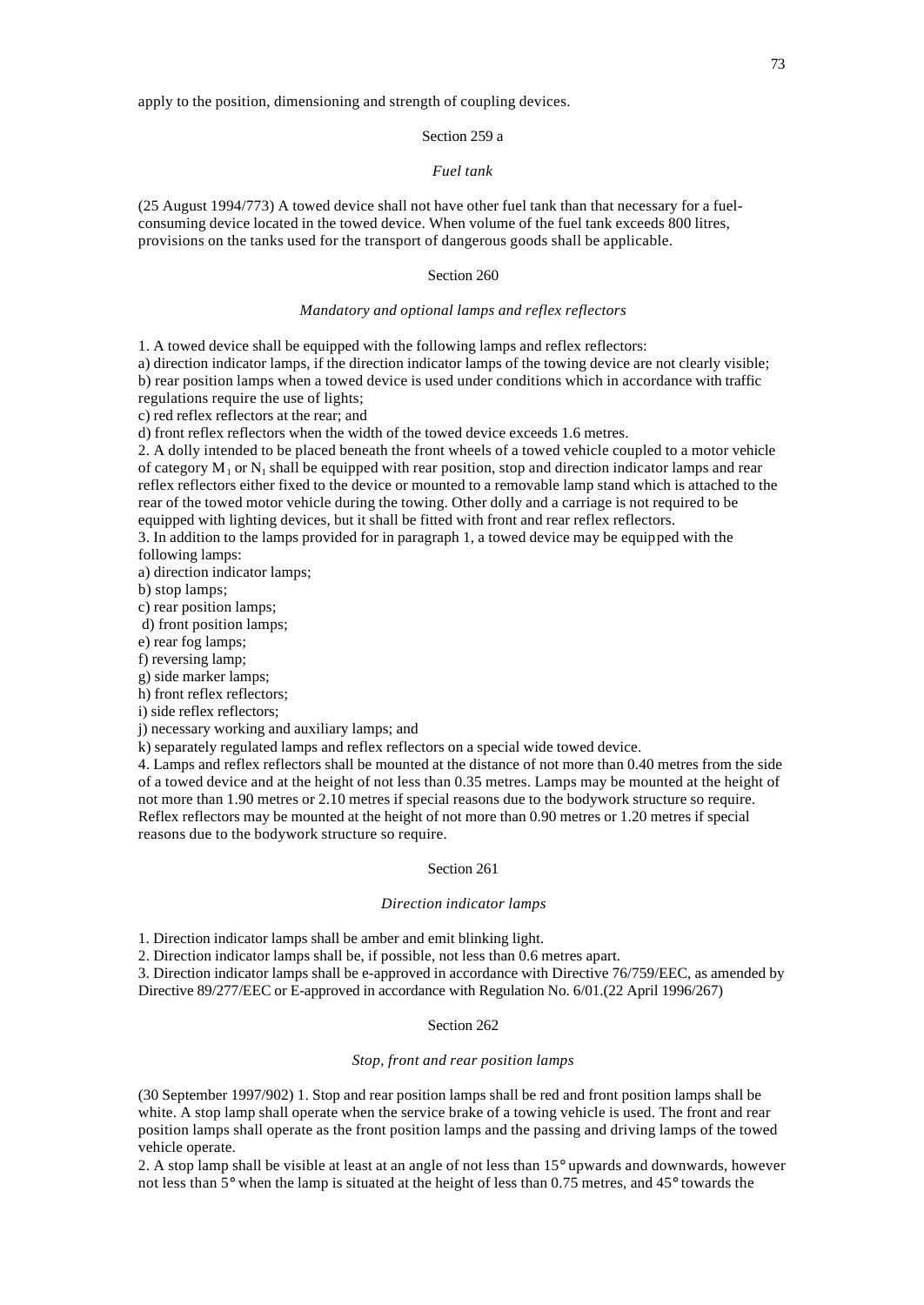sides.

3. A stop, front and rear position lamp shall be approved in accordance with the Directive or the E Regulation referred to in Section 74.

# Section 263

## *Side marker lamps*

(30 September 1997/902) 1. When the length of a towed vehicle exceeds 6.00 metres, at least two side marker lamps, if installed, shall be mounted on each side of the vehicle. The number of side marker lamps shall in addition be such that the lamps are longitudinally not less than 2.00 metres and not more than 6.00 metres apart.

2. The side marker lamps may be situated at the height of not more than 1.20 metres. When more than one lamp has been mounted on each side of the towed vehicle, they shall be approximately at the same height.

3. The side marker lamps shall be directed to the sides and they shall be of amber colour.

4. Side marker lamps shall be approved in accordance with the Directive or the E Regulation referred to in Section 87.

5. The electrical connection of side marker lamps shall ensure a simultaneous operation with the front position lamps, passing lamps and driving lamps of the towing vehicle.

# Section 264

# *Reflex reflectors*

(30 September 1997/902) 1. Reflex reflectors shall be aligned straight towards the front or towards the rear with a tolerance of  $10^{\circ}$  as close to the corners of the body as possible.

2. Side-facing reflex reflectors shall be aligned towards the side. Their position shall comply with the provisions on side marker lamps.

3. Front reflex reflectors shall be white, rear reflex reflectors shall be red and side reflex reflectors shall be amber. Rear reflex reflectors shall be triangular. Other reflex reflectors shall not be triangular.

4. Reflex reflectors shall be approved in accordance with the Directive or the E Regulation referred to in Section 77.

# Section 265

#### *Rear fog lamp*

1. A rear fog lamp shall be e-approved in accordance with Directive 77/538/EEC, as amended by Directive 89/518/EEC or E-approved in accordance with Regulation No. 38.

# Section 266

#### *Reversing lamp*

(30 September 1997/902) 1. A reversing lamp may operate only when the towed vehicle is being reversed or when the reversing gear of the towed vehicle has been engaged.

2. A reversing lamp shall be mounted at the height of not less than 0.25 metres and not more than 1.20 metres. When the towed vehicle is equipped with one reversing lamp, its position may differ from the provision provided for in paragraph 2 of Section 34.

3. A reversing lamp shall be e-approved in accordance with the Directive or the E Regulation referred to in Section 79.

#### Section 267

# *Speed label*

A towed vehicle, whose towing speed has separately been limited to be less than 80 km/h, shall be equipped with a round label that can be seen from behind and that has a black border and a diameter of 240 millimetres and marked on a yellow background with a figure indicating the maximum permissible speed in kilometres per hour by black numbers of 120 millimetres in height.

# Chapter 17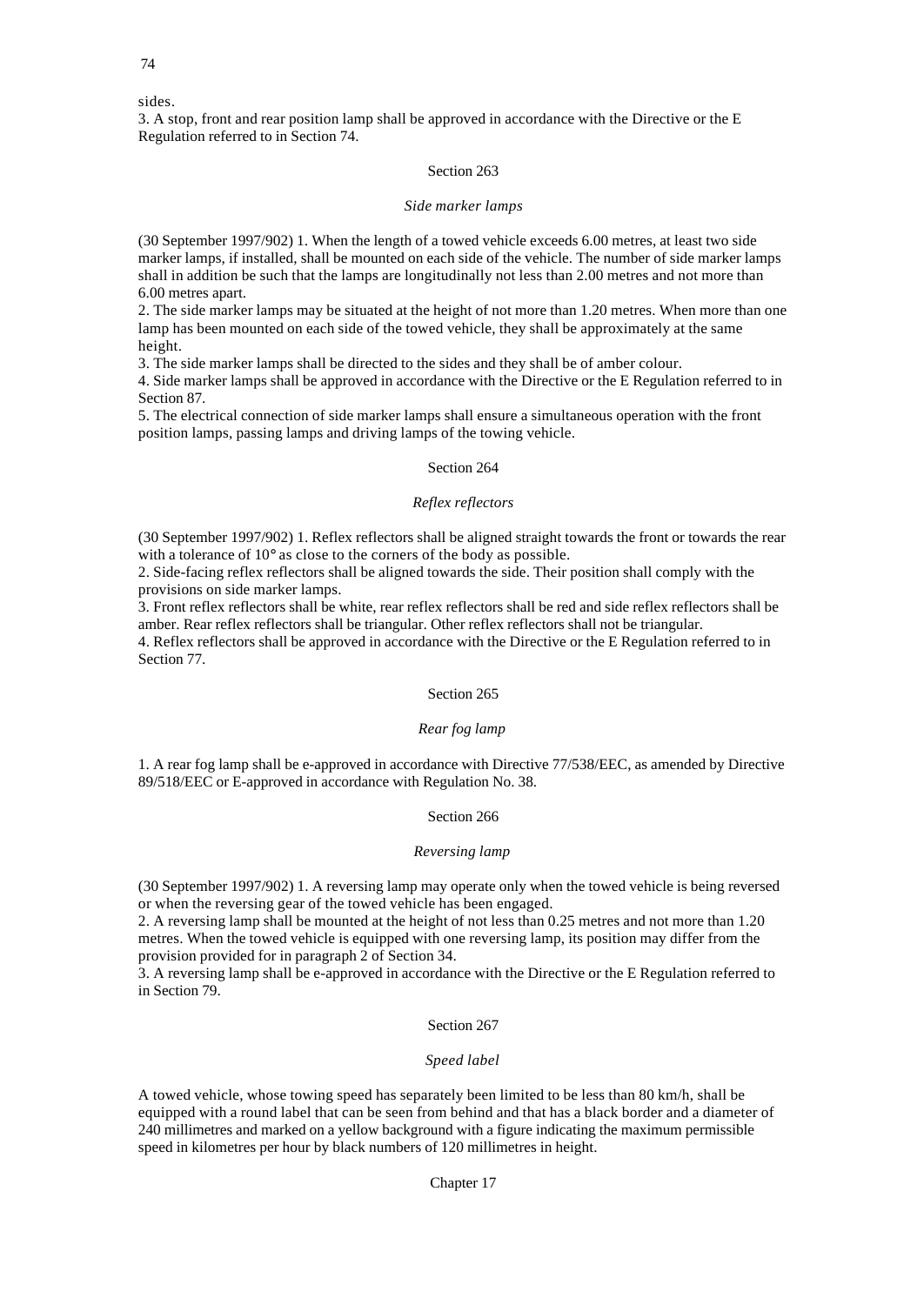#### **Miscellaneous provisions**

# Section 268

#### *Chassis structure and equipment of vehicles*

(11 July 1997/671) The provisions of this Decree shall also apply to such vehicle chassises which are not yet equipped with a bodywork. However, during temporary transfers they are not required to be equipped with reflex reflectors, rear-view mirrors, wheelguards or spray-suppression devices, even when the chassis has been equipped with a cabin, nor towing device, rear underrun or lateral protection, device to prevent unauthorized use or tachograph.

### Section 269

## *Minor derogations*

The Vehicle Administration Centre can grant minor derogations on the requirements of this Decree during the type-approval inspection of a vehicle model.

# Section 270

### *Derogations concerning structure and equipments*

1. The Vehicle Administration Centre can in case of a particular reason grant a motor vehicle a derogation from the provisions of this Decree, as follows:

a) requirements on the position of a steering wheel as provided for in paragraph 1 of Section 39 in the case of a motor vehicle used for delivering newspapers;

b) requirements on the approval of brakes provided for in paragraph 1 of Section 41;

c) requirements on the approval of window materials and of the devices of windscreen and rear window as provided for in Sections 68—70 in the case of a motor vehicle used in racing events or for other special purpose;

d) requirements on the position, geometric visibility and colour of lamps and reflex reflectors as provided for in Sections 71 and 74 in the case of a motor vehicle in the possession of a member of a foreign embassy or diplomatic corps and in the case of a motor vehicle used in racing events or for other special purpose; and

e) requirements on the obstructions to the field of vision as provided for in paragraph 1 of Section 99 in the case of a motor vehicle with a special structure or a motor vehicle used for work on a road.

2. The derogations referred to in paragraph 1 above may in addition to the motor vehicles referred to in the mentioned paragraph be granted for a motor vehicle which has been imported as removal goods or as an unique sample provided that safety of equivalent level is attained by other means than those referred to in this Decree.

3. The Ministry may grant a derogation from the provisions of Chapter 6 in so far as the granting of derogation does not fall pursuant to paragraph 1 within the jurisdiction of the Vehicle Administration Centre. Derogations may however not be granted to the provisions of special Directives on requirements of total harmonisation of a vehicle, its system or a separate technical unit, with an exception in the case of Article 8, item 2, subitems a and b, where E-approval has been used as an alternative to a Directive based on total harmonisation as a part of the type-approval.(25 October 1996/760)

# Section 271

#### *Derogations concerning motorcycle structure and equipments*

 (24 April 1998/290) 1. Vehicle Administration Centre may, in case of a particular reason, grant a derogation from the requirements on the position, geometric visibility and colour of lamps and reflex reflectors as provided for in paragraph 4 of Section 117 in the case of a motorcycle used in racing events or for other special purpose.

2. The Ministry may grant a derogation from the provisions of Chapter 7 in so far as the granting of derogation does not fall pursuant to the paragraph 1 within the sphere of activities of Vehicle Administration Centre.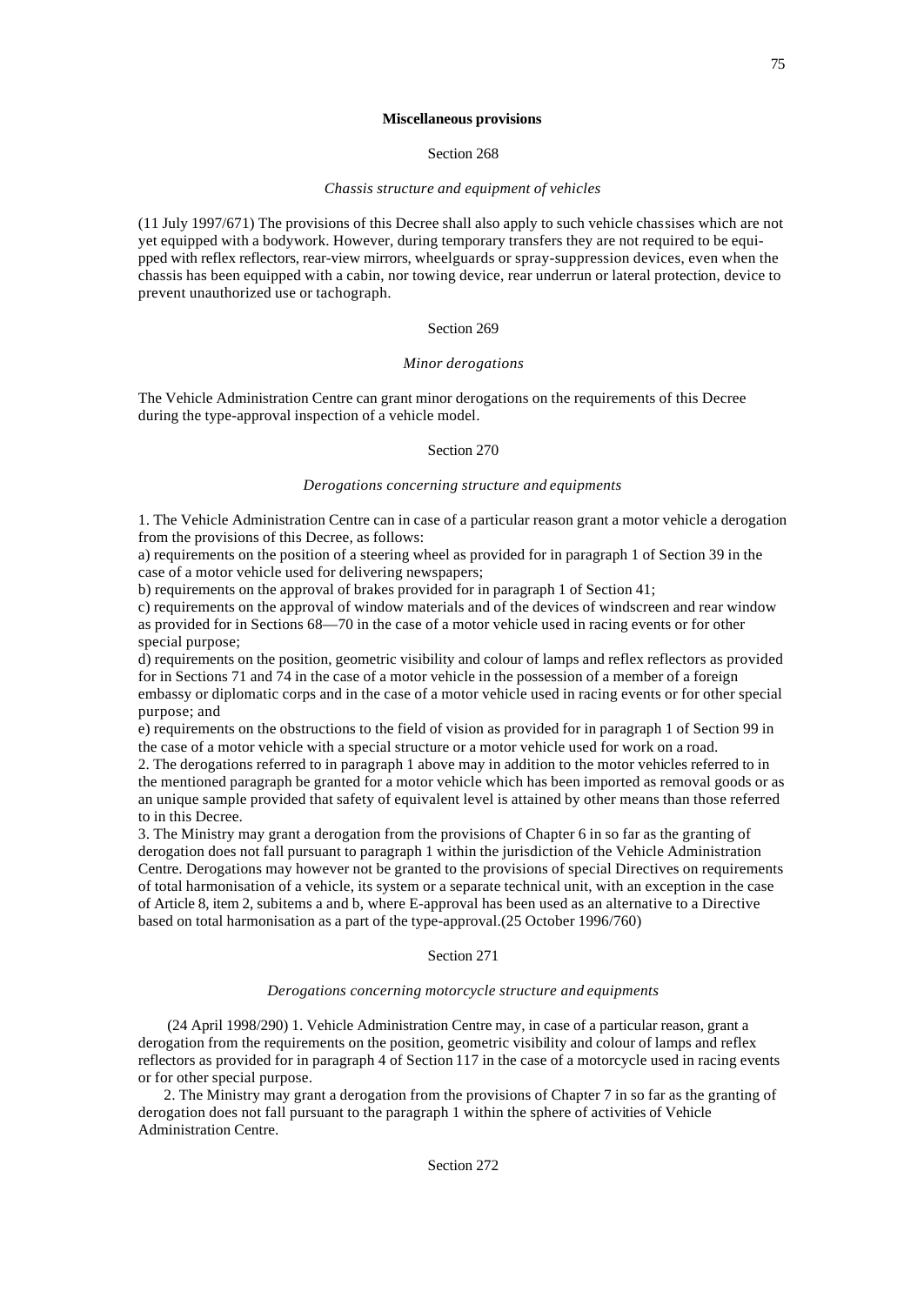#### *Derogations concerning moped structure and equipments*

The Ministry can grant a derogation from the provisions of Chapter 8.

#### Section 273

# *Derogations concerning agricultural tractor and power-driven work machine structure and equipments*

1. Vehicle Administration Centre can, in case of a particular reason, grant a single agricultural tractor or a power-driven work machine a derogation from the provisions of this Decree as follows:

a) provisions on Section 32 and Chapter 9 in the case of a four-wheeled agricultural tractor to be used by a person with mobility handicap;

b) requirements on the dimensions of the wheel guards of a traffic tractor as provided for in Section 162; c) approval requirements on window materials and the devices of windscreen as provided for in Sections 163 and 165 in the case of an agricultural tractor used for a special purpose;

d) requirements on the position, geometric visibility and colour of lamps and reflex reflectors as provided for in Section 166; and

e) provisions on the obstructions to the field of vision and protruding parts as provided for in Sections 182 and 183 in the case of an agricultural tractor and a power-driven work machine having a special structure or for the purpose of working on a road (18 June 1993/530).

2. The Ministry can grant a derogation from the provisions of Chapter 9 in so far as the granting of derogation does not pursuant to the paragraph 1 fall within the sphere of activities of Vehicle Administration Centre.

# Section 274

# *Derogations concerning off road vehicle and cycle structure and equipments*

The Ministry can grant a derogation from the provisions of Chapter 10 and Sections 204 - 207 of Chapter 11.

# Section 275

#### *Derogations concerning trailer and towed vehicle structure and equipments*

1. Vehicle Administration Centre can, in case of a particular reason, grant a single trailer a derogation from the provisions of this Decree as follows:

a) approval requirements on brakes as provided for in paragraph 1 of Section 218; and

b) requirements on the position, geometric visibility and colour of lamps and reflex reflectors as provided for in Sections 223, 225, 238, 249 and 260 in the case of a trailer and a towed vehicle used for a special purpose.

2. The Ministry can grant a derogation from the provisions of Chapters 12-16 in so far as the granting of derogation does not pursuant to paragraph 1 fall within the sphere of activities of Vehicle Administration Centre.

#### Section 274

#### *Appeal*

1. The law on the Appeal in Administrative Matters (154/50) shall apply to the decision on appeal adopted by an administrative authority pursuant to this Decree.

2. The decision or provision adopted pursuant to this Decree shall be observed even if it has not become legally valid, if the authority to witch the complaint is made does not deem otherwise.

# Section 277

# *Punishments*

A person who violates this Decree shall be punished as provided for in the Road Traffic Act.

Section 278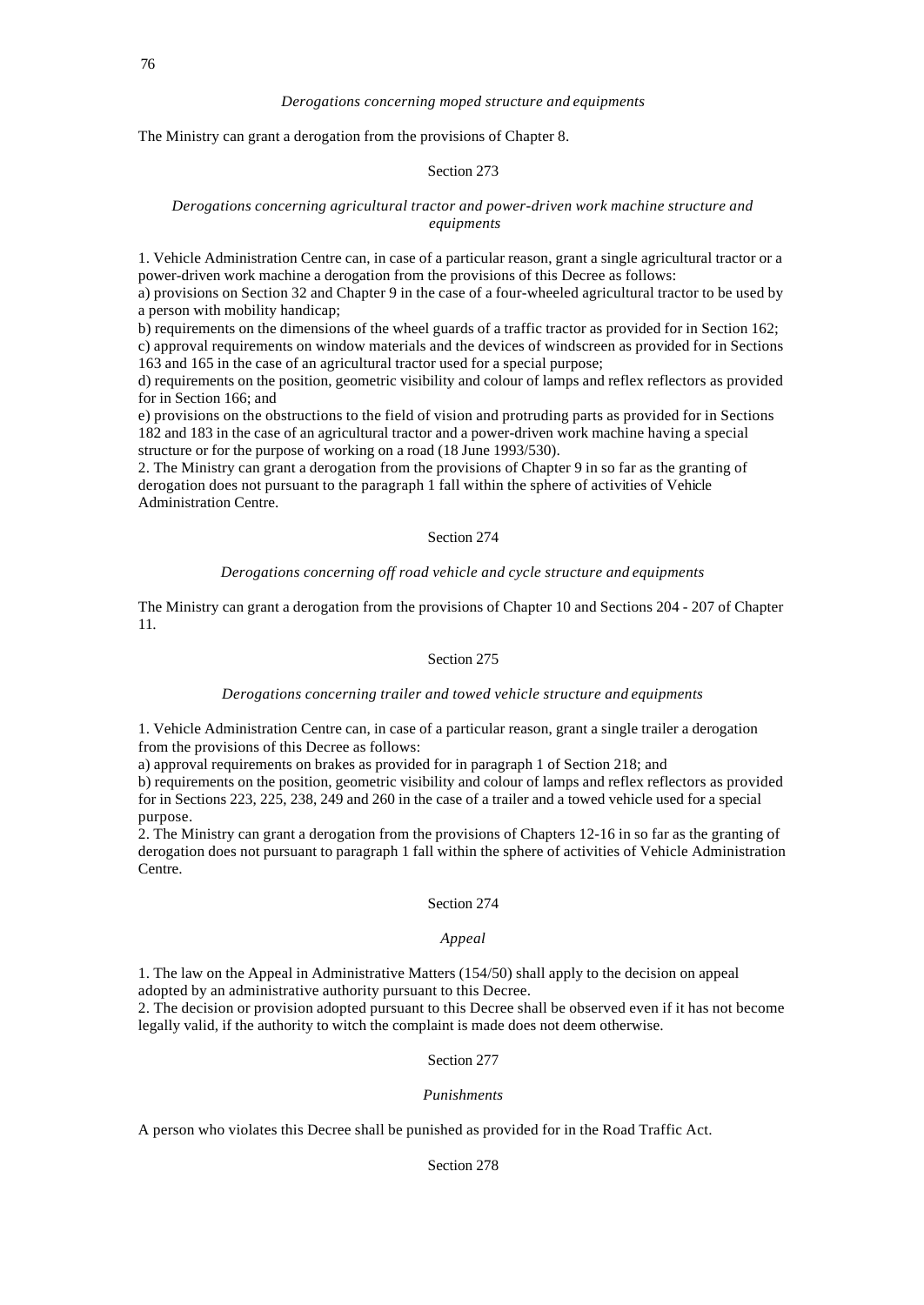#### *Implementation*

1. This Decree shall enter into force on 1 January 1993 and it shall apply to a vehicle and a separate equipment which has the initial entry into service on the date of implementation or thereafter. (5 December 1996/965)

2. Notwithstanding the provision of paragraph 2 of Section 38 a studded tyre of a passenger car can enter into service before 20 April 1993, if it complies with the provisions in force, when this Decree enters into force.

3. Notwithstanding the provisions of Section 47 an off road passenger car can initially enter into service in Finland before 1 October 1993, if it complies with the provisions in force, when this Decree enters into force.

4. Notwithstanding the provisions of paragraphs 1 and 2 of Section 48 a lorry and bus equipped with a compression-ignition engine can enter into service before 1 October 1993, if it complies with the provisions in force, when this Decree enters into force.

5. Requirement of Section 55 on speed limitation device concerns a motor vehicle initially entered into service on or after 1 January 1995. Requirement shall be applied since 1 January 1995 to a motor vehicle used in international transport and since 1 January 1996 to other motor vehicle initially entered into service on or after 1 January 1988 (18 June 1993/530).

6. The requirements of Section 64 shall apply to safety belts and their anchorages in a vehicle of category  $N_2$  and  $N_3$  which enters into service on 1 July 1997 or thereafter.

7. Notwithstanding the provision of paragraph 3 of Section 71 a motor vehicle may be approved in typeinspection until 31 December 1993 and entered into service until 31 December 1994 despite it not having an elevation adjusting device for passing lamps (18 June 1993/530).

8. The protective helmet other than that referred to in Sections 133, 152 or 202, which has the initial entry into service in Finland prior to the implementation of this Decree may, however, be used, sold or otherwise ceded until 31 December 1996.

9. Notwithstanding the provisions of Section 223 a trailer intended to be coupled to a motor vehicle can enter into service before 1 October 1994, if it complies with the provisions in force, when this Decree enters into force.

10. Notwithstanding the provisions of Section 249 a trailer intended to be coupled to an agricultural tractor or power-driven work machine can enter into service before 1 January 1994, if it complies with the provisions in force, when this Decree enters into force.

11. Notwithstanding the provisions of Section 260 a towed device can enter into service before 1 January 1994, if it complies with the provisions in force, when this Decree enters into force.

### Section 279

### *Repeal of previous provisions*

1. This Decree repeals the Vehicle Act (233/1982) of 26 March 1982 and the amendments thereof and the decision adopted pursuant to the Vehicle Act by the Ministry of Transport and Communications on the Implementation of the Vehicle Act (150/1983).

2. In addition, the following decisions by the Ministry of Transport and Communications are repealed: a) the Decision on Trailers Coupled to a Passenger Car and Light Commercial Vehicle (861/1977) and the amendments thereof,

b) the Decision on museum vehicles (93/1980),

c) the Decision on Cycles (304/1986) and the amendments thereof,

d) the Decision on Safety Devices for Children (729/1987) and the amendments thereof,

e) the Decision on cross-coupling or lorries and their trailers (247/1990) and

f) the Decision on Protective Helmet for the Driver of a Motorcycle, Snowmobile and Moped (985/1991).

3. With the exception of those Decisions mentioned above in paragraphs 1 and 2 above, the decisions by the Ministry of Transport and Communications adopted pursuant to the Road Traffic Act remain in force until further provisions are adopted pursuant to this Decree or the Decree on the Use of Vehicles on the Road.

4. From 1 January 1995 this Decree repeals the derogations granted pursuant to the Vehicle Act.

## Section 280

#### *Vehicles having entered into service prior to implementation of this Decree*

1. A vehicle which has been approved to enter into service prior to the implementation of this Decree may still be used in the traffic, if it complies with the provisions in force prior to the implementation of this Decree. A vehicle which has been approved to enter into service prior to the implementation of this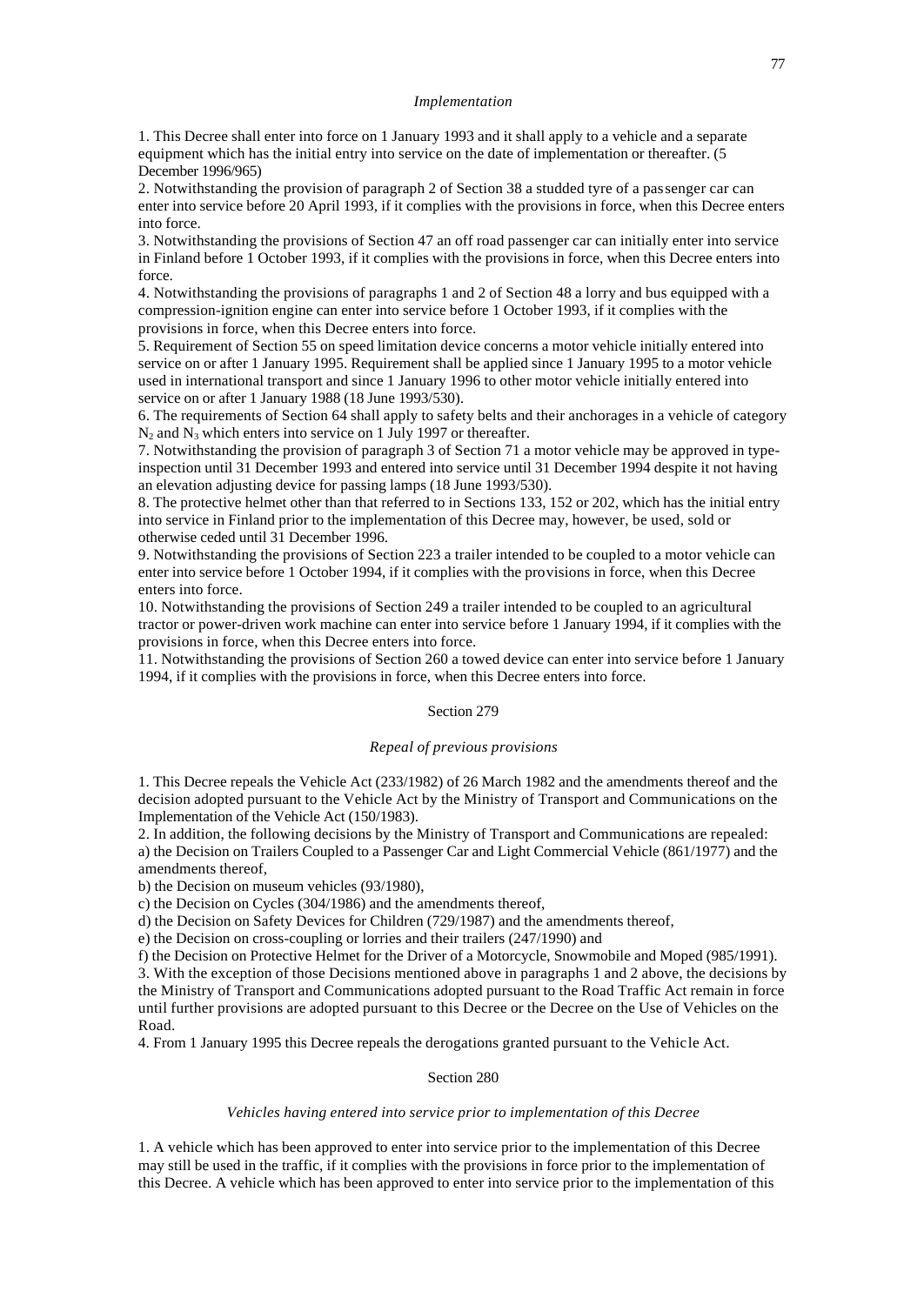Decree is however not required to have a headlamp cleaner or a rear window defrosting system nor a passenger car a rear view mirror on the right-hand side.

2. The definition of a vehicle having entered into service prior to the implementation of this Decree shall not be altered, if the owner of the vehicle does not require such an alteration.

3. If the structure or devices of a vehicle are modified after implementation of this Decree, the modification shall be made in accordance with the provisions of this Decree.

4. A vehicle which has entered into service in other country may be taken into use in Finland if the vehicle complies with

a) the requirements concerning vehicles of the same age taken first time into use in Finland,

b) the requirements of the latest versions of E Regulations or Directives which Contracting Parties or Member States were allowed to apply. However, the exhaust emissions and safety belt anchorages of  $M_1$ and  $N_1$  motor vehicles shall meet the requirements concerning vehicles of the same age taken first time into use in Finland,

c) other requirements concerning safety and environment than those of a or b, applied in an EEA State corresponding at least the requirements under a or b. (5 December 1996/965)

—————

The implementing provisions of Decree 25 August 1994/773 shall read as follows:

*1. This Decree shall enter into force on 1 January 1995 and it shall apply to a vehicle and traffic equipment entered into service on or after that date.*

*2. However, paragraphs 4 and 6 of Section 131, paragraphs 1 to 5 of Section 132 and paragraphs 1 to 5 of Section 151 of the Decree shall be repealed on 1 November 1995.*

*3. Entry into force of the amendments of paragraph 1 of Section 3 as well as Sections 4 and 5 as well as Sections 133 a and 152 a shall be enacted separately.*

*4. In the case of vehicle of category M1, repeal of paragraph 4 of Section 71 shall enter into force and paragraph 2 of Section 32 a, paragraph 1 of Section 32 b, paragraph 5 of Section 39, Sections 53 a, 53 b, 68 a and 95 a, paragraph 1 a of Section 99 and paragraph 1 a of Section 101 shall apply to vehicles which will be granted an EC type-approval or which will be type-inspected as belonging to a new model series on or after 1 January 1996 or which will initially enter into service on or after 1 January 1998. (1 December 1995/1348)*

*5. In the case of vehicles other than those of category M1, repeal of paragraph 4 of Section 71 and entry into force of paragraph 2 of Section 32 a, paragraph 1 of Section 32 b, paragraph 5 of Section 39, Sections 53 b, 95 a, paragraph 1 a of Section 101 and Section 217 a shall be enacted separately. 6. Notwithstanding the provisions of paragraph 1 of Section 109 and paragraph 1 of Section 138, a motorcycle, moped and a vehicle of category L2 and L5 may be approved in type-inspection before 5 April 1995, if it meets the requirements in force prior to entry into force of this Decree. (22 November 1994/989)*

*7. Notwithstanding the provisions of paragraph 3 of Section 32, paragraphs 1 and 3 of Section 32 a, Sections 107 a, 108, 108 a, and 127 a and paragraph 1 of Section 128, Sections 136 a, 137, 137 a, 148 a and 149, a motorcycle, moped and a vehicle of category L2 and L5 may be approved in typeinspection before 14 June 1995, if it meets the requirements in force prior to entry into force of this Decree. (22 November 1994/989)*

*8. Notwithstanding the provisions of paragraph 2 of Section 32 b, Sections 116 and 144, a motorcycle, moped and a vehicle of category L2 and L5 may be approved in type-inspection before 1 November 1995, if it meets the requirements in force prior to entry into force of this Decree. (22 November 1994/989)*

*8 a. Notwithstanding the provisions of paragraph 3 of Section 32, paragraphs 1 and 3 of Section 32 a, paragraph 2 of Section 32 b, Sections 107 a, 108, 108 a, paragraph 1 of Section 109, Sections 116 and 127 a, paragraph 1 of Section 128, Sections 136 a, 137, 137 a, paragraph 1 of Section 138, as well as Sections 144, 148 a and 149 a motorcycle, moped and a vehicle of category L2 and L5 may be entered into service before 1 January 1999, if it meets the requirements in force prior to entry into force of this Decree. (22 November 1994/989)*

 *9. Sections 221 a and 259 a of this Decree shall enter into force on 1 January 1996 and shall apply to all trailers of motor vehicles and towed devices.*

The implementing provisions of Decree 8 December 1994/1122 shall read as follows:

*1. This Decree shall enter into force on 1 January 1995, and it shall apply to vehicles entered into service on or after the date of entry into force.*

*2. Paragraph 2 a of Section 41 of this Decree may also be applicable to a vehicle in service. 3. Notwithstanding the provisions of paragraph 1 of Section 109 and paragraph 1 of Section 138, a motorcycle, moped and a vehicle of category L2 and L5 may be approved in type-inspection before 5 April 1995 and entered into service before 1 January 1999, if it satisfies the requirements in force during the entry into force of this Decree.*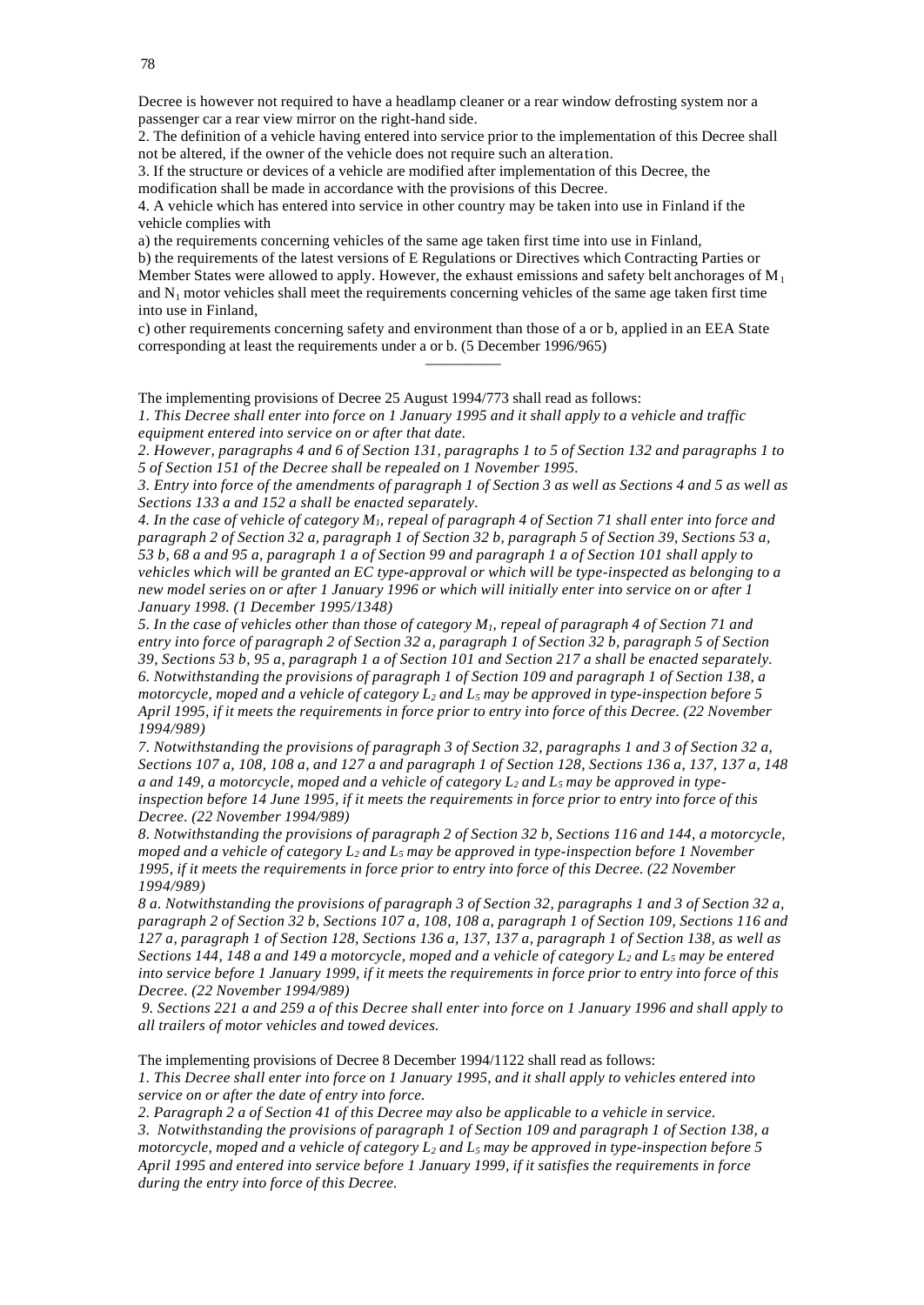*4. Section 189 a of this Decree applies to a snow mobile entered into service on 1 June 1995 or thereafter.*

The implementing provisions of Decree 20 December 1996/1372 shall read as follows:

*1. This decree enters into force on 1 January 1997.*

*2. Notwithstanding the provisions of the Directive 96/69/EC referred to in Section 47, a vehicle of mass category I may initially be entered into service before 1 October 1997, if it meets the requirements in force as this decree enters into force. A vehicle of mass category II or III may be granted a typeapproval or type-inspected as belonging to a new model series before 1 January 1998, or such a vehicle may initially be entered into service before 1 October 1998, if it meets the requirements in force as this Decree enters into force. A type-approval which was granted for a vehicle before 1 January 1997 in accordance with the Directive 93/59/EEC, or a type-inspection carried out before that date in accordance with the said Directive need not be renewed so as to comply with the provisions of the Directive 96/44/EC.*

*3. The provisions of Sections 58 a and 58 b of this Decree apply to a vehicle which is granted an EC type-approval or which is type-inspected as belonging to a new model series on 1 October 1998 or thereafter. However, in this case the provision of Section 58 a does not apply to a vehicle which has been granted a type-approval in accordance with the Directive 74/297/EEC, and the provision of Section 58 b does not apply to a vehicle which has been granted a type-approval in accordance with two of the following Directives: 70/387/EEC, 74/483/EEC and 76/115/EEC. The provisions of Sections 58 a and 58 b apply to a vehicle that is initially entered into service on 1 October 2003 or thereafter. 4. Notwithstanding the provisions of Section 60, paragraphs 1-4 of Section 64 and Section 66, if the vehicle meets the requirements in force as this Decree enters into force:*

*a) a vehicle of category M or N, excluding a vehicle of category M2 having a maximum mass of 3.5 tonnes, may be granted an EC type-approval or type-inspected as belonging to a new model series before 1 October 1997, and*

*b) a vehicle of category M2 having a maximum mass of 3.5 tonnes may be granted and EC typeapproval or type-inspected as belonging to a new model series before 1 October 1999.*

*5. Notwithstanding the provisions of Sections 60 and 66, if the vehicle meets the requirements in force as this Decree enters into force:*

*a) a vehicle of category M, excluding a vehicle of category M2 having a maximum mass of 3.5 tonnes, may initially be entered into service before 1 October 1999, and*

*b) a vehicle of category M2 having a maximum mass of 3.5 tonnes may initially be entered into service before 1 October 2001.*

*6. Notwithstanding the provisions of paragraphs 1-4 of Section 64, if a vehicle meets the requirements in force as this Decree enters into force:*

*a) a vehicle of category M or N, excluding a vehicle of category M2 having a maximum mass of 3.5 tonnes, may initially be entered into service before 1 October 1999, and*

*b) a vehicle of category M2 having a maximum mass of 3.5 tonnes may initially be entered into service before 1 October 2001.*

*7. Paragraph 4 of Section 64 applies to a safety belt which is initially entered into service as a separate technical unit on 1 October 1999 or thereafter and intended to be mounted on a vehicle being initially entered into service at the said date or thereafter.*

*8. Paragraph 5 of Section 64 applies to a vehicle which is initially entered into service on 1 October 1997 or thereafter.*

The implementing provisions of Decree 11 July 1997/671 shall read as follows:

*1. This Decree enters into force on 1 August 1997. However, paragraph 1 of Section 3 enters into force on 1 December 1998.*

*2. This Decree repeals paragraph 1 of Section 3 of Decree 773/1994 on the amendment of the Decree on vehicle construction and equipment.*

*3. This Decree applies to a vehicle or transport equipment introduced on the date of entry into force of the Decree or thereafter. A vehicle approved for circulation in traffic before this Decree enters into force may still be used in traffic, if it complies with the provisions applicable when this Decree enters into force.*

*4. The definition of a vehicle entered into service before this Decree enters into force is not changed unless so required by the owner of vehicle.*

*5. Section 25 a on the definition of the mass of a motor-caravan in running order and Section 35 b apply to a vehicle which is type-inspected as belonging to a new type referred to in Directive 92/21/EEC or type-approved on the date of entry into force of this Decree or thereafter (28 November 1997/1051).*

*6. Section 41 a, 41 b and 41 d apply to a vehicle which is type-inspected as belonging to a new type referred to in Directive 97/27/EC or type-approved on 21 May 1999 or thereafter.*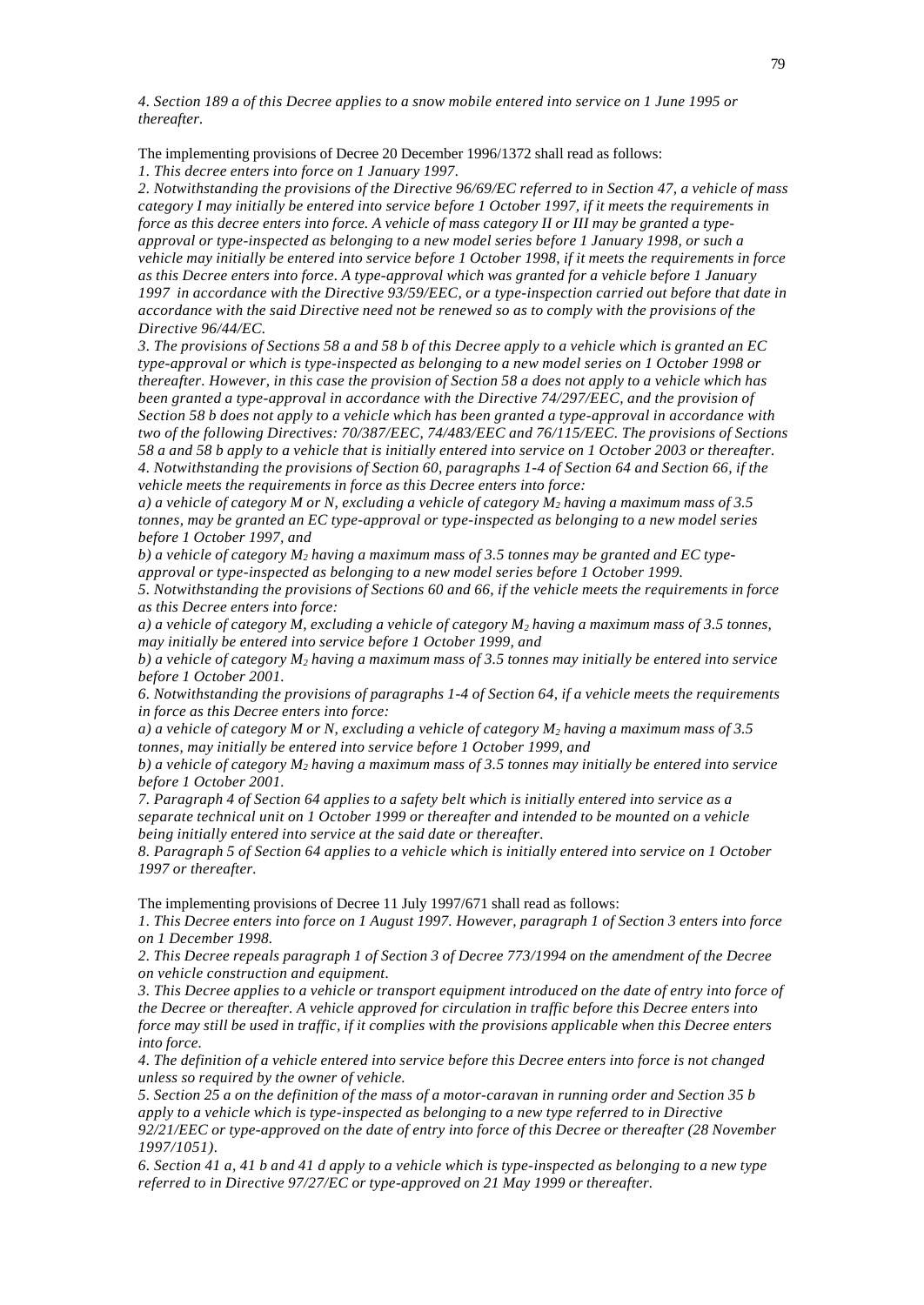*7. The requirement concerning the conformity of a close-coupling device with an E Regulation provided for in paragraph 4 of Section 43 b and paragraph 3 of Section 219 shall apply from 1 January 1999.*

The implementing provisions of Decree 30 September 1997/902 shall read as follows:

*1. This Decree enters into force on 1 October 1997. Unless otherwise provided below, this Decree shall be applied to a motor vehicle or transport equipment which is type-inspected as belonging to a new type or type-approved or initially entered into service on the date of entry into force or thereafter. If the provisions below relate to the entry into force concerning type-inspection or type-approval only, a motor vehicle which conforms to the requirements in force when this Decree comes into force may be entered into service after this Decree has entered into force.*

*2. The requirements on the introduction of a vehicle of category M1 which enter into force on 1 January 1998 shall apply to a vehicle of category M1 or L to be multi-stage type-approved or to a vehicle of category N which has been type-inspected in a EEA country and is to be converted into a vehicle of category M1 in type-inspection as belonging to a new type or in type-approval from 1 January 1998 and in entry into service from 1 January 2000.*

*3. Provisions on towing devices of a motor vehicle (Section 43, paragraph 3), protection against underrunning from the rear of a motor vehicle (Section 44, paragraph 1), smoke emissions from diesel engine (Section 49), reporting the engine power of a motor vehicle (Section 53 b) and fuel tanks (Section 57), and as regards vehicles of category N, safety belts (Section 64, paragraph 2) and anchorages of safety belts (Section 64 a) shall apply only to the type-inspection of a vehicle as belonging to a new type and to type-approval.*

*4. If a vehicle meets the requirements which were in force on 30 September 1997(27 November 1998/871):*

*a) a vehicle of category M1 may be entered into service before 1 January 1998 notwithstanding the provisions of Section 32 b on the manufacturer's plate of a motor vehicle or a trailer and a vehicle of other M, N and O categories may be type-inspected as belonging to a new type or type-approved and entered into service before 21 May 1998,*

*b) a motorcycle, a moped or a vehicle of category L5 may be entered into service before 1 November 1999 notwithstanding the provisions of Section 32 e, paragraph 2 on the attachment plate of the rear registration plate, or before 14 June 1999 notwithstanding Section 32 c on the manufacturer's plate, or before 17 June 2003 notwithstanding Section 32 c, subparagraph b on the manufacturer's plate of a vehicle that has been type inspected before 17 June 1999 (27 November 1998/871);*

*c) a vehicle of category M1 may be entered into service before 1 January 1998 notwithstanding the provisions of Section 32 e, paragraph 1 on the attachment place of the rear registration plate and a vehicle of other M, N and O categories may be entered into service before 1 January 1999,*

*d) a semi-trailer towing vehicle and a vehicle of category M1 may be entered into service before 1 January 1998 notwithstanding the provisions of Section 39, paragraph 3 on the steering device of a motor vehicle and other motor vehicles may be type-inspected as belonging to a new type or typeapproved before 1 January 2000,*

*e) a vehicle may be entered into service before 1 October 1998 notwithstanding the provisions of Section 40, paragraphs 1 and 3 on the device to prevent unauthorized use and alarm device and Section 93, paragraph 2 on speedometers,*

*f) a vehicle may be entered into service before 1 January 1998 notwithstanding the provisions of Section 53 a on carbon dioxide emissions and fuel consumption*,

*g) a vehicle may be type-inspected as belonging to a new type before 1 January 1998 and entered into service before 1 January 2002 notwithstanding the provisions of Section 56 on radio interference and electromagnetic compatibility; however, the requirement on type-approval or type-inspection in accordance with Directive 95/54/EC and Regulation 10/02 does not concern a vehicle type which is type-approved or type-inspected in accordance with Directive 72/306/EEC or E Regulation No. 24 before 1 January 1996,*

*h) a vehicle of category M2 with a registration/in-service maximum permissible mass of not more than 3.5 tonnes may be type-inspected as belonging to a new type or type-approved before 1 October 1999 notwithstanding the provision of Section 60 on anchorages for seats of a motor vehicle, Section 64, paragraph 2 on safety belts of a motor vehicle, Section 64 a on anchorages for safety belts and Section 66 on head restraints of seats.*

*i) notwithstanding the provisions of Sections 60 and 66, a vehicle of category M or N1 may be entered into service before 1 October 2001, if the vehicle belongs to category M2 and has a registration/inservice maximum permissible mass of not more than 3.5 tonnes, and before 1 October 1999, if the vehicle belongs to other M category or category N1,*

*j) notwithstanding the provisions of Section 64, paragraph 2 and Section 64 a, a vehicle of category M may be entered into service before 1 October 2001, if the vehicle belongs to category M2 and has a registration/in-service maximum permissible mass of not more than 3.5 tonnes, and before 1 October*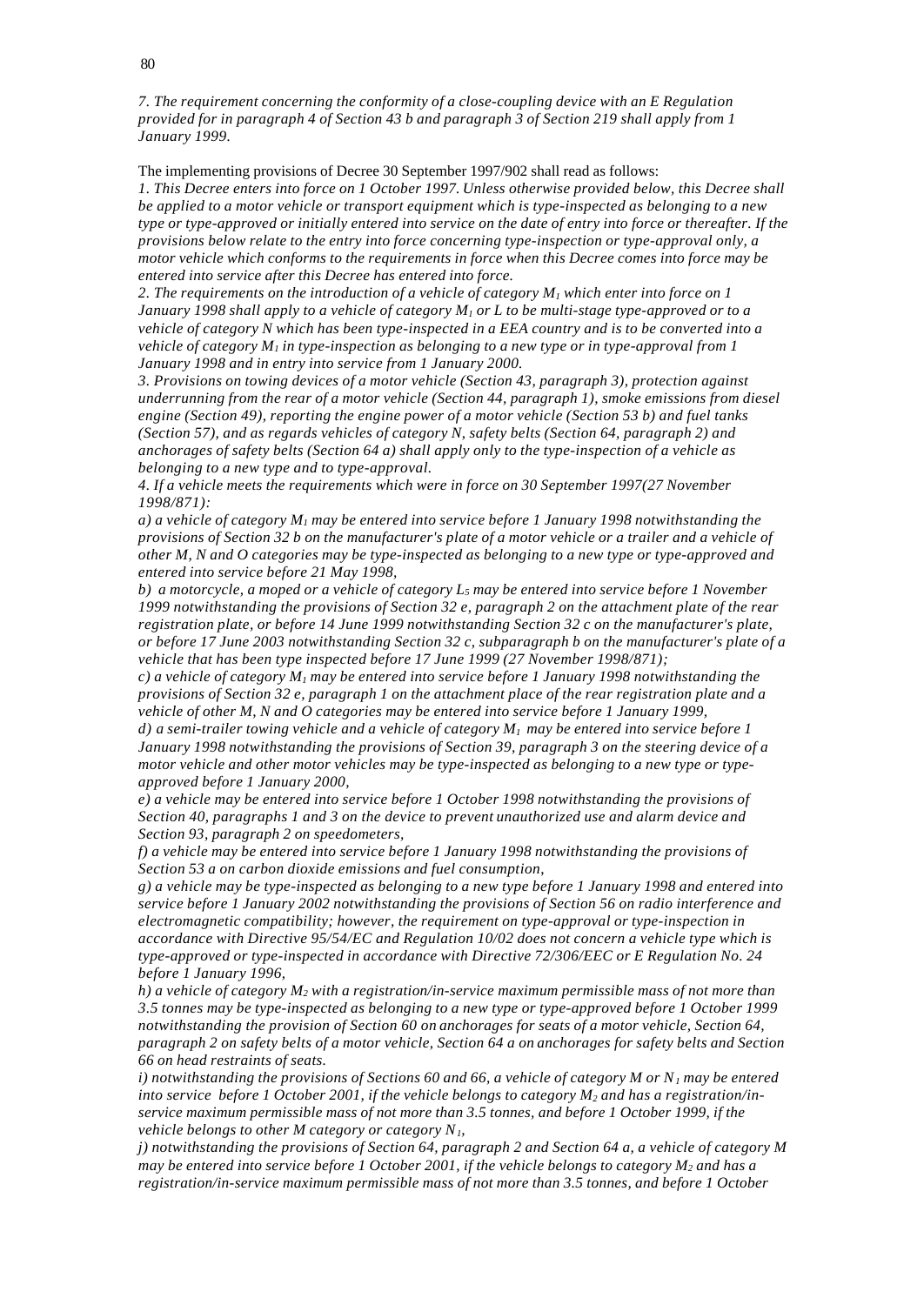*1999, if the vehicle belongs to other M category,*

*k) a vehicle may be type-inspected as belonging to a new type or type-approved before 1 October 1998 and entered into service before 1 October 2000 notwithstanding the provisions of Section 71, paragraphs 1-3 on mandatory and optional lamps and reflex reflectors,*

*l) a vehicle may be type-inspected as belonging to a new type or type-approved before 1 October 1998 notwithstanding the provisions of Sections 74, 169, 225, 227, 251 and 262 on stop, front position and rear position lamps, Sections 75, 170 and 226 on rear registration plate lamps, Sections 77, 171, 197, 207, 228, 253 and 264 on reflex reflectors, Sections 79, 177, 231, 256 and 266 on reversing lamps, Section 86 on daytime running lamps and Sections 87, 178, 232, 252 and 263 on side marker lamps, m) a vehicle of category M1 may be type-inspected as belonging to a new type or type-approved before 1 January 1999 notwithstanding the provisions of Section 101, paragraph 2 on external projections, n) an agricultural tractor may be type-inspected as belonging to a new type or type-approved before 1 March 1998 notwithstanding the provisions of Section 155, paragraph 1 on brakes, and*

*o) a trailer may be entered into service before 1 January 2000 notwithstanding the provisions of Section 217 a on steering device.*

*5. If a part of a vehicle or transport equipment meets the requirements which were in force when this Decree came into force:*

*a) notwithstanding the provisions of Section 64, paragraph 2, a safety belt may be initially entered into service as a separate technical unit before 1 October 1999 in a vehicle which is initially entered into service before the said date,*

*b) notwithstanding the provisions of paragraph 4, subparagraph 1, a lamp may be initially entered into service as a separate technical unit before 1 October 1999 and type-approved and entered into service even after the said date, if the lamp is intended for a vehicle already in service and meets the requirements which were in force when the said vehicle was registered, and*

*c) a plate may be type-approved before 1 January 1999 and entered into service before 1 January 2000, notwithstanding the provisions of Section 92 on the rear marking plate of a heavy lorry, Sections 173 and 254 on the plate indicating slow moving vehicle or Section 234 on the plate indicating long vehicle.*

*6. The following provisions of this Decree may be applied to vehicles which were entered into service before this Decree entered into force: Section 39, paragraph 1 on the position of steering device; Section 40, paragraph 2 according to which an ignition lock is accepted as a device to prevent unauthorized use in vehicles other than those of categories M1 and N1; Section 71, paragraph 2, subparagraph p, Section 92 a, Section 223, paragraph 2, subparagraph h and Section 234 a on reflective contour markings and advertising; Section 72 on gas discharge lamps referred to in E Regulations No. 98 and 99; Section 104, paragraph 2 on the approval of lamps equipped with lamps of type HB7; Section 223, paragraph 2, subparagraph f on non-triangular reflex reflectors of a trailer and Section 234 on the marking indicating the length of a vehicle combination.* 

The implementing provisions of Decree 3 April 1998/258 shall read as follows:

*1. This Decree enters into force on 15 April 1998.*

*2. A vehicle of categories M, N and O, excluding a vehicle of category M1, may Section 32 b on Requirements on the manufacturer's plate of a motor vehicle and a trailer notwithstanding, be type inspected as of the new type or type approved and taken into use before 21 May 1998.*

*3. A vehicle converted from category N to category M that has as such converted been type inspected before 1 January 1998, may subparagraph b of Section 32 b notwithstanding be taken into use before 1 January 2000.* 

The implementing provisions of Decree 24 April 1998/290 shall read as follows:

*1. This Decree enters into force on 1 May 1998.*

*2. This Decree repeals section 4 of Decree (773/1994) given on 25 August 1994 on the amendment of the Decree on Vehicle Construction and Equipment.*

*3. This Decree applies to a vehicle or transport equipment introduced on the date of entry into force of the Decree or thereafter. A vehicle approved for circulation in traffic before this Decree enters into force may still be used in traffic, if it complies with the provisions applicable when this Decree enters into force.*

*4. The definition of a vehicle entered into service before this Decree enters into force is not changed unless so required by the owner of vehicle.*

*5. A motorcycle and a moped, excluding a low-power moped, as well as a three-wheel vehicle of category L5 may be type-inspected as belonging to a new type before 17 June 1999 and entered into service before 17 June 2003, if the vehicle meets the requirements in force as this Decree enters into force notwithstanding the provisions of paragraph 1 of Section 105, Sections 110, 111 and 111 a, paragraph 2 of Section 112, paragraph 2 of Section 113, Section 114, paragraph 2 of Section 115,*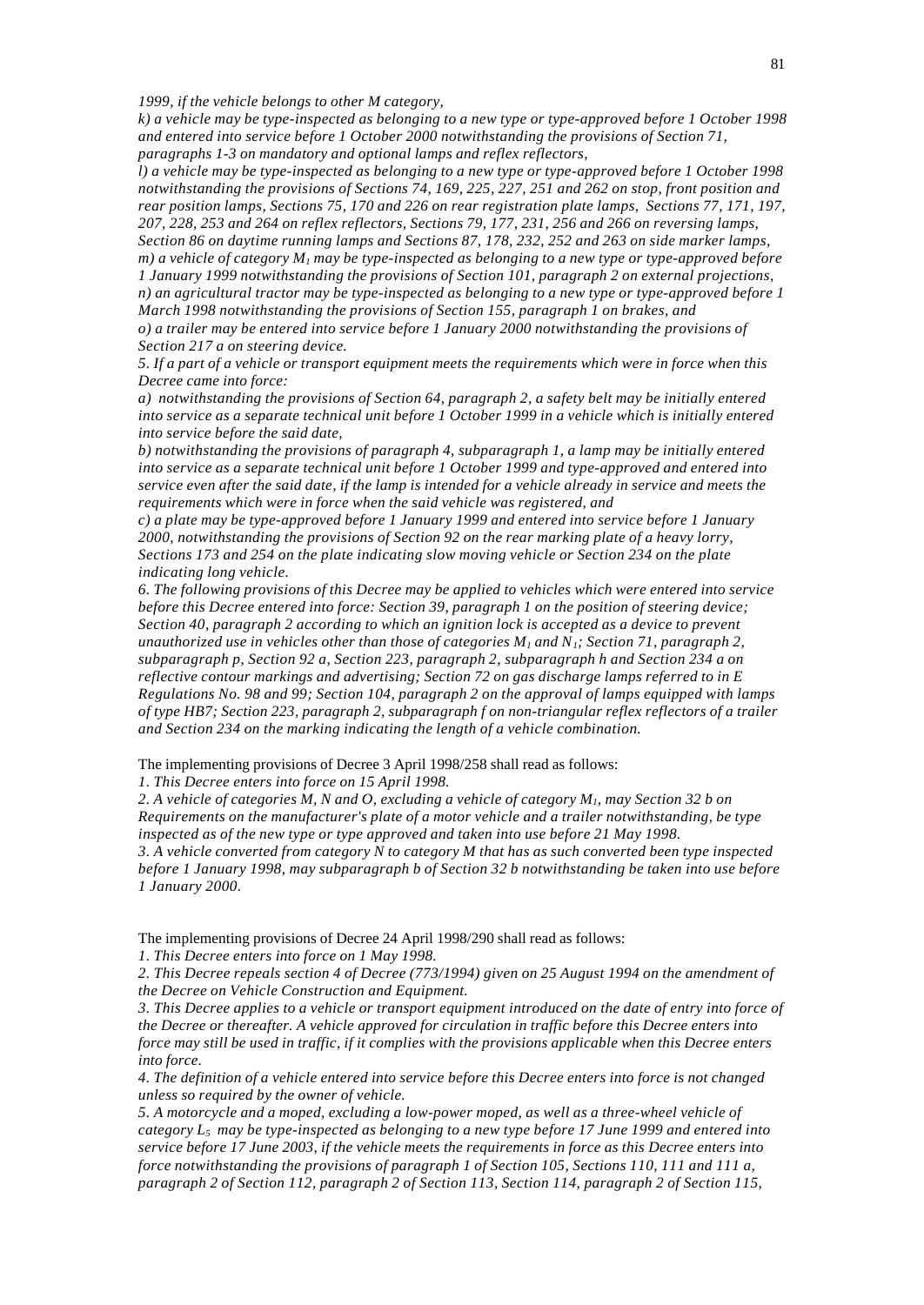82

*paragraph 2 of Section 116, paragraph 2 of Section 116 a, Section 118, paragraph 1 of Section 119, Sections 120 and 121, paragraph 2 of Section 127, paragraph 2 of Section 127 a, paragraph 1 of Section 131, Sections 136, 137 and 137 a, paragraph 2 of Section 138, paragraph 2 of Section 139, Section 140, paragraph 2 of Section 141, paragraph 2 of Section 142, paragraph 2 of Section 142 a, Sections 144 to 147 and paragraph 2 of Section 150.*

*6. A motorcycle and a moped, excluding low-power moped, as well as three-wheel vehicle of category L5 may be entered into service, if the vehicle meets the requirements in force on 30 April 1998 a) before 5 April 1999, notwithstanding Sections 109, paragraph 1 and 135, paragraph 1; (27 November 1998/870)*

*b) before 14 June 1999, notwithstanding Sections 106 through 108 and 126 a, 126 b, paragraph 1, 132 through 134, 149 and 149 a; (27 November 1998/870)*

*c) before 1 November 1999, notwithstanding Section 117, paragraph 4 and Section 143, paragraph 4; (27 November 1998/870) or*

*d) before 2 February 2001, notwithstanding Section 112, paragraph 1 and Section 138, paragraph 1. (27 November 1998/870)*

 *7. A protective helmet for a driver of a motorcycle and a moped may notwithstanding the Sections 129 and 151 be manufactured, imported or kept for sale before 1 January 1999, if it meets the requirements in force as this Decree enters into force.*

*8. The paragraph 5 of Section 117 and paragraph 5 of Section 143 apply to e or E type-approved lamps and bulbs fitted in them installed in a vehicle.*

The implementing provisions of Decree 15 May 1998/337 shall read as follows:

*1. This Decree shall enter into force 21 May 1998. The Decree applies to a vehicle introduced on the date of entry into force or thereafter.*

*2. A vehicle converted from category N to category M1 that has as such converted been type inspected before 1 January 1998, may the requirement of Section 32 b subparagraph b notwithstanding be taken into use before 1 January 2000*.

The implementing provisions of Decree 25 September 1998/703 shall read as follows:

*1. This Decree shall enter into force on 30 September 1998 and it shall apply to vehicles introduced on the date of entry into force of the Decree or thereafter.*

*2. Section 17 of the Decree regarding other than vehicles of category M1 shall enter into force on 1 January 2000.*

*3. Notwithstanding the alteration of Section 63, paragraph 1, a vehicle of category N1 may be converted or entered into service before 1 July 1999, if it meets the requirements in force as this Decree enters into force.*

The implementing provisions of Decree 27 November 1998/870 shall read as follows: *This Decree shall enter into force on 4 December 1998.*

The implementing provisions of Decree 27 November 1998/902 shall read as follows: *This Decree shall enter into force on 4 December 1998.*

The implementing provisions of Decree 18 December 1998/1037 shall read as follows: *1. This Decree shall enter into force on 1 January 1999.*

*2. A spare catalytic converter shall meet the requirement of Section 50 as of 1 October 1999. The requirement shall apply to a spare catalytic converter that will be installed and sold as a spare part as of the said date.*

*3. A vehicle of category M1 or N1 may notwithstanding Section 46, paragraph 5 or Section 47, paragraph 5 be type inspected as of the new type or type approved and entered into force before 1 October 1999.*

The implementing provisions of Decree 22 April 1999/510 shall read as follows:

*This Decree shall enter into force on 1 May 1999. The Decree shall apply to a vehicle or transport equipment that is type inspected as of the new type or type approved on 1 October 1999 or thereafter, and to a vehicle or transport equipment that is first entered into use on 1 October 2002 or thereafter.*

The implementing provisions of Decree 18 June 1999/754 shall read as follows:

*1. This Decree shall enter into force on 28 June 1999. However, Section 27 a shall enter into force 1 December 1999.*

*2. Unless otherwise enacted, the Decree shall apply to a vehicle and transport equipment introduced on the date of entry into force of the Decree or thereafter. If the provisions below relate to the entry into*